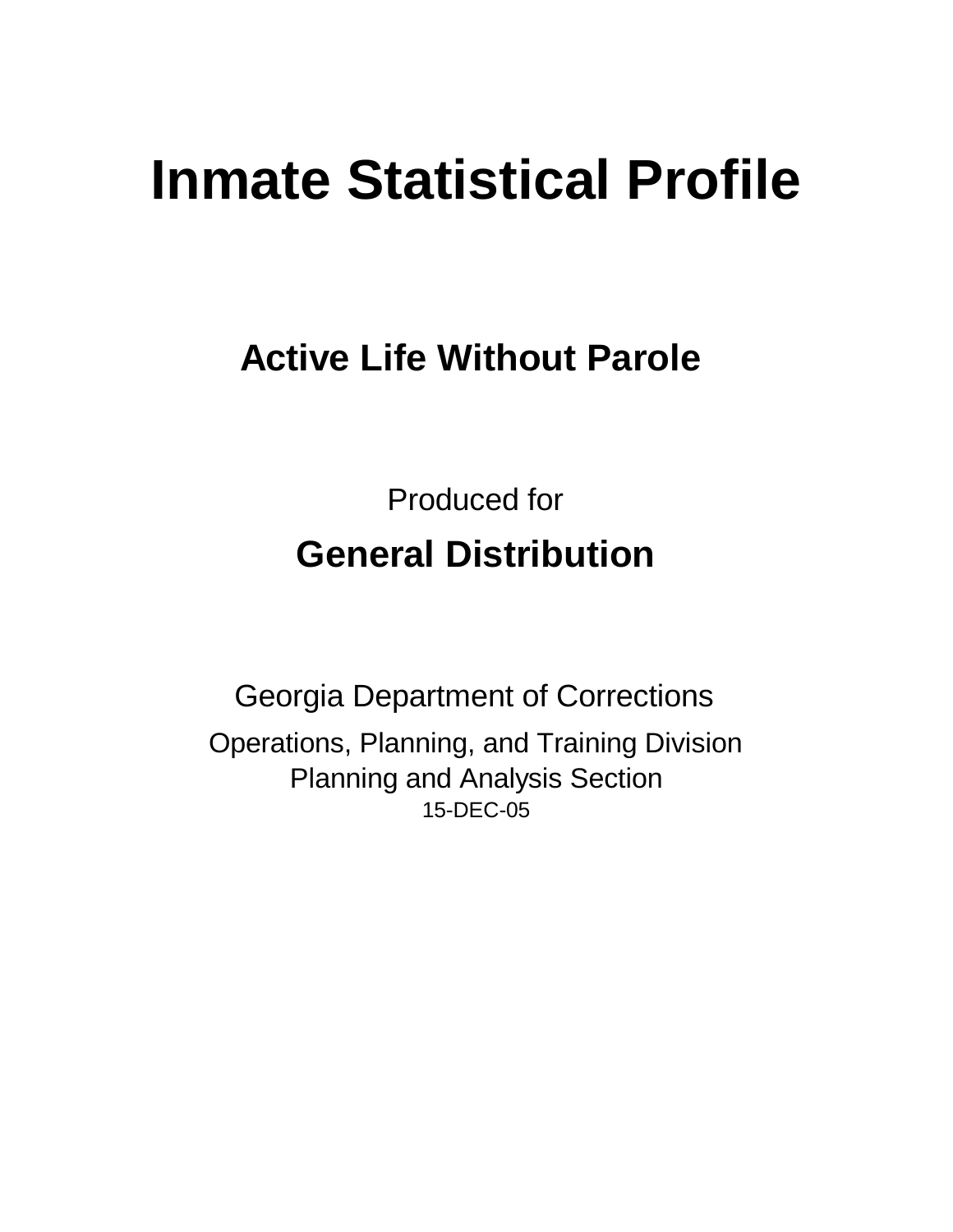**Contents** 

**Active Life Without Parole** 

Produced for **General Distribution**

## Table of Contents

| <b>Demographic information</b>                                       |
|----------------------------------------------------------------------|
| 5 Current age, broken out in ten year age groups                     |
| 6 Current age, broken out in ten year age groups                     |
| 7 Race group                                                         |
| 8 Marital status, self-reported at entry to prison                   |
| 9 Number of children, self-reported at entry to prison               |
| 10 Religious affiliation, self-reported at entry to prison           |
| 11 Home county - self-reported at entry to prison                    |
| 14 Socioeconomic class, self-reported at entry to prison             |
| 15 Environment to age 16, self-reported at entry to prison           |
| 16 Guardian status to age 16, self-reported at entry to prison       |
| 17 Employment status before prison, self-reported at entry to prison |
| 18 Age at admission                                                  |
| 20 Age at release                                                    |
| 21 Height, measured at entry to prison                               |
| 22 Weight, measured at entry to prison                               |
| <b>Correctional information</b>                                      |
| 23 Type of admission to prison                                       |
| 24 Current / last security status                                    |
| 25 Current / last institution type                                   |
| 26 Institution type - transitional centers                           |
| 27 Institution type - mental hospitals                               |
| 28 Institution type - county prisons                                 |
| 29 Institution type - state prisons                                  |
| 30 Institution type - private prisons                                |
| 31 Institution type - prison annexes                                 |
| 32 Institution type - inmate boot camp                               |
| 33 Number of disciplinary reports                                    |
| 34 Number of transfers                                               |
| 35 Number of escapes                                                 |
| 36 Probable future release type                                      |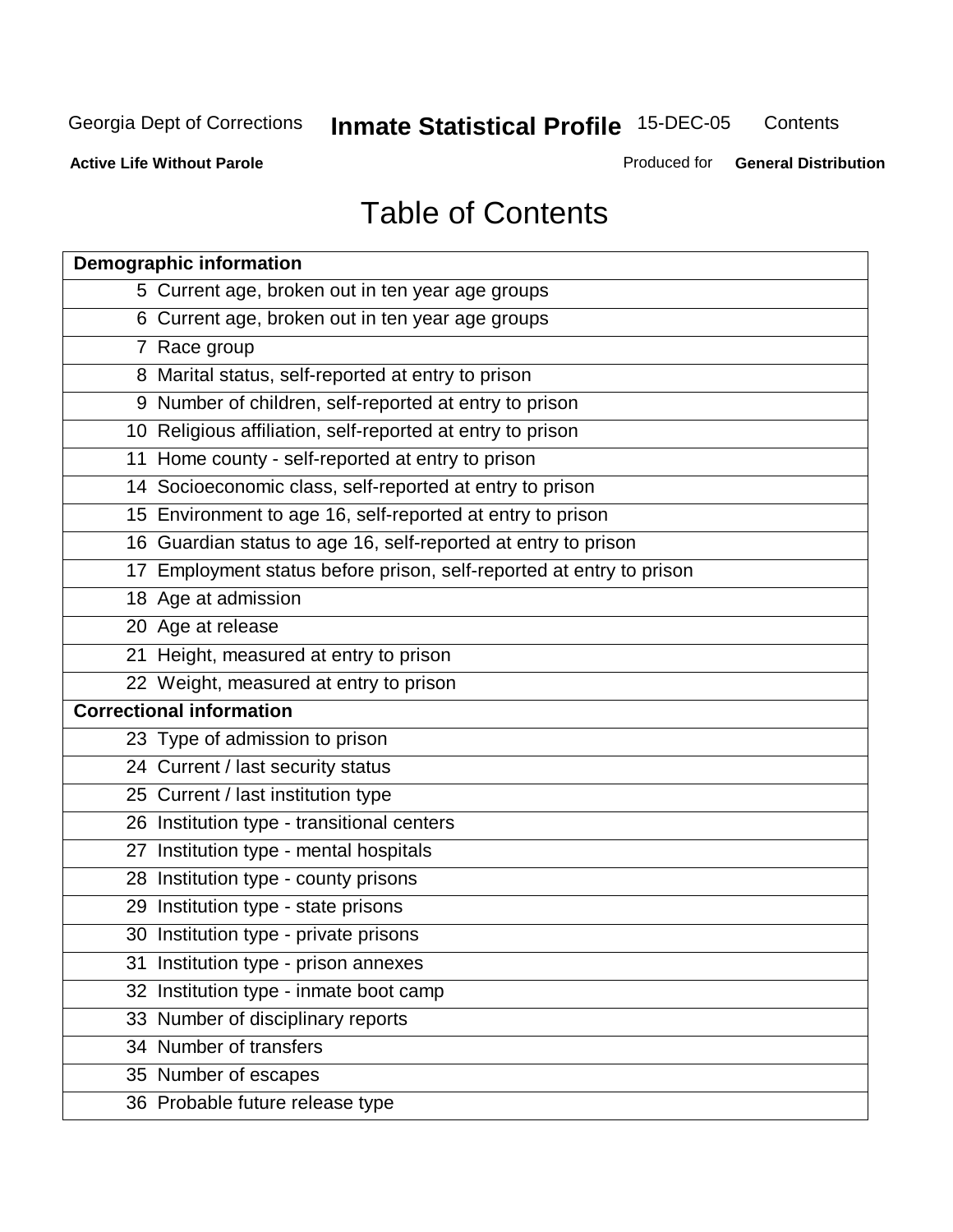**Contents** 

**Active Life Without Parole** 

Produced for **General Distribution**

## Table of Contents

| <b>Correctional information</b>                                  |
|------------------------------------------------------------------|
| 37 Actual release type                                           |
| 38 Time served in current (or last) institution                  |
| Educational, psychological and physical information              |
| 39 Highest grade level attained                                  |
| 40 Culture fair IQ scores                                        |
| 41 Wide Range Achievement Test (WRAT) reading score              |
| 42 Wide Range Achievement Test (WRAT) math score                 |
| 43 Wide Range Achievement Test (WRAT) spelling score             |
| 44 Scope of substance abuse - summary                            |
| 45 Scope of substance abuse - detail                             |
| 46 Current / last mental health treatment level                  |
| 47 PULHESDWIT medical scale - 'P' overall condition ('P'hysical) |
| 48 PULHESDWIT medical scale - 'U' upper body                     |
| 49 PULHESDWIT medical scale - 'L' lower body                     |
| 50 PULHESDWIT medical scale - 'H' hearing                        |
| 51 PULHESDWIT medical scale - 'E' vision                         |
| 52 PULHESDWIT medical scale -'S' psychiatric                     |
| 53 PULHESDWIT medical scale - 'D' dental                         |
| 54 PULHESDWIT medical scale - 'W' work ability                   |
| 55 PULHESDWIT medical scale - 'I' impairment                     |
| 56 PULHESDWIT medical scale - 'T' transportability               |
| 57 Criminality in family, self-reported                          |
| 58 Alcoholism in family, self-reported                           |
| 59 Drug abuse in family, self-reported                           |
| 60 Subjected to frequent beatings, self-reported                 |
| Father absent during inmate's childhood<br>61                    |
| 62 Mother absent during inmate's childhood                       |
| 63 Inmate diagnosed as manipulative                              |
| 64 Inmate diagnosed as assaultive                                |
| <b>Crimes and criminal history information</b>                   |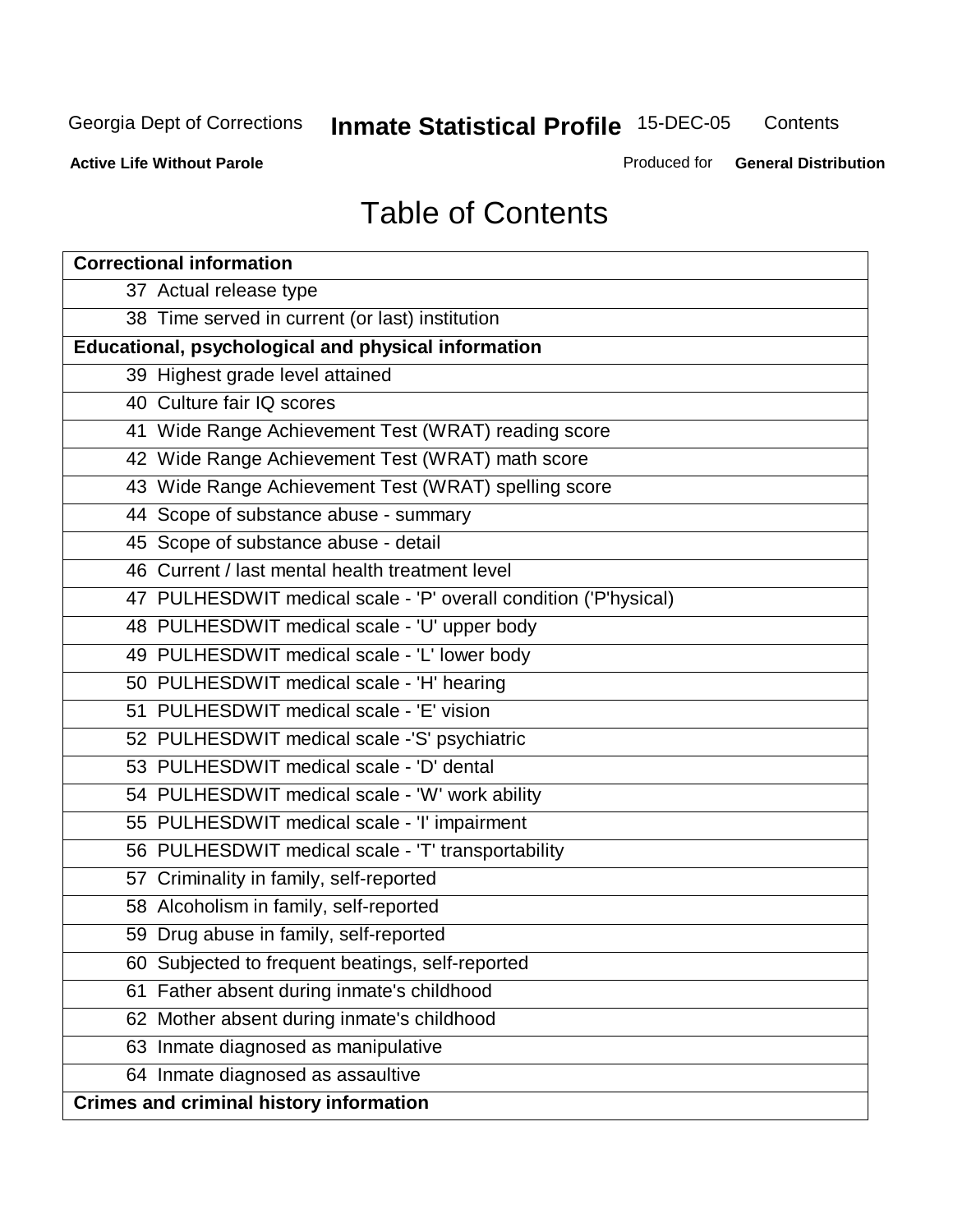**Contents** 

**Active Life Without Parole** 

Produced for **General Distribution**

## Table of Contents

| <b>Crimes and criminal history information</b>                  |
|-----------------------------------------------------------------|
| 65 Number of prior Georgia incarcerations                       |
| 66 Prison sentence in years                                     |
| 67 Primary offense, broken out into felonies vs misdemeanors    |
| 68 Primary offense, broken out into four broad crime categories |
| 69 Primary offense, detailed offense code                       |
| 70 County of conviction of primary offense                      |
| 73 Circuit of conviction of primary offense                     |
| 75 Years served (jail + prison) in this incarceration           |
| <b>Medical information</b>                                      |
|                                                                 |
| 76 Results of most recent HIV test                              |
| 77 Results of most recent tuberculosis test                     |
| 78 Results of most recent syphilis test                         |
| 79 Results of most recent Hepatitis-C test                      |
| 80 Results of most recent pregnancy test                        |
| 81 Results of most recent diabetes test                         |
| 82 Results of most recent hypertension test                     |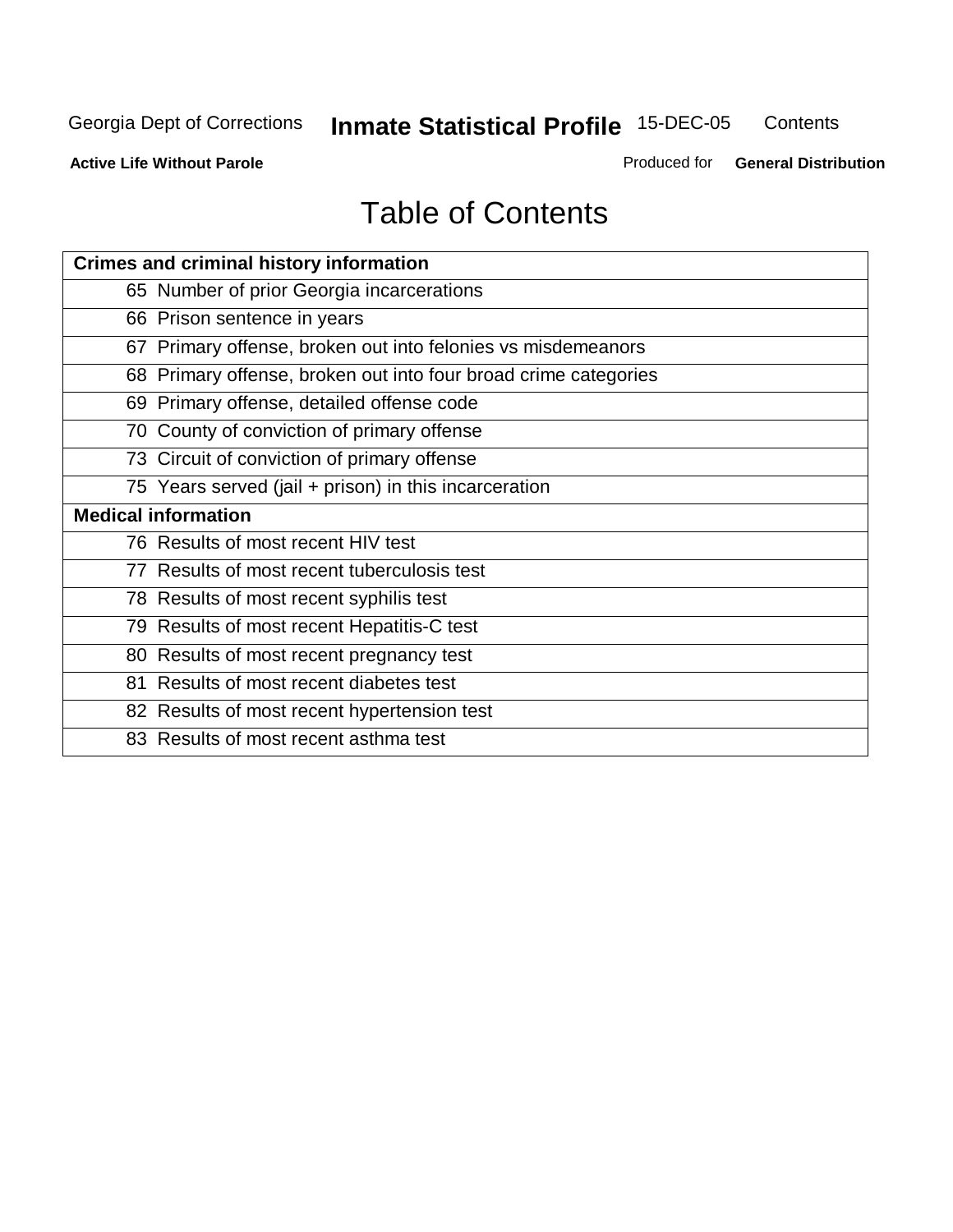#### **Active Life Without Parole**

#### Produced for **General Distribution**

#### Current age, broken out in ten-year age groups

|                       |              | <b>Male</b> |         |              | <b>Female</b> |       | <b>Total</b>     |            |
|-----------------------|--------------|-------------|---------|--------------|---------------|-------|------------------|------------|
| <b>Current Age</b>    | <b>Count</b> | Col %       | Row %   | <b>Count</b> | Col %         | Row % | <b>Total</b>     | Col %      |
| <b>Teens</b>          |              | 0.50%       | 100.00% |              |               |       | 2                | 0.49%      |
| <b>Twenties</b>       | 80           | 19.80%      | 98.77%  |              | 16.67%        | 1.23% | 81               | 19.76%     |
| <b>Thirties</b>       | 141          | 34.90%      | 98.60%  | 2            | 33.33%        | 1.40% |                  | 143 34.88% |
| <b>Forties</b>        | 116          | 28.71%      | 97.48%  | 3            | 50.00%        | 2.52% | 119 <sup>1</sup> | 29.02%     |
| <b>Fifties</b>        | 51           | 12.62%      | 100.00% |              |               |       | 51               | 12.44%     |
| <b>Sixties</b>        | 11           | 2.72%       | 100.00% |              |               |       | 11               | 2.68%      |
| <b>Seventy +</b>      | 3            | 0.74%       | 100.00% |              |               |       | 3 <sup>1</sup>   | 0.73%      |
| <b>Total Reported</b> | 404          | 100%        | 98.54%  | 6            | 100%          | 1.46% | 410              | 100%       |

| <b>Not</b><br><b>Contact Contact Inc.</b><br>rtea<br>. <b>.</b> |     |  |
|-----------------------------------------------------------------|-----|--|
| $f \wedge f \wedge f'$                                          | Ήυ. |  |

| Mean<br>(average)       | 40.05    | 39.17     | 40.04 |
|-------------------------|----------|-----------|-------|
| <b>Median (middle)</b>  | 39       |           | 39    |
| Mode<br>(most frequent) | 25<br>vu | 00<br>. . | 35    |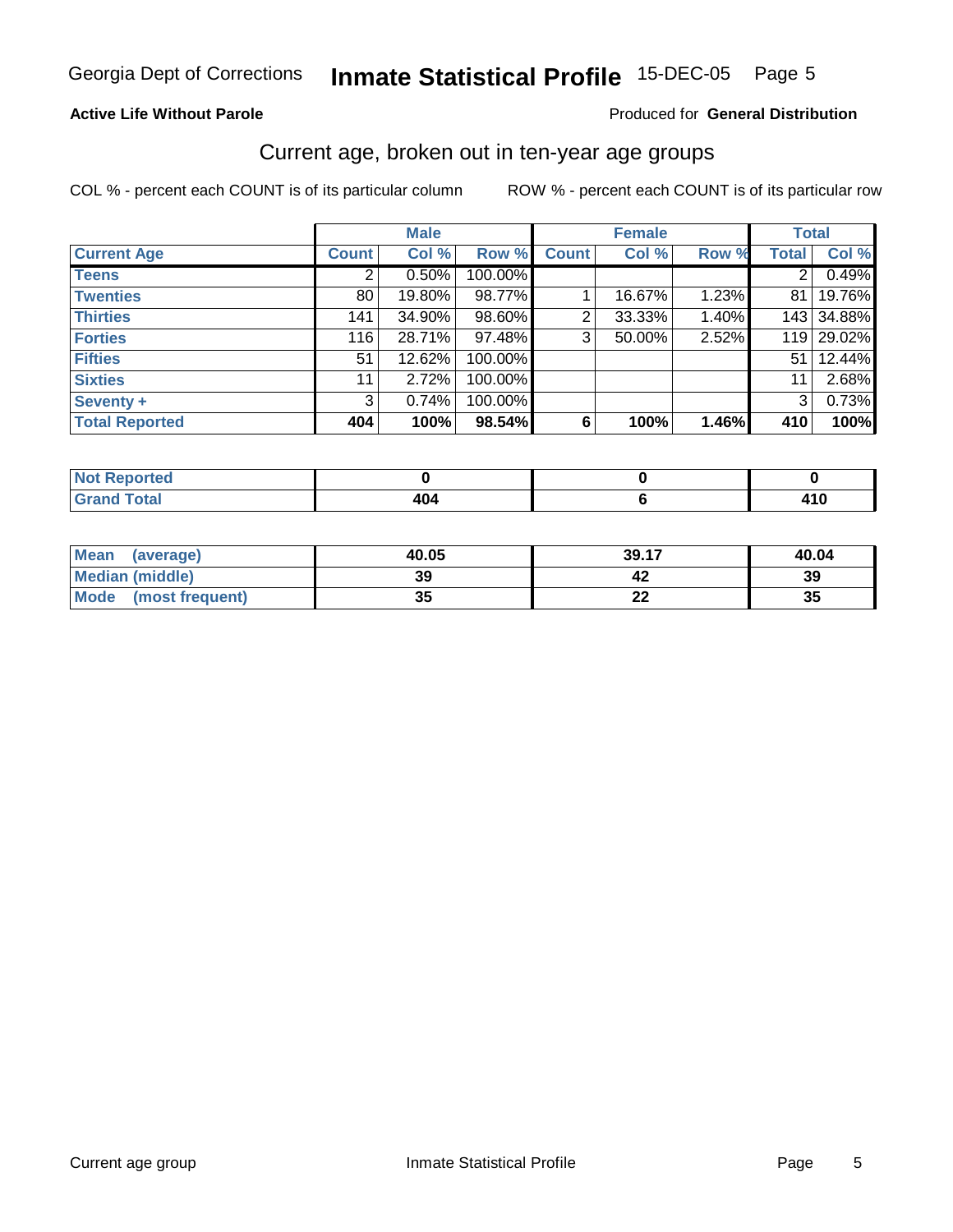#### **Active Life Without Parole**

#### Produced for **General Distribution**

## Race group

|                       |              | <b>Male</b> |                      |   | <b>Female</b> |          |       | <b>Total</b> |
|-----------------------|--------------|-------------|----------------------|---|---------------|----------|-------|--------------|
| <b>Race Group</b>     | <b>Count</b> | Col %       | <b>Row % Count</b>   |   | Col %         | Row %    | Total | Col %        |
| <b>White</b>          | 109          | 26.98%      | $96.\overline{46\%}$ | 4 | 66.67%        | $3.54\%$ | 113   | 27.56%       |
| <b>Black</b>          | 295          | 73.02%      | 99.33%               | ົ | $33.33\%$     | .67%     | 297   | 72.44%       |
| <b>Total Reported</b> | 404          | 100%        | 98.54%               |   | 100%          | $1.46\%$ | 410   | 100%         |

| <b>roorted</b><br><b>NOT REDC</b><br>.<br>$\mathbf{r}$ . The set |     |               |
|------------------------------------------------------------------|-----|---------------|
| <b>Total</b>                                                     | 404 | 84 C<br>7 I V |

| ' M∩<br>nuemn<br> | Black | White | 3lack |
|-------------------|-------|-------|-------|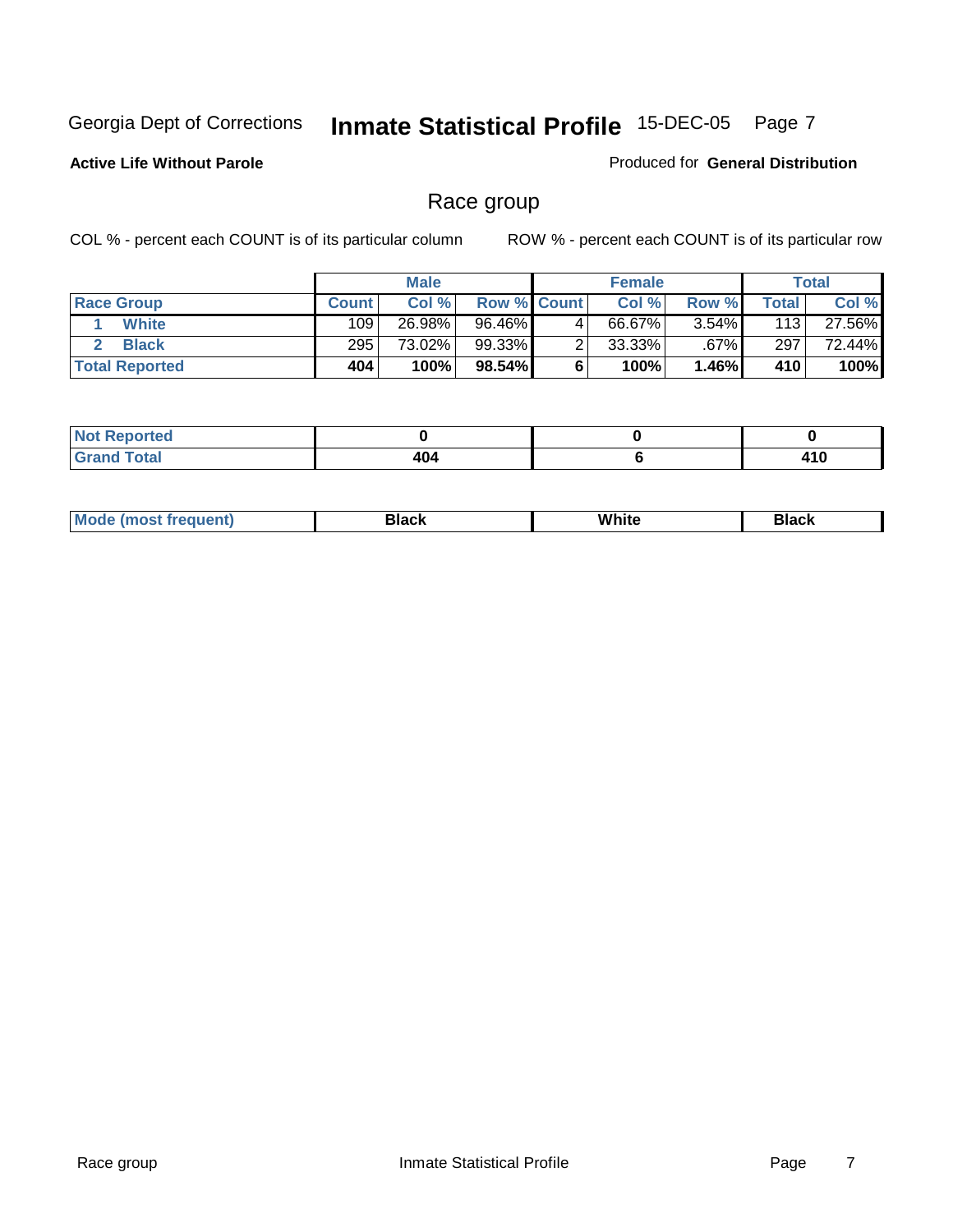#### **Active Life Without Parole**

#### Produced for **General Distribution**

## Marital status, self-reported at entry to prison

|                                  |                  | <b>Male</b> |         |              | <b>Female</b> |       |       | <b>Total</b> |
|----------------------------------|------------------|-------------|---------|--------------|---------------|-------|-------|--------------|
| <b>Marital Status</b>            | <b>Count</b>     | Col %       | Row %   | <b>Count</b> | Col %         | Row % | Total | Col %        |
| <b>Single</b>                    | $\overline{222}$ | 56.20%      | 98.23%  | 4            | 66.67%        | 1.77% | 226   | 56.36%       |
| <b>Married</b>                   | 52               | 13.16%      | 100.00% |              |               |       | 52    | 12.97%       |
| <b>Separated</b><br>$\mathbf{3}$ | 16               | 4.05%       | 100.00% |              |               |       | 16    | 3.99%        |
| <b>Divorced</b><br>4             | 51               | 12.91%      | 98.08%  |              | 16.67%        | 1.92% | 52    | 12.97%       |
| <b>Widowed</b><br>5              | 14               | 3.54%       | 93.33%  |              | 16.67%        | 6.67% | 15    | 3.74%        |
| <b>Common Law</b><br>6           | 40               | 10.13%      | 100.00% |              |               |       | 40    | 9.98%        |
| <b>Total Reported</b>            | 395              | 100%        | 98.5%   | 6            | 100%          | 1.5%  | 401   | 100%         |

| .<br>ve u |           |                 |
|-----------|-----------|-----------------|
|           | 4υ<br>___ | . I V<br>$\sim$ |

| <b>Mode</b><br>uent).<br>en<br><b>IMOST IF</b> | Time ale<br>sınale | ືnαle∴ | Sinale |  |
|------------------------------------------------|--------------------|--------|--------|--|
|------------------------------------------------|--------------------|--------|--------|--|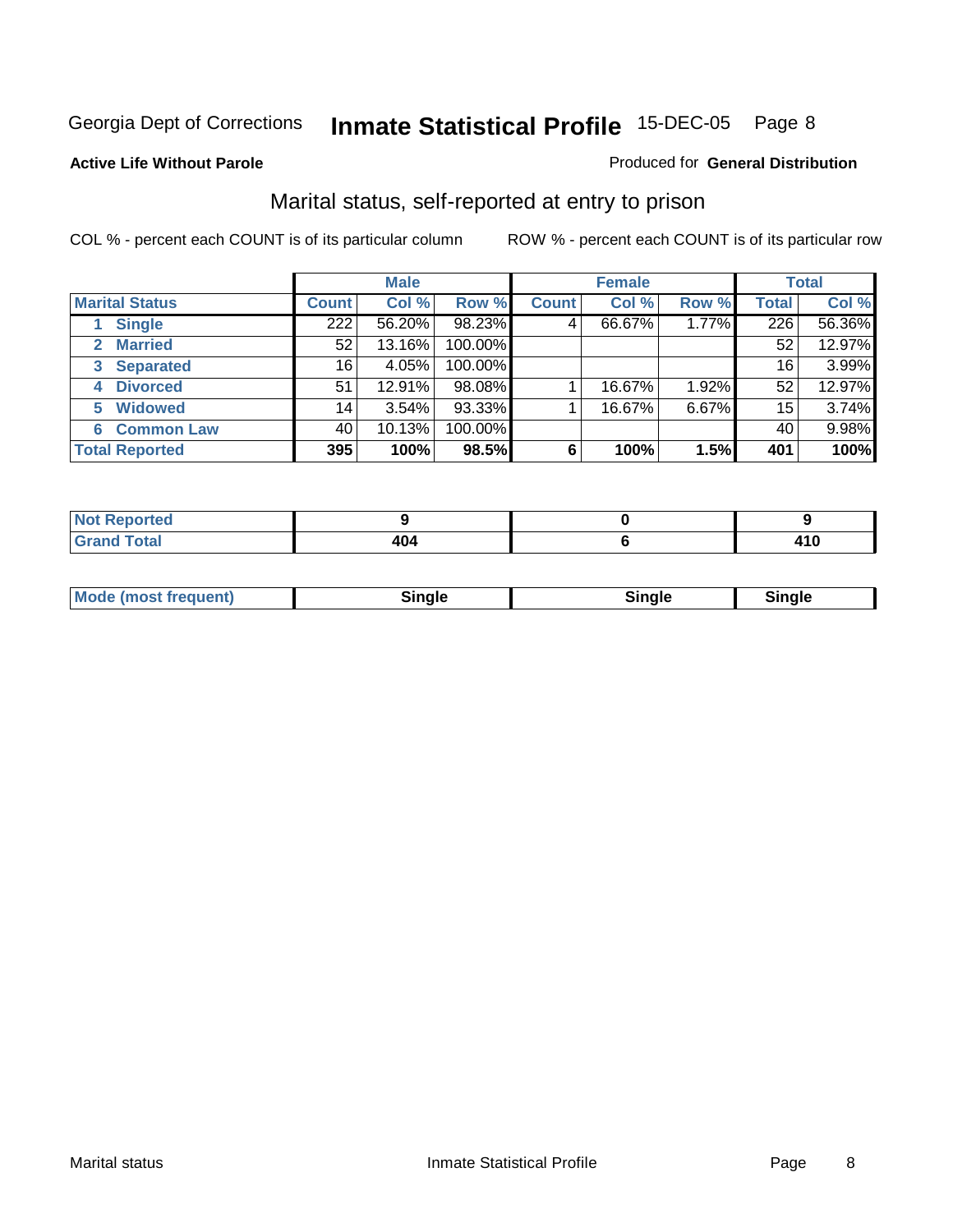#### **Active Life Without Parole**

#### Produced for **General Distribution**

## Number of children, self reported at entry to prison

|                           |              | <b>Male</b> |         |              | <b>Female</b> |       | <b>Total</b> |        |
|---------------------------|--------------|-------------|---------|--------------|---------------|-------|--------------|--------|
| <b>Number of Children</b> | <b>Count</b> | Col %       | Row %   | <b>Count</b> | Col %         | Row % | Total        | Col %  |
| $\bf{0}$                  | 141          | 35.70%      | 99.30%  |              | 16.67%        | 0.70% | 142          | 35.41% |
|                           | 99           | 25.06%      | 96.12%  | 4            | 66.67%        | 3.88% | 103          | 25.69% |
| $\overline{2}$            | 71           | 17.97%      | 98.61%  |              | 16.67%        | 1.39% | 72           | 17.96% |
| 3                         | 46           | 11.65%      | 100.00% |              |               |       | 46           | 11.47% |
| 4                         | 20           | 5.06%       | 100.00% |              |               |       | 20           | 4.99%  |
| 5                         | 11           | 2.78%       | 100.00% |              |               |       | 11           | 2.74%  |
| 6                         | 2            | 0.51%       | 100.00% |              |               |       | 2            | 0.50%  |
|                           |              | 0.25%       | 100.00% |              |               |       |              | 0.25%  |
| 8                         |              | 0.25%       | 100.00% |              |               |       |              | 0.25%  |
| Over 10                   | 3            | 0.76%       | 100.00% |              |               |       | 3            | 0.75%  |
| <b>Total Reported</b>     | 395          | 100%        | 98.50%  | 6            | 100%          | 1.50% | 401          | 100.0% |

| ≺eported                       |                   |              |
|--------------------------------|-------------------|--------------|
| $f$ ota $f$<br>$\sim$ - $\sim$ | .<br>4U.<br>$  -$ | 110<br>4 I V |

| Mean<br>(average)    | 1.46 | 1.45 |
|----------------------|------|------|
| Median (middle)      |      |      |
| Mode (most frequent) |      |      |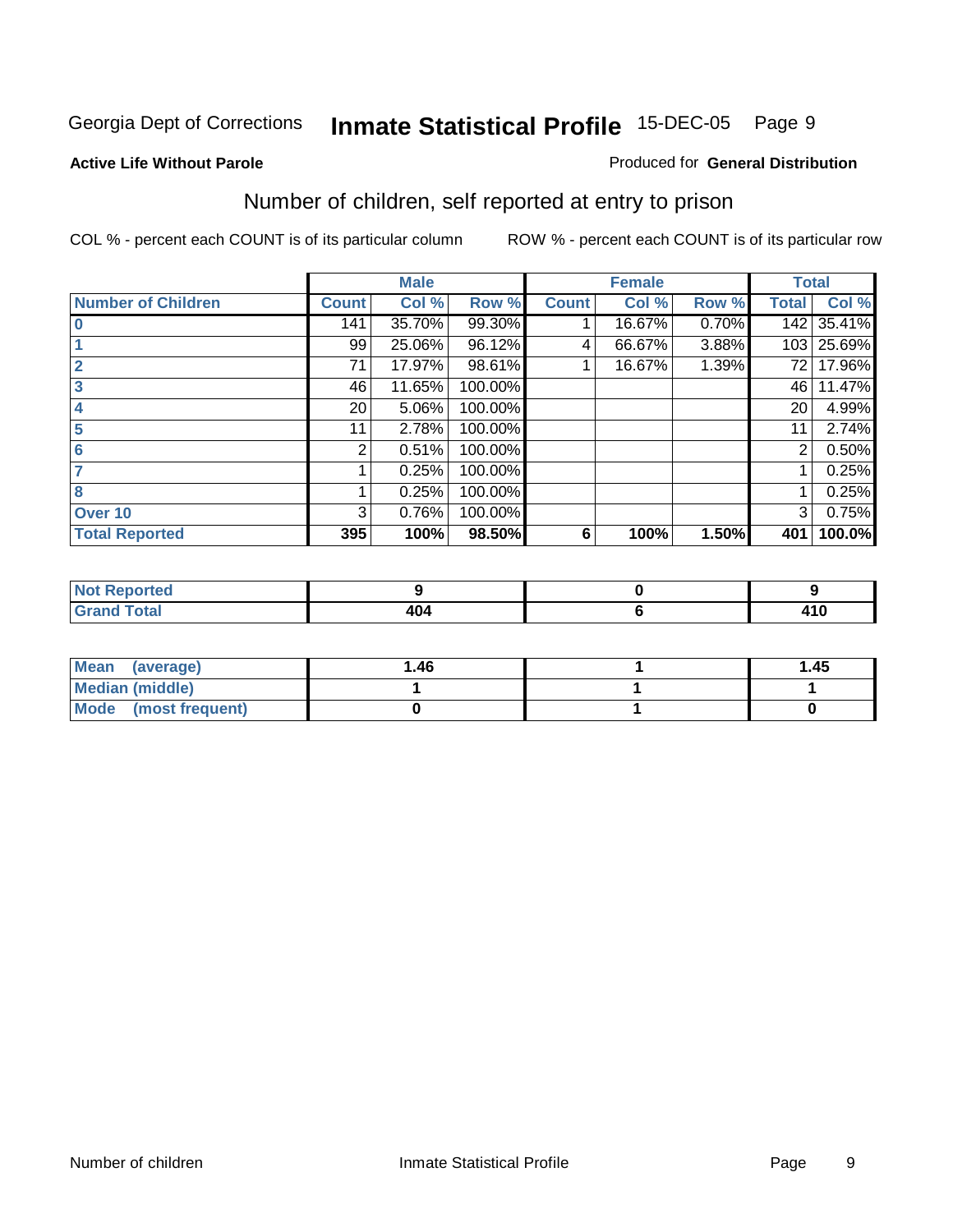#### **Active Life Without Parole**

#### Produced for **General Distribution**

## Religious affiliation, self-reported at entry to prison

|              |                              |                 | <b>Male</b> |         |              | <b>Female</b> |        |              | <b>Total</b> |
|--------------|------------------------------|-----------------|-------------|---------|--------------|---------------|--------|--------------|--------------|
|              | <b>Religious Affiliation</b> | <b>Count</b>    | Col %       | Row %   | <b>Count</b> | Col %         | Row %  | <b>Total</b> | Col %        |
|              | <b>Islam</b>                 | $\overline{30}$ | 8.62%       | 100.00% |              |               |        | 30           | 8.47%        |
| $\mathbf{2}$ | <b>Catholic</b>              | 9               | 2.59%       | 100.00% |              |               |        | 9            | 2.54%        |
| 3            | <b>Baptist</b>               | 158             | 45.40%      | 98.14%  | 3            | 50.00%        | 1.86%  | 161          | 45.48%       |
| 4            | <b>Methodist</b>             | 5               | 1.44%       | 100.00% |              |               |        | 5            | 1.41%        |
| 7            | <b>Chc Of God</b>            |                 | .29%        | 100.00% |              |               |        |              | .28%         |
| 8            | <b>Holiness</b>              | 9               | 2.59%       | 90.00%  |              | 16.67%        | 10.00% | 10           | 2.82%        |
| 9            | <b>Jewish</b>                |                 | .29%        | 100.00% |              |               |        |              | .28%         |
| 16           | <b>Seven D Ad</b>            | 4               | 1.15%       | 100.00% |              |               |        | 4            | 1.13%        |
| 17           | <b>Jehovah Wt</b>            | 6               | 1.72%       | 100.00% |              |               |        | 6            | 1.69%        |
| 18           | <b>Latr Day S</b>            |                 | .29%        | 100.00% |              |               |        |              | .28%         |
| 20           | <b>Other Prot</b>            | 49              | 14.08%      | 96.08%  | 2            | 33.33%        | 3.92%  | 51           | 14.41%       |
| 96           | <b>None</b>                  | 75              | 21.55%      | 100.00% |              |               |        | 75           | 21.19%       |
|              | <b>Total Reported</b>        | 348             | 100%        | 98.31%  | 6            | 100%          | 1.69%  | 354          | 100%         |

| uao | JU<br>- - | วง  |
|-----|-----------|-----|
|     | .         | 410 |

| <b>Mode (most frequent)</b> | Baptist | <b>Baptist</b> | Baptist |
|-----------------------------|---------|----------------|---------|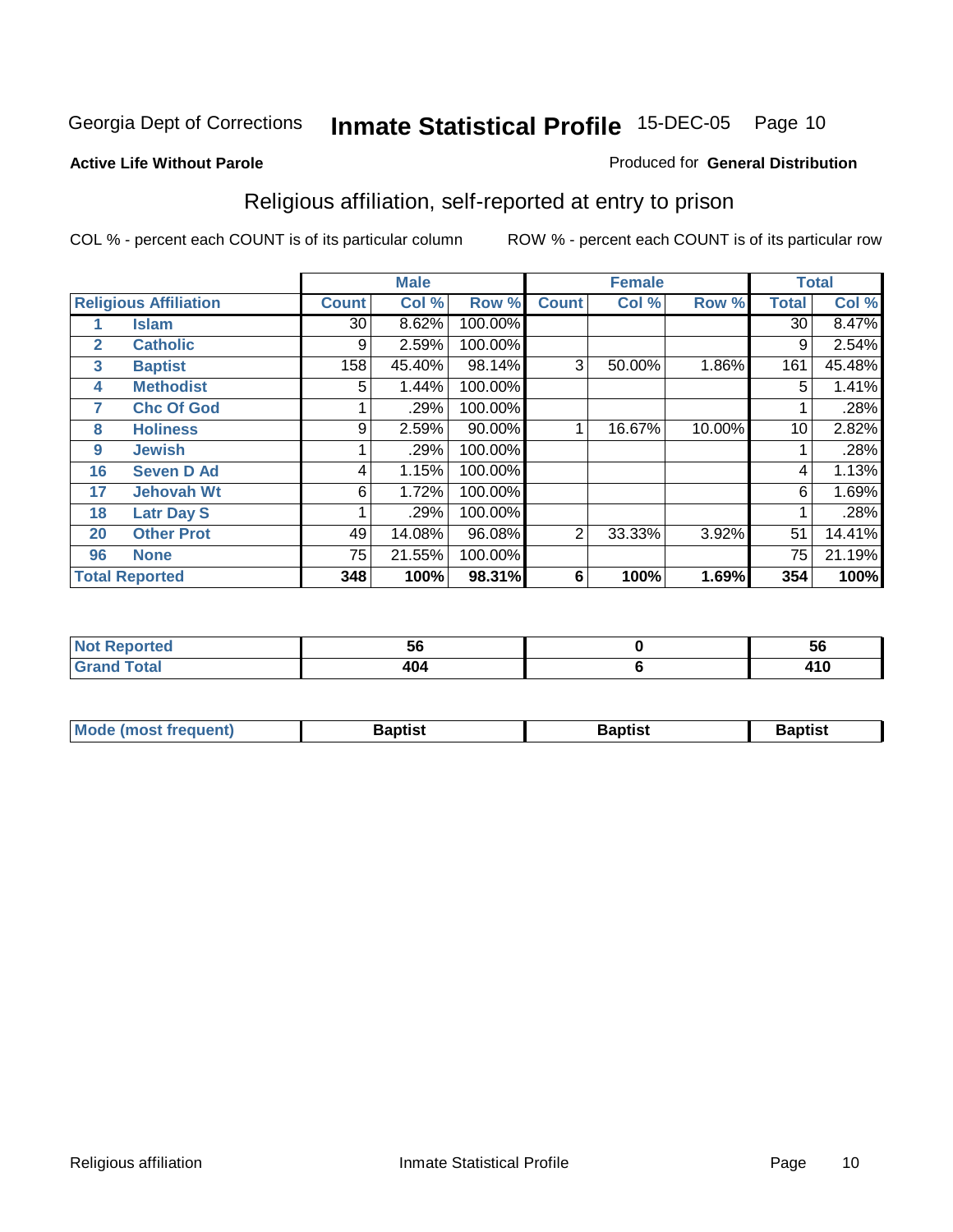Produced for **General Distribution**

#### **Active Life Without Parole**

## Home county, self-reported at entry to prison

|                |                    |                 | <b>Male</b> |         |              | Female |        | <b>Total</b>    |        |
|----------------|--------------------|-----------------|-------------|---------|--------------|--------|--------|-----------------|--------|
|                | <b>Home County</b> | <b>Count</b>    | Col %       | Row %   | <b>Count</b> | Col %  | Row %  | <b>Total</b>    | Col %  |
| $\overline{1}$ | <b>Appling</b>     | $\overline{2}$  | .54%        | 100.00% |              |        |        | $\overline{2}$  | .53%   |
| $\overline{2}$ | <b>Atkinson</b>    | 1               | .27%        | 100.00% |              |        |        | $\mathbf{1}$    | .27%   |
| 5              | <b>Baldwin</b>     | $\overline{3}$  | .81%        | 100.00% |              |        |        | 3               | .80%   |
| $\overline{7}$ | <b>Barrow</b>      | $\overline{3}$  | .81%        | 100.00% |              |        |        | $\overline{3}$  | .80%   |
| 8              | <b>Bartow</b>      | $\overline{3}$  | .81%        | 100.00% |              |        |        | $\overline{3}$  | .80%   |
| 9              | <b>Ben Hill</b>    | $\overline{2}$  | .54%        | 100.00% |              |        |        | $\overline{2}$  | .53%   |
| 11             | <b>Bibb</b>        | $\overline{9}$  | 2.44%       | 100.00% |              |        |        | 9               | 2.40%  |
| 12             | <b>Bleckley</b>    | 3               | .81%        | 100.00% |              |        |        | $\overline{3}$  | .80%   |
| 14             | <b>Brooks</b>      | 1               | .27%        | 100.00% |              |        |        | 1               | .27%   |
| 16             | <b>Bulloch</b>     | 1               | .27%        | 100.00% |              |        |        | 1               | .27%   |
| 17             | <b>Burke</b>       | $\overline{2}$  | .54%        | 100.00% |              |        |        | $\overline{c}$  | .53%   |
| 18             | <b>Butts</b>       | 1               | .27%        | 100.00% |              |        |        | $\mathbf{1}$    | .27%   |
| 20             | <b>Camden</b>      | $\overline{3}$  | .81%        | 100.00% |              |        |        | $\overline{3}$  | .80%   |
| 22             | <b>Carroll</b>     | $\overline{2}$  | .54%        | 100.00% |              |        |        | $\overline{2}$  | .53%   |
| 25             | <b>Chatham</b>     | $\overline{18}$ | 4.88%       | 100.00% |              |        |        | 18              | 4.80%  |
| 28             | <b>Cherokee</b>    | $\overline{2}$  | .54%        | 100.00% |              |        |        | $\overline{2}$  | .53%   |
| 29             | <b>Clarke</b>      | $\overline{10}$ | 2.71%       | 100.00% |              |        |        | 10              | 2.67%  |
| 31             | <b>Clayton</b>     | $\overline{10}$ | 2.71%       | 90.91%  | $\mathbf{1}$ | 16.67% | 9.09%  | $\overline{11}$ | 2.93%  |
| 33             | <b>Cobb</b>        | $\overline{13}$ | 3.52%       | 100.00% |              |        |        | $\overline{13}$ | 3.47%  |
| 34             | <b>Coffee</b>      | 1               | .27%        | 100.00% |              |        |        | $\mathbf{1}$    | .27%   |
| 35             | <b>Colquitt</b>    | $\overline{2}$  | .54%        | 100.00% |              |        |        | $\overline{2}$  | .53%   |
| 36             | <b>Columbia</b>    | $\overline{2}$  | .54%        | 100.00% |              |        |        | $\overline{2}$  | .53%   |
| 37             | <b>Cook</b>        | 1               | .27%        | 100.00% |              |        |        | 1               | .27%   |
| 38             | <b>Coweta</b>      | 1               | .27%        | 100.00% |              |        |        | $\mathbf{1}$    | .27%   |
| 40             | <b>Crisp</b>       | 1               | .27%        | 100.00% |              |        |        | $\mathbf{1}$    | .27%   |
| 43             | <b>Decatur</b>     | $\overline{2}$  | .54%        | 100.00% |              |        |        | $\overline{2}$  | .53%   |
| 44             | <b>Dekalb</b>      | $\overline{26}$ | 7.05%       | 100.00% |              |        |        | $\overline{26}$ | 6.93%  |
| 47             | <b>Dougherty</b>   | $\overline{9}$  | 2.44%       | 100.00% |              |        |        | $\overline{9}$  | 2.40%  |
| 48             | <b>Douglas</b>     | 5               | 1.36%       | 83.33%  | 1            | 16.67% | 16.67% | $\overline{6}$  | 1.60%  |
| 51             | <b>Effingham</b>   | 1               | .27%        | 100.00% |              |        |        | 1               | .27%   |
| 52             | <b>Elbert</b>      | $\overline{2}$  | .54%        | 100.00% |              |        |        | $\overline{2}$  | .53%   |
| 56             | <b>Fayette</b>     | $\overline{2}$  | .54%        | 100.00% |              |        |        | $\overline{2}$  | .53%   |
| 57             | <b>Floyd</b>       | $\overline{3}$  | .81%        | 100.00% |              |        |        | $\overline{3}$  | .80%   |
| 59             | <b>Franklin</b>    | $\overline{2}$  | .54%        | 100.00% |              |        |        | $\overline{2}$  | .53%   |
| 60             | <b>Fulton</b>      | $\overline{47}$ | 12.74%      | 100.00% |              |        |        | 47              | 12.53% |
| 61             | <b>Gilmer</b>      | 1               | .27%        | 100.00% |              |        |        | 1               | .27%   |
| 63             | <b>Glynn</b>       | 7               | 1.90%       | 100.00% |              |        |        | 7               | 1.87%  |
| 64             | <b>Gordon</b>      | $\overline{2}$  | .54%        | 100.00% |              |        |        | $\overline{2}$  | .53%   |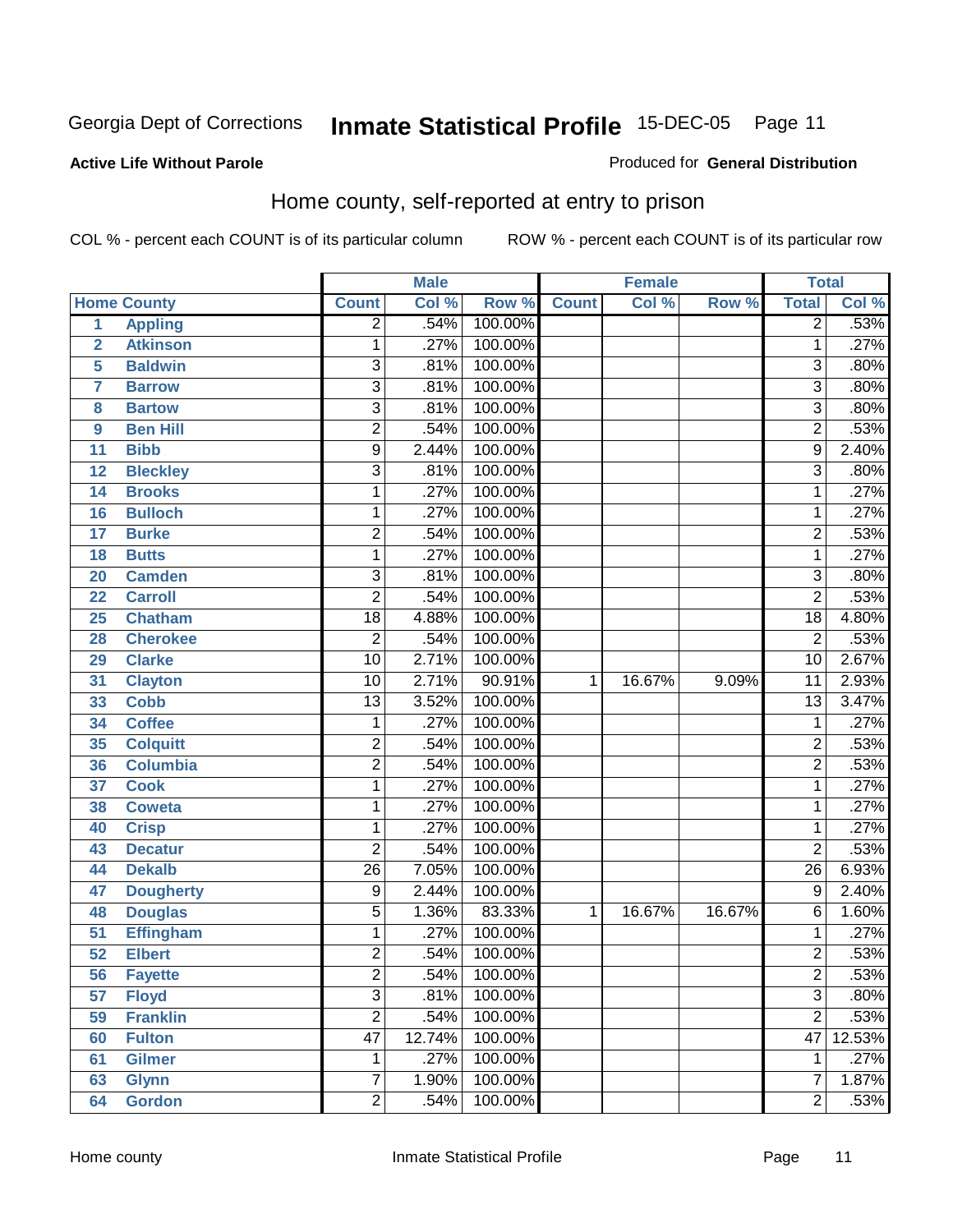#### **Active Life Without Parole**

#### Produced for **General Distribution**

## Home county, self-reported at entry to prison

|                  |                    |                 | <b>Male</b> |         |              | <b>Female</b> |        | <b>Total</b>    |       |
|------------------|--------------------|-----------------|-------------|---------|--------------|---------------|--------|-----------------|-------|
|                  | <b>Home County</b> | <b>Count</b>    | Col %       | Row %   | <b>Count</b> | Col %         | Row %  | <b>Total</b>    | Col % |
| 66               | <b>Greene</b>      | 1               | .27%        | 100.00% |              |               |        | $\overline{1}$  | .27%  |
| 67               | <b>Gwinnett</b>    | 6               | 1.63%       | 100.00% |              |               |        | $\overline{6}$  | 1.60% |
| 68               | <b>Habersham</b>   | 1               | .27%        | 100.00% |              |               |        | 1               | .27%  |
| 69               | <b>Hall</b>        | 6               | 1.63%       | 100.00% |              |               |        | $\overline{6}$  | 1.60% |
| 70               | <b>Hancock</b>     | $\overline{2}$  | .54%        | 100.00% |              |               |        | $\overline{2}$  | .53%  |
| 72               | <b>Harris</b>      | 1               | .27%        | 100.00% |              |               |        | 1               | .27%  |
| $\overline{73}$  | <b>Hart</b>        | $\overline{2}$  | .54%        | 100.00% |              |               |        | $\overline{2}$  | .53%  |
| 75               | <b>Henry</b>       | $\overline{3}$  | .81%        | 100.00% |              |               |        | $\overline{3}$  | .80%  |
| 76               | <b>Houston</b>     | $\overline{6}$  | 1.63%       | 100.00% |              |               |        | $\overline{6}$  | 1.60% |
| 78               | <b>Jackson</b>     | $\overline{3}$  | .81%        | 100.00% |              |               |        | $\overline{3}$  | .80%  |
| 80               | <b>Jeff Davis</b>  | 1               | .27%        | 100.00% |              |               |        | $\overline{1}$  | .27%  |
| 82               | <b>Jenkins</b>     | $\overline{2}$  | .54%        | 100.00% |              |               |        | $\overline{2}$  | .53%  |
| 87               | <b>Laurens</b>     | $\overline{2}$  | .54%        | 100.00% |              |               |        | $\overline{2}$  | .53%  |
| 89               | <b>Liberty</b>     | 4               | 1.08%       | 100.00% |              |               |        | $\overline{4}$  | 1.07% |
| 90               | <b>Lincoln</b>     | 1               | .27%        | 100.00% |              |               |        | 1               | .27%  |
| 91               | Long               | 1               | .27%        | 100.00% |              |               |        | 1               | .27%  |
| 92               | <b>Lowndes</b>     | $\overline{3}$  | .81%        | 100.00% |              |               |        | $\overline{3}$  | .80%  |
| 96               | <b>Marion</b>      | 1               | .27%        | 100.00% |              |               |        | 1               | .27%  |
| 97               | <b>Mcduffie</b>    | 1               | .27%        | 100.00% |              |               |        | 1               | .27%  |
| 98               | <b>Mcintosh</b>    | $\overline{2}$  | .54%        | 100.00% |              |               |        | $\overline{2}$  | .53%  |
| 100              | <b>Miller</b>      | 1               | .27%        | 100.00% |              |               |        | $\overline{1}$  | .27%  |
| 101              | <b>Mitchell</b>    | 1               | .27%        | 100.00% |              |               |        | 1               | .27%  |
| 102              | <b>Monroe</b>      | 1               | .27%        | 100.00% |              |               |        | 1               | .27%  |
| 104              | <b>Morgan</b>      | 1               | .27%        | 100.00% |              |               |        | 1               | .27%  |
| 106              | <b>Muscogee</b>    | $\overline{11}$ | 2.98%       | 100.00% |              |               |        | $\overline{11}$ | 2.93% |
| 107              | <b>Newton</b>      | $\overline{2}$  | .54%        | 66.67%  | $\mathbf{1}$ | 16.67%        | 33.33% | $\overline{3}$  | .80%  |
| 109              | <b>Oglethorpe</b>  | $\overline{2}$  | .54%        | 100.00% |              |               |        | $\overline{2}$  | .53%  |
| 110              | <b>Paulding</b>    | 1               | .27%        | 100.00% |              |               |        | $\overline{1}$  | .27%  |
| $\overline{113}$ | <b>Pierce</b>      | 1               | .27%        | 100.00% |              |               |        | 1               | .27%  |
| 114              | <b>Pike</b>        | $\overline{2}$  | .54%        | 66.67%  | 1            | 16.67%        | 33.33% | $\overline{3}$  | .80%  |
| $\overline{115}$ | <b>Polk</b>        | $\overline{1}$  | .27%        | 100.00% |              |               |        | $\overline{1}$  | .27%  |
| 117              | <b>Putnam</b>      | $\overline{c}$  | .54%        | 100.00% |              |               |        | $\overline{c}$  | .53%  |
| 119              | Rabun              | $\overline{1}$  | .27%        | 100.00% |              |               |        | $\overline{1}$  | .27%  |
| 120              | <b>Randolph</b>    | $\overline{2}$  | .54%        | 100.00% |              |               |        | $\overline{2}$  | .53%  |
| 121              | <b>Richmond</b>    | $\overline{14}$ | 3.79%       | 93.33%  | 1            | 16.67%        | 6.67%  | $\overline{15}$ | 4.00% |
| 122              | <b>Rockdale</b>    | 1               | .27%        | 100.00% |              |               |        | $\overline{1}$  | .27%  |
| 125              | <b>Seminole</b>    | 1               | .27%        | 100.00% |              |               |        | $\overline{1}$  | .27%  |
| 126              | <b>Spalding</b>    | $\overline{5}$  | 1.36%       | 100.00% |              |               |        | $\overline{5}$  | 1.33% |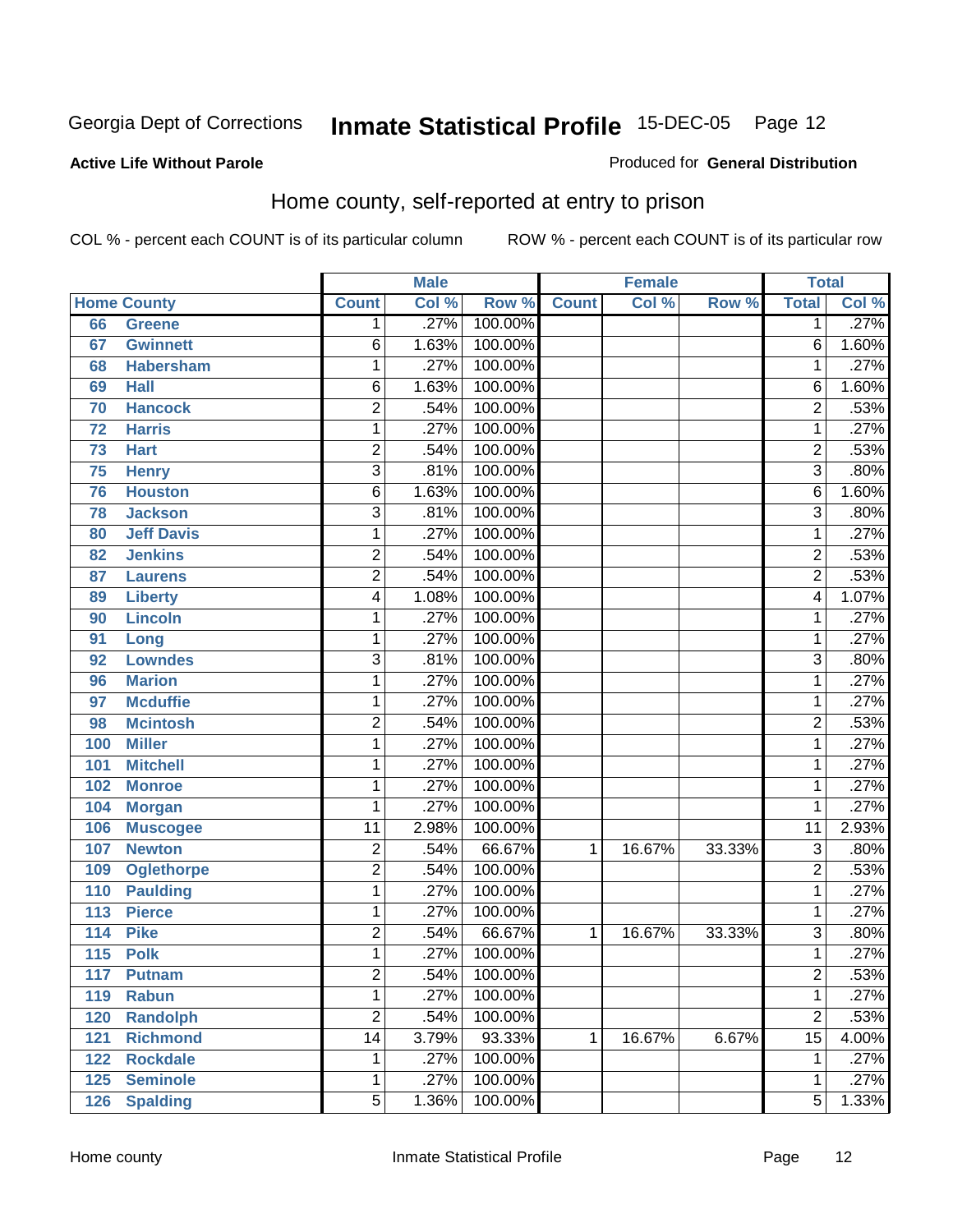#### **Active Life Without Parole**

#### Produced for **General Distribution**

## Home county, self-reported at entry to prison

|     |                      |                | <b>Male</b> |         |                | <b>Female</b> |        | <b>Total</b>   |       |
|-----|----------------------|----------------|-------------|---------|----------------|---------------|--------|----------------|-------|
|     | <b>Home County</b>   | <b>Count</b>   | Col %       | Row %   | <b>Count</b>   | Col %         | Row %  | <b>Total</b>   | Col % |
| 127 | <b>Stephens</b>      |                | .27%        | 100.00% |                |               |        | 1.             | .27%  |
| 129 | <b>Sumter</b>        |                | .27%        | 100.00% |                |               |        | 1              | .27%  |
| 132 | <b>Tattnall</b>      |                | .27%        | 100.00% |                |               |        | 1              | .27%  |
| 136 | <b>Thomas</b>        | 2              | .54%        | 100.00% |                |               |        | $\overline{2}$ | .53%  |
| 137 | <b>Tift</b>          | 2              | .54%        | 100.00% |                |               |        | $\overline{2}$ | .53%  |
| 138 | <b>Toombs</b>        | 3              | .81%        | 100.00% |                |               |        | $\overline{3}$ | .80%  |
| 141 | <b>Troup</b>         |                | .27%        | 100.00% |                |               |        |                | .27%  |
| 144 | <b>Union</b>         |                | .27%        | 100.00% |                |               |        | 1              | .27%  |
| 145 | <b>Upson</b>         |                | .27%        | 100.00% |                |               |        | $\mathbf{1}$   | .27%  |
| 146 | <b>Walker</b>        | $\overline{2}$ | .54%        | 66.67%  | 1              | 16.67%        | 33.33% | 3              | .80%  |
| 147 | <b>Walton</b>        | 2              | .54%        | 100.00% |                |               |        | $\overline{2}$ | .53%  |
| 148 | <b>Ware</b>          | 5              | 1.36%       | 100.00% |                |               |        | 5              | 1.33% |
| 150 | <b>Washington</b>    | 3              | .81%        | 100.00% |                |               |        | $\overline{3}$ | .80%  |
| 151 | <b>Wayne</b>         | 3              | .81%        | 100.00% |                |               |        | 3              | .80%  |
| 155 | <b>Whitfield</b>     | 2              | .54%        | 100.00% |                |               |        | $\overline{2}$ | .53%  |
| 158 | <b>Wilkinson</b>     |                | .27%        | 100.00% |                |               |        | 1              | .27%  |
| 160 | <b>Unknown</b>       | 33             | 8.94%       | 100.00% |                |               |        | 33             | 8.80% |
|     | <b>Total Rported</b> | 369            | 100%        | 98.4%   | $6\phantom{1}$ | 100%          | 1.6%   | 375            | 100%  |

| <b>Reported</b> | ູ           | J.                    |
|-----------------|-------------|-----------------------|
| <b>otal</b>     | 10 I<br>4V4 | 1 <i>.</i> A<br>4 I V |

| <b>Mou</b><br>ıltor<br>$-$<br> | $\sim$ $\sim$ | ultor |
|--------------------------------|---------------|-------|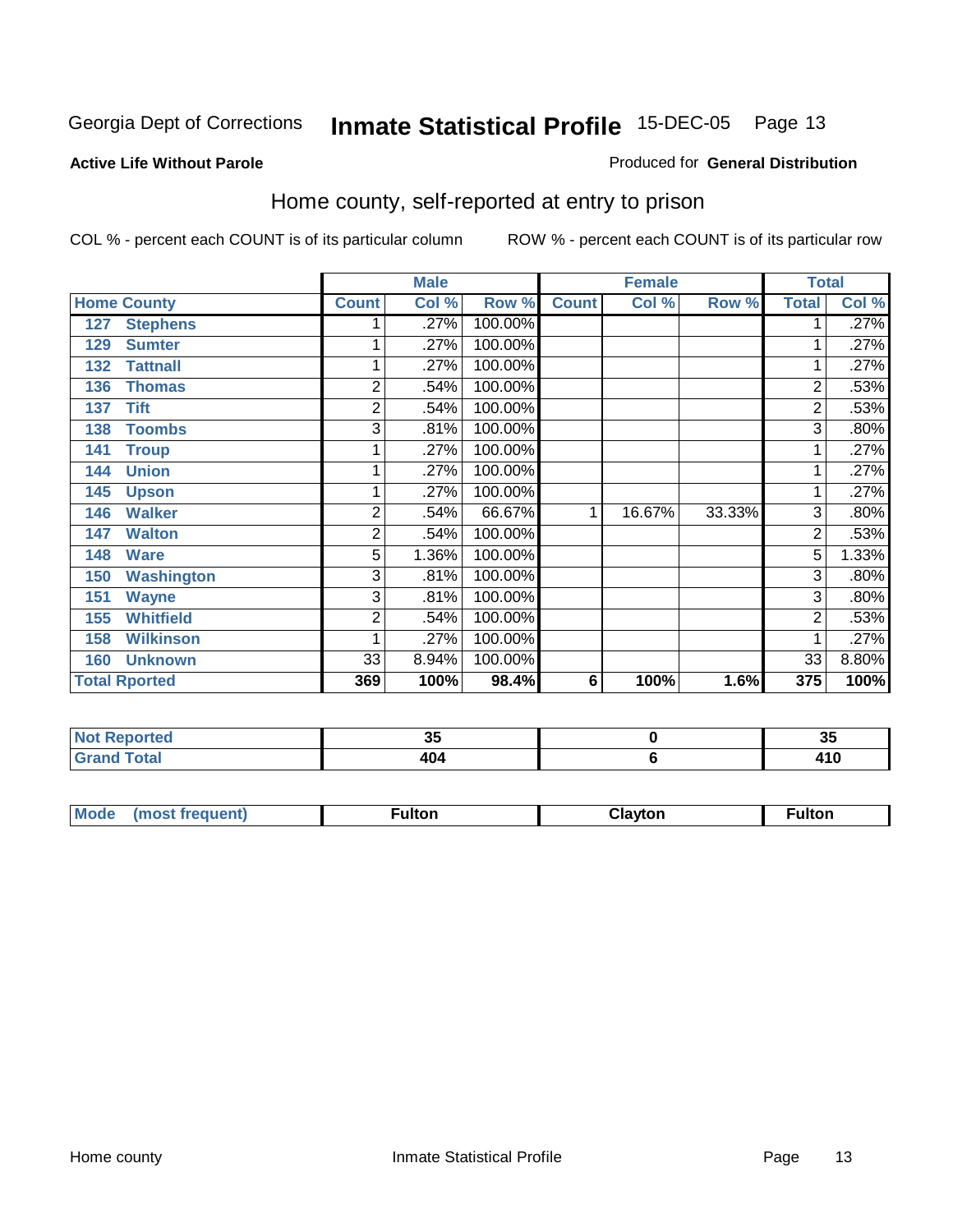#### **Active Life Without Parole**

#### Produced for **General Distribution**

## Socioeconomic class, self-reported at entry to prison

|                            |              | <b>Male</b> |            | <b>Female</b> |           |          | <b>Total</b> |        |
|----------------------------|--------------|-------------|------------|---------------|-----------|----------|--------------|--------|
| <b>Socioeconomic Class</b> | <b>Count</b> | Col %       | Row %      | <b>Count</b>  | Col %     | Row %    | Total,       | Col %  |
| <b>Welfare</b>             | 23           | 6.02%       | 100.00%    |               |           |          | 23           | 5.94%  |
| <b>Occ Employ</b>          | 18           | 4.71%       | $100.00\%$ |               |           |          | 18           | 4.65%  |
| <b>Minimum Std</b><br>3    | 210          | 54.97%      | 99.53%     |               | $20.00\%$ | .47%     | 211          | 54.52% |
| <b>Middle</b>              | 131          | 34.29%      | $97.04\%$  |               | 80.00%    | $2.96\%$ | 135          | 34.88% |
| <b>Total Reported</b>      | 382          | 100%        | 98.71%     |               | 100%      | 1.29%    | 387          | 100%   |

| <b>Construction Construction</b><br>тео | $\sim$<br>-- | $-$<br>--<br>and the control of the |
|-----------------------------------------|--------------|-------------------------------------|
| $-1 - 1$                                | 404          | 2 I V                               |

| <b>Minin</b><br>Std<br>3td<br>aic<br>.<br>____ |
|------------------------------------------------|
|------------------------------------------------|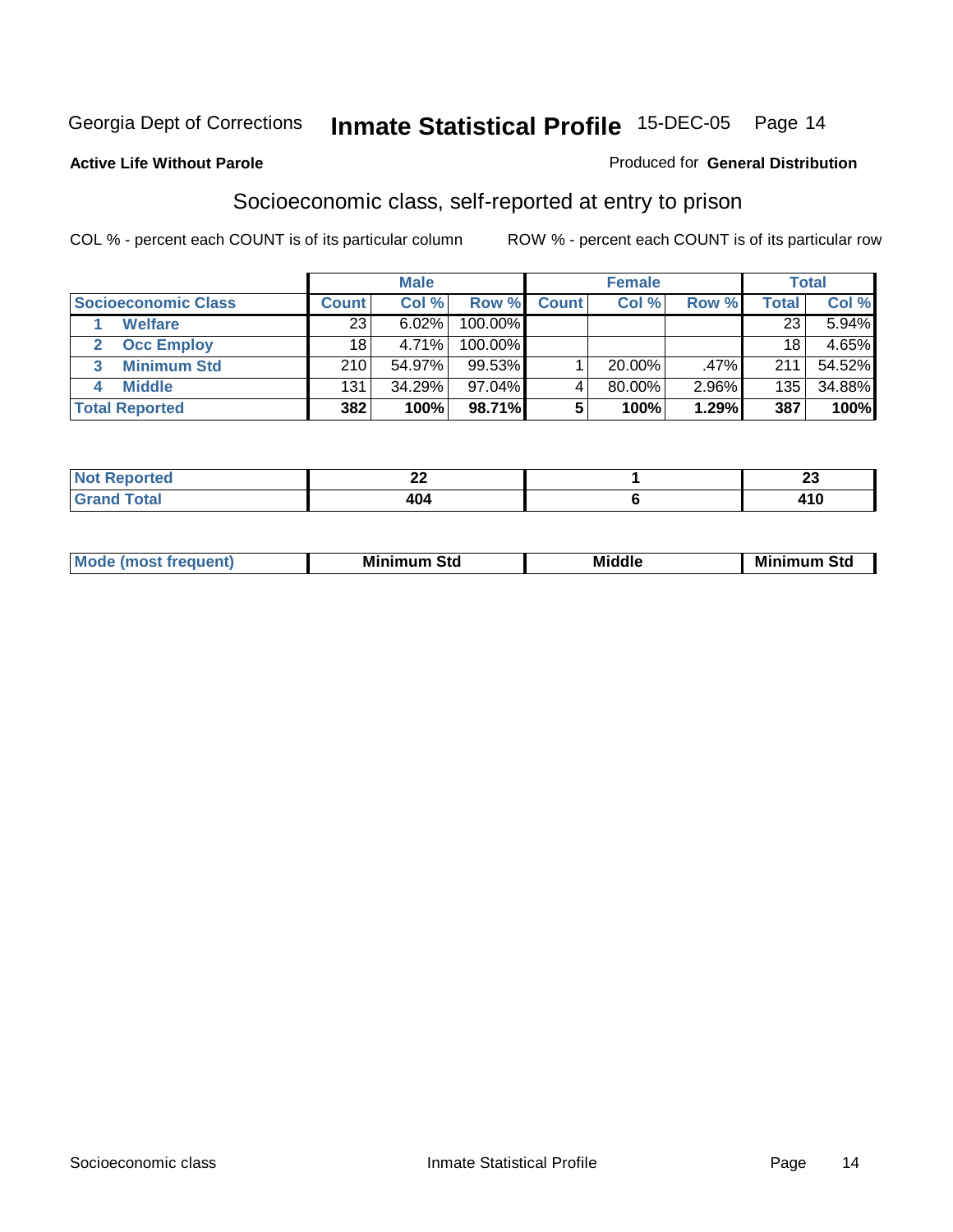#### **Active Life Without Parole**

#### Produced for **General Distribution**

## Environment to age 16, self-reported at entry to prison

|                              |              | <b>Male</b> |           |              | <b>Female</b> |         |       | <b>Total</b> |
|------------------------------|--------------|-------------|-----------|--------------|---------------|---------|-------|--------------|
| <b>Environment to age 16</b> | <b>Count</b> | Col %       | Row %     | <b>Count</b> | Col %         | Row %   | Total | Col %        |
| <b>Rural/Farm</b>            | 8            | 2.06%       | 100.00%   |              |               |         |       | 2.03%        |
| <b>Rural/Nfarm</b>           | 19           | 4.90%       | 86.36%    | 3            | 50.00%        | 13.64%  | 22    | 5.58%        |
| <b>S.M.S.A</b><br>3          | 161          | 41.49%      | 100.00%   |              |               |         | 161   | 40.86%       |
| <b>Urban</b>                 | 76           | 19.59%      | $97.44\%$ | っ            | 33.33%        | 2.56%   | 78    | 19.80%       |
| <b>Small Town</b><br>5.      | 124          | 31.96%      | 99.20%    |              | 16.67%        | $.80\%$ | 125   | 31.73%       |
| <b>Total Reported</b>        | 388          | 100%        | 98.48%    |              | 100%          | 1.52%   | 394   | 100%         |

| <b>orted</b><br><b>Not</b><br>керо |          |       |
|------------------------------------|----------|-------|
| <b>Total</b><br>Grand              | .<br>404 | 7 I V |

| M<br>.<br>---<br>s an A<br>.<br>M<br>M<br>-- |  |  |
|----------------------------------------------|--|--|
|                                              |  |  |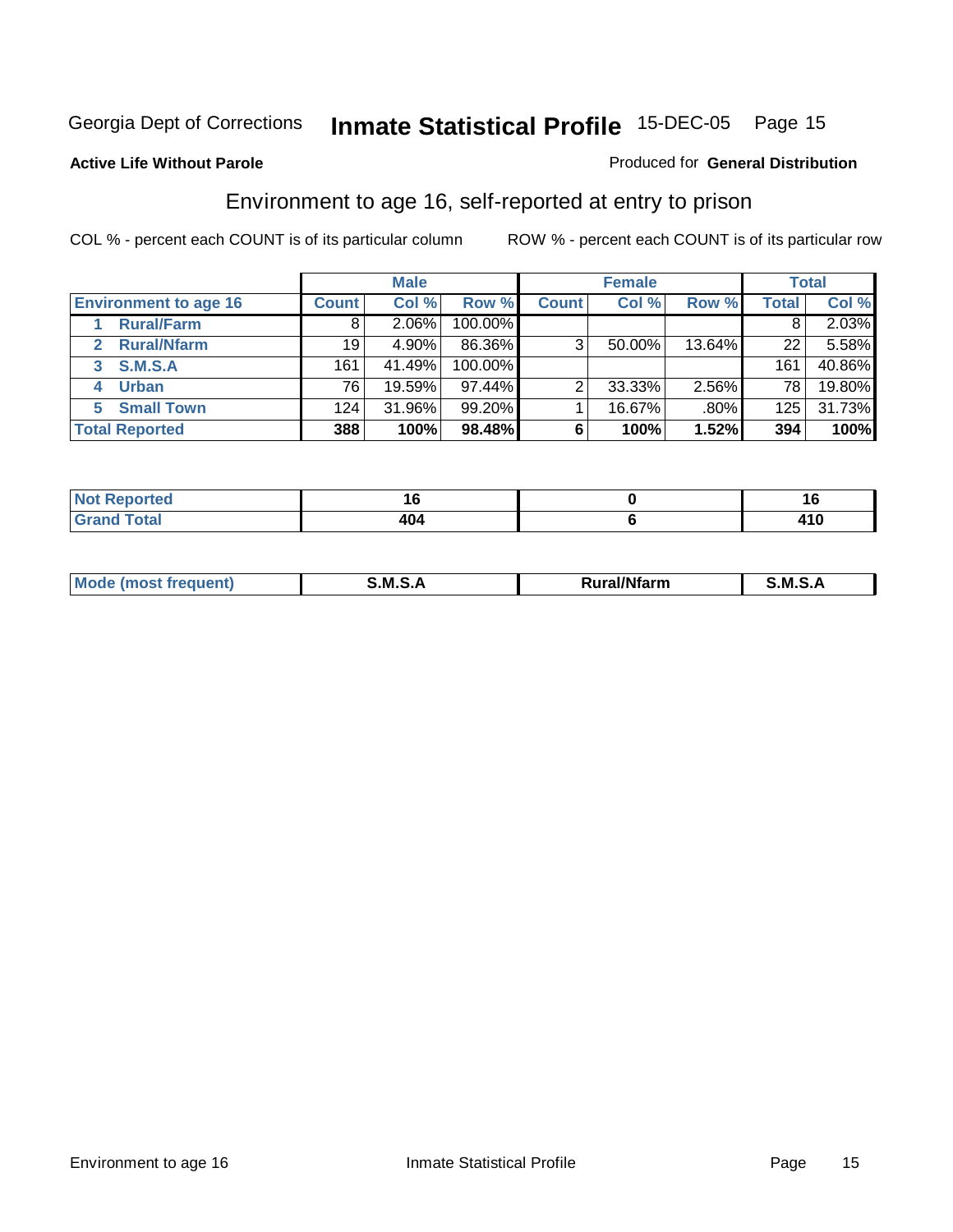#### **Active Life Without Parole**

#### Produced for **General Distribution**

## Guardian status to age 16, self-reported at entry to prison

|                                  |                 | <b>Male</b> |         |              | <b>Female</b> |       |              | <b>Total</b> |
|----------------------------------|-----------------|-------------|---------|--------------|---------------|-------|--------------|--------------|
| <b>Guardian Status To Age 16</b> | <b>Count</b>    | Col %       | Row %   | <b>Count</b> | Col %         | Row % | <b>Total</b> | Col %        |
| 2 Father Only                    | 9               | 2.37%       | 100.00% |              |               |       | 9            | 2.33%        |
| 3 Ftr Mtr Hd                     | 30 <sub>1</sub> | 7.89%       | 100.00% |              |               |       | 30           | 7.77%        |
| <b>4 Mother Only</b>             | 151             | 39.74%      | 99.34%  |              | 16.67%        | .66%  | 152          | 39.38%       |
| 5 Mtr Ftr Hd                     | 132             | 34.74%      | 97.06%  | 4            | 66.67%        | 2.94% | 136          | 35.23%       |
| <b>6 Oth Female</b>              | 13              | 3.42%       | 100.00% |              |               |       | 13           | 3.37%        |
| <b>7 Oth Male</b>                | $\overline{2}$  | .53%        | 100.00% |              |               |       | 2            | .52%         |
| 8 Step-Parnts                    | 11              | 2.89%       | 100.00% |              |               |       | 11           | 2.85%        |
| 9 Foster Home                    | 7               | 1.84%       | 100.00% |              |               |       | 7            | 1.81%        |
| <b>10 Grand Prnts</b>            | 25              | 6.58%       | 96.15%  |              | 16.67%        | 3.85% | 26           | 6.74%        |
| <b>Total Reported</b>            | 380             | 100%        | 98.45%  | 6            | 100%          | 1.55% | 386          | 100%         |

| <b>Mod</b> | <b>Mother</b><br>Onlv | Hc<br>. <u>.</u><br>Mtr | Only |
|------------|-----------------------|-------------------------|------|
|            |                       |                         |      |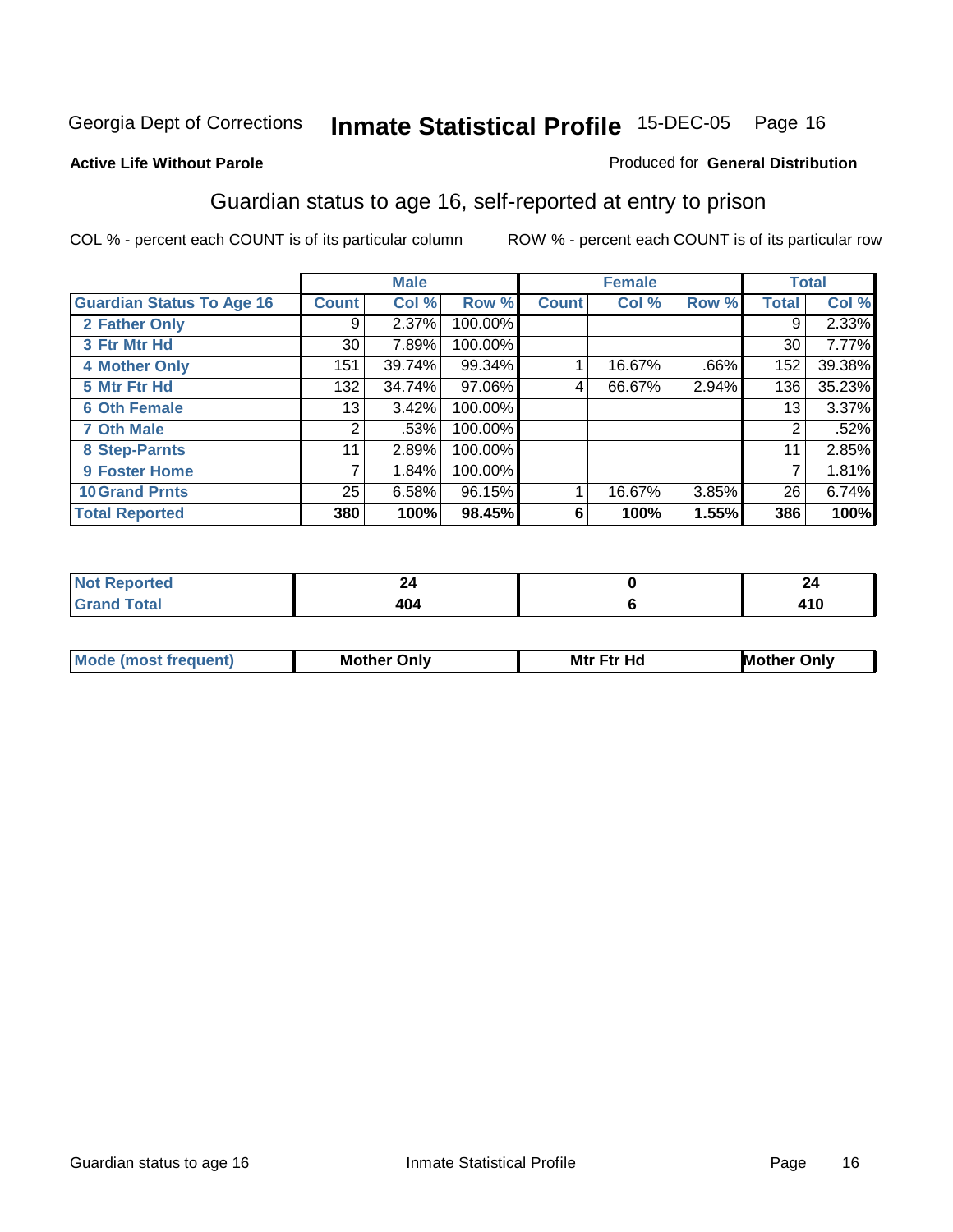#### **Active Life Without Parole**

#### Produced for **General Distribution**

## Employment status before prison, self-reported at entry to prison

|                                  |              | <b>Male</b> |           |              | <b>Female</b> |       |       | <b>Total</b> |
|----------------------------------|--------------|-------------|-----------|--------------|---------------|-------|-------|--------------|
| <b>Employment Status</b>         | <b>Count</b> | Col %       | Row %     | <b>Count</b> | Col %         | Row % | Total | Col %        |
| <b>Full Time</b>                 | 204          | 56.98%      | 98.08%    |              | 80.00%        | 1.92% | 208   | 57.30%       |
| <b>Part Time</b><br>$\mathbf{2}$ | 18           | 5.03%       | 100.00%   |              |               |       | 18    | 4.96%        |
| Unempl $<$ 6m<br>3               | 38           | 10.61%      | $97.44\%$ |              | 20.00%        | 2.56% | 39    | 10.74%       |
| Unempl $> 6m$<br>4               | 57           | 15.92%      | 100.00%   |              |               |       | 57    | 15.70%       |
| <b>Never Workd</b><br>5          | 25           | 6.98%       | 100.00%   |              |               |       | 25    | 6.89%        |
| <b>Student</b><br>6              |              | .28%        | 100.00%   |              |               |       |       | .28%         |
| <b>Incapable</b>                 | 15           | 4.19%       | 100.00%   |              |               |       | 15    | 4.13%        |
| <b>Total Reported</b>            | 358          | 100%        | 98.62%    | 5            | 100%          | 1.38% | 363   | 100%         |

|        | 40  | − ∗   |
|--------|-----|-------|
| $   -$ | 404 | 4 I V |

| Mο | 'un<br>.me<br>the contract of the contract of the contract of the contract of the contract of the contract of the contract of | the contract of the contract of the contract of the contract of the contract of the contract of the contract of | <b>Full Time</b> |
|----|-------------------------------------------------------------------------------------------------------------------------------|-----------------------------------------------------------------------------------------------------------------|------------------|
|    |                                                                                                                               |                                                                                                                 |                  |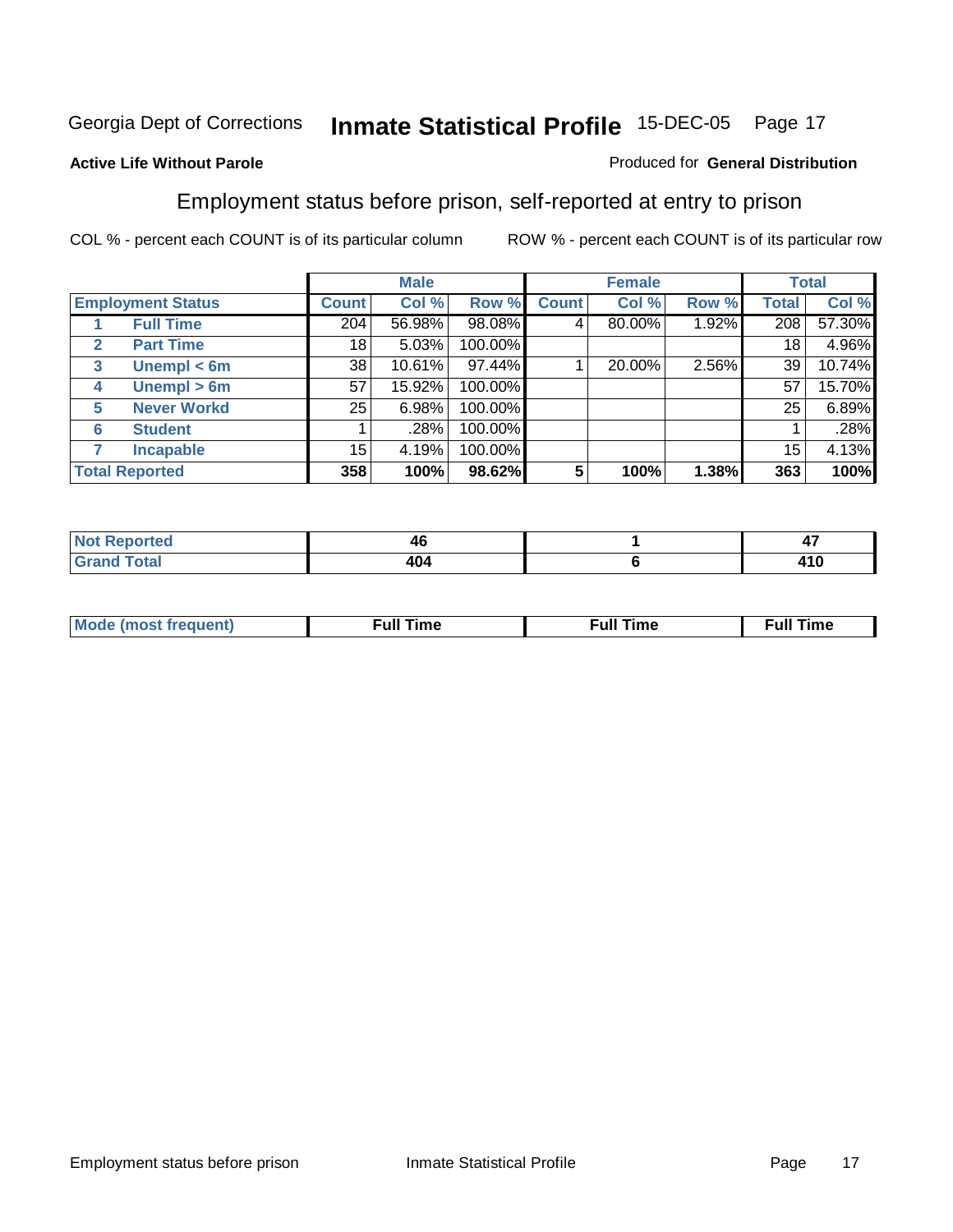#### **Active Life Without Parole**

Produced for **General Distribution**

## Age at admission

|                         |                 | <b>Male</b> |         |              | <b>Female</b> |        | <b>Total</b>    |       |
|-------------------------|-----------------|-------------|---------|--------------|---------------|--------|-----------------|-------|
| <b>Age At Admission</b> | <b>Count</b>    | Col %       | Row %   | <b>Count</b> | Col %         | Row %  | <b>Total</b>    | Col % |
| 17                      | 1               | 0.25%       | 100.00% |              |               |        | 1               | 0.24% |
| 18                      | $\overline{3}$  | 0.74%       | 100.00% |              |               |        | $\overline{3}$  | 0.73% |
| 19                      | 11              | 2.72%       | 100.00% |              |               |        | $\overline{11}$ | 2.68% |
| 20                      | 6               | 1.49%       | 85.71%  | 1            | 16.67%        | 14.29% | 7               | 1.71% |
| 21                      | 15              | 3.71%       | 100.00% |              |               |        | 15              | 3.66% |
| 22                      | $\overline{22}$ | 5.45%       | 100.00% |              |               |        | $\overline{22}$ | 5.37% |
| 23                      | $\overline{13}$ | 3.22%       | 100.00% |              |               |        | $\overline{13}$ | 3.17% |
| 24                      | 14              | 3.47%       | 100.00% |              |               |        | 14              | 3.41% |
| 25                      | 16              | 3.96%       | 94.12%  | 1            | 16.67%        | 5.88%  | 17              | 4.15% |
| 26                      | 16              | 3.96%       | 100.00% |              |               |        | 16              | 3.90% |
| 27                      | 14              | 3.47%       | 100.00% |              |               |        | $\overline{14}$ | 3.41% |
| 28                      | 14              | 3.47%       | 100.00% |              |               |        | 14              | 3.41% |
| 29                      | $\overline{16}$ | 3.96%       | 100.00% |              |               |        | $\overline{16}$ | 3.90% |
| 30                      | $\overline{12}$ | 2.97%       | 100.00% |              |               |        | $\overline{12}$ | 2.93% |
| 31                      | $\overline{12}$ | 2.97%       | 100.00% |              |               |        | $\overline{12}$ | 2.93% |
| 32                      | $\overline{12}$ | 2.97%       | 92.31%  | 1            | 16.67%        | 7.69%  | $\overline{13}$ | 3.17% |
| 33                      | 12              | 2.97%       | 100.00% |              |               |        | $\overline{12}$ | 2.93% |
| 34                      | 7               | 1.73%       | 100.00% |              |               |        | 7               | 1.71% |
| 35                      | 15              | 3.71%       | 100.00% |              |               |        | $\overline{15}$ | 3.66% |
| 36                      | $\overline{17}$ | 4.21%       | 100.00% |              |               |        | $\overline{17}$ | 4.15% |
| 37                      | $\overline{12}$ | 2.97%       | 100.00% |              |               |        | $\overline{12}$ | 2.93% |
| 38                      | 14              | 3.47%       | 100.00% |              |               |        | 14              | 3.41% |
| 39                      | $\overline{12}$ | 2.97%       | 100.00% |              |               |        | $\overline{12}$ | 2.93% |
| 40                      | $\overline{7}$  | 1.73%       | 100.00% |              |               |        | 7               | 1.71% |
| 41                      | 18              | 4.46%       | 100.00% |              |               |        | 18              | 4.39% |
| 42                      | 11              | 2.72%       | 100.00% |              |               |        | 11              | 2.68% |
| 43                      | 9               | 2.23%       | 100.00% |              |               |        | 9               | 2.20% |
| 44                      | 8               | 1.98%       | 88.89%  | 1            | 16.67%        | 11.11% | 9               | 2.20% |
| 45                      | 12              | 2.97%       | 100.00% |              |               |        | $\overline{12}$ | 2.93% |
| 46                      | $\overline{7}$  | 1.73%       | 87.50%  | 1            | 16.67%        | 12.50% | $\overline{8}$  | 1.95% |
| 47                      | 3               | 0.74%       | 100.00% |              |               |        | $\overline{3}$  | 0.73% |
| 48                      | <sup>'</sup>    | 1.73%       | 87.50%  | 1            | 16.67%        | 12.50% | 8               | 1.95% |
| 49                      | 10              | 2.48%       | 100.00% |              |               |        | 10              | 2.44% |
| 50                      | 2               | 0.50%       | 100.00% |              |               |        | $\overline{2}$  | 0.49% |
| 51                      | 3               | 0.74%       | 100.00% |              |               |        | $\overline{3}$  | 0.73% |
| 52                      | 6               | 1.49%       | 100.00% |              |               |        | 6               | 1.46% |
| 53                      | 1               | 0.25%       | 100.00% |              |               |        | 1               | 0.24% |
| 54                      | 1               | 0.25%       | 100.00% |              |               |        | 1               | 0.24% |
| 56                      | 3               | 0.74%       | 100.00% |              |               |        | $\overline{3}$  | 0.73% |
| 57                      | $\overline{3}$  | 0.74%       | 100.00% |              |               |        | $\overline{3}$  | 0.73% |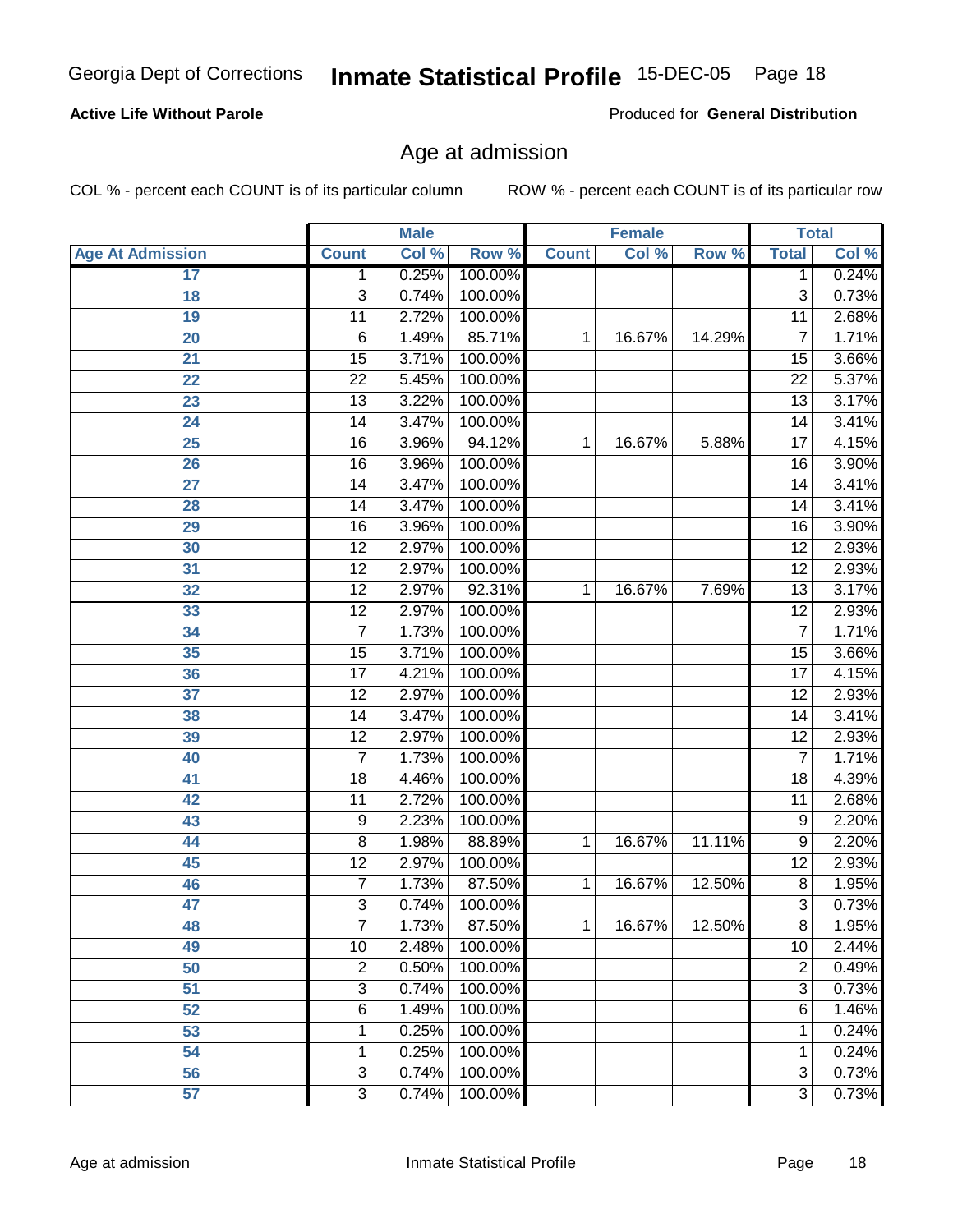#### **Active Life Without Parole**

Produced for **General Distribution**

## Age at admission

|                         |              | <b>Male</b> |         |              | <b>Female</b> |       |       | <b>Total</b> |
|-------------------------|--------------|-------------|---------|--------------|---------------|-------|-------|--------------|
| <b>Age At Admission</b> | <b>Count</b> | Col %       | Row %   | <b>Count</b> | Col %         | Row % | Total | Col %        |
| 58                      |              | 0.50%       | 100.00% |              |               |       |       | 0.49%        |
| 63                      |              | 0.25%       | 100.00% |              |               |       |       | 0.24%        |
| 64                      |              | 0.50%       | 100.00% |              |               |       |       | 0.49%        |
| 65                      |              | 0.25%       | 100.00% |              |               |       |       | 0.24%        |
| 66                      |              | 0.25%       | 100.00% |              |               |       |       | 0.24%        |
| <b>Total Reported</b>   | 404          | 100%        | 98.54%  | 6            | 100%          | 1.46% | 410   | 100%         |

| w<br>. Reportea<br>$\sim$ |     |       |
|---------------------------|-----|-------|
| $f \wedge f \wedge f$     | ___ | T I V |

| <b>Mean</b><br>(average) | 33.94 | 35.83 | 33.97        |
|--------------------------|-------|-------|--------------|
| Median (middle)          | JJ    | 38    | 33           |
| Mode<br>(most frequent)  |       | 20    | $\sim$<br>LL |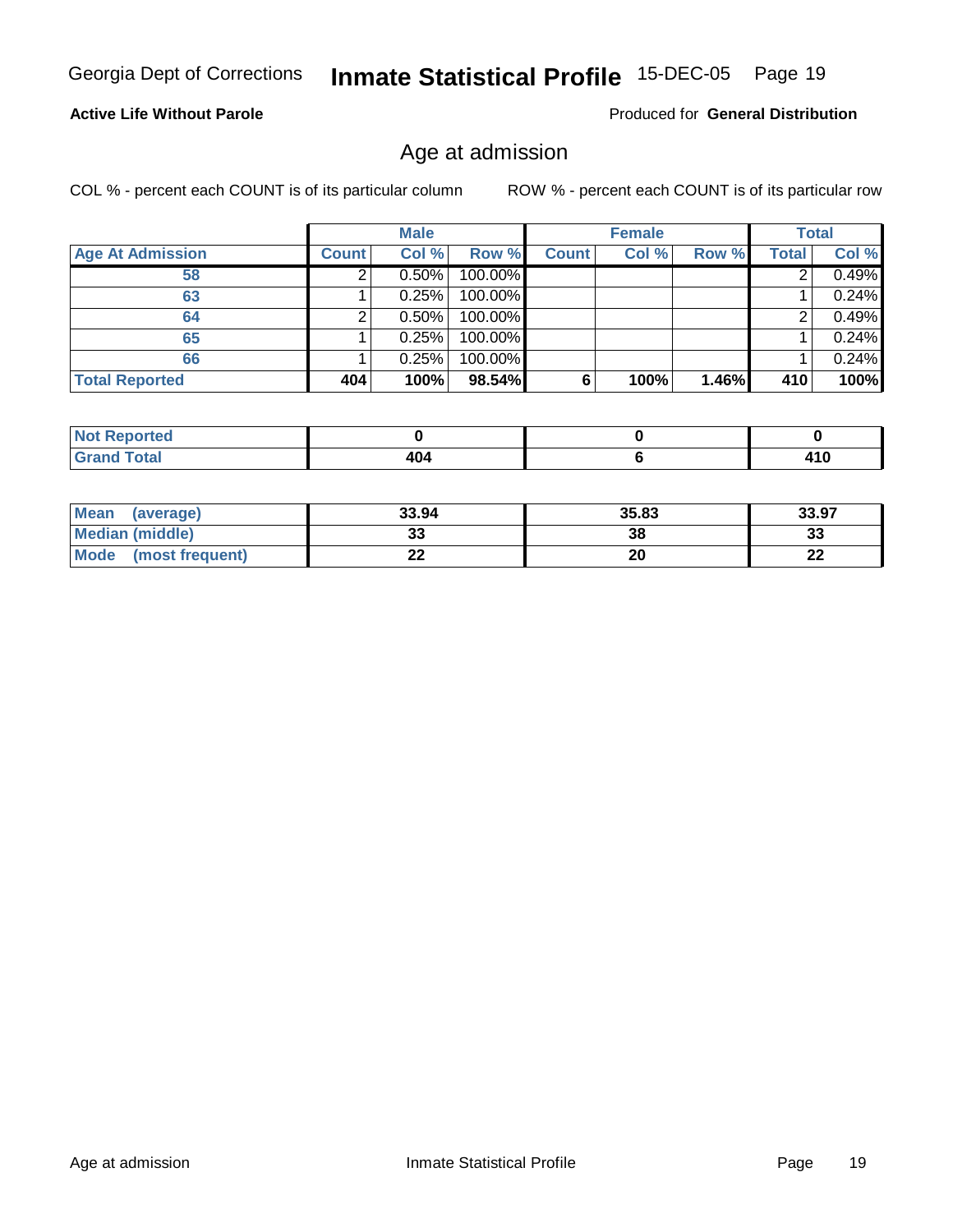**Not Reported Grand Total**

 **Still Active**

 **Total Reported**

**Active Life Without Parole** 

| <b>Mean</b><br>(average) | N/A | N/A | N/A |
|--------------------------|-----|-----|-----|
| Median (middle)          | N/A | N/A | N/A |
| Mode (most frequent)     | N/A | N/A | N/A |

 **Age At Release Count Col % Row % Count Col % Row % Total Col %** 

## Age at release

**Male**

 **404 0 404**

COL % - percent each COUNT is of its particular column ROW % - percent each COUNT is of its particular row

**Female Total**

Produced for **General Distribution**

 **410 0 410**

 **6 0 6**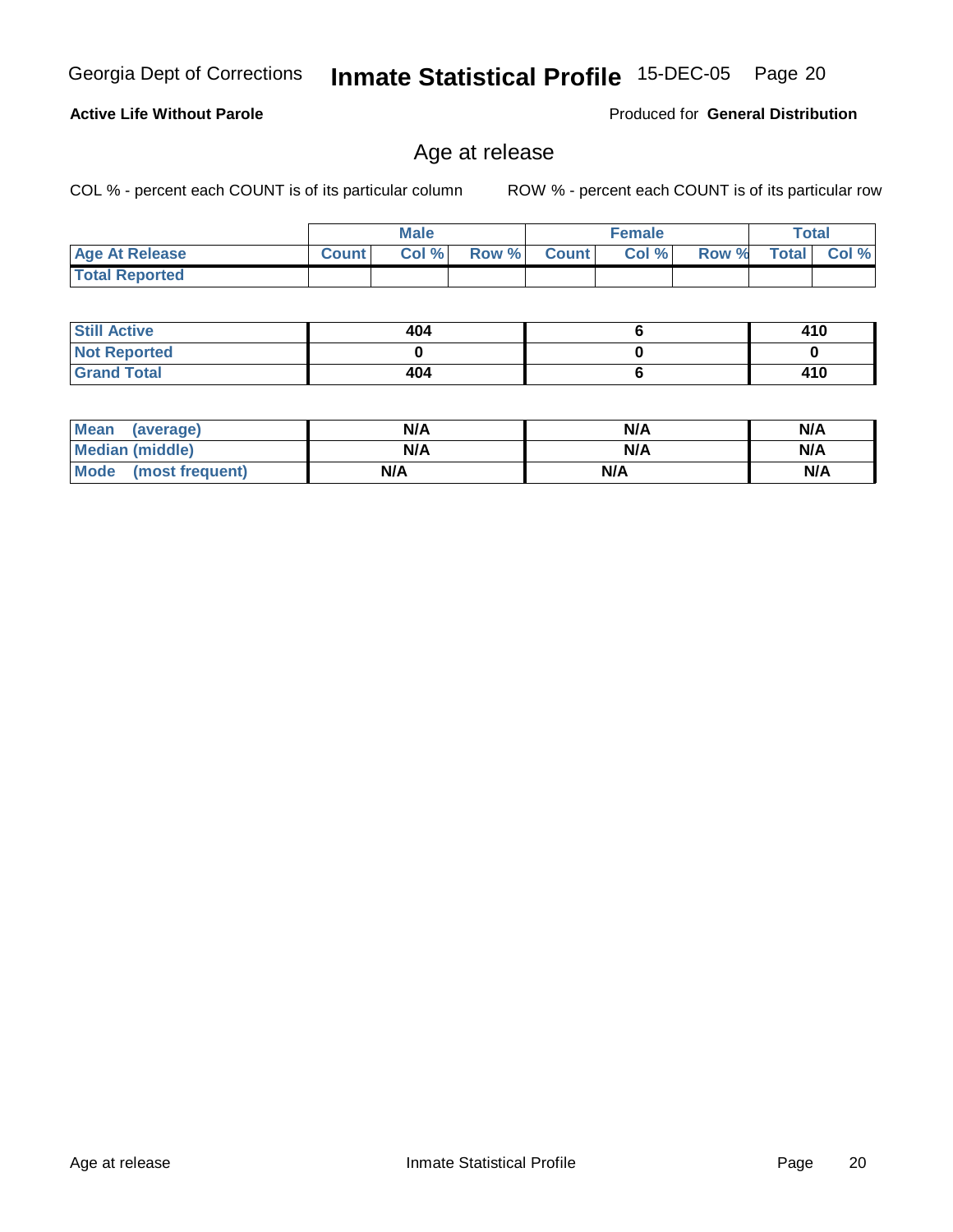#### **Active Life Without Parole**

#### Produced for **General Distribution**

## Height, measured at entry to prison

|                       |                 | <b>Male</b> |         |                | <b>Female</b> |        |                 | <b>Total</b> |
|-----------------------|-----------------|-------------|---------|----------------|---------------|--------|-----------------|--------------|
| <b>Height</b>         | <b>Count</b>    | Col %       | Row %   | <b>Count</b>   | Col %         | Row %  | <b>Total</b>    | Col %        |
| 5'01''                | 1               | 0.25%       | 100.00% |                |               |        | 1               | 0.24%        |
| 5'02"                 | 3               | 0.74%       | 100.00% |                |               |        | 3               | 0.73%        |
| 5'03"                 | 2               | 0.50%       | 50.00%  | $\overline{2}$ | 33.33%        | 50.00% | 4               | 0.98%        |
| 5'04"                 | 4               | 0.99%       | 80.00%  | 1              | 16.67%        | 20.00% | 5               | 1.22%        |
| 5'05"                 | 13              | 3.23%       | 92.86%  | 1              | 16.67%        | 7.14%  | 14              | 3.42%        |
| 5'06"                 | 31              | 7.69%       | 100.00% |                |               |        | $\overline{31}$ | 7.58%        |
| 5'07''                | 27              | 6.70%       | 96.43%  | 1              | 16.67%        | 3.57%  | 28              | 6.85%        |
| 5'08"                 | 43              | 10.67%      | 97.73%  | 1              | 16.67%        | 2.27%  | 44              | 10.76%       |
| 5'09''                | 47              | 11.66%      | 100.00% |                |               |        | 47              | 11.49%       |
| 5'10''                | $\overline{47}$ | 11.66%      | 100.00% |                |               |        | 47              | 11.49%       |
| 5'11''                | 58              | 14.39%      | 100.00% |                |               |        | 58              | 14.18%       |
| 6'00"                 | 46              | 11.41%      | 100.00% |                |               |        | 46              | 11.25%       |
| 6'01"                 | 33              | 8.19%       | 100.00% |                |               |        | 33              | 8.07%        |
| 6'02"                 | 17              | 4.22%       | 100.00% |                |               |        | 17              | 4.16%        |
| 6'03"                 | 16              | 3.97%       | 100.00% |                |               |        | 16              | 3.91%        |
| 6'04"                 | 8               | 1.99%       | 100.00% |                |               |        | 8               | 1.96%        |
| 6'05"                 | 4               | 0.99%       | 100.00% |                |               |        | 4               | 0.98%        |
| 6'06"                 | $\overline{c}$  | 0.50%       | 100.00% |                |               |        | 2               | 0.49%        |
| Seven feet +          | 1               | 0.25%       | 100.00% |                |               |        | 1               | 0.24%        |
| <b>Total Reported</b> | 403             | 100%        | 98.53%  | 6              | 100%          | 1.47%  | 409             | 100%         |

| ortea<br>.  |             |       |
|-------------|-------------|-------|
| $\sim$<br>. | ג הו<br>___ | 7 I V |

| Mean<br>(average)       | 5'10" | 5'05" | 5'10"        |
|-------------------------|-------|-------|--------------|
| Median (middle)         | 5'10" |       | 5'10"        |
| Mode<br>(most frequent) | 544"  | 5'03" | <b>K'11"</b> |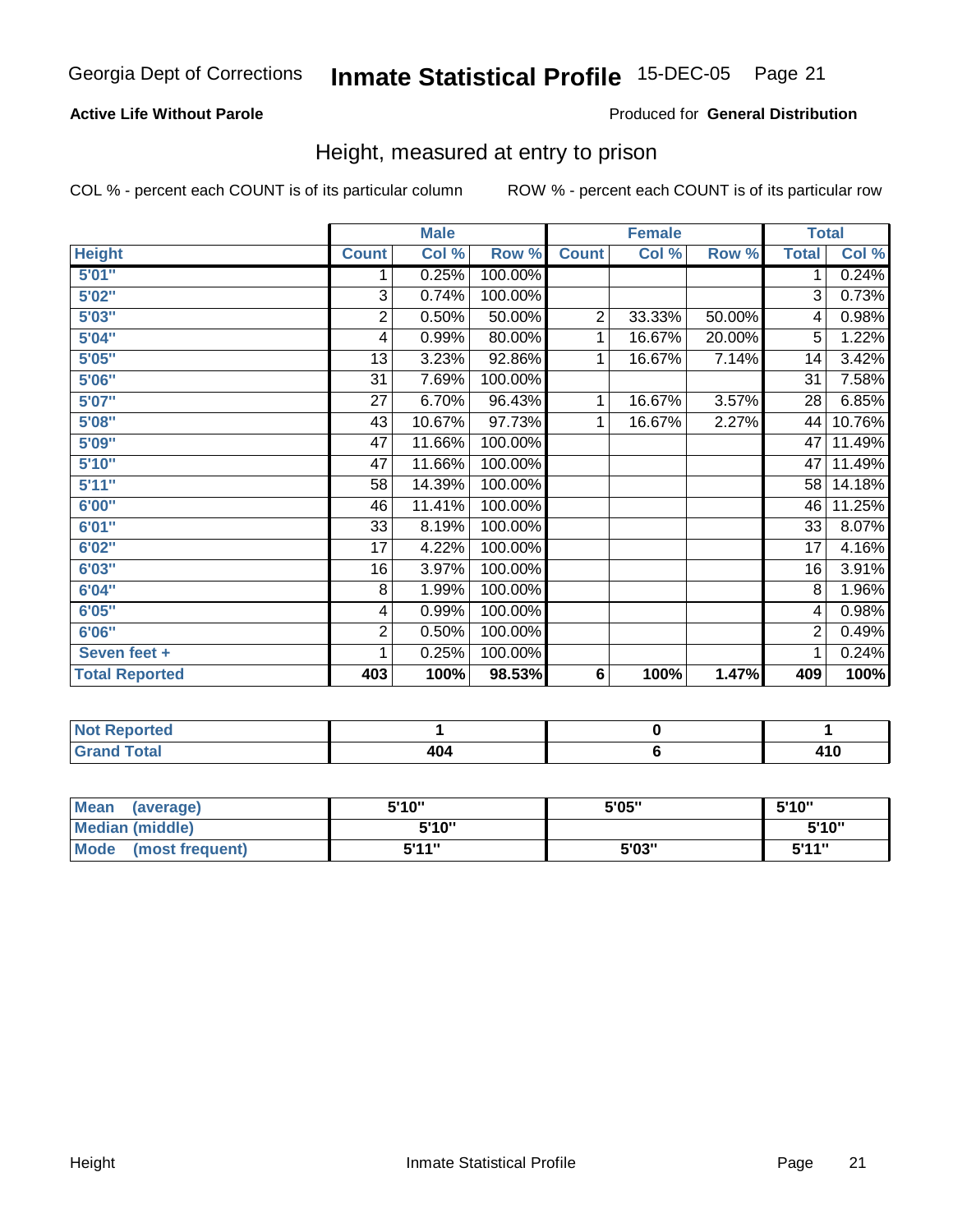#### **Active Life Without Parole**

#### Produced for **General Distribution**

## Weight, measured at entry to prison

|                       |                 | <b>Male</b> |         |                | <b>Female</b> |        | <b>Total</b>    |        |
|-----------------------|-----------------|-------------|---------|----------------|---------------|--------|-----------------|--------|
| Weight                | <b>Count</b>    | Col %       | Row %   | <b>Count</b>   | Col %         | Row %  | <b>Total</b>    | Col %  |
| 100 - 109 pounds      | 1               | 0.25%       | 100.00% |                |               |        | 1               | 0.24%  |
| 110 - 119 pounds      | 1               | 0.25%       | 50.00%  | 1              | 16.67%        | 50.00% | 2               | 0.49%  |
| 120 - 129 pounds      | 4               | 0.99%       | 80.00%  | 1              | 16.67%        | 20.00% | 5               | 1.22%  |
| 130 - 139 pounds      | 11              | 2.73%       | 100.00% |                |               |        | 11              | 2.69%  |
| 140 - 149 pounds      | $\overline{25}$ | 6.20%       | 100.00% |                |               |        | $\overline{25}$ | 6.11%  |
| 150 - 159 pounds      | 31              | 7.69%       | 96.88%  | 1              | 16.67%        | 3.13%  | $\overline{32}$ | 7.82%  |
| 160 - 169 pounds      | 57              | 14.14%      | 96.61%  | $\overline{2}$ | 33.33%        | 3.39%  | 59              | 14.43% |
| 170 - 179 pounds      | 53              | 13.15%      | 98.15%  | 1              | 16.67%        | 1.85%  | 54              | 13.20% |
| 180 - 189 pounds      | 56              | 13.90%      | 100.00% |                |               |        | 56              | 13.69% |
| 190 - 199 pounds      | 36              | 8.93%       | 100.00% |                |               |        | $\overline{36}$ | 8.80%  |
| 200 - 209 pounds      | 31              | 7.69%       | 100.00% |                |               |        | 31              | 7.58%  |
| 210 - 219 pounds      | 29              | 7.20%       | 100.00% |                |               |        | $\overline{29}$ | 7.09%  |
| 220 - 229 pounds      | 25              | 6.20%       | 100.00% |                |               |        | 25              | 6.11%  |
| 230 - 239 pounds      | $\overline{11}$ | 2.73%       | 100.00% |                |               |        | $\overline{11}$ | 2.69%  |
| 240 - 249 pounds      | 8               | 1.99%       | 100.00% |                |               |        | 8               | 1.96%  |
| 250 - 259 pounds      | 4               | 0.99%       | 100.00% |                |               |        | 4               | 0.98%  |
| 260 - 269 pounds      | 10              | 2.48%       | 100.00% |                |               |        | 10              | 2.44%  |
| 270 - 279 pounds      | $\overline{2}$  | 0.50%       | 100.00% |                |               |        | $\overline{2}$  | 0.49%  |
| 280 - 289 pounds      | $\overline{3}$  | 0.74%       | 100.00% |                |               |        | 3               | 0.73%  |
| 290 - 299 pounds      | 1               | 0.25%       | 100.00% |                |               |        | 1               | 0.24%  |
| 310 - 319 pounds      | $\overline{2}$  | 0.50%       | 100.00% |                |               |        | $\overline{2}$  | 0.49%  |
| 400 pounds and over   | $\overline{2}$  | 0.50%       | 100.00% |                |               |        | $\overline{2}$  | 0.49%  |
| <b>Total Reported</b> | 403             | 100%        | 98.53%  | 6              | 100%          | 1.47%  | 409             | 100%   |

| Reported                        |     |            |
|---------------------------------|-----|------------|
| <b>Total</b><br>$- \cdot \cdot$ | 404 | .<br>1 I V |

| <b>Mean</b><br>(average) | 189 | 149   | 188 |
|--------------------------|-----|-------|-----|
| <b>Median (middle)</b>   | 183 | 159.5 | 182 |
| Mode<br>(most frequent)  | 170 | 110   | 170 |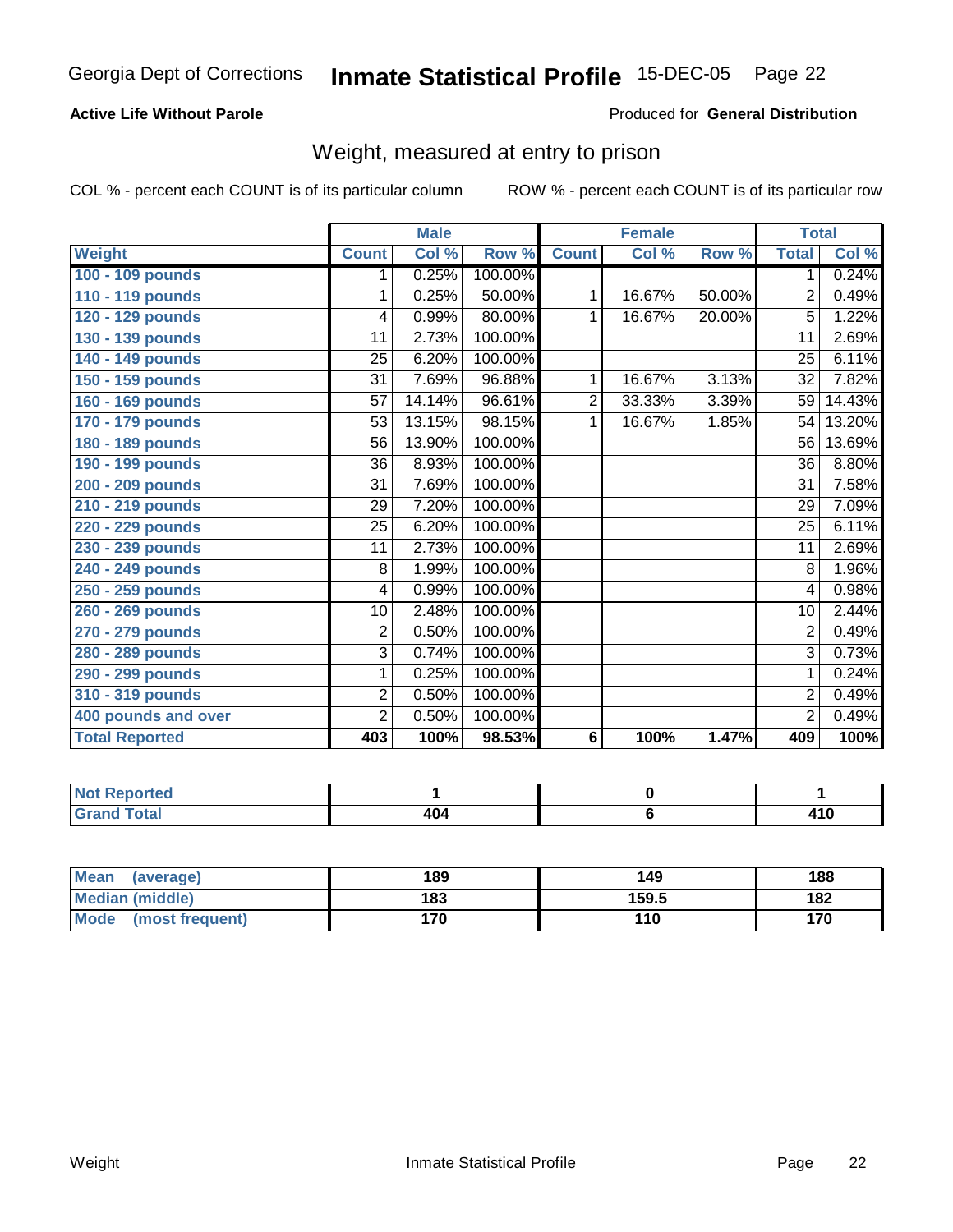#### **Active Life Without Parole**

#### Produced for **General Distribution**

## Type of admission to prison

|    |                             |              | <b>Male</b> |                    |   | <b>Female</b> |       |              | <b>Total</b> |
|----|-----------------------------|--------------|-------------|--------------------|---|---------------|-------|--------------|--------------|
|    | <b>Type of Admission</b>    | <b>Count</b> | Col %       | <b>Row % Count</b> |   | Col %         | Row % | <b>Total</b> | Col %        |
|    | <b>Committed From Court</b> | 112          | 27.72%      | 97.39%             | 3 | 50.00%        | 2.61% | 115          | 28.05%       |
| 3  | <b>Parole Rev/New Sent</b>  | 32           | 7.92%       | 100.00%            |   |               |       | 32           | 7.80%        |
| 4  | <b>Par Rev/No New Sent</b>  | 5.           | 1.24%       | 100.00%            |   |               |       | 5            | 1.22%        |
| 6  | <b>Prob Viol/Partial</b>    | 3            | .74%        | 100.00%            |   |               |       | 3            | .73%         |
| 9  | <b>Prob Rev/Remainder</b>   | 10           | 2.48%       | 100.00%            |   |               |       | 10           | 2.44%        |
| 10 | <b>New Sent/Par Rev Pnd</b> |              | .25%        | 100.00%            |   |               |       |              | .24%         |
| 11 | <b>Life W/O Parole</b>      | 240          | 59.41%      | 98.77%             | 3 | 50.00%        | 1.23% | 243          | 59.27%       |
| 30 | <b>Par Rev/Rsn Unknown</b>  |              | .25%        | 100.00%            |   |               |       |              | .24%         |
|    | <b>Total Reported</b>       | 404          | 100%        | 98.54%             | 6 | 100%          | 1.46% | 410          | 100%         |

| ported?<br>NOT<br>.                 |  |             |
|-------------------------------------|--|-------------|
| <b>Total</b><br>$C$ ror<br>$\sim$ . |  | 44 C<br>TIV |

| <b>Mode (most frequent)</b> | f W/O Par | <b>Court Cmmt</b> | `W/O Par |
|-----------------------------|-----------|-------------------|----------|
|                             |           |                   |          |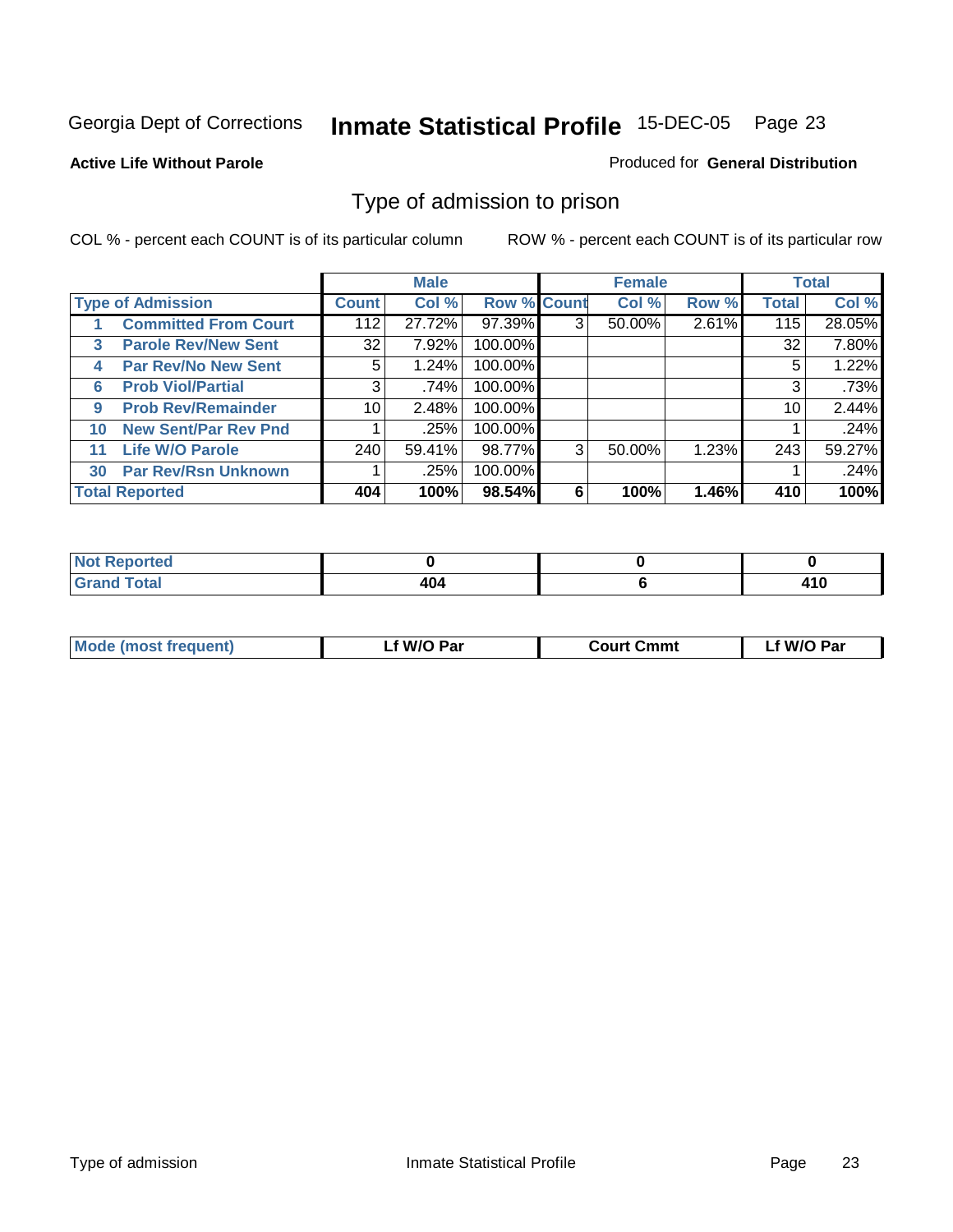#### **Active Life Without Parole**

#### Produced for **General Distribution**

## Current / last security status

|                        |                    | <b>Male</b> |                    |   | <b>Female</b> |       |       | <b>Total</b> |
|------------------------|--------------------|-------------|--------------------|---|---------------|-------|-------|--------------|
| <b>Security Status</b> | Count <sup>1</sup> | Col %       | <b>Row % Count</b> |   | Col %         | Row % | Total | Col %        |
| 3 Minimum              |                    | .25%        | $100.00\%$         |   | .00%          |       |       | .25%         |
| 4 Medium               | 40                 | $10.00\%$   | $100.00\%$         |   | $.00\%$       |       | 40    | 9.85%        |
| 5 Close                | 335                | 83.75%      | 98.24%             | 6 | 100.00%       | 1.76% | 341   | 83.99%       |
| 6 Maximum              | 24                 | $6.00\%$    | 100.00%            |   | $.00\%$       |       | 24    | 5.91%        |
| <b>Total Reported</b>  | 400                | 100%        | 98.52%             | 6 | 100%          | 1.48% | 406   | 100%         |

| <b>Still being diagnosed</b> |     |     |
|------------------------------|-----|-----|
| <b>Not Reported</b>          |     |     |
| <b>Sand Total</b>            | 404 | 410 |

| Mode (most frequent)<br>Close<br>oseت<br>Close |
|------------------------------------------------|
|------------------------------------------------|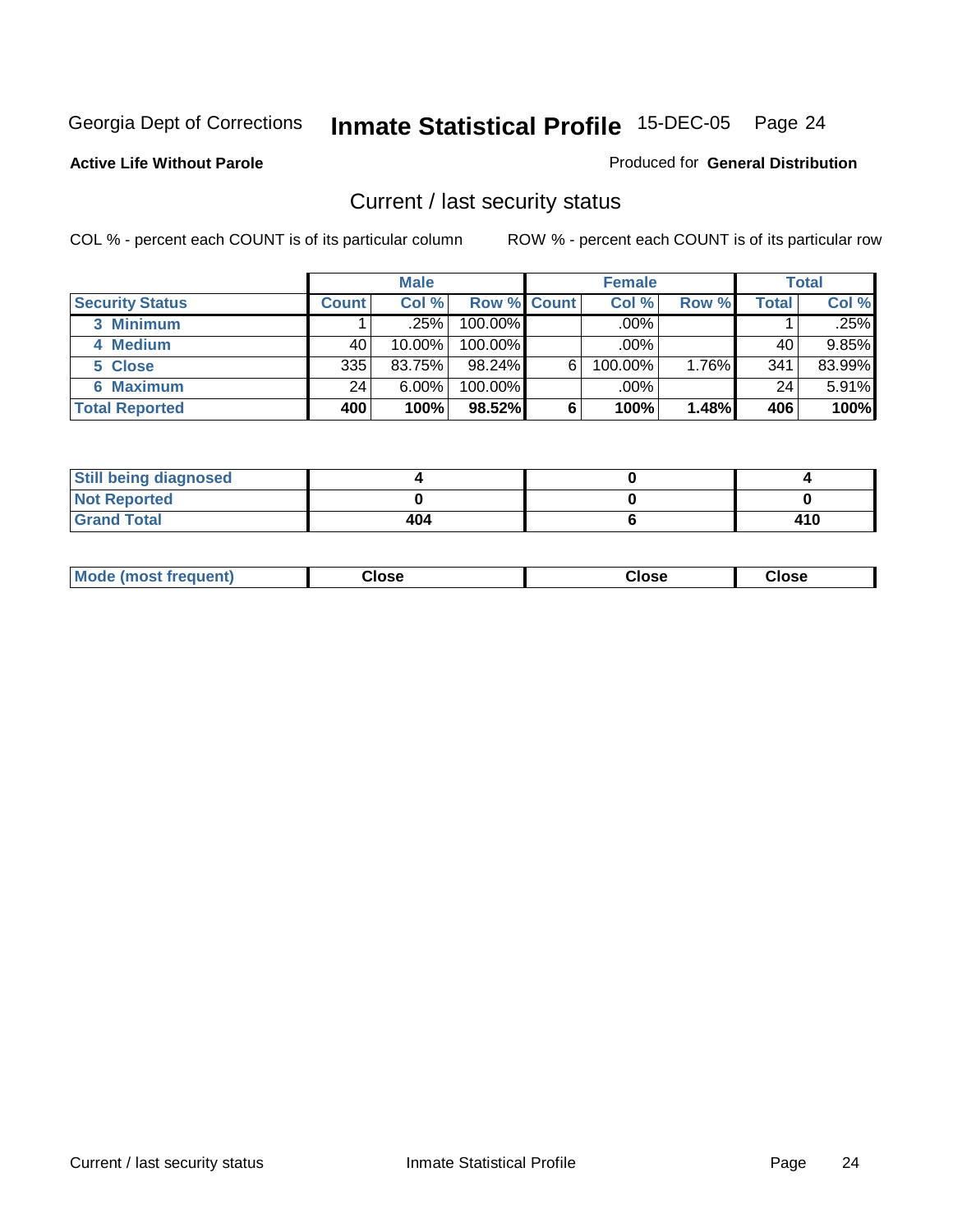**Active Life Without Parole** 

Produced for **General Distribution**

## Current / last type of institution

|                            |              | <b>Male</b> |                    | <b>Female</b> |          |       | Total   |
|----------------------------|--------------|-------------|--------------------|---------------|----------|-------|---------|
| <b>Type of Institution</b> | <b>Count</b> | Col %       | <b>Row % Count</b> | Col %         | Row %    | Total | Col %   |
| <b>State Prison</b>        | 404          | 100.00%     | 98.54%             | $100.00\%$    | .46% l   | 410   | 100.00% |
| <b>Total Rported</b>       | 404          | 100%⊥       | 98.54%             | 100%          | $1.46\%$ | 410   | 100%    |

| د د کې<br>prtea<br>$\sim$ |               |                      |
|---------------------------|---------------|----------------------|
| ______                    | $\sim$ $\sim$ | $\overline{A}$<br>__ |

|  | <b>Mode (most frequent)</b> | <b>State Prison</b> | <b>State Prison</b> | <b>State Prison</b> |
|--|-----------------------------|---------------------|---------------------|---------------------|
|--|-----------------------------|---------------------|---------------------|---------------------|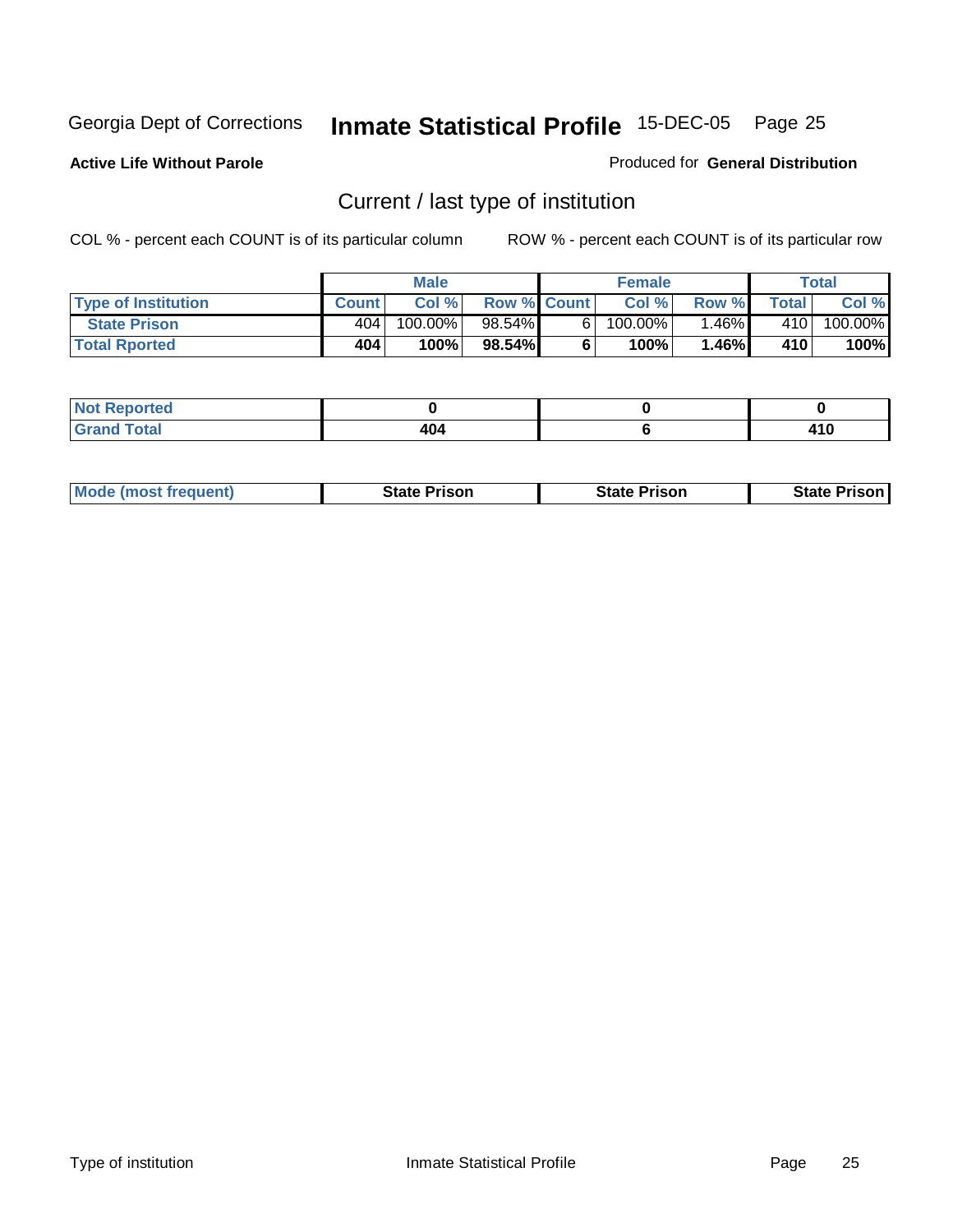**Active Life Without Parole** 

#### Produced for **General Distribution**

## Institution type - transitional centers

|                                          |              | Male  |                    | <b>Female</b> |             | Total |
|------------------------------------------|--------------|-------|--------------------|---------------|-------------|-------|
| <b>Institution Type - Trans. Centers</b> | <b>Count</b> | Col % | <b>Row % Count</b> | Col%          | Row % Total | Col % |
| <b>Total Rported</b>                     |              |       |                    |               |             |       |

| <b>Reported</b><br><b>NOT</b> |  |  |
|-------------------------------|--|--|
| <b>Total</b><br>$C$ ro'<br>_  |  |  |

| Mode (most frequent) | Null | <b>Null</b> | <b>Null</b> |
|----------------------|------|-------------|-------------|
|                      |      |             |             |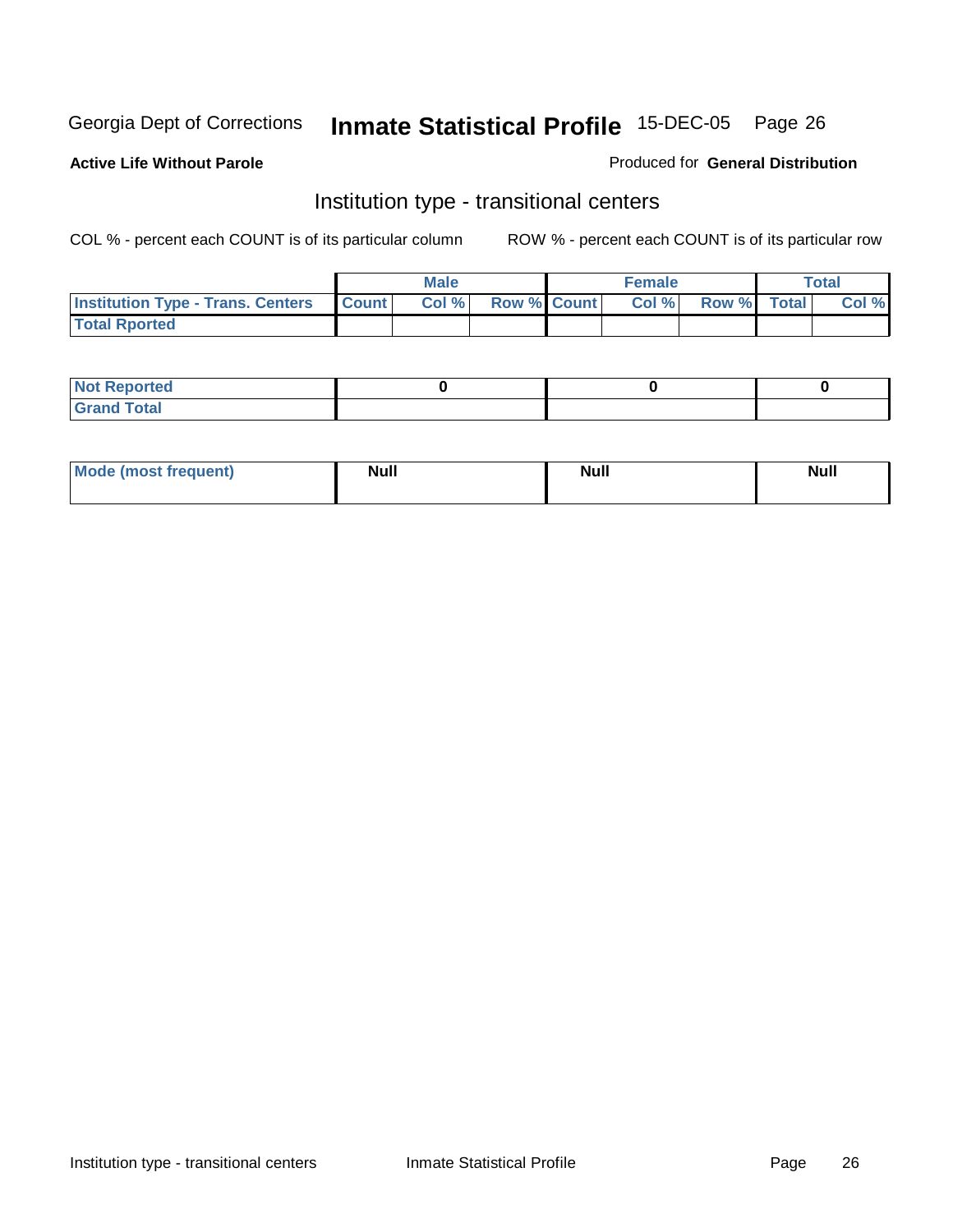**Active Life Without Parole** 

#### Produced for **General Distribution**

## Institution type - mental hospitals

|                                                  | Male  |                    | <b>Female</b> |                   | Total |
|--------------------------------------------------|-------|--------------------|---------------|-------------------|-------|
| <b>Institution Type - Mental Hospitals Count</b> | Col % | <b>Row % Count</b> |               | Col % Row % Total | Col % |
| <b>Total Rported</b>                             |       |                    |               |                   |       |

| <b>Not Reported</b> |  |  |
|---------------------|--|--|
| <b>Total</b><br>r.  |  |  |

| Mode (most frequent) | <b>Null</b> | <b>Null</b> | <b>Null</b> |
|----------------------|-------------|-------------|-------------|
|                      |             |             |             |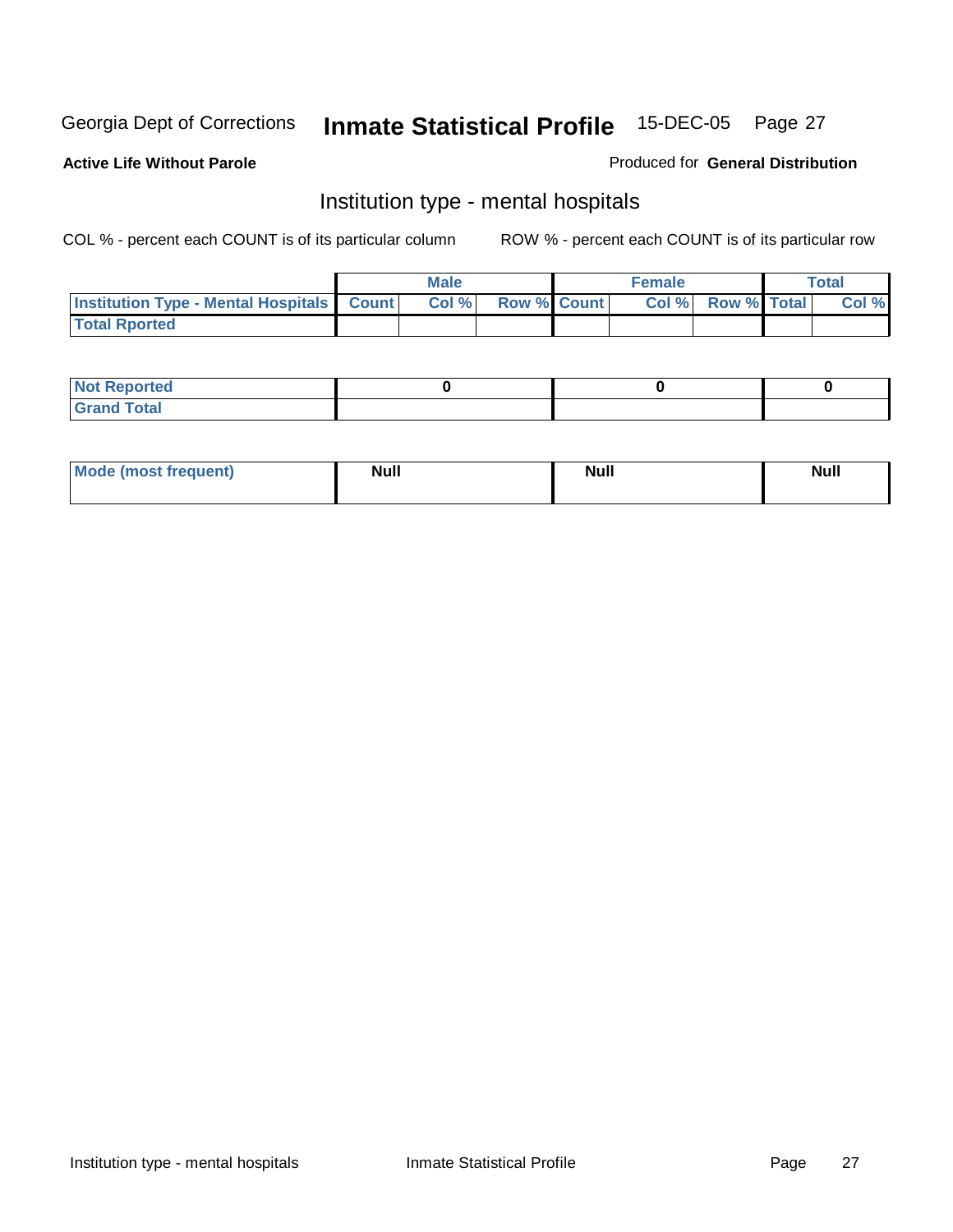**Active Life Without Parole** 

Produced for **General Distribution**

## Institution type - county prisons

|                                                | Male |  | <b>Female</b>            |       |              | <b>Total</b> |
|------------------------------------------------|------|--|--------------------------|-------|--------------|--------------|
| <b>Institution Type - County Prisons Count</b> | Col% |  | <b>Row % Count Col %</b> | Row % | <b>Total</b> | Col %        |
| <b>Total Rported</b>                           |      |  |                          |       |              |              |

| <b>Not Reported</b> |  |  |
|---------------------|--|--|
| <b>Grand Total</b>  |  |  |

| <b>Mode</b><br><b>ost frequent)</b> | <b>Null</b> | <b>Modl</b><br>'YUI. | <b>Null</b> |
|-------------------------------------|-------------|----------------------|-------------|
|                                     |             |                      |             |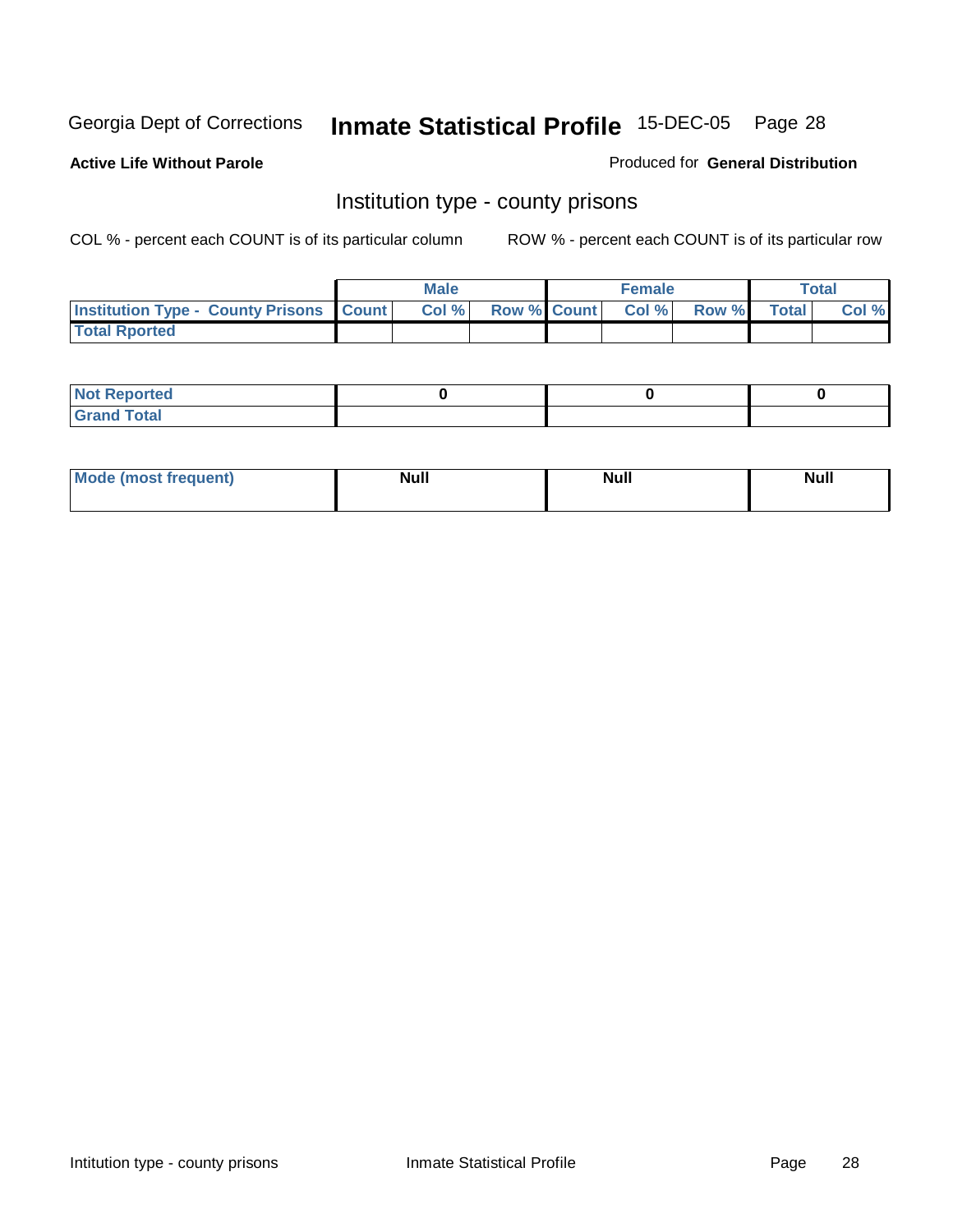#### **Active Life Without Parole**

#### Produced for **General Distribution**

## Institution type - state prisons

|     |                                         |                | <b>Male</b> |         |              | <b>Female</b> |         | <b>Total</b>   |        |
|-----|-----------------------------------------|----------------|-------------|---------|--------------|---------------|---------|----------------|--------|
|     | <b>Institution Type - State Prisons</b> | <b>Count</b>   | Col %       | Row %   | <b>Count</b> | Col %         | Row %   | <b>Total</b>   | Col %  |
| 508 | <b>Arrendale State Prison</b>           |                |             |         | 2            | 33.33%        | 100.00% | 2              | .49%   |
| 532 | <b>Augusta State Med.</b>               | 17             | 4.21%       | 100.00% |              |               |         | 17             | 4.15%  |
|     | <b>Prison</b>                           |                |             |         |              |               |         |                |        |
| 553 | <b>Baldwin State Prison</b>             | $\overline{3}$ | .74%        | 100.00% |              |               |         | 3              | .73%   |
| 547 | <b>Calhoun State Prison</b>             | $\overline{2}$ | .50%        | 100.00% |              |               |         | $\overline{2}$ | .49%   |
| 523 | <b>Coastal State Prison</b>             | 8              | 1.98%       | 100.00% |              |               |         | 8              | 1.95%  |
| 521 | <b>Ga Diag &amp; Class Pris</b>         | 4              | .99%        | 100.00% |              |               |         | 4              | .98%   |
| 522 | <b>Ga Diag &amp; Class Pris-</b>        | 1              | .25%        | 100.00% |              |               |         | 1              | .24%   |
|     | <b>Perm</b>                             |                |             |         |              |               |         |                |        |
| 517 | <b>Ga State Prison</b>                  | 64             | 15.84%      | 100.00% |              |               |         | 64             | 15.61% |
| 541 | <b>Hancock State Prison</b>             | 33             | 8.17%       | 100.00% |              |               |         | 33             | 8.05%  |
| 540 | <b>Hays State Prison</b>                | 28             | 6.93%       | 100.00% |              |               |         | 28             | 6.83%  |
| 549 | <b>Macon State Prison</b>               | 65             | 16.09%      | 100.00% |              |               |         | 65             | 15.85% |
| 519 | <b>Men'S State Prison</b>               |                | .25%        | 100.00% |              |               |         |                | .24%   |
| 554 | <b>Metro State Prison (W)</b>           |                |             |         | 1            | 16.67%        | 100.00% | 1              | .24%   |
| 505 | <b>Phillips State Prison</b>            | 17             | 4.21%       | 100.00% |              |               |         | 17             | 4.15%  |
| 557 | <b>Pulaski State Prison (W)</b>         |                |             |         | 3            | 50.00%        | 100.00% | 3              | .73%   |
| 550 | <b>Smith State Prison</b>               | 35             | 8.66%       | 100.00% |              |               |         | 35             | 8.54%  |
| 542 | <b>Telfair State Prison</b>             | 56             | 13.86%      | 100.00% |              |               |         | 56             | 13.66% |
| 537 | <b>Valdosta State Prison</b>            | 33             | 8.17%       | 100.00% |              |               |         | 33             | 8.05%  |
| 501 | <b>Ware State Prison</b>                | 31             | 7.67%       | 100.00% |              |               |         | 31             | 7.56%  |
| 552 | <b>Washington Sp</b>                    | 6              | 1.49%       | 100.00% |              |               |         | 6              | 1.46%  |
|     | <b>Total Rported</b>                    | 404            | 100%        | 98.54%  | 6            | 100%          | 1.46%   | 410            | 100%   |

| ported<br><b>NOT</b><br>-- |     |        |
|----------------------------|-----|--------|
| <b>Total</b><br>Cron       | 404 | .<br>и |

| Mode (most frequent) | <b>1549 Macon State Prison</b> | 557 Pulaski State Prison (W) 549 Macon State | Prison |
|----------------------|--------------------------------|----------------------------------------------|--------|
|----------------------|--------------------------------|----------------------------------------------|--------|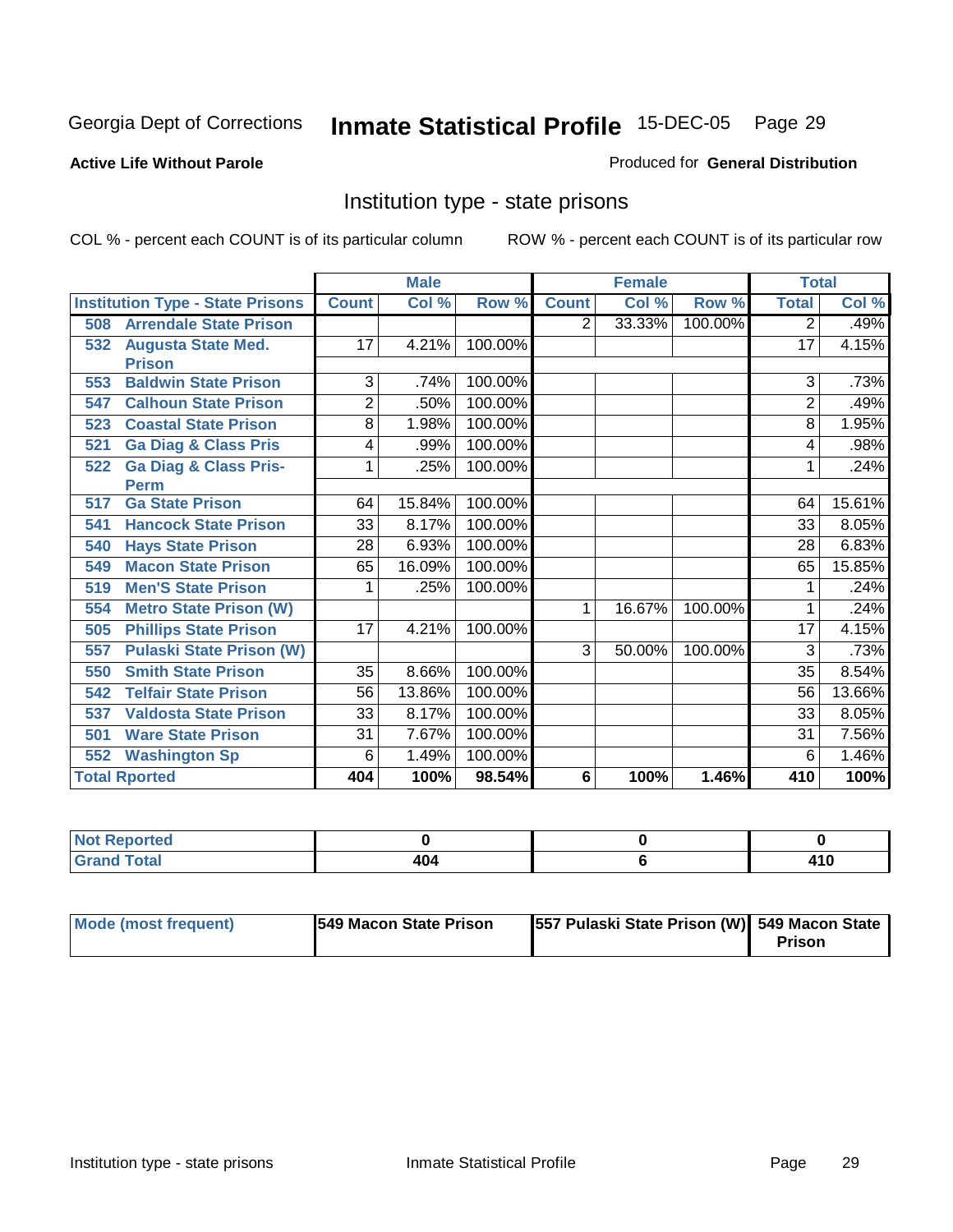**Active Life Without Parole** 

Produced for **General Distribution**

## Institution type - private prisons

|                                                     | <b>Male</b> |                    | <b>Female</b> |             | <b>Total</b> |
|-----------------------------------------------------|-------------|--------------------|---------------|-------------|--------------|
| <b>Institution Type - Private Prisons   Count  </b> | CoI%        | <b>Row % Count</b> | Col %         | Row % Total | Col %        |
| <b>Total Rported</b>                                |             |                    |               |             |              |

| <b>Not Reported</b>               |  |  |
|-----------------------------------|--|--|
| <b>Total</b><br>$C$ rar<br>$\sim$ |  |  |

| Mode (most frequent) | <b>Null</b> | <b>Null</b> | Null |
|----------------------|-------------|-------------|------|
|                      |             |             |      |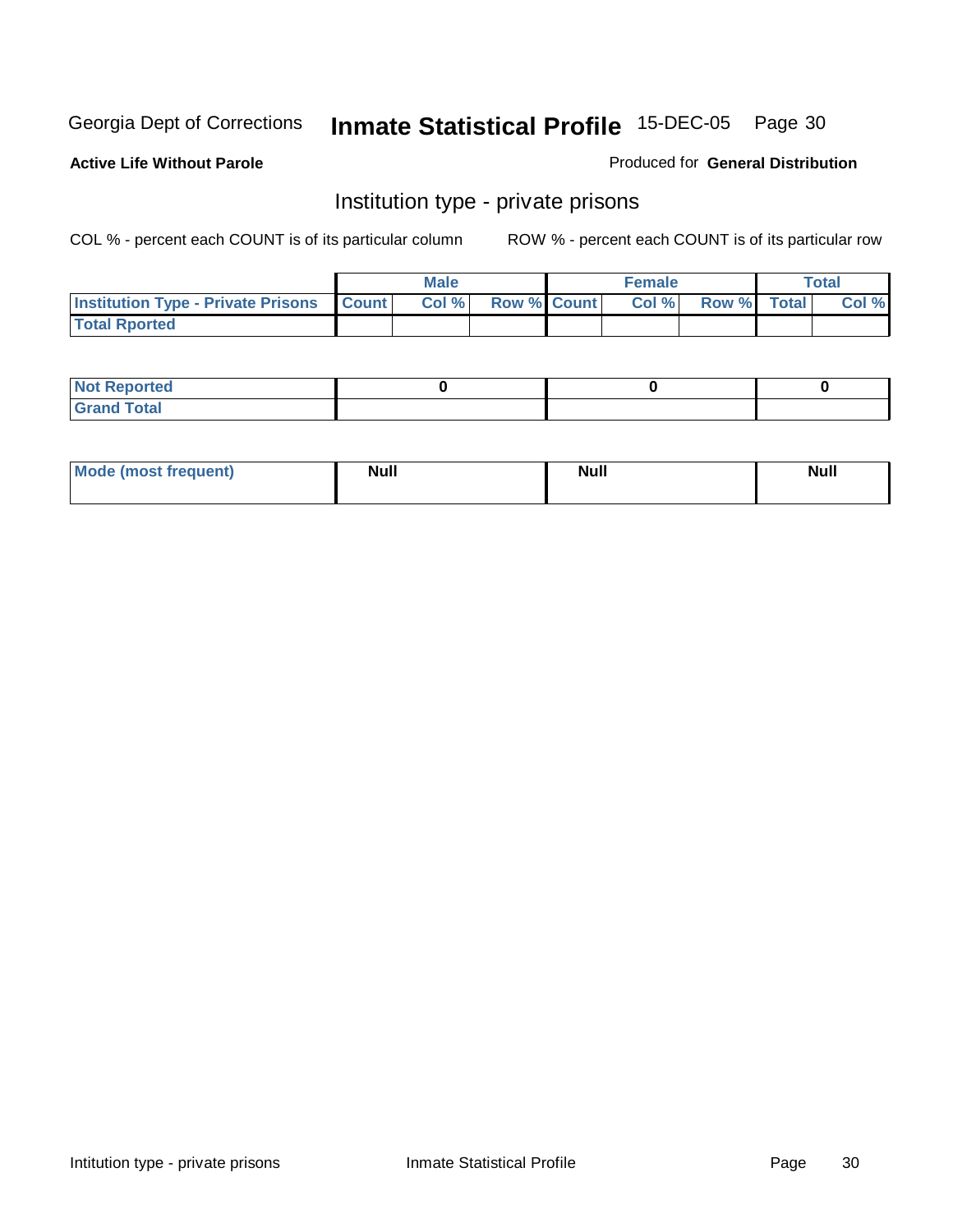**Active Life Without Parole** 

Produced for **General Distribution**

#### Institution type - prison annexes

|                                                   | <b>Male</b> |             | <b>Female</b> |             | <b>Total</b> |
|---------------------------------------------------|-------------|-------------|---------------|-------------|--------------|
| <b>Institution Type - Prison Annexe   Count  </b> | Col %       | Row % Count | Col%          | Row % Total | Col %        |
| <b>Total Rported</b>                              |             |             |               |             |              |

| $N$ nt R<br>Reported         |  |  |
|------------------------------|--|--|
| <b>Total</b><br><b>Grano</b> |  |  |

| Mode (most frequent) | <b>Null</b> | <b>Null</b> | <b>Null</b> |
|----------------------|-------------|-------------|-------------|
|                      |             |             |             |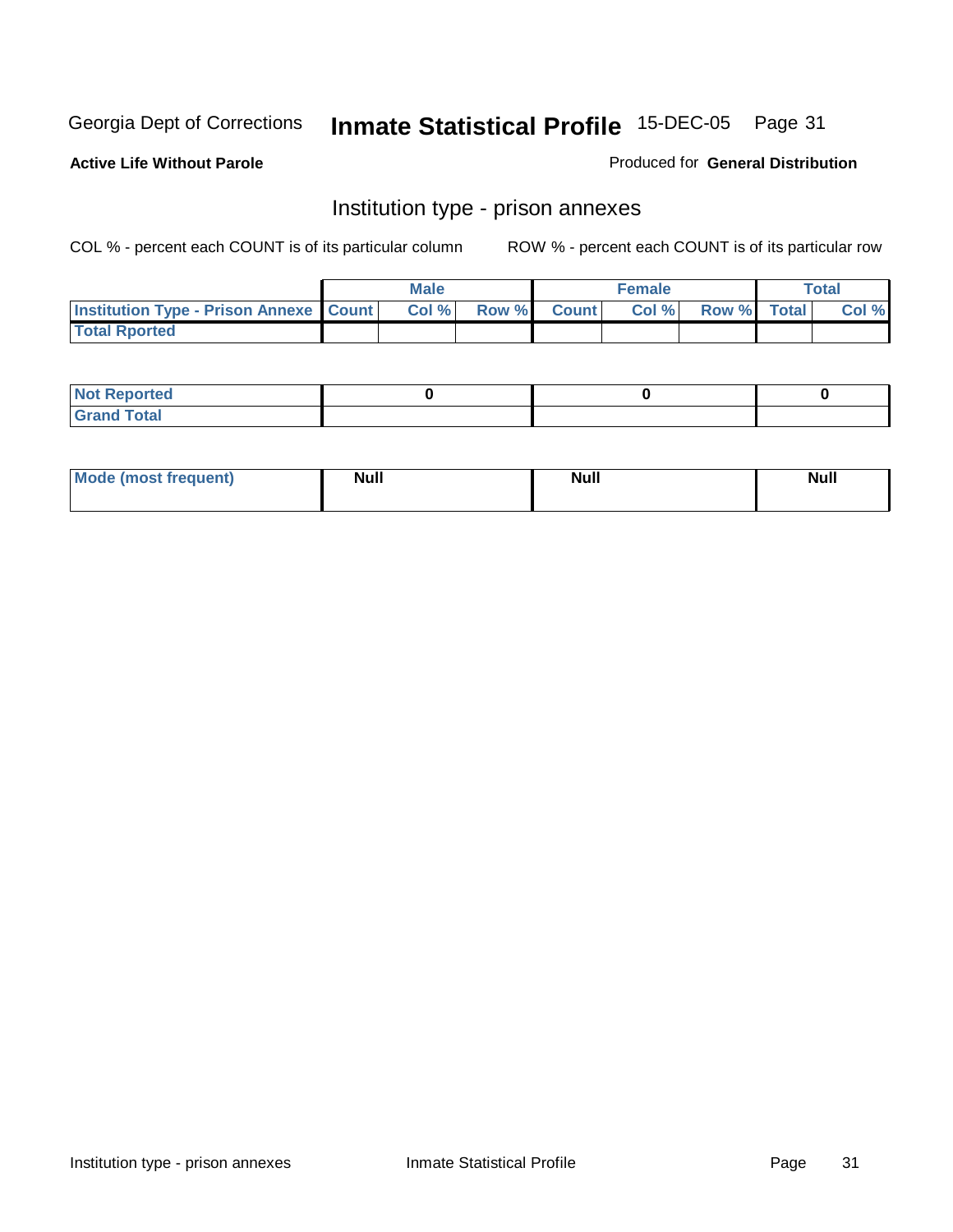**Active Life Without Parole** 

#### Produced for **General Distribution**

## Institution type - inmate boot camp

|                                      |              | <b>Male</b> |              |           | <b>Female</b> |             | Total |
|--------------------------------------|--------------|-------------|--------------|-----------|---------------|-------------|-------|
| <b>Institution Type - Boot Camps</b> | <b>Count</b> | Col %       | <b>Row %</b> | – Count I | Col %         | Row % Total | Col % |
| <b>Total Rported</b>                 |              |             |              |           |               |             |       |

| <b>Not Reported</b> |  |  |
|---------------------|--|--|
| $f$ ota'<br>C<br>.  |  |  |

| <b>Mode (most frequent)</b> | <b>Null</b> | <b>Null</b> | <b>Null</b> |
|-----------------------------|-------------|-------------|-------------|
|                             |             |             |             |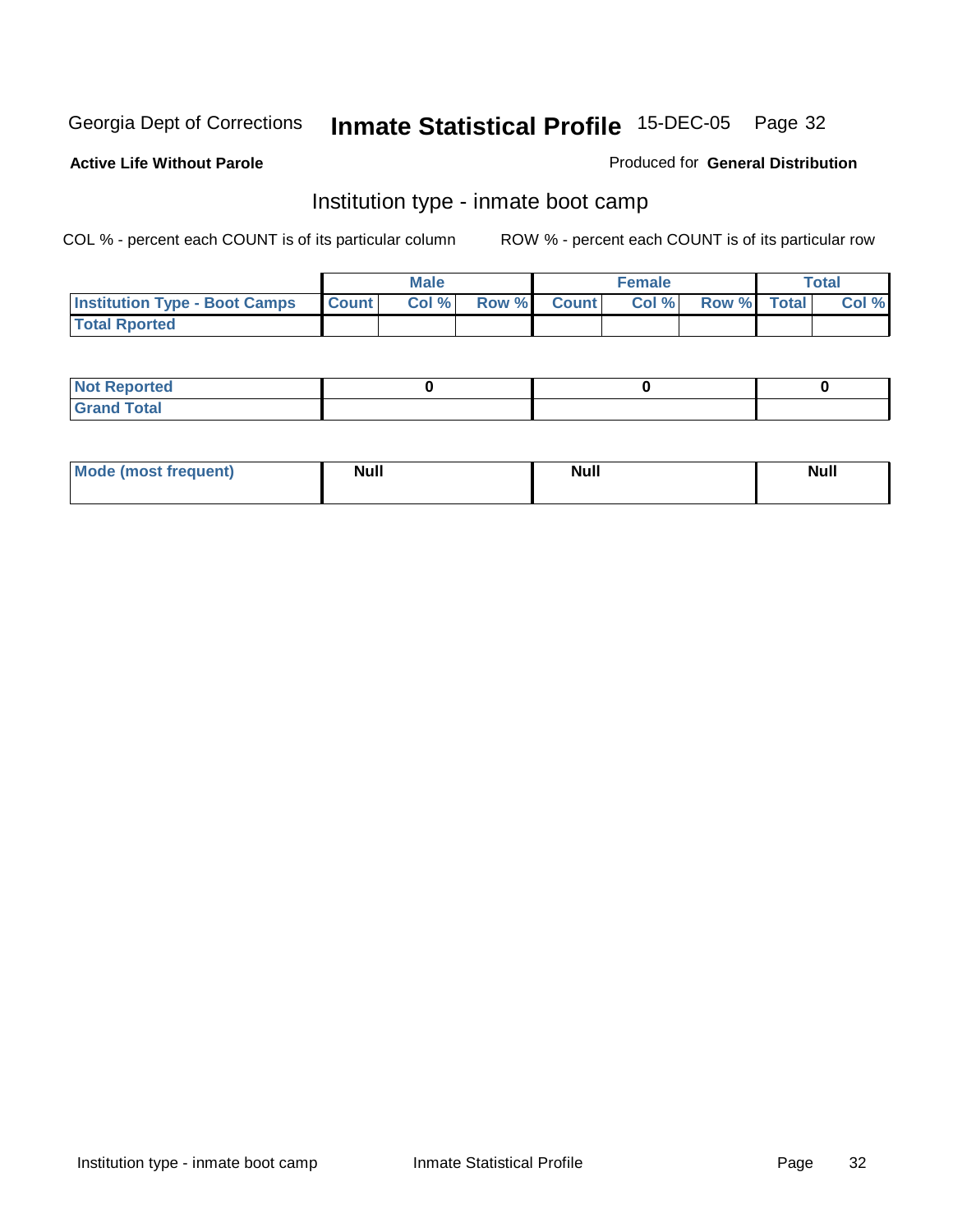#### **Active Life Without Parole**

#### Produced for **General Distribution**

## Number of disciplinary reports

|                                      |              | <b>Male</b> |             |   | <b>Female</b> |       |       | <b>Total</b> |
|--------------------------------------|--------------|-------------|-------------|---|---------------|-------|-------|--------------|
| <b>Number of Disciplinary Report</b> | <b>Count</b> | Col %       | Row % Count |   | Col %         | Row % | Total | Col %        |
|                                      | 93           | 23.02%      | 96.88%      | 3 | 50.00%        | 3.13% | 96    | 23.41%       |
|                                      | 55           | 13.61%      | 100.00%     |   |               |       | 55    | 13.41%       |
|                                      | 35           | 8.66%       | 97.22%      |   | 16.67%        | 2.78% | 36    | 8.78%        |
| 3                                    | 36           | 8.91%       | 100.00%     |   |               |       | 36    | 8.78%        |
|                                      | 22           | 5.45%       | 100.00%     |   |               |       | 22    | 5.37%        |
| 5                                    | 22           | 5.45%       | 100.00%     |   |               |       | 22    | 5.37%        |
| <b>More Than 5</b>                   | 141          | 34.90%      | 98.60%      | 2 | 33.33%        | 1.40% | 143   | 34.88%       |
| <b>Total Reported</b>                | 404          | 100%        | 98.54%      | 6 | 100%          | 1.46% | 410   | 100%         |

| тео<br>N                                              |                 |     |
|-------------------------------------------------------|-----------------|-----|
| $int^{\bullet}$<br>$\sim$ $\sim$ $\sim$ $\sim$ $\sim$ | "<br>. .<br>דטד | . . |

| Mean (average)       | 6.44 | o.a | 6.44 |
|----------------------|------|-----|------|
| Median (middle)      |      |     |      |
| Mode (most frequent) |      |     |      |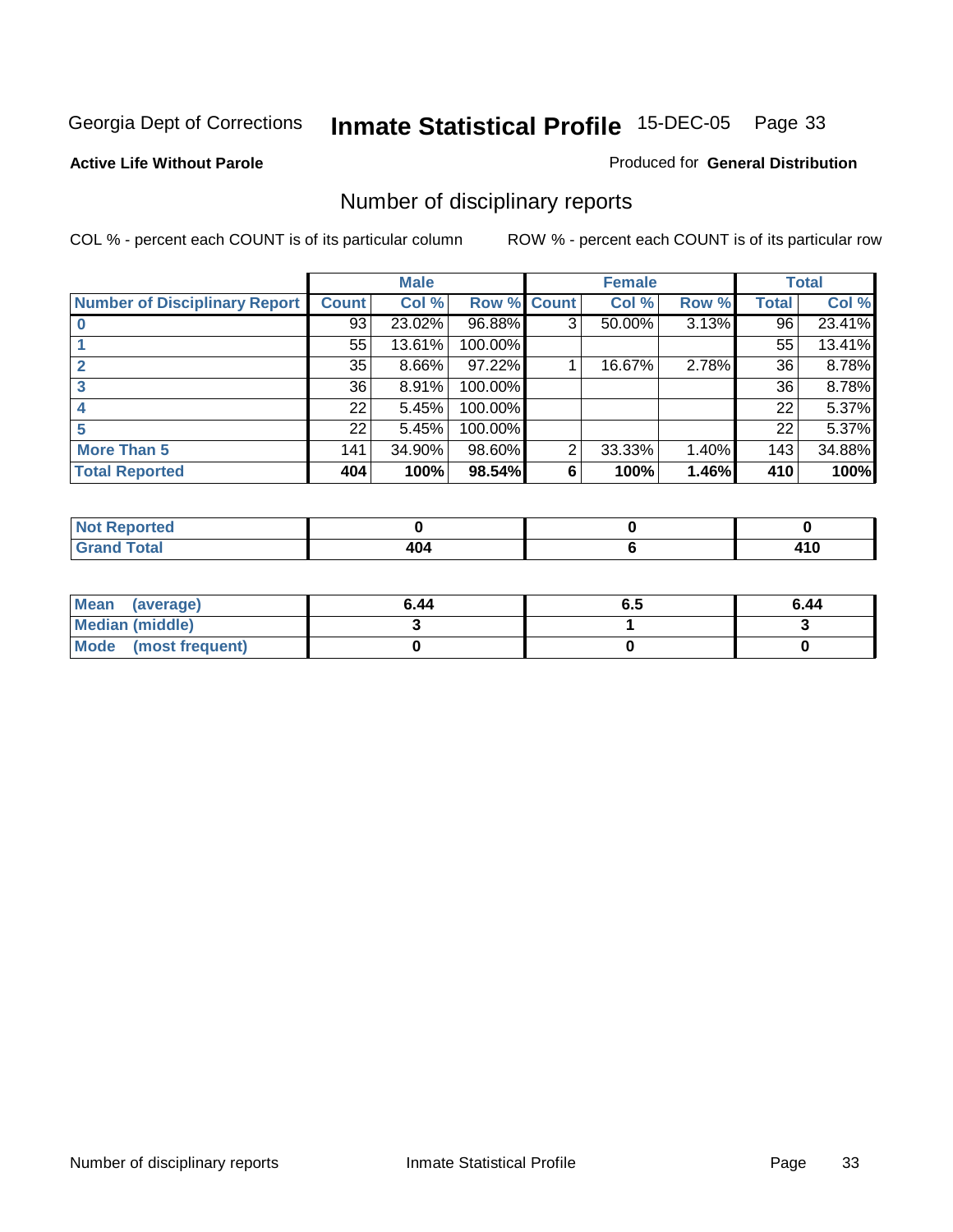#### **Active Life Without Parole**

#### Produced for **General Distribution**

#### Number of transfers

|                            |        | <b>Male</b> |             |                | <b>Female</b> |        |              | <b>Total</b> |
|----------------------------|--------|-------------|-------------|----------------|---------------|--------|--------------|--------------|
| <b>Number of Transfers</b> | Count! | Col %       | Row % Count |                | Col %         | Row %  | <b>Total</b> | Col %        |
|                            |        | 1.73%       | 87.50%      |                | 16.67%        | 12.50% | 8            | 1.95%        |
|                            | 139    | 34.41%      | 97.89%      | 3              | 50.00%        | 2.11%  | 142          | 34.63%       |
|                            | 97     | 24.01%      | 97.98%      | $\overline{2}$ | 33.33%        | 2.02%  | 99           | 24.15%       |
|                            | 76     | 18.81%      | 100.00%     |                |               |        | 76           | 18.54%       |
|                            | 38     | 9.41%       | 100.00%     |                |               |        | 38           | 9.27%        |
|                            | 16     | 3.96%       | 100.00%     |                |               |        | 16           | 3.90%        |
| <b>More Than 5</b>         | 31     | 7.67%       | 100.00%     |                |               |        | 31           | 7.56%        |
| <b>Total Reported</b>      | 404    | 100%        | 98.54%      | 6              | 100%          | 1.46%  | 410          | 100%         |

| .<br>тес<br>N |     |        |
|---------------|-----|--------|
| $\sim$        | - - | 7 I V  |
|               |     | $\sim$ |

| Mean (average)       | 2.51 | 2.50 |
|----------------------|------|------|
| Median (middle)      |      |      |
| Mode (most frequent) |      |      |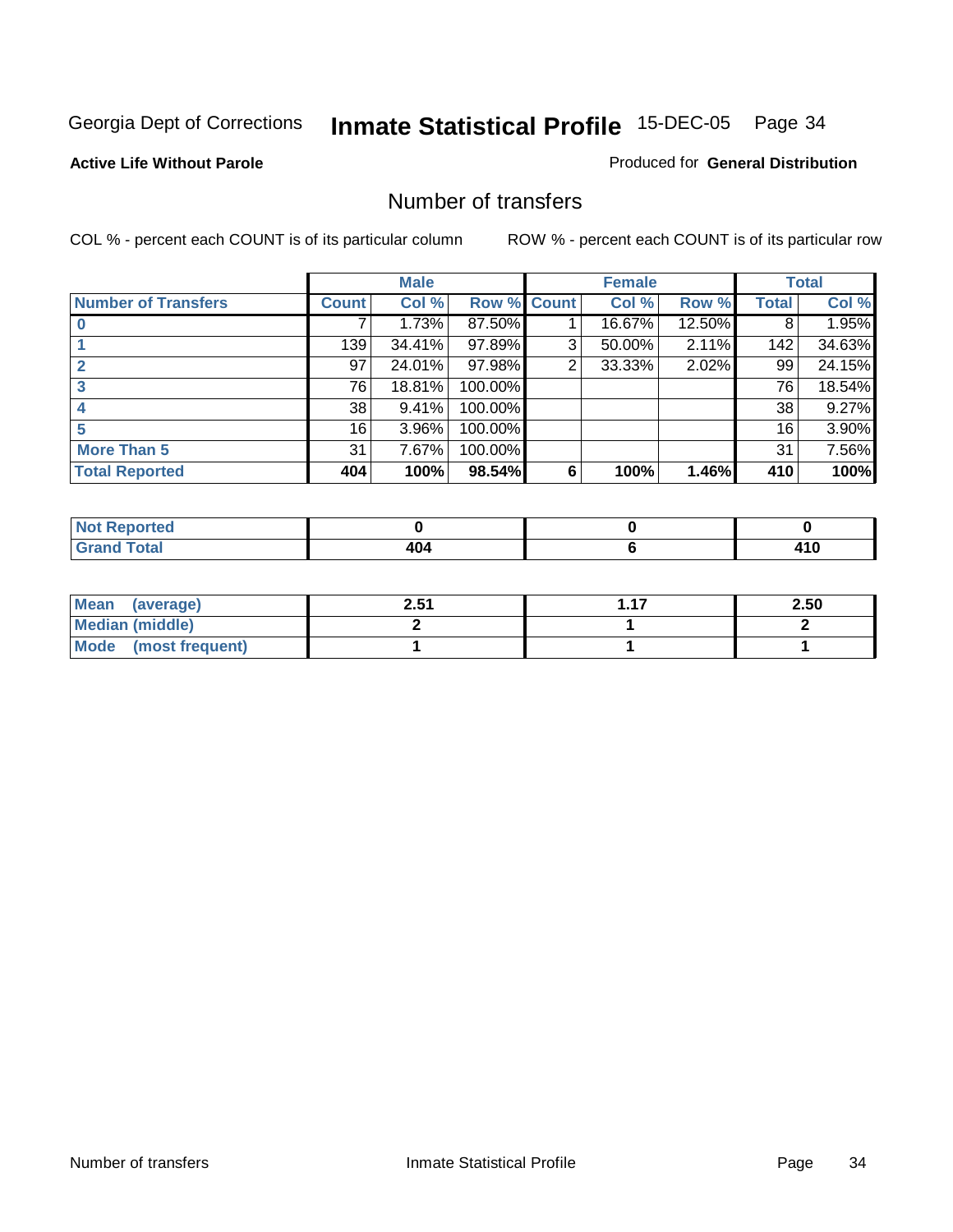#### **Active Life Without Parole**

Produced for **General Distribution**

## Number of escapes

|                          |              | <b>Male</b> |                    |   | <b>Female</b>         |       |       | Total  |
|--------------------------|--------------|-------------|--------------------|---|-----------------------|-------|-------|--------|
| <b>Number of Escapes</b> | <b>Count</b> | Col %       | <b>Row % Count</b> |   | Col %                 | Row % | Total | Col %  |
|                          | 403          | 99.75%      | 98.53%             | 6 | $100.\overline{00\%}$ | 1.47% | 409   | 99.76% |
|                          |              | 0.25%       | 100.00%            |   |                       |       |       | 0.24%  |
| <b>Total Reported</b>    | 404          | 100%        | 98.54%             |   | 100%                  | 1.46% | 410   | 100%   |

| <b>rted</b>        |                           |       |
|--------------------|---------------------------|-------|
| <b>Total</b>       | $\mathbf{A}$ $\mathbf{A}$ | 44 N  |
| $-1$ . $-1$ . $-1$ | דטד                       | 4 I V |

| Mean (average)       |  |  |
|----------------------|--|--|
| Median (middle)      |  |  |
| Mode (most frequent) |  |  |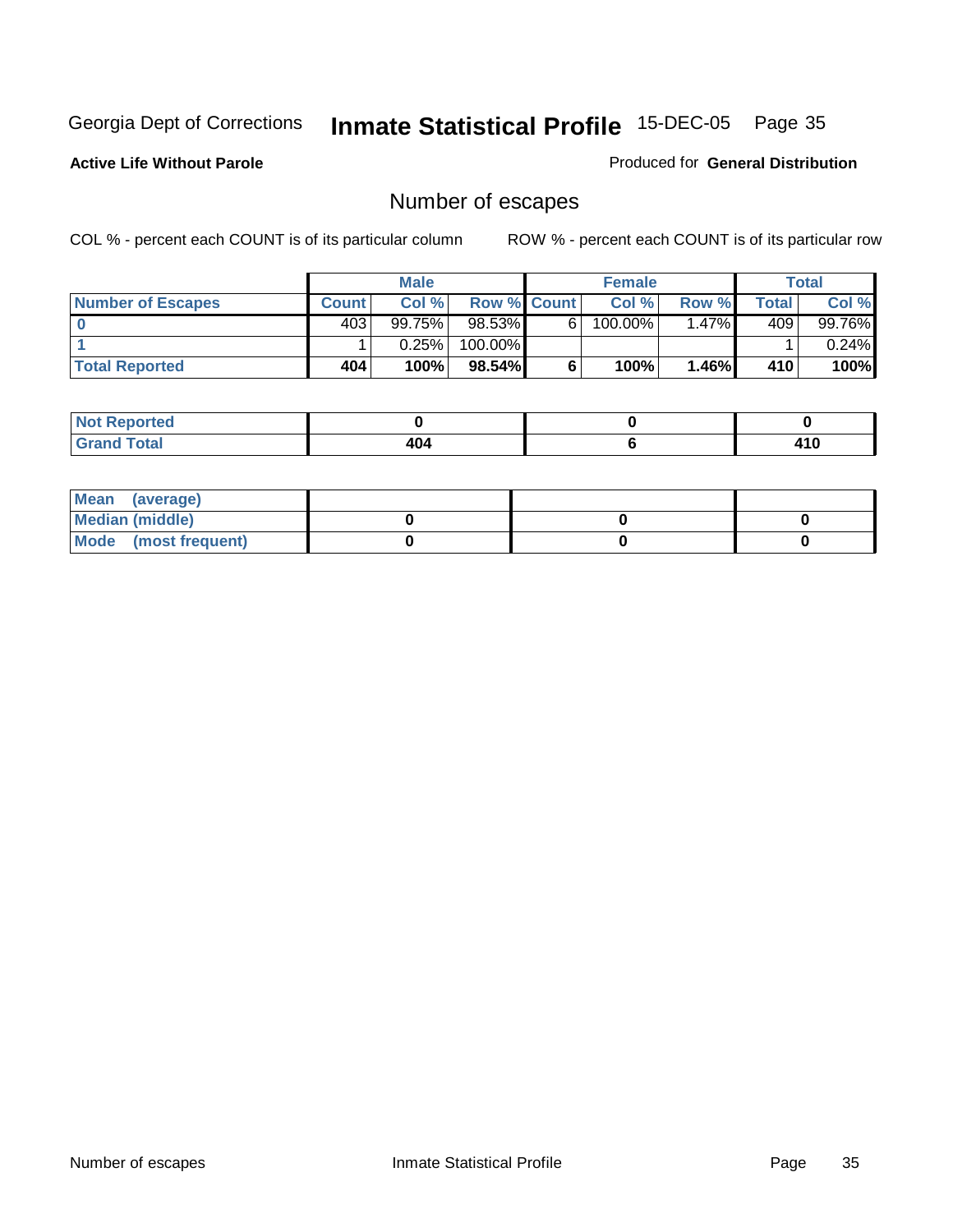**Active Life Without Parole** 

Produced for **General Distribution**

## Probable future release type

|                                     |              | <b>Male</b> |                    |   | <b>Female</b> |                     | Total        |         |
|-------------------------------------|--------------|-------------|--------------------|---|---------------|---------------------|--------------|---------|
| <b>Probable Future Release Type</b> | <b>Count</b> | Col %       | <b>Row % Count</b> |   | Col %         | Row %               | <b>Total</b> | Col %   |
| Life, LWOP or death sentence        | 404          | $100.00\%$  | 98.54%             | 6 | $100.00\%$    | .46% $\blacksquare$ | 410          | 100.00% |
| <b>Total Reported</b>               | 404          | 100%        | 98.54%             | 6 | $100\%$       | $1.46\%$            | 410          | $100\%$ |

| <b>rted</b>           |     |     |               |
|-----------------------|-----|-----|---------------|
| <b>otal</b><br>------ | 404 | 404 | 44 C<br>. I V |

| <b>Mode (most frequent)</b> | Life, LWOP or death | Life, LWOP or death | Life, LWOP or death |
|-----------------------------|---------------------|---------------------|---------------------|
|-----------------------------|---------------------|---------------------|---------------------|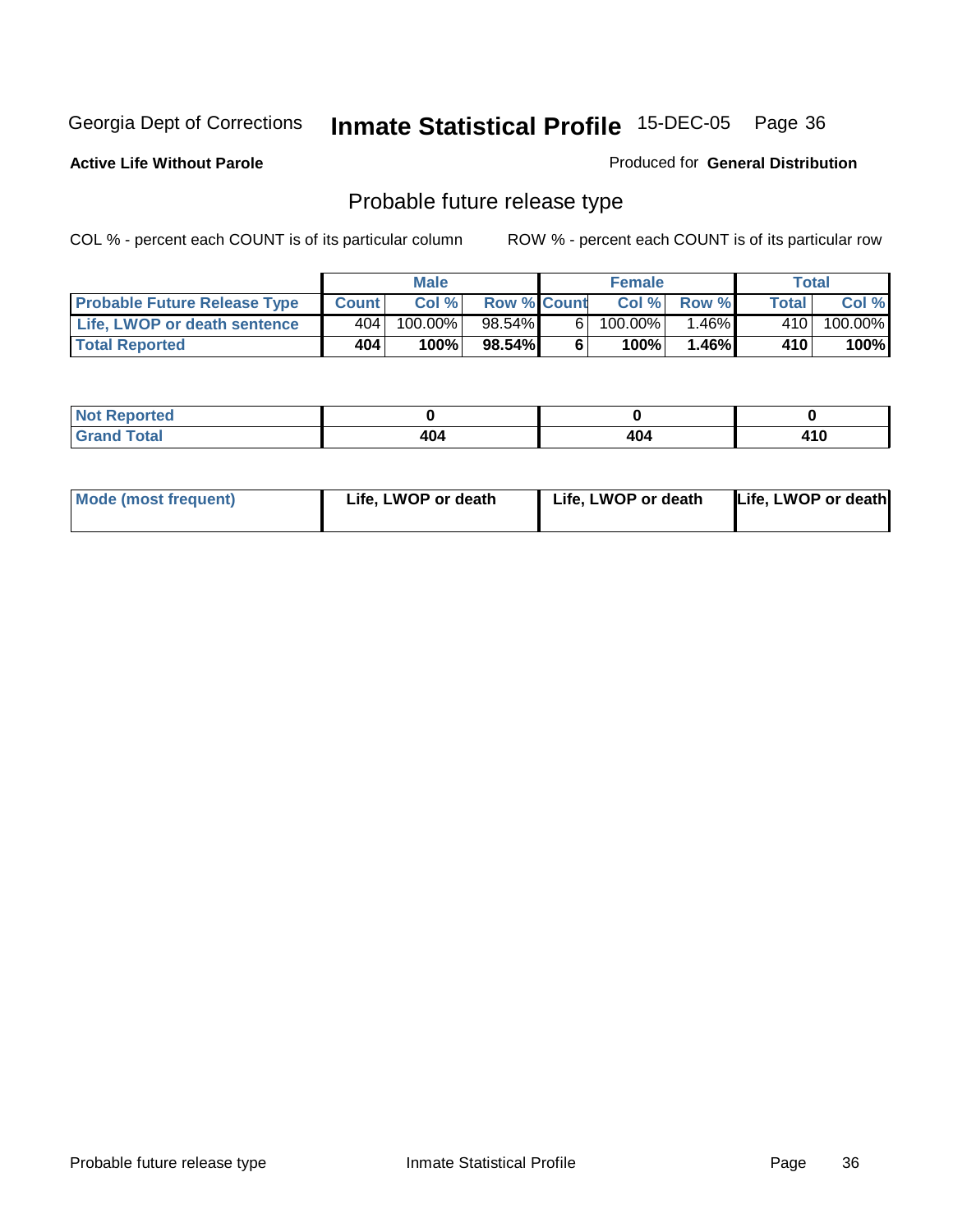**Active Life Without Parole** 

Produced for **General Distribution**

## Actual release type

|                            |        | <b>Male</b> |                    | <b>Female</b> |       |              | Total |
|----------------------------|--------|-------------|--------------------|---------------|-------|--------------|-------|
| <b>Actual Release Type</b> | Count. | Col %       | <b>Row % Count</b> | Col %         | Row % | <b>Total</b> | Col % |
| <b>Total Reported</b>      |        | %           | %                  | %             | %     |              | %     |

| <b>Still Active</b> | 404 | 410 |
|---------------------|-----|-----|
| <b>Not Reported</b> |     |     |
| <b>Grand Total</b>  | 404 | 410 |

| M | 14H | <b>IVUII</b> | 11WH |
|---|-----|--------------|------|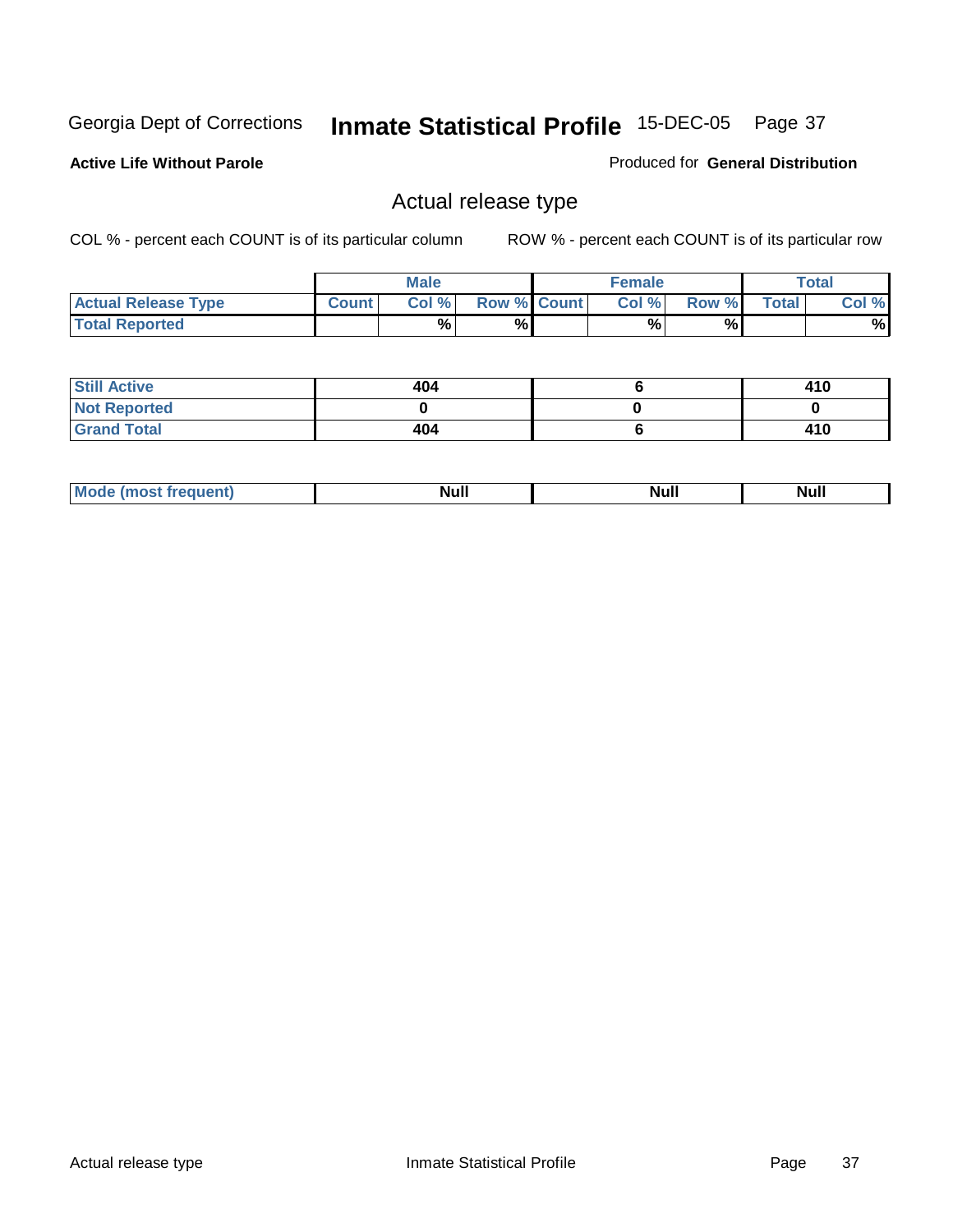### **Active Life Without Parole**

#### Produced for **General Distribution**

### Time served in current (or last) institution

|                            |              | <b>Male</b> |         |                | <b>Female</b> |       |                 | <b>Total</b> |
|----------------------------|--------------|-------------|---------|----------------|---------------|-------|-----------------|--------------|
| <b>Time In Institution</b> | <b>Count</b> | Col %       | Row %   | <b>Count</b>   | Col %         | Row % | <b>Total</b>    | Col %        |
| 0 to 3 months              | 38           | 9.41%       | 100.00% |                |               |       | $\overline{38}$ | 9.27%        |
| 3.01 to 6 months           | 34           | 8.42%       | 100.00% |                |               |       | 34              | 8.29%        |
| 6.01 to 9 months           | 29           | 7.18%       | 93.55%  | $\overline{2}$ | 33.33%        | 6.45% | 31              | 7.56%        |
| 9.01 to 12 months          | 28           | 6.93%       | 96.55%  | 1              | 16.67%        | 3.45% | 29              | 7.07%        |
| 12.01 to 18 months         | 42           | 10.40%      | 97.67%  | 1              | 16.67%        | 2.33% | 43              | 10.49%       |
| 18.01 to 24 months         | 30           | 7.43%       | 100.00% |                |               |       | 30              | 7.32%        |
| 2.01 to 3 years            | 47           | 11.63%      | 100.00% |                |               |       | 47              | 11.46%       |
| 3.01 to 4 years            | 47           | 11.63%      | 100.00% |                |               |       | 47              | 11.46%       |
| 4.01 to 5 years            | 36           | 8.91%       | 100.00% |                |               |       | 36              | 8.78%        |
| 5.01 to 6 years            | 22           | 5.45%       | 95.65%  | 1              | 16.67%        | 4.35% | 23              | 5.61%        |
| 6.01 to 7 years            | 14           | 3.47%       | 100.00% |                |               |       | 14              | 3.41%        |
| 7.01 to 8 years            | 15           | 3.71%       | 93.75%  | 1              | 16.67%        | 6.25% | 16              | 3.90%        |
| 8.01 to 9 years            | 9            | 2.23%       | 100.00% |                |               |       | 9               | 2.20%        |
| 9.01 to 10 years           | 6            | 1.49%       | 100.00% |                |               |       | 6               | 1.46%        |
| Over 10 years              | 7            | 1.73%       | 100.00% |                |               |       | 7               | 1.71%        |
| <b>Total Reported</b>      | 404          | 100%        | 98.54%  | 6              | 100%          | 1.46% | 410             | 100%         |

| <b>Not Reported</b> |     |               |
|---------------------|-----|---------------|
| Total               | 404 | 14 F<br>- 1 6 |

| <b>Mean</b><br>(average) | 34 months | 34 months | 34 months |
|--------------------------|-----------|-----------|-----------|
| Median (middle)          | 24 months | 13 months | 24 months |
| Mode (most frequent)     | 2 months  | l months  | 1 months  |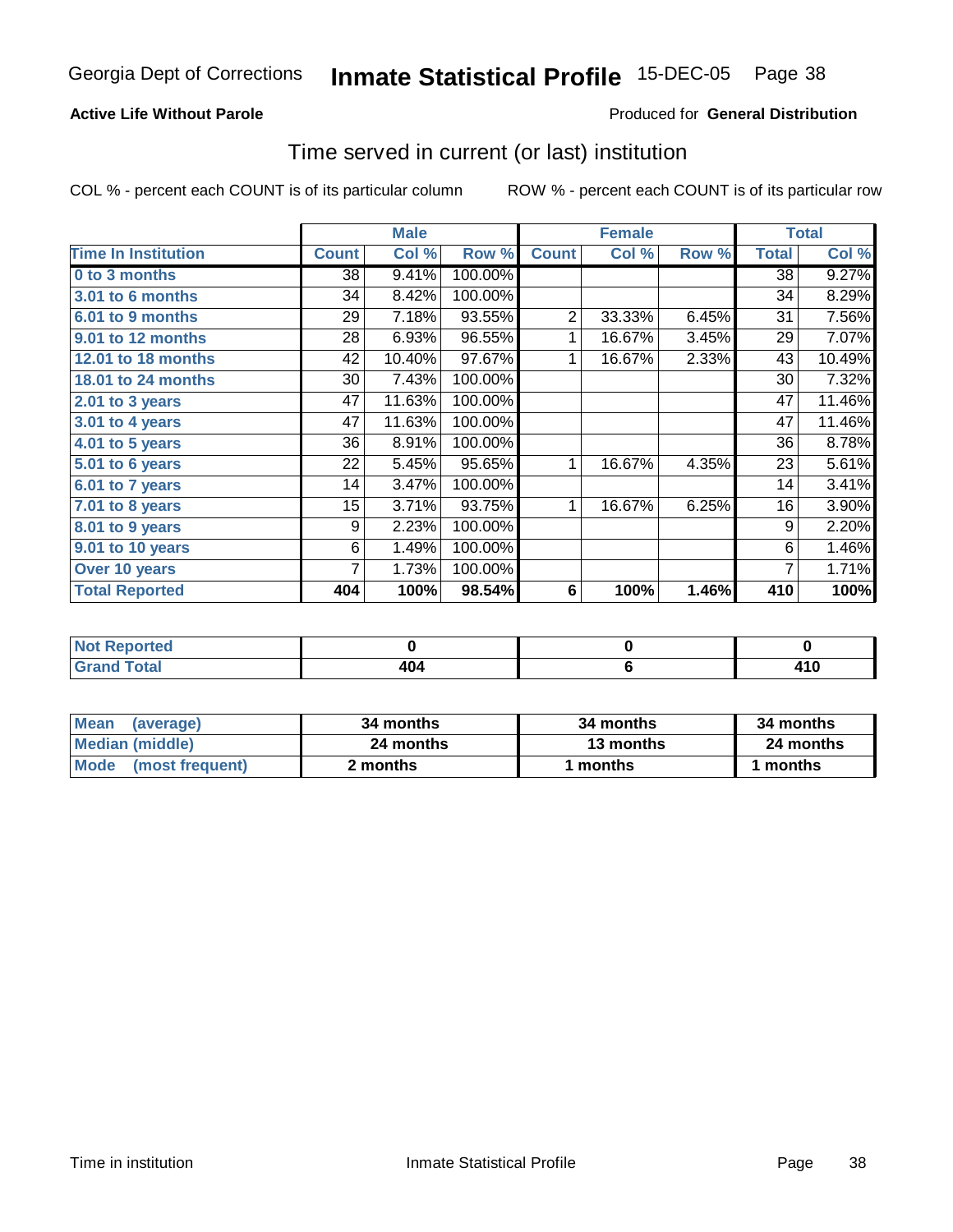#### **Active Life Without Parole**

#### Produced for **General Distribution**

### Highest grade level attained

|                              |                 | <b>Male</b> |                    |                | <b>Female</b> |       |                 | <b>Total</b> |
|------------------------------|-----------------|-------------|--------------------|----------------|---------------|-------|-----------------|--------------|
| <b>Grade Level</b>           | <b>Count</b>    | Col %       | <b>Row % Count</b> |                | Col %         | Row % | <b>Total</b>    | Col %        |
| No school at all             | 1               | 0.25%       | 100.00%            |                |               |       | 1               | 0.25%        |
| <b>Grade 1</b>               | 1               | 0.25%       | 100.00%            |                |               |       | 1               | 0.25%        |
| <b>Grade 4</b>               | 3               | 0.76%       | 100.00%            |                |               |       | 3               | 0.75%        |
| Grade 5                      | 3               | 0.76%       | 100.00%            |                |               |       | 3               | 0.75%        |
| Grade 6                      | 7               | 1.78%       | 100.00%            |                |               |       | $\overline{7}$  | 1.75%        |
| <b>Grade 7</b>               | $\overline{15}$ | 3.82%       | 100.00%            |                |               |       | $\overline{15}$ | 3.76%        |
| <b>Grade 8</b>               | 41              | 10.43%      | 100.00%            |                |               |       | 41              | 10.28%       |
| Grade 9                      | 50              | 12.72%      | 98.04%             | 1              | 16.67%        | 1.96% | 51              | 12.78%       |
| Grade 10                     | 83              | 21.12%      | 98.81%             | 1              | 16.67%        | 1.19% | 84              | 21.05%       |
| Grade 11                     | 54              | 13.74%      | 96.43%             | $\overline{2}$ | 33.33%        | 3.57% | 56              | 14.04%       |
| <b>Grade 12 or GED</b>       | 65              | 16.54%      | 98.48%             | 1              | 16.67%        | 1.52% | 66              | 16.54%       |
| <b>Some tech school</b>      | 10              | 2.54%       | 100.00%            |                |               |       | 10              | 2.51%        |
| <b>Completed tech school</b> | 12              | 3.05%       | 100.00%            |                |               |       | 12              | 3.01%        |
| College, 1 year              | 14              | 3.56%       | 100.00%            |                |               |       | 14              | 3.51%        |
| College, 2 year              | 15              | 3.82%       | 93.75%             | 1              | 16.67%        | 6.25% | 16              | 4.01%        |
| College, 3 year              | 7               | 1.78%       | 100.00%            |                |               |       | 7               | 1.75%        |
| <b>Bachelor's degree</b>     | 6               | 1.53%       | 100.00%            |                |               |       | $\overline{6}$  | 1.50%        |
| <b>Master's degree</b>       | 3               | 0.76%       | 100.00%            |                |               |       | 3               | 0.75%        |
| Ph.D. degree                 | 1               | 0.25%       | 100.00%            |                |               |       | 1               | 0.25%        |
| Law degree                   | 2               | 0.51%       | 100.00%            |                |               |       | $\overline{2}$  | 0.50%        |
| <b>Total Reported</b>        | 393             | 100%        | 98.50%             | 6              | 100.0%        | 1.50% | 399             | 100%         |

| <b>Not Reported</b>                  |     |               |
|--------------------------------------|-----|---------------|
| <b>Total</b><br><b>Grar</b><br>Grand | 404 | 44 C<br>$+10$ |

| <b>Mean</b><br>(average) | 10.59    | 11.17    | 10.60    |
|--------------------------|----------|----------|----------|
| Median (middle)          | Grade 10 | Grade 11 | Grade 10 |
| Mode<br>(most frequent)  | Grade 10 | Grade 11 | Grade 10 |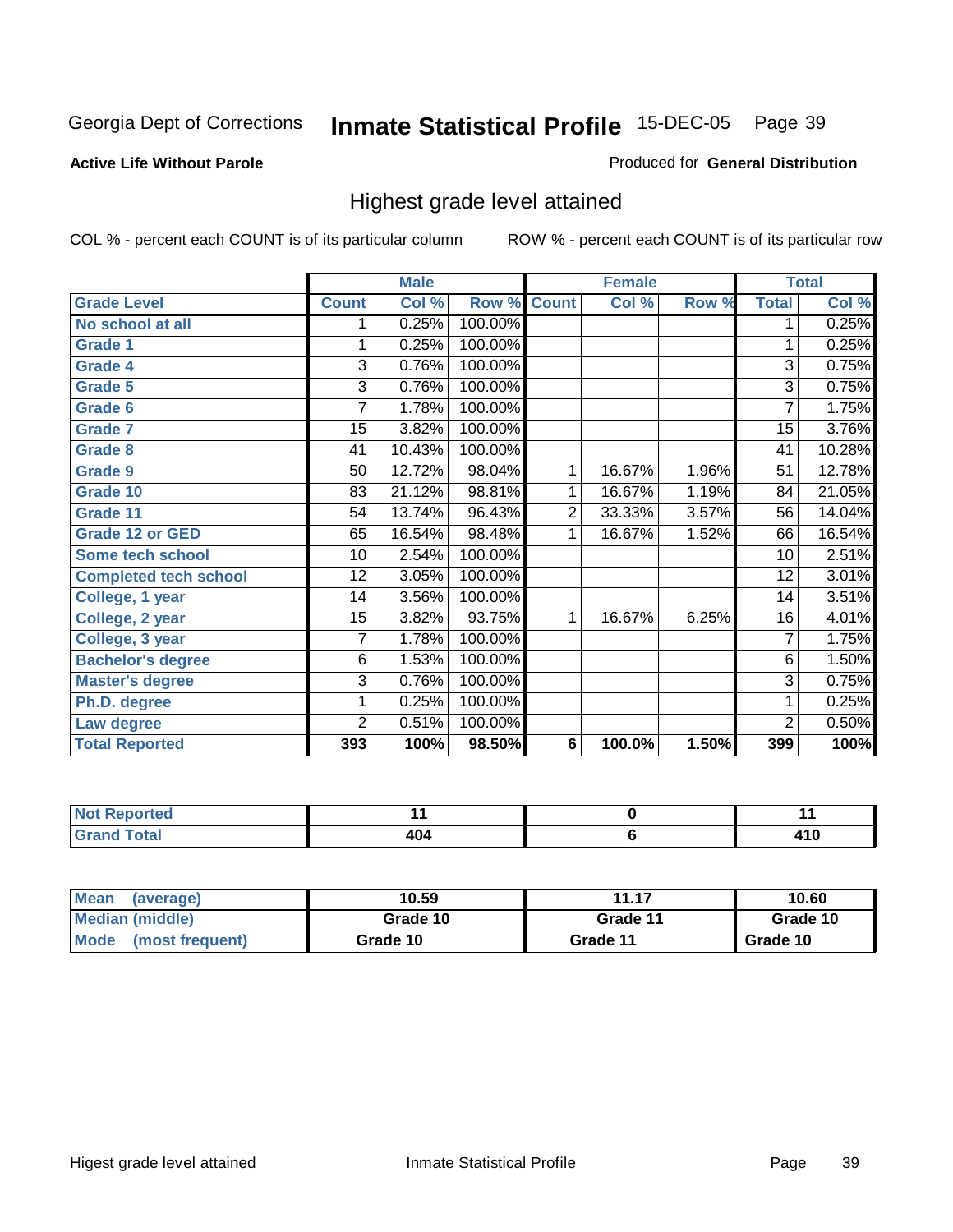#### **Active Life Without Parole**

#### Produced for **General Distribution**

### Culture fair IQ scores

|                       |                 | <b>Male</b> |             |                | <b>Female</b> |       |                 | <b>Total</b> |
|-----------------------|-----------------|-------------|-------------|----------------|---------------|-------|-----------------|--------------|
| <b>IQ Scores</b>      | <b>Count</b>    | Col %       | Row % Count |                | Col %         | Row % | Total           | Col %        |
| $60 - 69$             | 16              | 4.52%       | 100.00%     |                |               |       | 16 <sup>1</sup> | 4.44%        |
| $70 - 79$             | 26 <sup>1</sup> | 7.34%       | 100.00%     |                |               |       | 26              | 7.22%        |
| $80 - 89$             | 51              | 14.41%      | 98.08%      |                | 16.67%        | 1.92% | 52              | 14.44%       |
| $90 - 99$             | 59              | 16.67%      | 96.72%      | $\overline{2}$ | 33.33%        | 3.28% | 61              | 16.94%       |
| $100 - 109$           | 97              | 27.40%      | 98.98%      |                | 16.67%        | 1.02% | 98              | 27.22%       |
| $110 - 119$           | 89              | 25.14%      | 98.89%      |                | 16.67%        | 1.11% | 90              | 25.00%       |
| $120 - 129$           | 16              | 4.52%       | 94.12%      |                | 16.67%        | 5.88% | 17              | 4.72%        |
| <b>Total Reported</b> | 354             | 100%        | 98.33%      | 6              | 100.0%        | 1.67% | 360             | 100%         |

| <b>Not Reported</b>         | 49  | 49  |
|-----------------------------|-----|-----|
| <b>Not Valid (under 60)</b> |     |     |
| <b>Grand Total</b>          | 404 | 410 |

| Mean (average)         | 99    | 104 | 99  |
|------------------------|-------|-----|-----|
| <b>Median (middle)</b> | 102.5 | 99  | 102 |
| Mode (most frequent)   | 110   | 96  | 110 |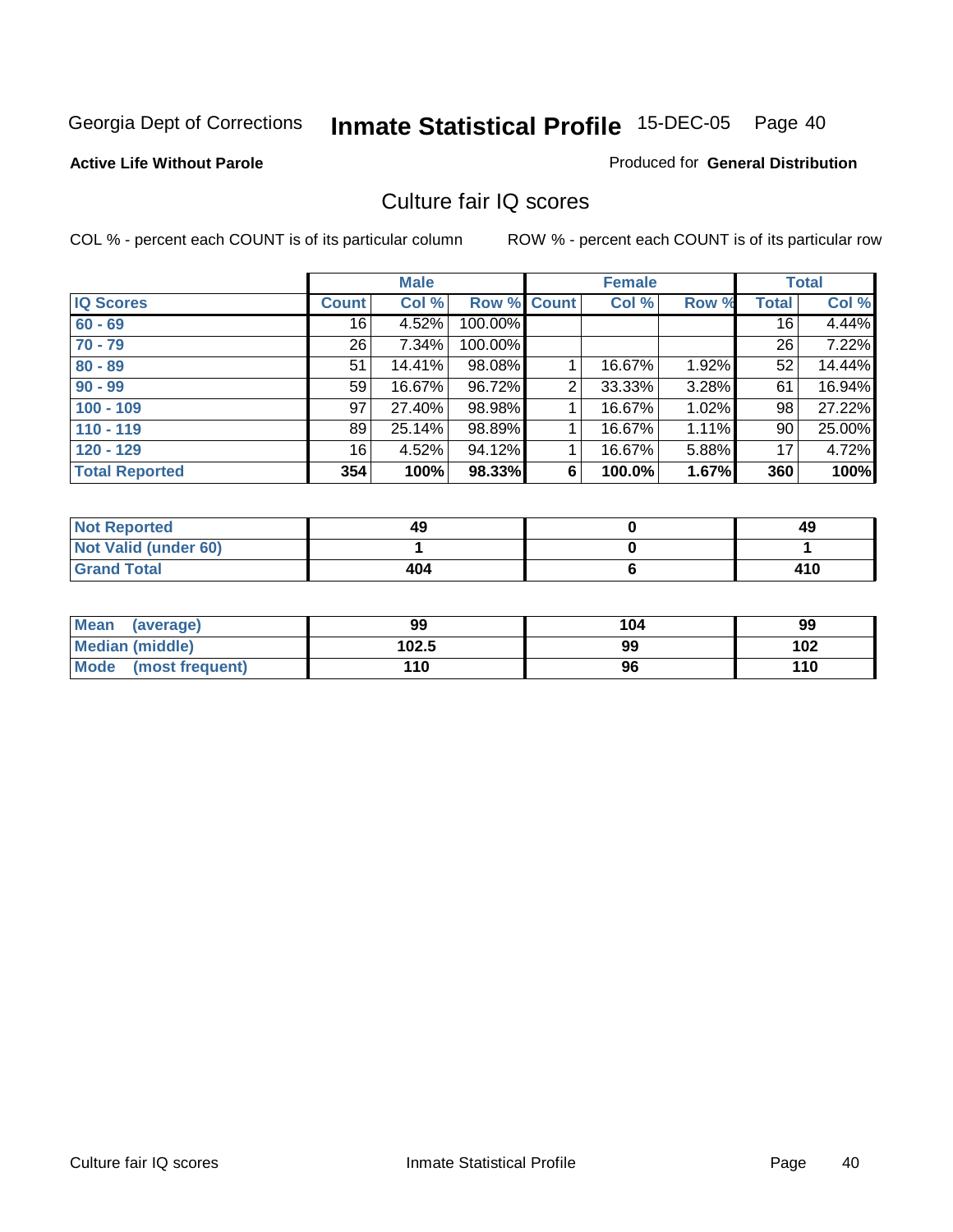#### **Active Life Without Parole**

#### Produced for **General Distribution**

# Wide Range Achievement Test (WRAT) reading score

COL % - percent each COUNT is of its particular column ROW % - percent each COUNT is of its particular row

 **6**

|                           |              | <b>Male</b> |         |                | <b>Female</b> |       |              | <b>Total</b> |
|---------------------------|--------------|-------------|---------|----------------|---------------|-------|--------------|--------------|
| <b>WRAT Reading Score</b> | <b>Count</b> | Col %       | Row %   | <b>Count</b>   | Col %         | Row % | <b>Total</b> | Col %        |
| Less than 1               | 6            | 1.67%       | 100.00% |                |               |       | 6            | 1.64%        |
| 1.1 to 1.9                | 8            | 2.22%       | 100.00% |                |               |       | 8            | 2.19%        |
| 2.1 to 2.9                | 22           | 6.11%       | 95.65%  | 1              | 16.67%        | 4.35% | 23           | 6.28%        |
| 3.1 to 3.9                | 18           | 5.00%       | 100.00% |                |               |       | 18           | 4.92%        |
| 4.1 to 4.9                | 28           | 7.78%       | 100.00% |                |               |       | 28           | 7.65%        |
| 5.1 to 5.9                | 34           | 9.44%       | 97.14%  | 1              | 16.67%        | 2.86% | 35           | $9.56\%$     |
| 6.1 to 6.9                | 34           | 9.44%       | 100.00% |                |               |       | 34           | 9.29%        |
| 7.1 to 7.9                | 16           | 4.44%       | 100.00% |                |               |       | 16           | 4.37%        |
| 8.1 to 8.9                | 26           | 7.22%       | 100.00% |                |               |       | 26           | 7.10%        |
| 9.1 to 9.9                | 34           | 9.44%       | 97.14%  | $\mathbf{1}$   | 16.67%        | 2.86% | 35           | $9.56\%$     |
| 10.1 to 10.9              | 11           | 3.06%       | 100.00% |                |               |       | 11           | 3.01%        |
| 11.1 to 11.9              | 21           | 5.83%       | 100.00% |                |               |       | 21           | 5.74%        |
| 12.1 to 12.9              | 59           | 16.39%      | 100.00% |                |               |       | 59           | 16.12%       |
| 13                        | 43           | 11.94%      | 93.48%  | $\overline{3}$ | 50.00%        | 6.52% | 46           | 12.57%       |
| <b>Total Reported</b>     | 360          | 100%        | 98.36%  | 6              | 100.0%        | 1.64% | 366          | 100%         |
|                           |              |             |         |                |               |       |              |              |
| <b>Not Reported</b>       |              | 44          |         |                | $\mathbf 0$   |       |              | 44           |

| <b>Mean</b><br>(average) | 8.29      | 9.35 | 8.30 |
|--------------------------|-----------|------|------|
| Median (middle)          | ററ<br>o.z | 11.1 | 8.35 |
| Mode (most frequent)     | 12.8      | IJ   |      |

 **404**

 **Grand Total**

 **410**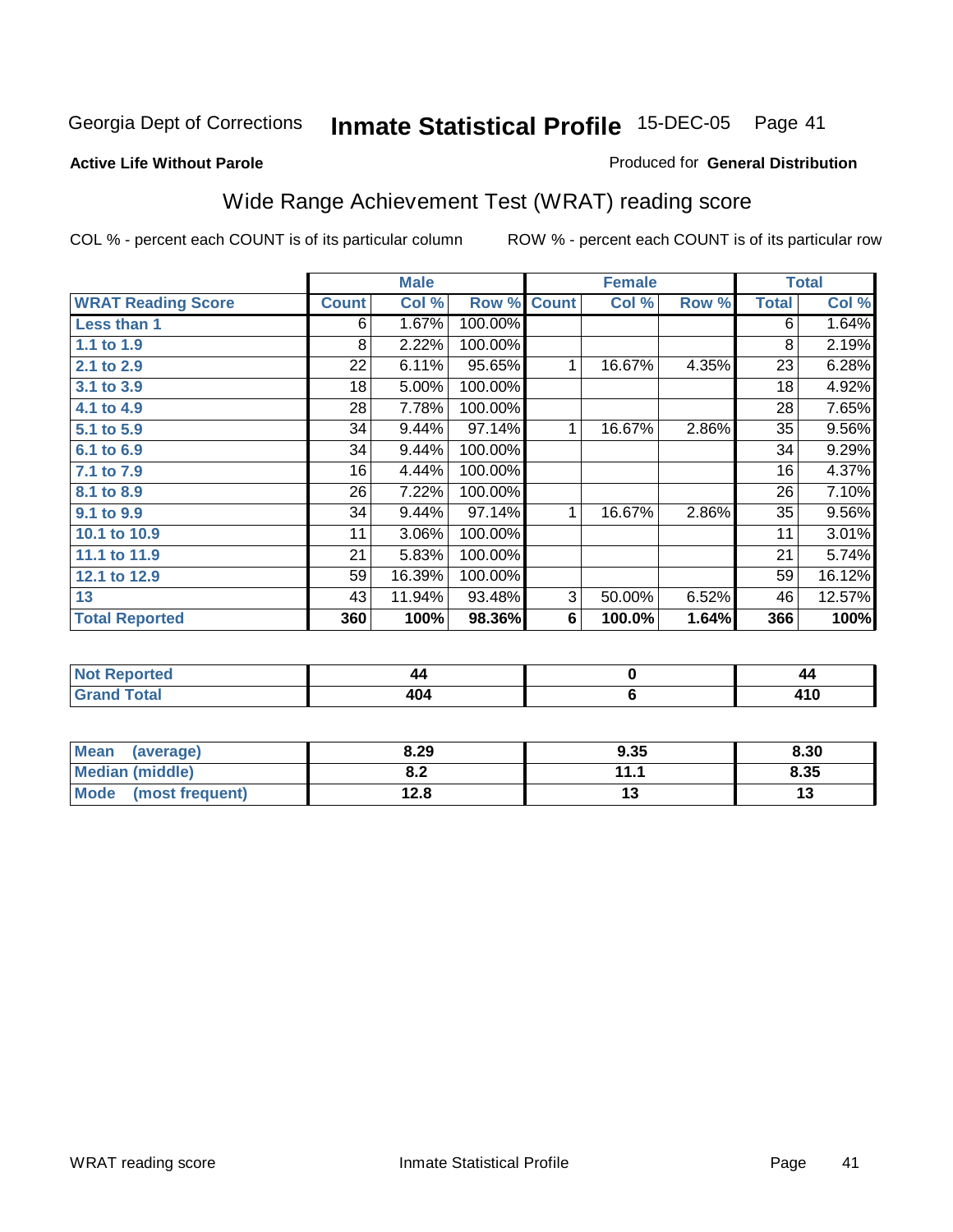#### **Active Life Without Parole**

#### Produced for **General Distribution**

# Wide Range Achievement Test (WRAT) math score

|                              |                       | <b>Male</b> |         |              | <b>Female</b> |          |              | <b>Total</b> |
|------------------------------|-----------------------|-------------|---------|--------------|---------------|----------|--------------|--------------|
| <b>WRAT Mathematic Score</b> | <b>Count</b>          | Col %       | Row %   | <b>Count</b> | Col %         | Row %    | <b>Total</b> | Col %        |
| 1.1 to 1.9                   | $\mathbf{2}^{\prime}$ | 0.56%       | 100.00% |              |               |          | 2            | 0.55%        |
| 2.1 to 2.9                   | 14                    | 3.89%       | 100.00% |              |               |          | 14           | 3.83%        |
| 3.1 to 3.9                   | 24                    | 6.67%       | 100.00% |              |               |          | 24           | 6.56%        |
| 4.1 to 4.9                   | 36                    | 10.00%      | 97.30%  | 1            | 16.67%        | 2.70%    | 37           | 10.11%       |
| 5.1 to 5.9                   | 45                    | 12.50%      | 100.00% |              |               |          | 45           | 12.30%       |
| 6.1 to 6.9                   | 87                    | 24.17%      | 100.00% |              |               |          | 87           | 23.77%       |
| 7.1 to 7.9                   | 47                    | 13.06%      | 97.92%  |              | 16.67%        | 2.08%    | 48           | 13.11%       |
| 8.1 to 8.9                   | 24                    | 6.67%       | 96.00%  | 1            | 16.67%        | $4.00\%$ | 25           | 6.83%        |
| 9.1 to 9.9                   | 37                    | 10.28%      | 94.87%  | 2            | 33.33%        | 5.13%    | 39           | 10.66%       |
| 10.1 to 10.9                 | 19                    | 5.28%       | 100.00% |              |               |          | 19           | 5.19%        |
| 11 to 11.9                   | 11                    | 3.06%       | 100.00% |              |               |          | 11           | 3.01%        |
| 12 to 12.9                   | 8                     | 2.22%       | 100.00% |              |               |          | 8            | 2.19%        |
| 13                           | 6                     | 1.67%       | 85.71%  |              | 16.67%        | 14.29%   | 7            | 1.91%        |
| <b>Total Reported</b>        | 360                   | 100%        | 98.36%  | 6            | 100.0%        | 1.64%    | 366          | 100.0%       |

| metol                   | 44                | 44  |
|-------------------------|-------------------|-----|
| υιαι<br>$- \cdot \cdot$ | 40.<br>. .<br>TV. | . . |

| <b>Mean</b><br>(average) | 7.01 | 0.77<br>O.1 | 7.04 |
|--------------------------|------|-------------|------|
| <b>Median (middle)</b>   | 6.9  | O.1         | 6.9  |
| Mode<br>(most frequent)  | 6.9  | 4.C         | 6.9  |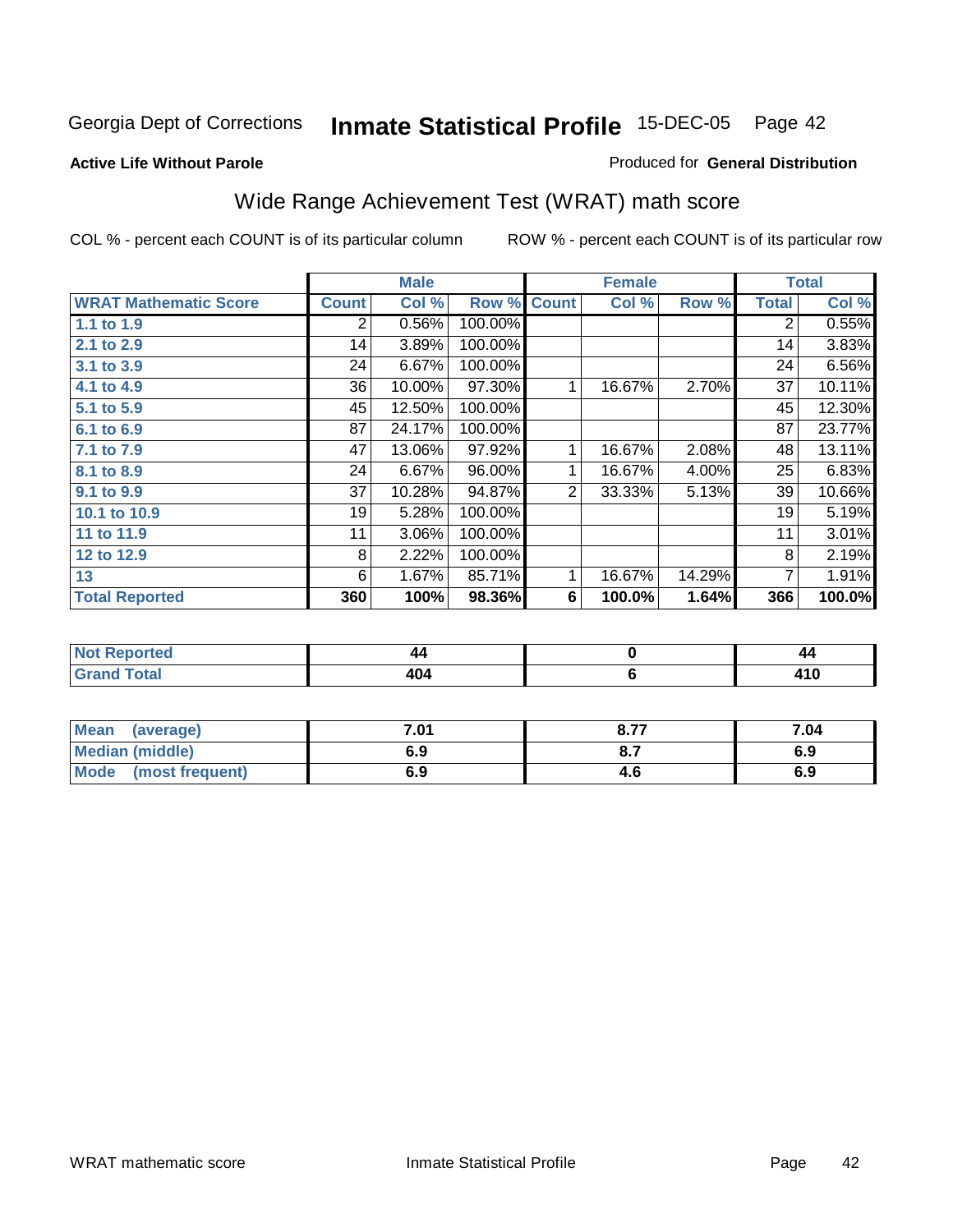#### **Active Life Without Parole**

#### Produced for **General Distribution**

# Wide Range Achievement Test (WRAT) spelling score

|                            |              | <b>Male</b> |                    |   | <b>Female</b> |       |                | <b>Total</b> |
|----------------------------|--------------|-------------|--------------------|---|---------------|-------|----------------|--------------|
| <b>WRAT Spelling Score</b> | <b>Count</b> | Col %       | <b>Row % Count</b> |   | Col %         | Row % | <b>Total</b>   | Col %        |
| Less than 1                | 2            | 0.56%       | 100.00%            |   |               |       | $\overline{2}$ | 0.55%        |
| 1.1 to 1.9                 | 14           | 3.90%       | 100.00%            |   |               |       | 14             | 3.84%        |
| 2.1 to 2.9                 | 30           | 8.36%       | 100.00%            |   |               |       | 30             | 8.22%        |
| 3.1 to 3.9                 | 20           | 5.57%       | 100.00%            |   |               |       | 20             | 5.48%        |
| 4.1 to 4.9                 | 36           | 10.03%      | 97.30%             | 1 | 16.67%        | 2.70% | 37             | 10.14%       |
| 5.1 to 5.9                 | 32           | 8.91%       | 100.00%            |   |               |       | 32             | 8.77%        |
| 6.1 to 6.9                 | 44           | 12.26%      | 97.78%             | 1 | 16.67%        | 2.22% | 45             | 12.33%       |
| 7.1 to 7.9                 | 33           | 9.19%       | 100.00%            |   |               |       | 33             | 9.04%        |
| 8.1 to 8.9                 | 29           | 8.08%       | 100.00%            |   |               |       | 29             | 7.95%        |
| 9.1 to 9.9                 | 30           | 8.36%       | 100.00%            |   |               |       | 30             | 8.22%        |
| 10.1 to 10.9               | 22           | 6.13%       | 100.00%            |   |               |       | 22             | 6.03%        |
| 11.1 to 11.9               | 19           | 5.29%       | 95.00%             | 1 | 16.67%        | 5.00% | 20             | 5.48%        |
| 12.1 to 12.9               | 30           | 8.36%       | 93.75%             | 2 | 33.33%        | 6.25% | 32             | 8.77%        |
| 13                         | 18           | 5.01%       | 94.74%             | 1 | 16.67%        | 5.26% | 19             | 5.21%        |
| <b>Total Reported</b>      | 359          | 100%        | 98.36%             | 6 | 100.0%        | 1.64% | 365            | 100.0%       |
|                            |              |             |                    |   |               |       |                |              |
| <b>Not Reported</b>        |              | 45          |                    |   | $\pmb{0}$     |       |                | 45           |
| <b>Grand Total</b>         |              | 404         |                    |   | 6             |       |                | 410          |

| <b>Mean</b><br>(average) | フつく<br>ו כ. | 9.9  | 7.35 |
|--------------------------|-------------|------|------|
| <b>Median (middle)</b>   | ن. ا        | 11.8 | ن. ا |
| Mode<br>(most frequent)  | ၓ.๖         | 12.3 | 8.5  |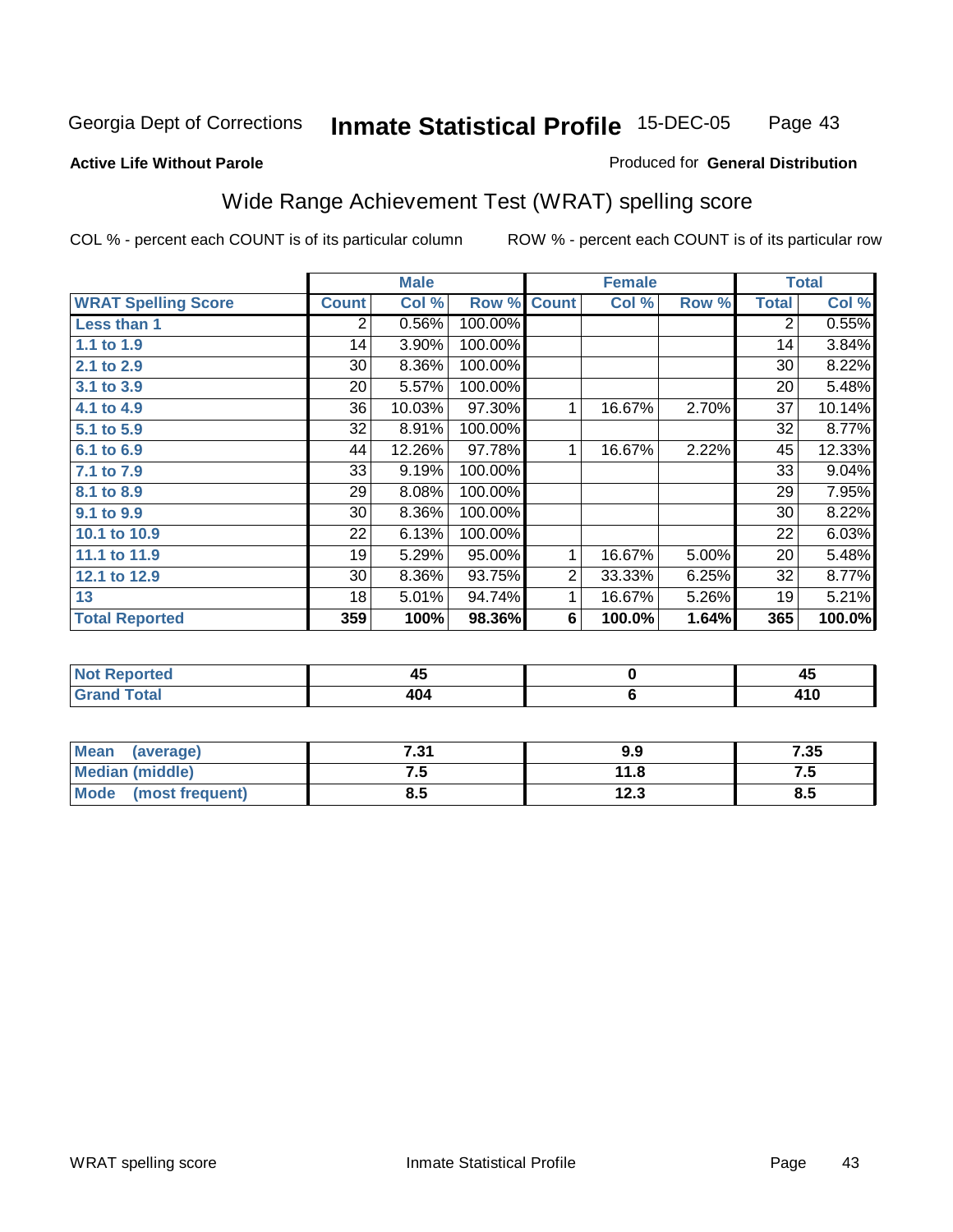### **Active Life Without Parole**

#### Produced for **General Distribution**

### Scope of substance abuse - summary

|                          |              | <b>Male</b> |         |              | <b>Female</b> |       |              | <b>Total</b> |
|--------------------------|--------------|-------------|---------|--------------|---------------|-------|--------------|--------------|
| <b>Substance Abuse</b>   | <b>Count</b> | Col %       | Row %   | <b>Count</b> | Col %         | Row % | <b>Total</b> | Col %        |
| <b>None</b>              | 120          | 29.70%      | 97.56%  |              | $50.00\%$     | 2.44% | 123          | 30.00%       |
| <b>Drugs only</b>        | 161          | 39.85%      | 99.38%  |              | 16.67%        | 0.62% | 162          | 39.51%       |
| <b>Alcohol only</b>      | 31           | 7.67%       | 100.00% |              |               |       | 31           | 7.56%        |
| <b>Drugs and alcohol</b> | 85           | 21.04%      | 97.70%  | ົ            | 33.33%        | 2.30% | 87           | 21.22%       |
|                          |              | 1.73%       | 100.00% |              |               |       |              | 1.71%        |
| <b>Total Reported</b>    | 404          | 100%        | 98.54%  |              | 100%          | 1.46% | 410          | 100%         |

| eported                   |  |          |
|---------------------------|--|----------|
| <b>Total</b><br><b>C.</b> |  | 447<br>. |

|  | Mode<br>. | Druas onlv<br>ם ור | None | only<br>Jruas |
|--|-----------|--------------------|------|---------------|
|--|-----------|--------------------|------|---------------|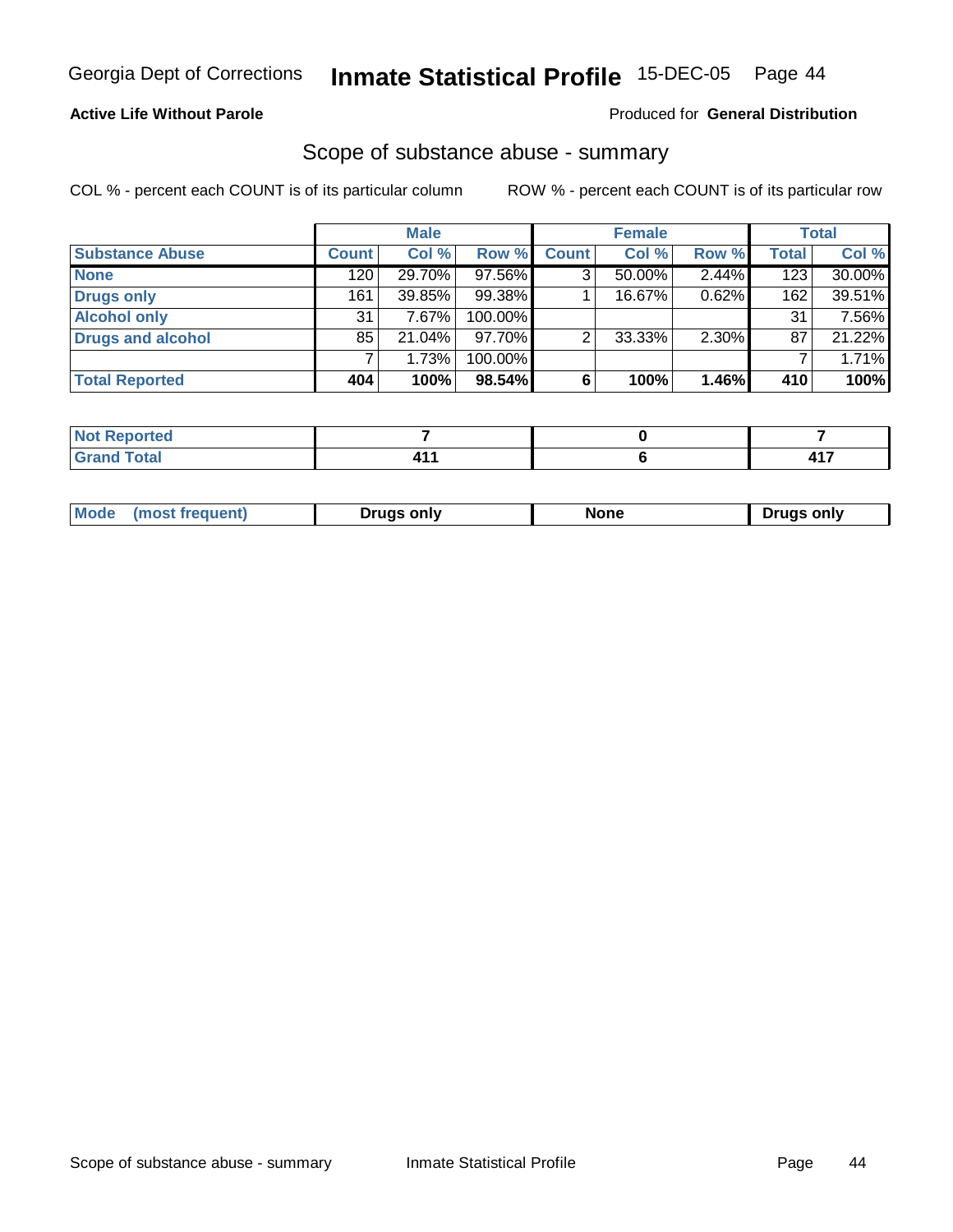#### **Active Life Without Parole**

#### Produced for **General Distribution**

### Scope of substance abuse - detail

|                                         |              | <b>Male</b> |         |              | <b>Female</b> |        |              | <b>Total</b> |
|-----------------------------------------|--------------|-------------|---------|--------------|---------------|--------|--------------|--------------|
| <b>Substance Abuse</b>                  | <b>Count</b> | Col %       | Row %   | <b>Count</b> | Col %         | Row %  | <b>Total</b> | Col %        |
| No drug or alcohol problems             | 120          | 29.70%      | 97.56%  | 3            | 50.00%        | 2.44%  | 123          | 30.00%       |
| Drug addiction but no alcohol           |              | 0.25%       | 100.00% |              |               |        |              | 0.24%        |
| <b>Drug addiction and alcohol</b>       | 3            | 0.74%       | 100.00% |              |               |        | 3            | 0.73%        |
| abuse                                   |              |             |         |              |               |        |              |              |
| <b>Drug addiction and alcoholism</b>    | 3            | 0.74%       | 100.00% |              |               |        | 3            | 0.73%        |
| No drug problem but alcohol             | 25           | 6.19%       | 100.00% |              |               |        | 25           | 6.10%        |
| <b>labuse</b>                           |              |             |         |              |               |        |              |              |
| No drug problem but                     | 6            | 1.49%       | 100.00% |              |               |        | 6            | 1.46%        |
| alcoholism                              |              |             |         |              |               |        |              |              |
| Drug experiment but no alcohol          | 102          | 25.25%      | 99.03%  |              | 16.67%        | 0.97%  | 103          | 25.12%       |
| <b>Drug experiment &amp; alcohol</b>    | 12           | 2.97%       | 100.00% |              |               |        | 12           | 2.93%        |
| abuse                                   |              |             |         |              |               |        |              |              |
| <b>Drug experiment &amp; alcoholism</b> | 6            | 1.49%       | 100.00% |              |               |        | 6            | 1.46%        |
| Drug abuse but no alcohol               | 58           | 14.36%      | 100.00% |              |               |        | 58           | 14.15%       |
| Drug abuse and alcohol abuse            | 53           | 13.12%      | 98.15%  |              | 16.67%        | 1.85%  | 54           | 13.17%       |
| Drug abuse and alcoholism               | 8            | 1.98%       | 88.89%  |              | 16.67%        | 11.11% | 9            | 2.20%        |
|                                         |              | 1.73%       | 100.00% |              |               |        |              | 1.71%        |
| <b>Total Reported</b>                   | 404          | 100%        | 98.54%  | 6            | 100%          | 1.46%  | 410          | 100%         |

| <b>Not Reported</b>         |  |   |
|-----------------------------|--|---|
| <b>Total</b><br><b>Grar</b> |  | . |

| Mode (most frequent) | No drug or alcohol problems No drug or alcohol problems | No drug or       |
|----------------------|---------------------------------------------------------|------------------|
|                      |                                                         | alcohol problems |
|                      |                                                         |                  |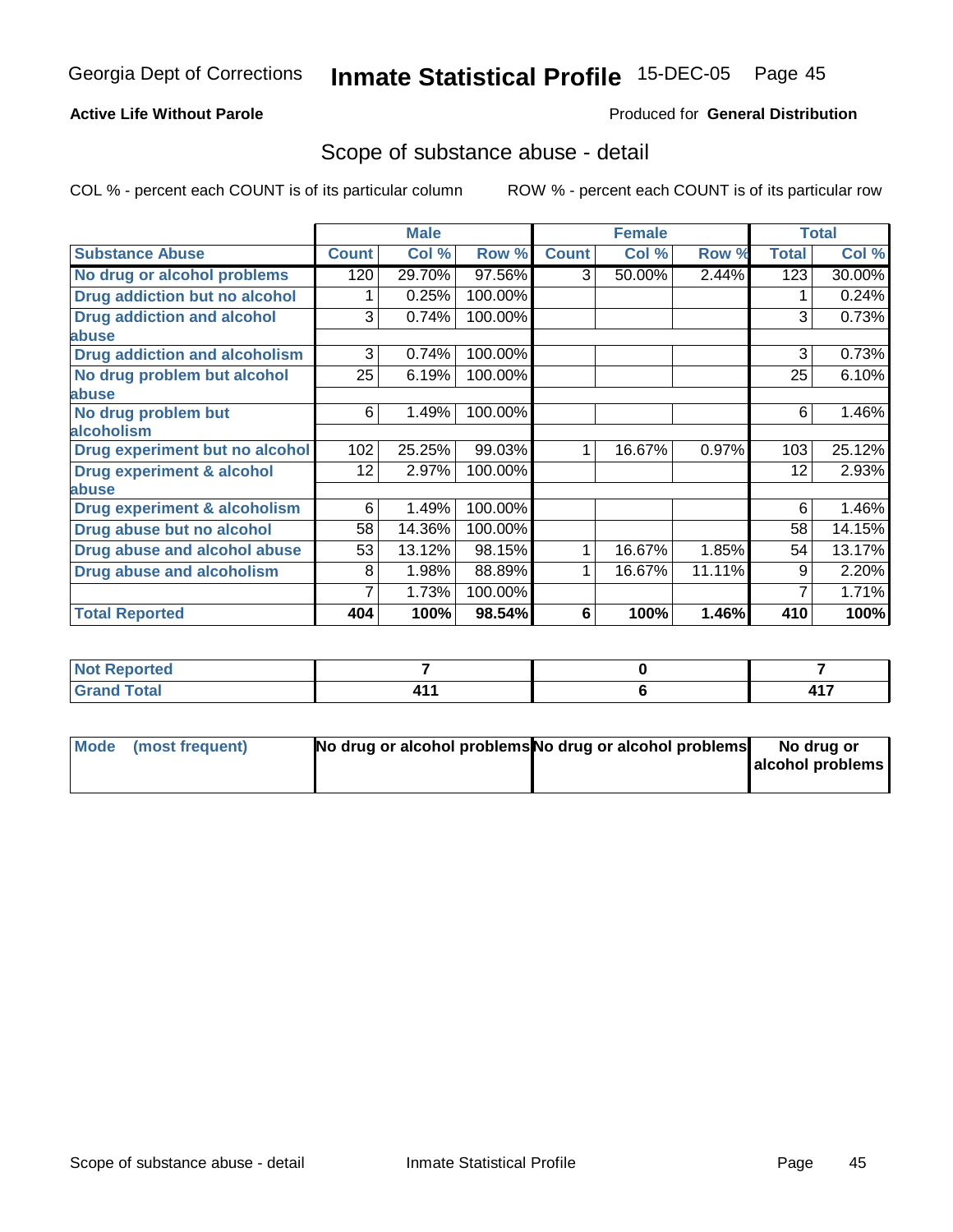#### **Active Life Without Parole**

#### Produced for **General Distribution**

### Current / last mental health treatment level

|                                    |                 | <b>Male</b> |         |                 | <b>Female</b> |       |              | <b>Total</b> |
|------------------------------------|-----------------|-------------|---------|-----------------|---------------|-------|--------------|--------------|
| <b>Mental Health Treatment Lev</b> | <b>Count</b>    | Col %       | Row %   | Count           | Col %         | Row % | <b>Total</b> | Col %        |
| 1 No problem at current time       | 65              | 43.62%      | 98.48%  |                 | 20.00%        | 1.52% | 66           | 42.86%       |
| 2 Receiving outpatient             | 62              | 41.61%      | 93.94%  | 4               | 80.00%        | 6.06% | 66           | 42.86%       |
| treatment                          |                 |             |         |                 |               |       |              |              |
| 3 Inpatient, moderate              | 20 <sub>1</sub> | 13.42%      | 100.00% |                 |               |       | 20           | 12.99%       |
| treatment                          |                 |             |         |                 |               |       |              |              |
| 4 Inpatient, intensive             | 2               | 1.34%       | 100.00% |                 |               |       | 2            | $1.30\%$     |
| treatment                          |                 |             |         |                 |               |       |              |              |
| <b>Total Evaluated</b>             | 149             | 100%        | 96.75%  | $5\phantom{.0}$ | 100%          | 3.25% | 154          | 100.0%       |

| Never had MH evaluation | 255 | 256         |
|-------------------------|-----|-------------|
| <b>Total</b>            | 404 | 44 C<br>tiv |

| <b>Median (middle)</b> | <b>Receiving outpatient</b><br>treatment | <b>Receiving outpatient</b><br>treatment | <b>Receiving</b><br>outpatient<br>treatment |  |
|------------------------|------------------------------------------|------------------------------------------|---------------------------------------------|--|
| <b>Mode</b>            | No problem at current time               | <b>Receiving outpatient</b>              | No problem at                               |  |
| (most frequent)        |                                          | treatment                                | current time                                |  |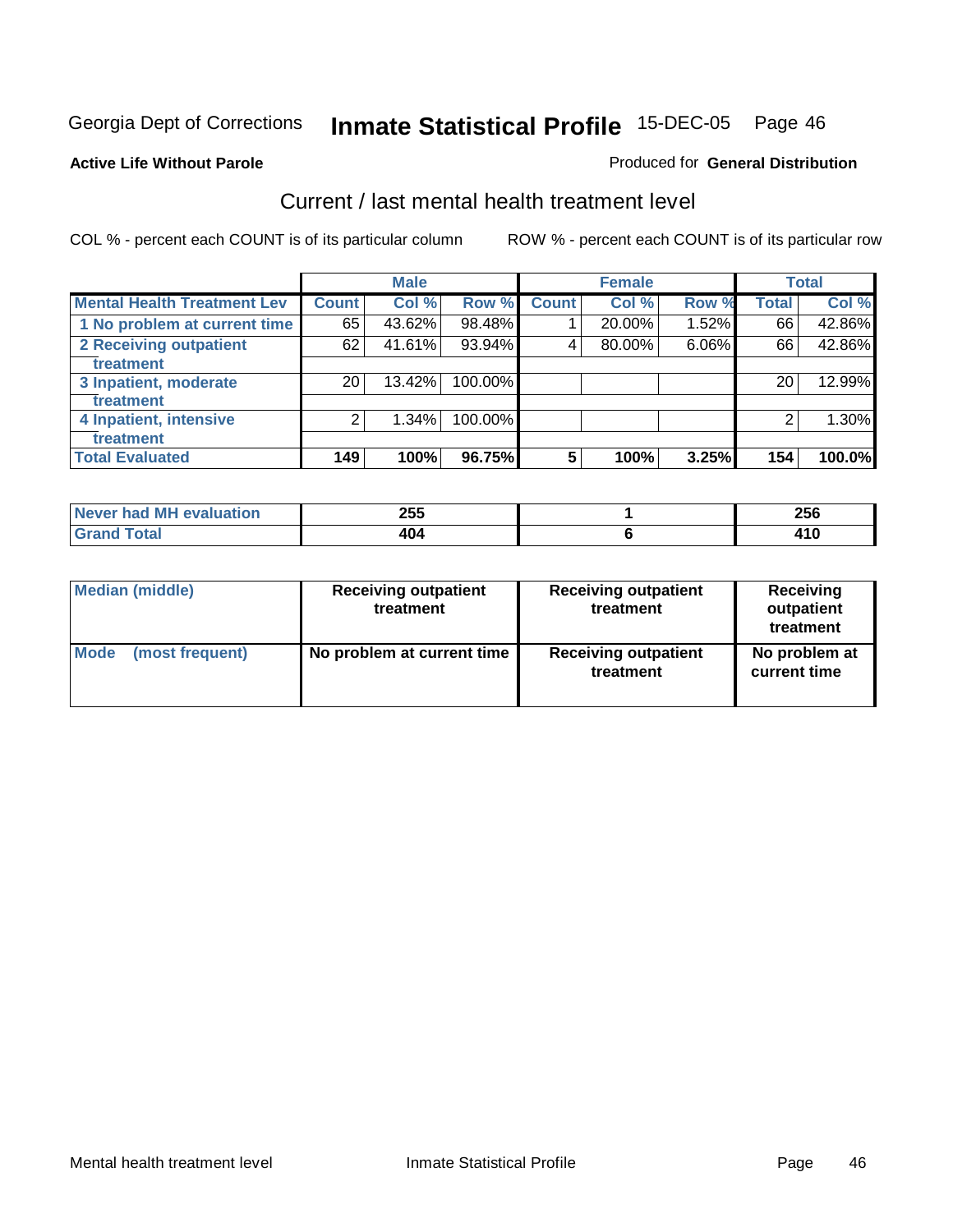### **Active Life Without Parole**

#### Produced for **General Distribution**

# PULHESDWIT medical scale - 'P' overall condition ('P'hysical)

|                             |                 | <b>Male</b> |         |             | <b>Female</b> |          |                 | <b>Total</b> |
|-----------------------------|-----------------|-------------|---------|-------------|---------------|----------|-----------------|--------------|
| 'P' Overall Condition       | <b>Count</b>    | Col %       |         | Row % Count | Col %         | Row %    | <b>Total</b>    | Col %        |
| 1 No medical illness        | 272             | 67.83%      | 98.91%  | ົ           | 50.00%        | $1.09\%$ | 275             | 67.57%       |
| 2 Well-controlled chronic   | 72 <sub>1</sub> | 17.96%      | 96.00%  | 3           | 50.00%        | 4.00%    | 75 <sub>1</sub> | 18.43%       |
| <b>illness</b>              |                 |             |         |             |               |          |                 |              |
| 3 Poorly-controlled chronic | 56              | $13.97\%$   | 100.00% |             |               |          | 56              | 13.76%       |
| <b>illness</b>              |                 |             |         |             |               |          |                 |              |
| 4 Significant problems      |                 | 0.25%       | 100.00% |             |               |          |                 | 0.25%        |
| requiring special housing   |                 |             |         |             |               |          |                 |              |
| <b>Total Reported</b>       | 401             | 100%        | 98.53%  | 6           | 100%          | 1.47%    | 407             | 100.0%       |

| .<br>'Not<br><b>Reported</b> |     |                |
|------------------------------|-----|----------------|
| $\mathsf{Total}$<br>---      | 4V4 | - - -<br>4 I V |

| Mode | (most frequent) | 1 No medical illness | <sup>1</sup> No medical illness | 1 No medical<br>illness |
|------|-----------------|----------------------|---------------------------------|-------------------------|
|------|-----------------|----------------------|---------------------------------|-------------------------|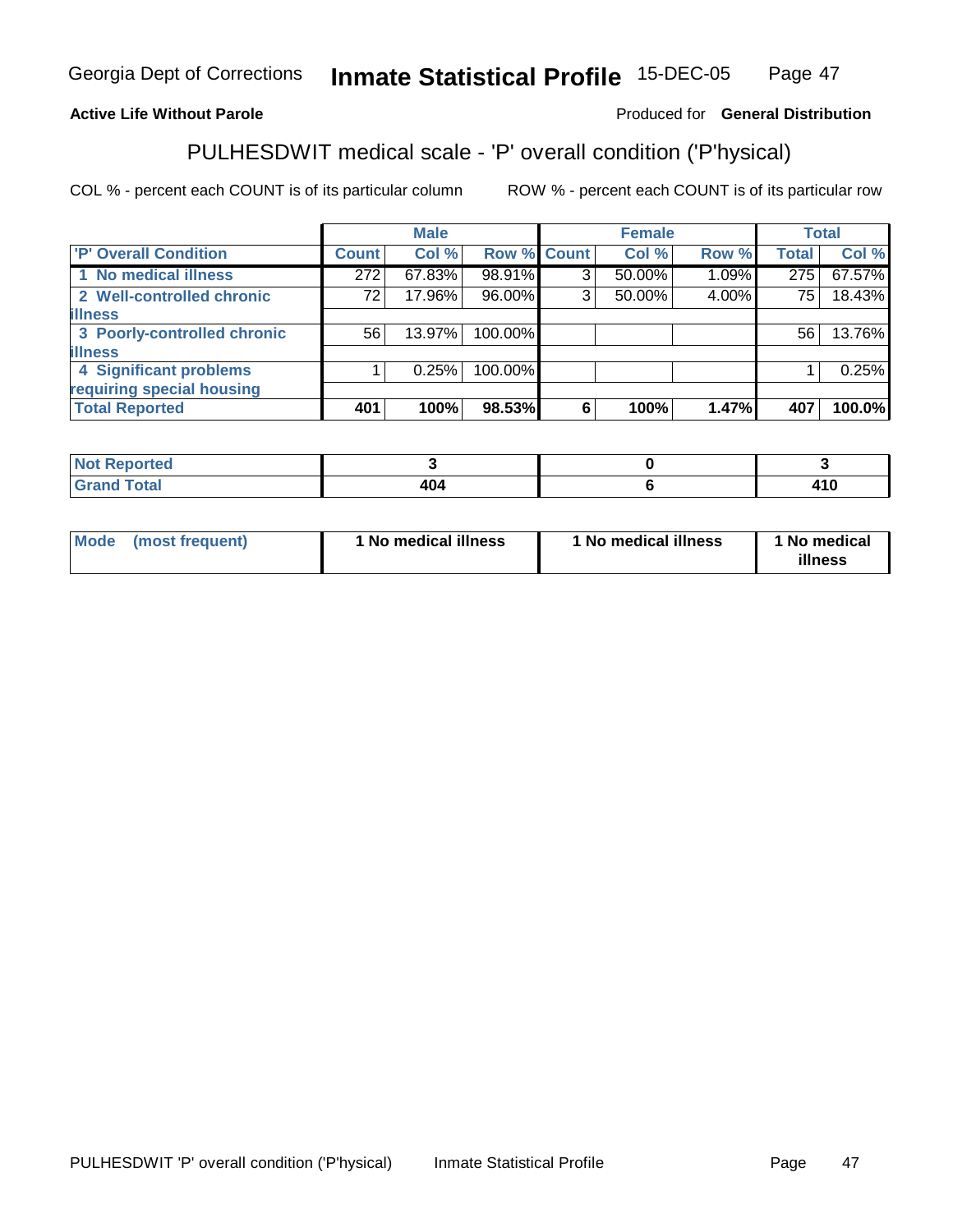#### **Active Life Without Parole**

Produced for **General Distribution**

### PULHESDWIT medical scale - 'U' upper body

|                              |              | <b>Male</b> |         |              | <b>Female</b> |       |              | <b>Total</b> |
|------------------------------|--------------|-------------|---------|--------------|---------------|-------|--------------|--------------|
| <b>U' Upper Body</b>         | <b>Count</b> | Col %       | Row %   | <b>Count</b> | Col %         | Row % | <b>Total</b> | Col %        |
| 1 Upper bones, joints,       | 384          | 95.76%      | 98.46%  | 6            | 100.00%       | 1.54% | 390          | 95.82%       |
| muscles all OK               |              |             |         |              |               |       |              |              |
| 2 One or both arms minimally | 10           | 2.49%       | 100.00% |              |               |       | 10           | 2.46%        |
| limited                      |              |             |         |              |               |       |              |              |
| 3 One or both arms           |              | 1.75%       | 100.00% |              |               |       |              | 1.72%        |
| moderately limited           |              |             |         |              |               |       |              |              |
| <b>Total Reported</b>        | 401          | 100%        | 98.53%  | 6            | 100%          | 1.47% | 407          | 100%         |

| <b>Not Reported</b> |     |  |
|---------------------|-----|--|
|                     | 104 |  |

| Mode | (most frequent) | 1 Upper bones, joints,<br>muscles all OK | 1 Upper bones, joints,<br>muscles all OK | 1 Upper bones,<br>joints, muscles all<br>ΟK |
|------|-----------------|------------------------------------------|------------------------------------------|---------------------------------------------|
|------|-----------------|------------------------------------------|------------------------------------------|---------------------------------------------|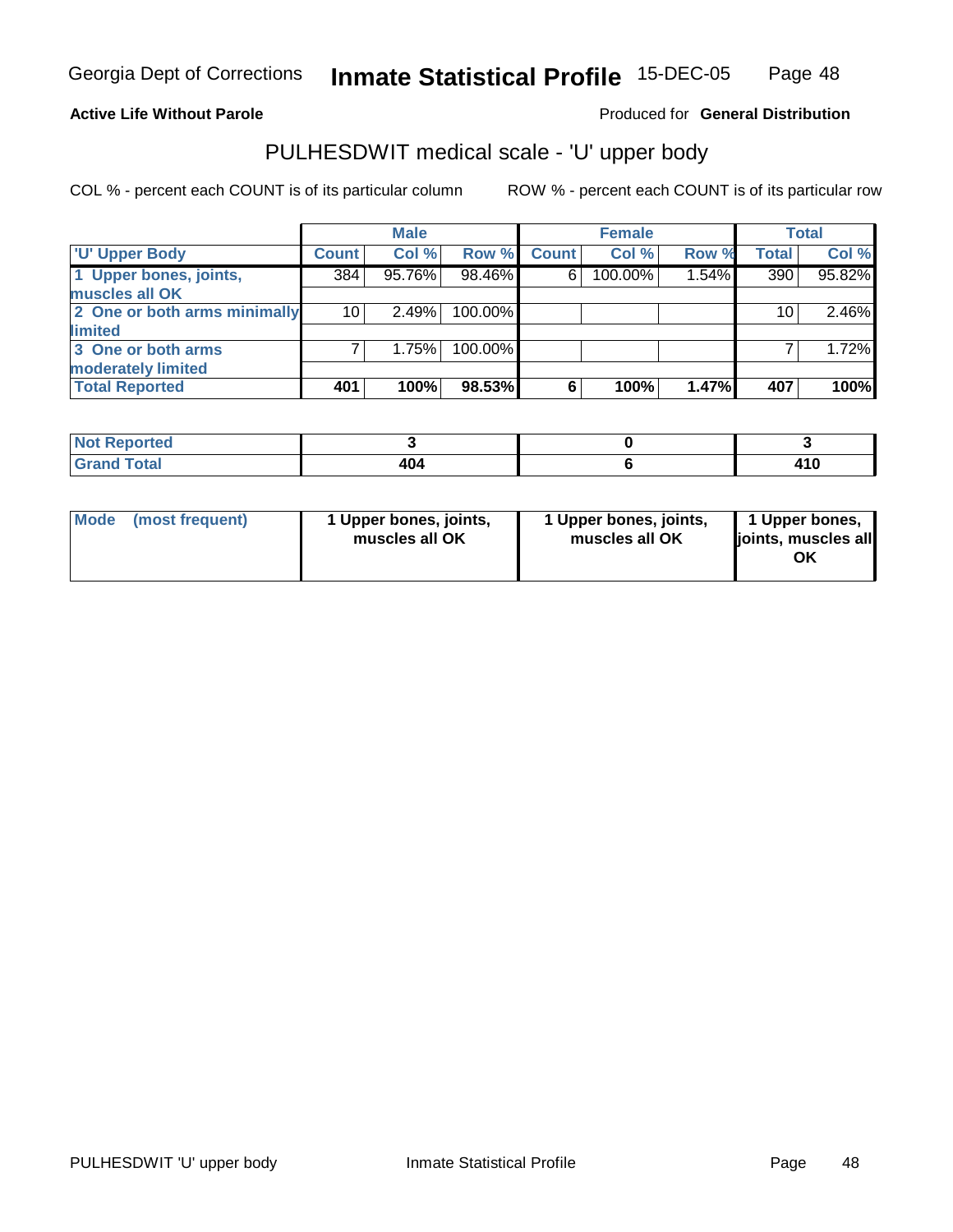#### **Active Life Without Parole**

#### Produced for **General Distribution**

### PULHESDWIT medical scale - 'L' lower body

|                              |                    | <b>Male</b> |         |              | <b>Female</b> |       |              | <b>Total</b> |
|------------------------------|--------------------|-------------|---------|--------------|---------------|-------|--------------|--------------|
| 'L' Lower Body               | Count <sup>'</sup> | Col %       | Row %   | <b>Count</b> | Col %         | Row % | <b>Total</b> | Col %        |
| 1 Lower bones, joints,       | 362                | 90.27%      | 98.64%  | 5            | 83.33%        | 1.36% | 367          | 90.17%       |
| muscles all OK               |                    |             |         |              |               |       |              |              |
| 2 One or both legs minimally | 30                 | 7.48%       | 96.77%  |              | 16.67%        | 3.23% | 31           | 7.62%        |
| limited                      |                    |             |         |              |               |       |              |              |
| 3 One or both legs           | 8                  | 2.00%       | 100.00% |              |               |       | 8            | 1.97%        |
| moderately limited           |                    |             |         |              |               |       |              |              |
| 4 One leg disabled,          |                    | 0.25%       | 100.00% |              |               |       |              | 0.25%        |
| paralyzed, or amputated      |                    |             |         |              |               |       |              |              |
| <b>Total Reported</b>        | 401                | 100%        | 98.53%  | 6            | 100%          | 1.47% | 407          | 100.0%       |

| N <sub>of</sub><br>$\lceil \cdot \rceil$ rted |               |       |
|-----------------------------------------------|---------------|-------|
| <b>Grand Total</b>                            | $\sim$ $\sim$ | 14 O  |
| $\sim$ $\sim$                                 | 404           | 4 I V |

| l Mode | (most frequent) | 1 Lower bones, joints,<br>muscles all OK | 1 Lower bones, joints,<br>muscles all OK | 1 Lower bones,<br>joints, muscles all<br>ΟK |
|--------|-----------------|------------------------------------------|------------------------------------------|---------------------------------------------|
|--------|-----------------|------------------------------------------|------------------------------------------|---------------------------------------------|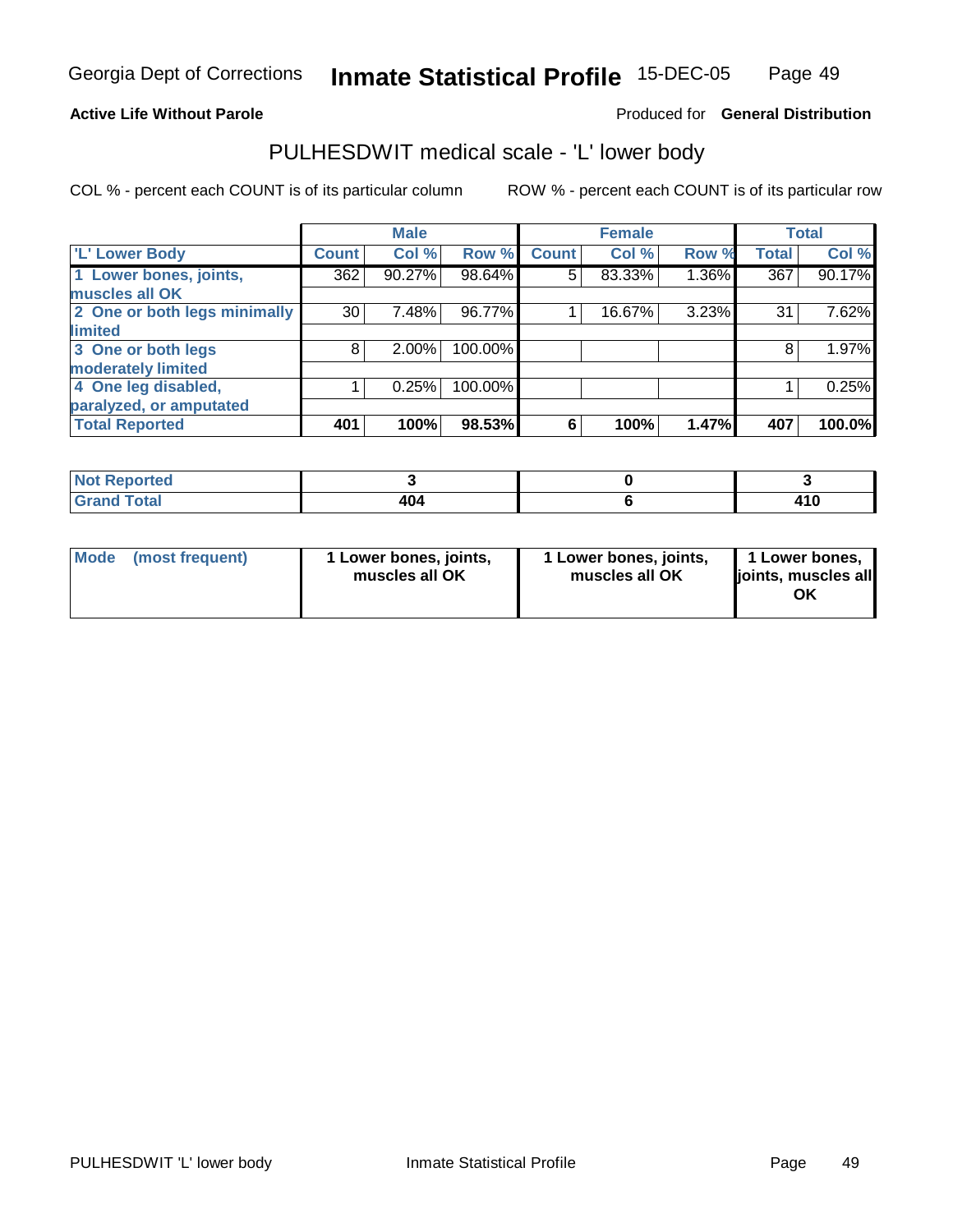**Active Life Without Parole** 

Produced for **General Distribution**

### PULHESDWIT medical scale - 'H' hearing

|                                |              | <b>Male</b> |             |   | <b>Female</b> |          | <b>Total</b> |        |
|--------------------------------|--------------|-------------|-------------|---|---------------|----------|--------------|--------|
| 'H' Hearing                    | <b>Count</b> | Col%        | Row % Count |   | Col%          | Row %    | <b>Total</b> | Col %  |
| 1 Normal hearing both ears     | 400 l        | $99.75\%$   | 98.52%      | 6 | $100.00\%$    | $1.48\%$ | 406'         | 99.75% |
| 2 Some loss in one ear with    |              | 0.25%       | 100.00%     |   |               |          |              | 0.25%  |
| other OK, or mild loss in both |              |             |             |   |               |          |              |        |
| <b>Total Reported</b>          | 401          | 100%        | 98.53%      | 6 | 100%          | 1.47%    | 407          | 100%   |

| orted<br>N                                        |            |                  |
|---------------------------------------------------|------------|------------------|
| <b>otal</b><br>$\sim$ $\sim$ $\sim$ $\sim$ $\sim$ | 40 U<br>__ | ט ו <del>י</del> |

| Mode (most frequent) | 1 Normal hearing both ears  1 Normal hearing both ears   1 Normal hearing |           |
|----------------------|---------------------------------------------------------------------------|-----------|
|                      |                                                                           | both ears |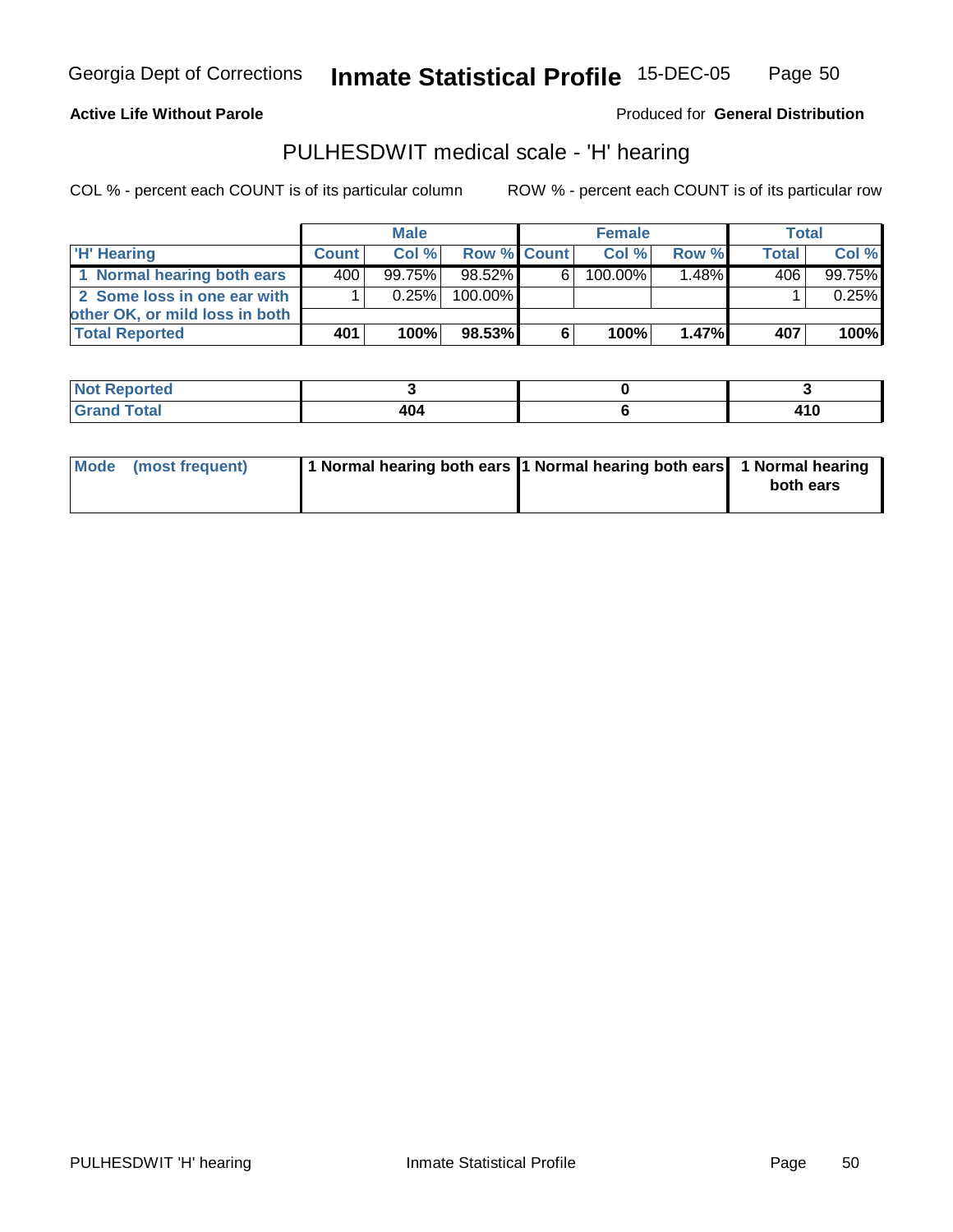#### **Active Life Without Parole**

#### Produced for **General Distribution**

### PULHESDWIT medical scale - 'E' vision

|                                 |              | <b>Male</b> |                    |   | <b>Female</b> |       |              | <b>Total</b> |
|---------------------------------|--------------|-------------|--------------------|---|---------------|-------|--------------|--------------|
| <b>E' Vision</b>                | <b>Count</b> | Col %       | <b>Row % Count</b> |   | Col %         | Row % | <b>Total</b> | Col %        |
| 1 Correctable to 20/40 in both  | 331          | 82.54%      | 98.81%             | 4 | 66.67%        | 1.19% | 335          | 82.31%       |
| eyes                            |              |             |                    |   |               |       |              |              |
| 2 Correctable to 20/70 in one   | 63           | 15.71%      | 96.92%             | 2 | 33.33%        | 3.08% | 65           | 15.97%       |
| eye, may be blind in other      |              |             |                    |   |               |       |              |              |
| 3 Correctable to 20/200 in one  | 5            | 1.25%       | 100.00%            |   |               |       | 5            | 1.23%        |
| eye, may be blind in other      |              |             |                    |   |               |       |              |              |
| 4 One eye not correctable to    |              | 0.25%       | 100.00%            |   |               |       |              | 0.25%        |
| 20/200, other may be blind      |              |             |                    |   |               |       |              |              |
| 5 Blind in both eyes, requiring |              | 0.25%       | 100.00%            |   |               |       |              | 0.25%        |
| special housing                 |              |             |                    |   |               |       |              |              |
| <b>Total Reported</b>           | 401          | 100%        | 98.53%             | 6 | 100%          | 1.47% | 407          | 100.0%       |

| <b>Not Reported</b> |     |                |
|---------------------|-----|----------------|
| <b>Grand Total</b>  | 404 | 1 A M<br>4 I V |

| Mode (most frequent) | 1 Correctable to 20/40 in<br>both eyes | 1 Correctable to 20/40 in   1 Correctable to<br>both eves | 20/40 in both eyes |
|----------------------|----------------------------------------|-----------------------------------------------------------|--------------------|
|----------------------|----------------------------------------|-----------------------------------------------------------|--------------------|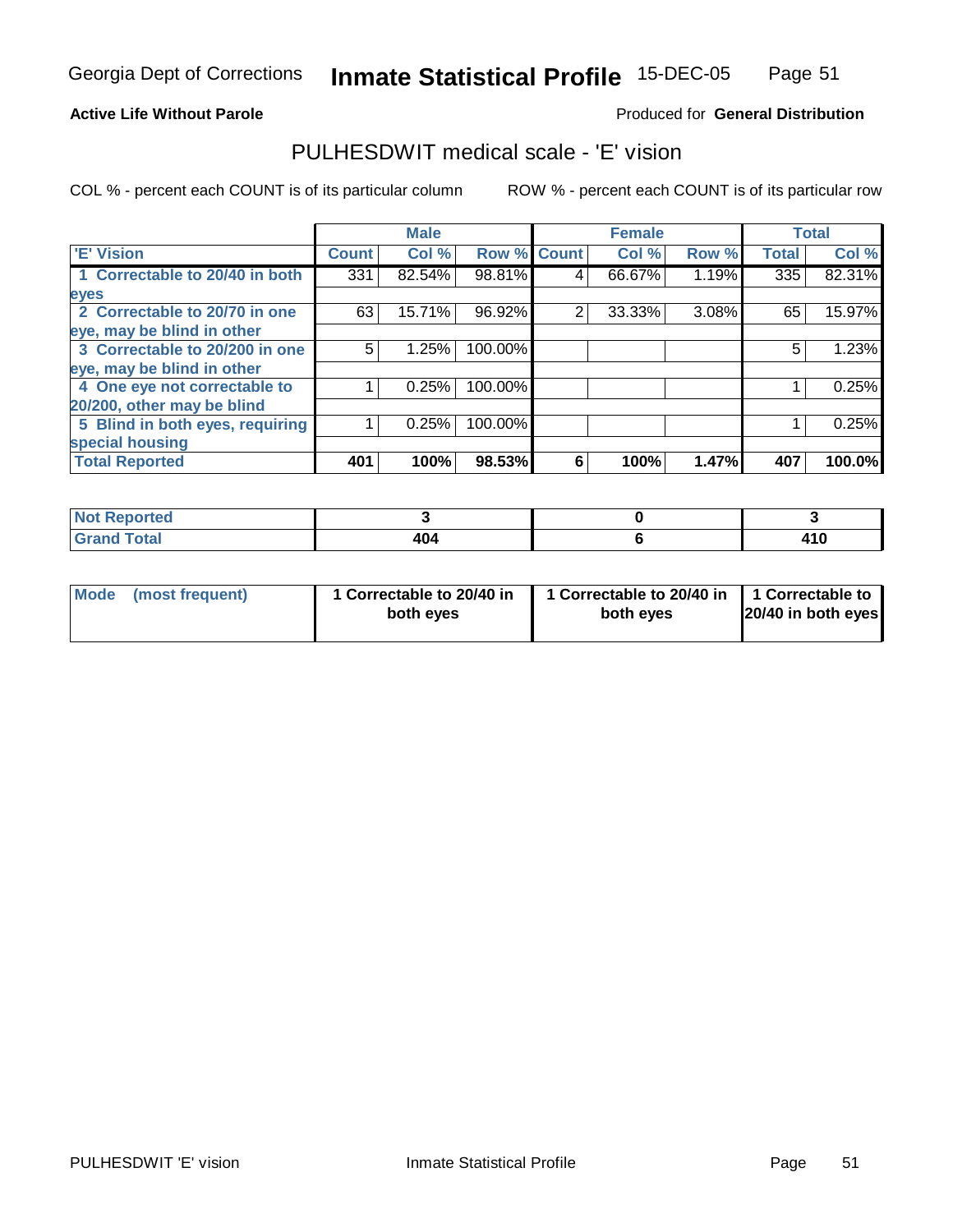#### **Active Life Without Parole**

#### Produced for **General Distribution**

### PULHESDWIT medical scale - 'S' pSychiatric

|                                |              | <b>Male</b> |             |   | <b>Female</b> |       |              | <b>Total</b> |
|--------------------------------|--------------|-------------|-------------|---|---------------|-------|--------------|--------------|
| 'S' pSychiatric                | <b>Count</b> | Col %       | Row % Count |   | Col %         | Row % | <b>Total</b> | Col %        |
| 1 No impairment or disorders   | 319          | 81.17%      | 99.38%      |   | 33.33%        | 0.62% | 321          | 80.45%       |
| 2 Stable, or in remission, or  | 61           | 15.52%      | 93.85%      | 4 | 66.67%        | 6.15% | 65           | 16.29%       |
| mild impairment or retardation |              |             |             |   |               |       |              |              |
| 3 Requires moderate inpatient  | 10           | $2.54\%$    | 100.00%     |   |               |       | 10           | 2.51%        |
| treatment                      |              |             |             |   |               |       |              |              |
| 4 Requires intensive inpatient | 3            | 0.76%       | 100.00%     |   |               |       | 3            | 0.75%        |
| treatment                      |              |             |             |   |               |       |              |              |
| <b>Total Reported</b>          | 393          | 100%        | 98.50%      | 6 | 100%          | 1.50% | 399          | 100%         |

| <b>Not Reported</b> |     |            |
|---------------------|-----|------------|
| <b>Grand Total</b>  | 10/ | 1 A A      |
| <b>Grand</b>        | 4V4 | $\cdot$ IV |

| Mode (most frequent) | 1 No impairment or<br>disorders | 2 Stable, or in remission, 1 No impairment or<br>or mild impairment or | disorders |  |
|----------------------|---------------------------------|------------------------------------------------------------------------|-----------|--|
|                      |                                 | retardation                                                            |           |  |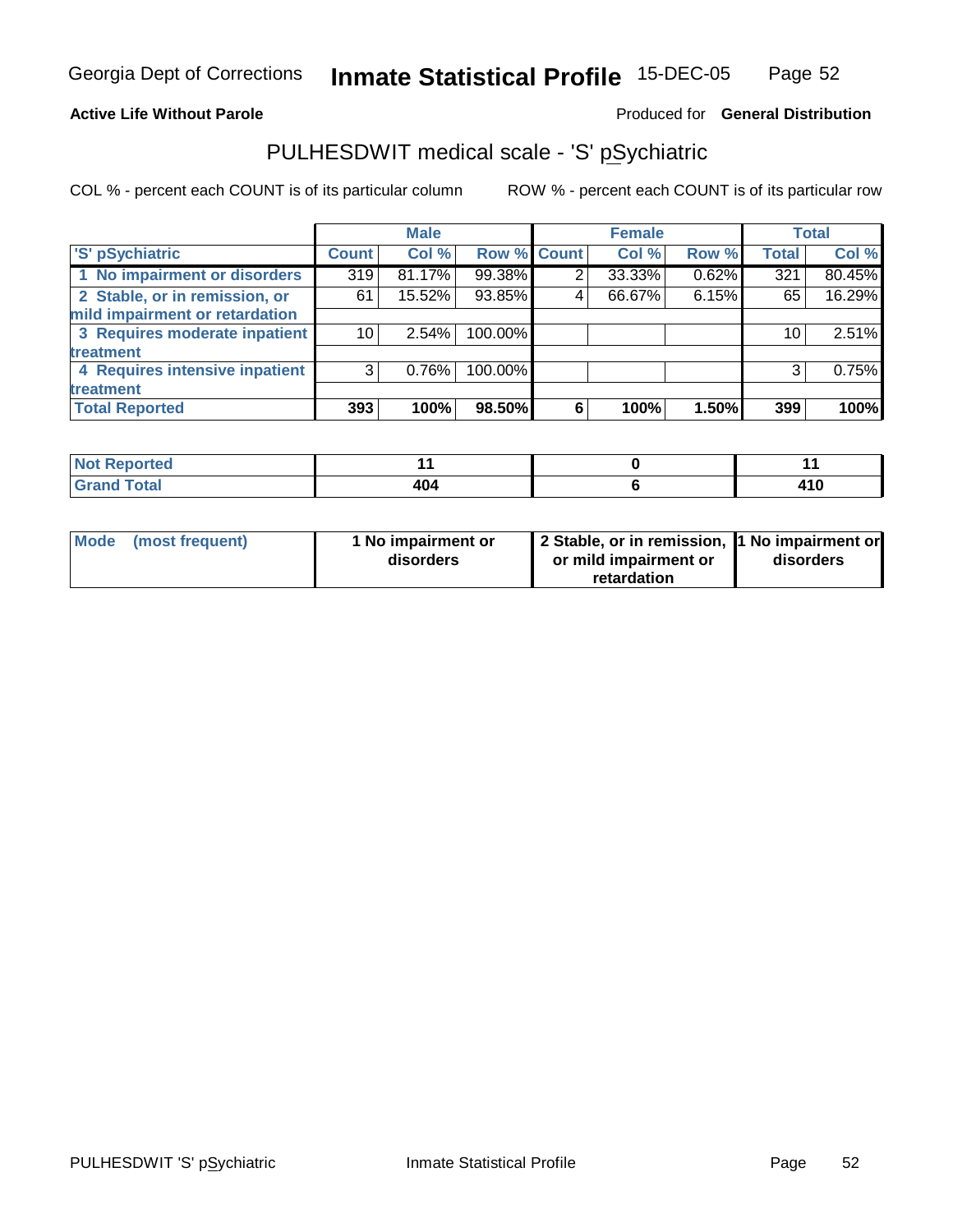#### **Active Life Without Parole**

#### Produced for **General Distribution**

### PULHESDWIT medical scale - 'D' dental

|                                 |                 | <b>Male</b> |             |   | <b>Female</b> |       |              | <b>Total</b> |
|---------------------------------|-----------------|-------------|-------------|---|---------------|-------|--------------|--------------|
| <b>D' Dental</b>                | <b>Count</b>    | Col %       | Row % Count |   | Col %         | Row % | <b>Total</b> | Col %        |
| 1 Minimal routine dental health | 197             | 50.64%      | 98.01%      |   | 66.67%        | 1.99% | 201          | 50.89%       |
| <b>needs</b>                    |                 |             |             |   |               |       |              |              |
| 2 Moderate cavities and/or      | 163             | 41.90%      | 98.79%      |   | 33.33%        | 1.21% | 165          | 41.77%       |
| gum disease                     |                 |             |             |   |               |       |              |              |
| 3 Extensive gum disease         | 29 <sub>1</sub> | 7.46%       | 100.00%     |   |               |       | 29           | 7.34%        |
| and/or widespread decay         |                 |             |             |   |               |       |              |              |
| <b>Total Reported</b>           | 389             | 100%        | 98.48%      | 6 | 100%          | 1.52% | 395          | 100%         |

| a continuous contracts.<br>тео     | $\overline{\phantom{a}}$ |               |
|------------------------------------|--------------------------|---------------|
| $\sim$ $\sim$ $\sim$ $\sim$ $\sim$ | "<br>יטי<br>$  -$        | 1.4 O<br>טו + |

| Mode            | 1 Minimal routine dental | Minimal routine dental  1 Minimal routine | dental health |
|-----------------|--------------------------|-------------------------------------------|---------------|
| (most frequent) | health needs             | health needs                              | needs         |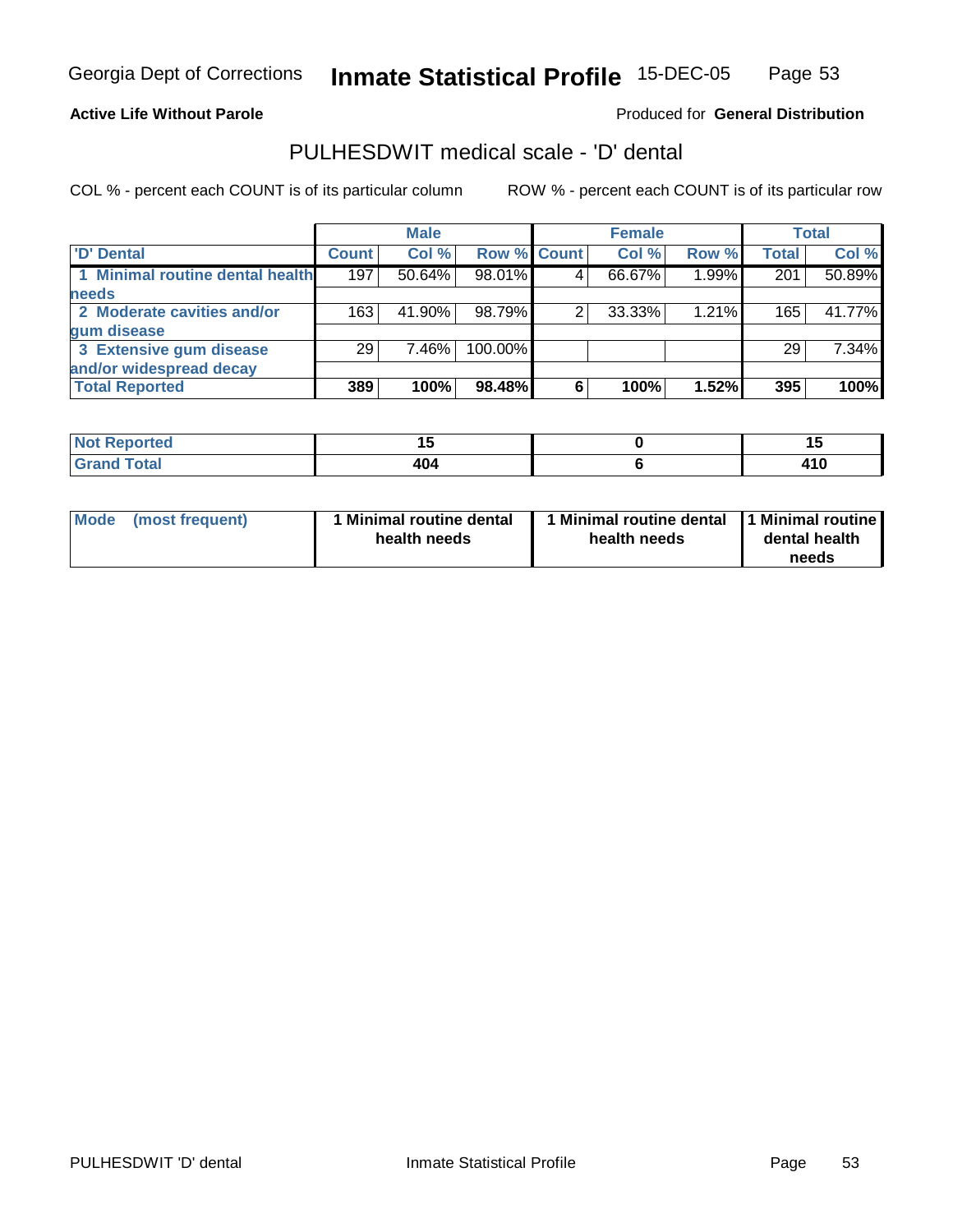#### **Active Life Without Parole**

#### Produced for **General Distribution**

### PULHESDWIT medical scale - 'W' work ability

|                                 |              | <b>Male</b> |                    |   | <b>Female</b> |       |              | Total  |
|---------------------------------|--------------|-------------|--------------------|---|---------------|-------|--------------|--------|
| W' work ability                 | <b>Count</b> | Col %       | <b>Row % Count</b> |   | Col %         | Row % | <b>Total</b> | Col %  |
| 1 Unrestricted work or activity | 319          | 79.55%      | 98.46%             | 5 | 83.33%        | 1.54% | 324          | 79.61% |
| 2 Minor restrictions on type of | 60           | 14.96%      | 98.36%             |   | 16.67%        | 1.64% | 61           | 14.99% |
| <b>work</b>                     |              |             |                    |   |               |       |              |        |
| 3 Moderate restrictions on      | 15           | $3.74\%$    | 100.00%            |   |               |       | 15           | 3.69%  |
| type of work                    |              |             |                    |   |               |       |              |        |
| 4 Major restrictions on type of |              | 1.75%       | 100.00%            |   |               |       |              | 1.72%  |
| <b>work</b>                     |              |             |                    |   |               |       |              |        |
| <b>Total Reported</b>           | 401          | 100%        | 98.53%             | 6 | 100%          | 1.47% | 407          | 100.0% |

| <b>Not Reported</b> |     |               |
|---------------------|-----|---------------|
| <b>Grand Total</b>  | 404 | 44 C<br>4 I V |

| Mode | (most frequent) | 1 Unrestricted work or<br>activity | 1 Unrestricted work or<br>activity | 1 Unrestricted<br>work or activity |
|------|-----------------|------------------------------------|------------------------------------|------------------------------------|
|      |                 |                                    |                                    |                                    |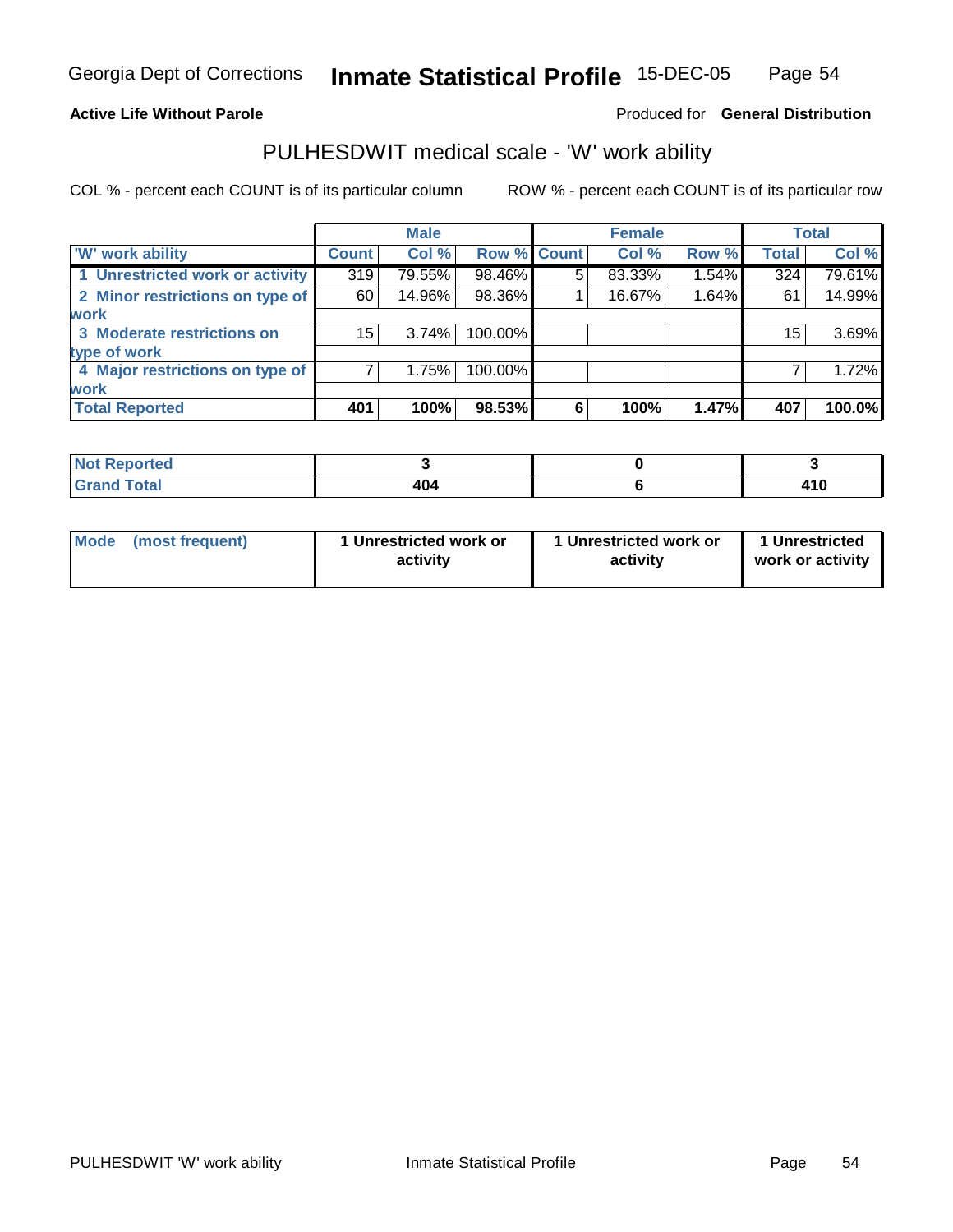#### **Active Life Without Parole**

### Produced for **General Distribution**

### PULHESDWIT medical scale - 'I' impairment

|                                 |              | <b>Male</b> |             |   | <b>Female</b> |       |              | <b>Total</b> |
|---------------------------------|--------------|-------------|-------------|---|---------------|-------|--------------|--------------|
| I'' Impairment                  | <b>Count</b> | Col %       | Row % Count |   | Col %         | Row % | <b>Total</b> | Col %        |
| 1 No impairments or             | 398          | 99.25%      | 98.51%      | 6 | 100.00%       | 1.49% | 404          | 99.26%       |
| disabilities                    |              |             |             |   |               |       |              |              |
| 4 Needs moderate Assisted       |              | 0.25%       | $100.00\%$  |   |               |       |              | 0.25%        |
| <b>Living (level II)</b>        |              |             |             |   |               |       |              |              |
| <b>5 Needs maximal Assisted</b> |              | 0.50%       | 100.00%     |   |               |       |              | 0.49%        |
| <b>Living (level III)</b>       |              |             |             |   |               |       |              |              |
| <b>Total Reported</b>           | 401          | 100%        | 98.53%      | 6 | 100%          | 1.47% | 407          | 100%l        |

| <b>Not Reported</b> |                 |                |
|---------------------|-----------------|----------------|
| Total<br><b>Cro</b> | 1C<br>ישר<br>__ | 1 A C<br>4 I V |

| <b>Mode</b>     | 1 No impairments or | 1 No impairments or | 1 No impairments |
|-----------------|---------------------|---------------------|------------------|
| (most frequent) | disabilities        | disabilities        | or disabilities  |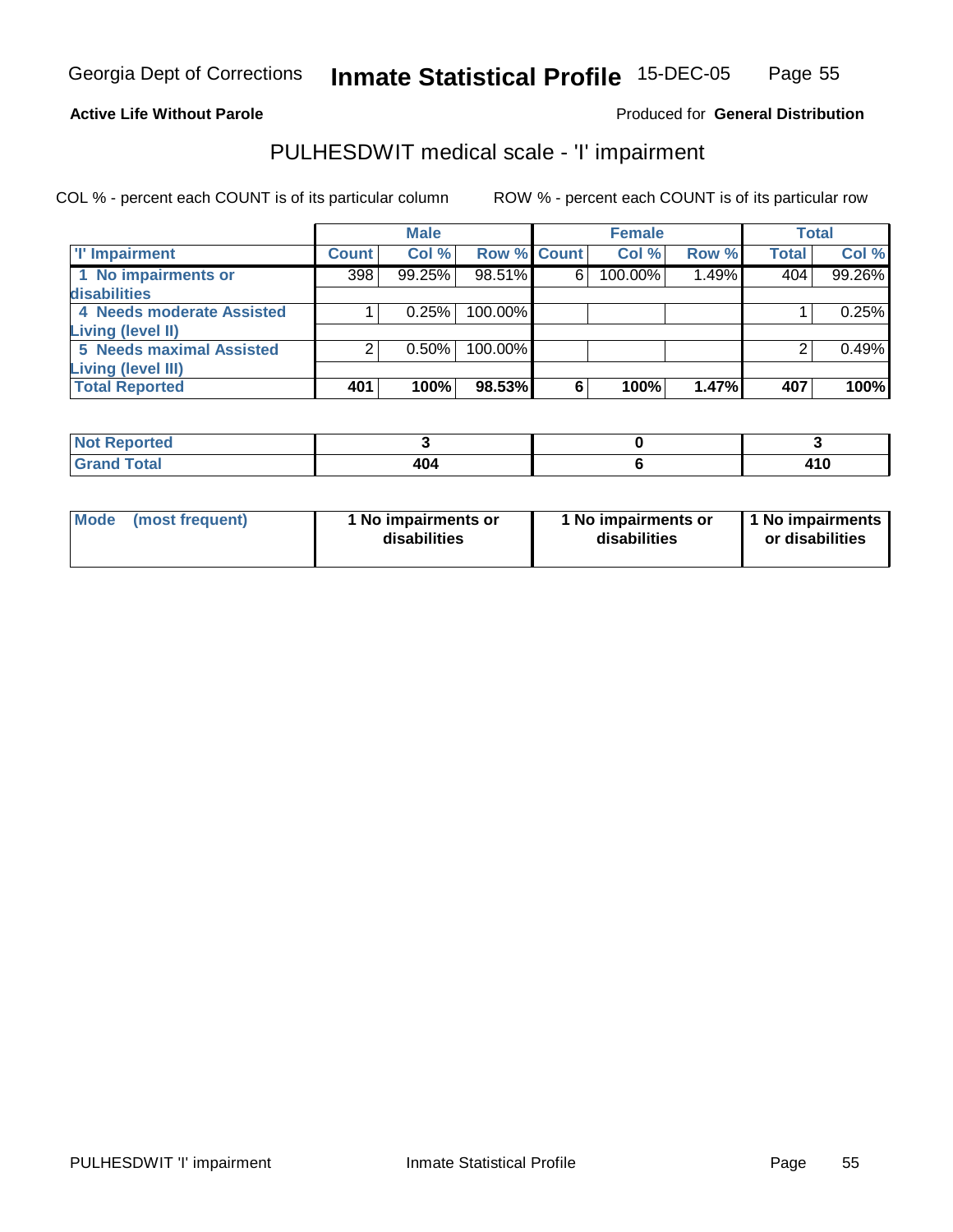Georgia Dept of Corrections

**Inmate Statistical Profile** 15-DEC-05 Page Page 56

**Active Life Without Parole Produced fo Seneral Distribution** 

### PULHESDWIT medical scale - 'T' transportability

|                              |              | <b>Male</b> |                    |   | <b>Female</b> |          |              | Total  |
|------------------------------|--------------|-------------|--------------------|---|---------------|----------|--------------|--------|
| <b>T' Transportability</b>   | <b>Count</b> | Col%        | <b>Row % Count</b> |   | Col %         | Row %    | <b>Total</b> | Col %  |
| 1 Can be transported in any  | 400          | 99.75%      | $98.52\%$          | 6 | 100.00%       | 1.48%    | 406          | 99.75% |
| ordinary approved vehicle    |              |             |                    |   |               |          |              |        |
| 3 Wheelchair-bound, requires |              | 0.25%       | $100.00\%$         |   |               |          |              | 0.25%  |
| special vehicle              |              |             |                    |   |               |          |              |        |
| <b>Total Reported</b>        | 401          | 100%        | 98.53%             | 6 | 100%          | $1.47\%$ | 407          | 100%   |

| ported<br>NOT |     |            |
|---------------|-----|------------|
| <b>Total</b>  | ៱៱៸ | 1 A C      |
| 'Grand        | 4V5 | $\cdot$ IV |

| <b>Mode</b> | (most frequent) | 1 Can be transported in any 1 Can be transported in any<br>ordinary approved vehicle   ordinary approved vehicle   transported in any | 1 Can be<br>ordinary approved<br>vehicle |
|-------------|-----------------|---------------------------------------------------------------------------------------------------------------------------------------|------------------------------------------|
|             |                 |                                                                                                                                       |                                          |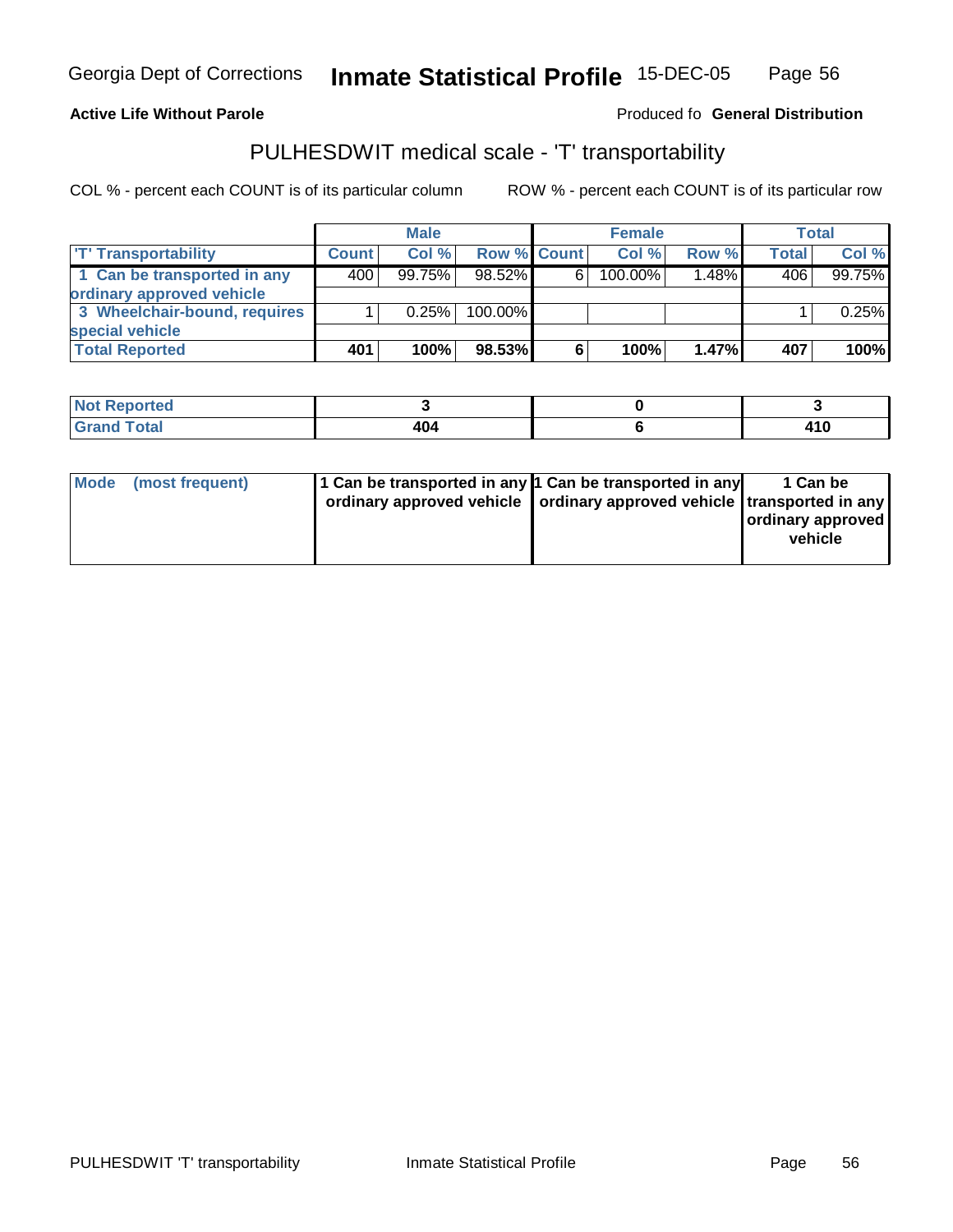### **Active Life Without Parole**

#### Produced for **General Distribution**

### Criminality in family, self-reported

|                              |              | <b>Male</b> |        |                | <b>Female</b> |          |              | Total     |
|------------------------------|--------------|-------------|--------|----------------|---------------|----------|--------------|-----------|
| <b>Criminality In Family</b> | <b>Count</b> | Col %       | Row %  | <b>Count</b>   | Col %         | Row %    | <b>Total</b> | Col %     |
| Yes, criminality in family   | 121          | 30.48%      | 97.58% | 3 <sub>1</sub> | 50.00%        | 2.42%    | 124          | $30.77\%$ |
| No criminality in family     | 276          | 69.52%      | 98.92% | 3 <sub>1</sub> | $50.00\%$     | $1.08\%$ | 279          | 69.23%    |
| <b>Total Reported</b>        | 397          | 100%        | 98.51% | 6              | 100%          | 1.49%    | 403          | 100%      |

| <b>rted</b>                                       |                  |                |
|---------------------------------------------------|------------------|----------------|
| $f$ $f \circ f \circ f$<br><b>TULAI</b><br>$\sim$ | 'na<br>ιv<br>___ | <b>A6</b><br>v |

| Mode (most frequent) | No criminality in family | No criminality in family | No criminality in<br>family |
|----------------------|--------------------------|--------------------------|-----------------------------|
|----------------------|--------------------------|--------------------------|-----------------------------|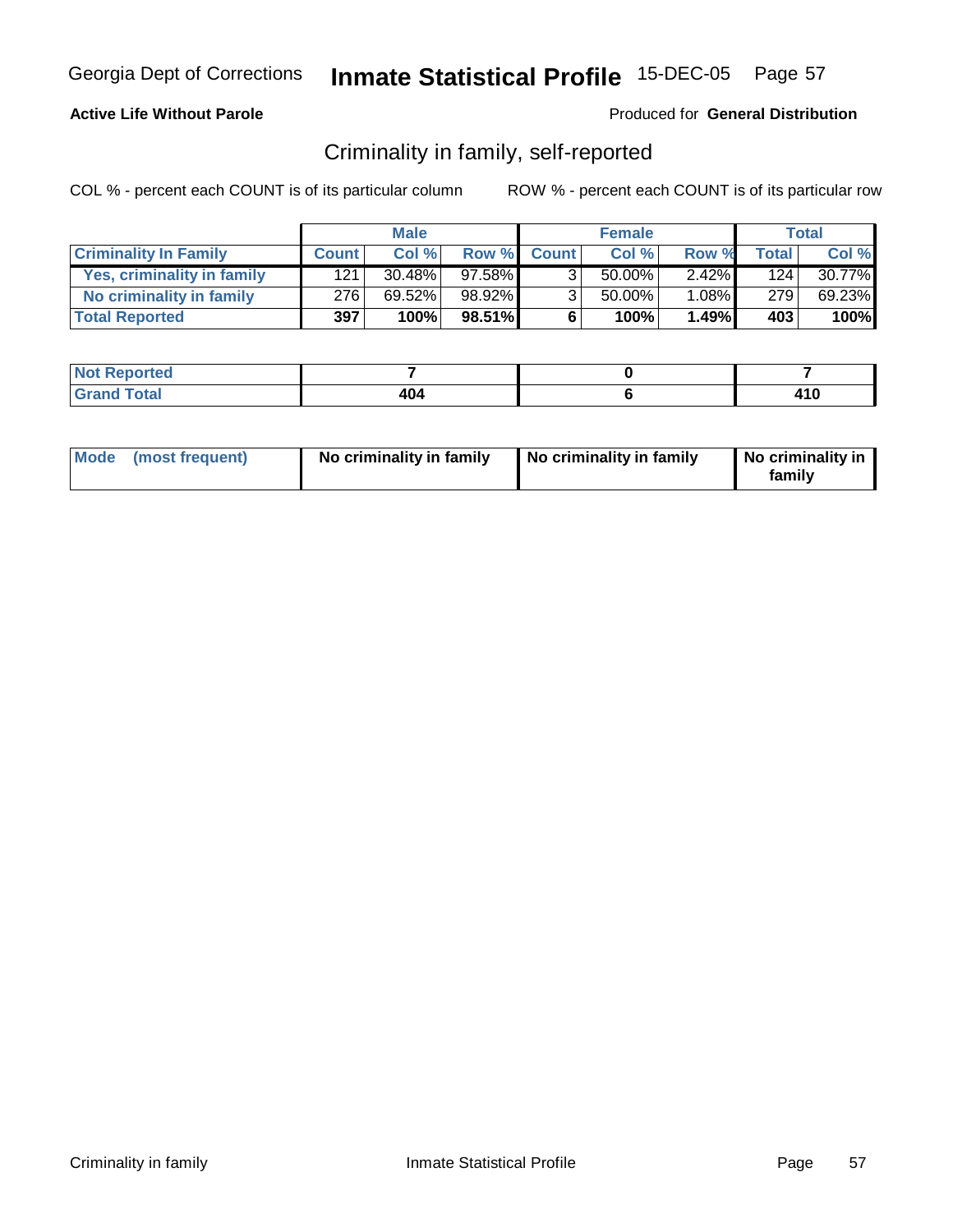### **Active Life Without Parole**

#### Produced for **General Distribution**

### Alcoholism in family, self-reported

|                             |              | <b>Male</b> |           |             | <b>Female</b> |       |                  | Total  |
|-----------------------------|--------------|-------------|-----------|-------------|---------------|-------|------------------|--------|
| <b>Alcoholism In Family</b> | <b>Count</b> | Col %       |           | Row % Count | Col %         | Row % | <b>Total</b>     | Col %  |
| Yes, alcoholism in family   | 82           | $20.65\%$   | 98.80%    |             | 16.67%        | 1.20% | 83               | 20.60% |
| No alcoholism in family     | 315          | 79.35%      | $98.44\%$ | 5           | 83.33%        | 1.56% | 320 <sub>1</sub> | 79.40% |
| <b>Total Reported</b>       | 397          | 100%        | 98.51%    | 6           | 100%          | 1.49% | 403              | 100%   |

| <b>Not</b><br>ported            |     |      |
|---------------------------------|-----|------|
| <b>c</b> otal<br>Gran<br>$\sim$ | 404 | t IV |

| Mode (most frequent)<br>No alcoholism in family | <b>No alcoholism in family</b> | No alcoholism in<br>familv |
|-------------------------------------------------|--------------------------------|----------------------------|
|-------------------------------------------------|--------------------------------|----------------------------|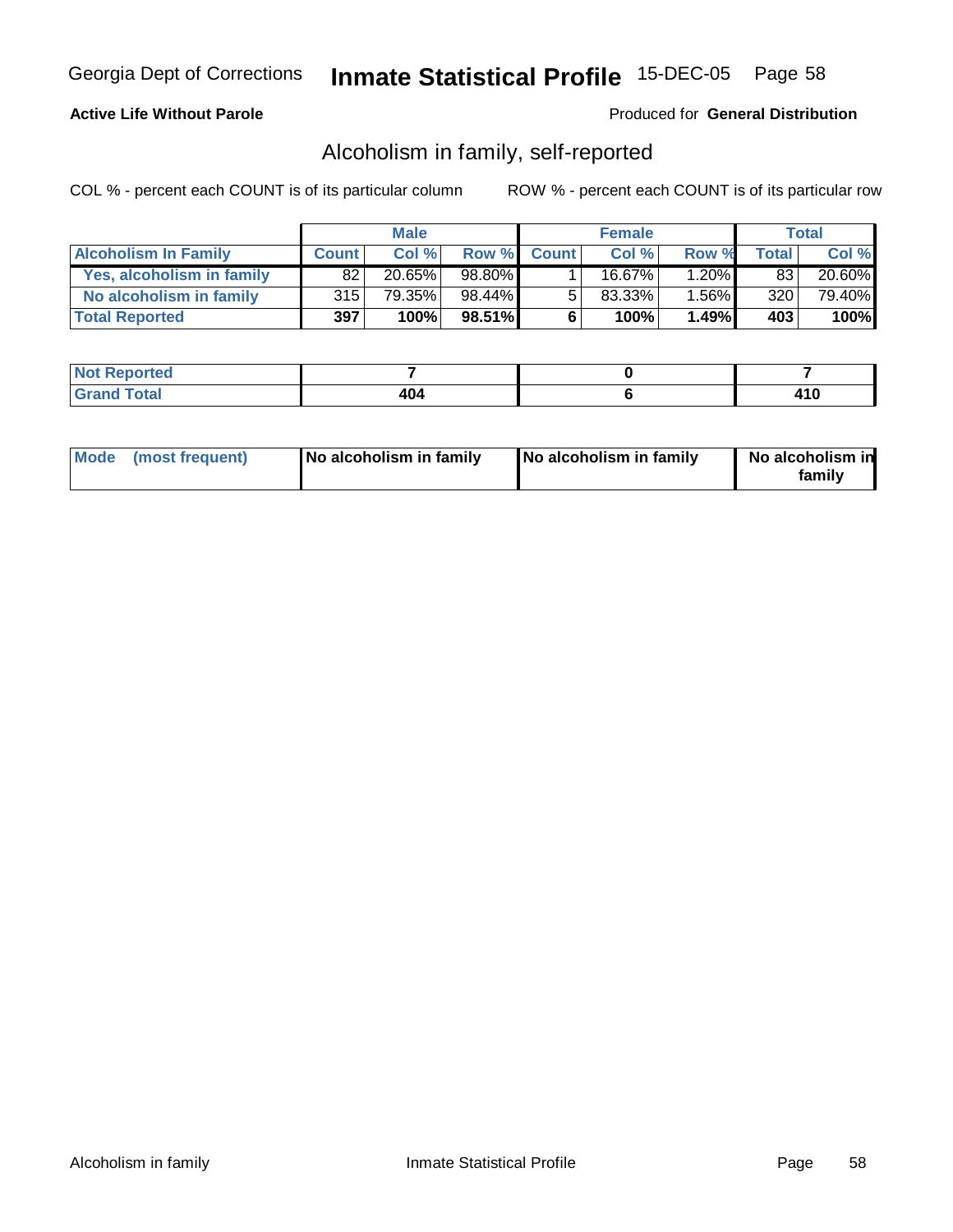### **Active Life Without Parole**

Produced for **General Distribution**

### Drug abuse in family, self-reported

|                           |              | <b>Male</b> |           |              | <b>Female</b> |          |              | Total  |
|---------------------------|--------------|-------------|-----------|--------------|---------------|----------|--------------|--------|
| Drug Abuse In Family      | <b>Count</b> | Col %       | Row %     | <b>Count</b> | Col %         | Row %    | <b>Total</b> | Col %  |
| Yes, drug abuse in family | 52           | 13.10%      | $96.30\%$ |              | 33.33%        | $3.70\%$ | 54           | 13.40% |
| No drug abuse in family   | 345          | 86.90%      | 98.85%    | 4            | 66.67%        | 1.15%    | 349          | 86.60% |
| <b>Total Reported</b>     | 397          | 100%        | 98.51%    | 6            | 100%          | 1.49%    | 403          | 100%   |

| <b>Not</b><br>ported            |     |      |
|---------------------------------|-----|------|
| <b>c</b> otal<br>Gran<br>$\sim$ | 404 | t IV |

| Mode (most frequent) |  | No drug abuse in family | No drug abuse in family | No drug abuse in<br>familv |
|----------------------|--|-------------------------|-------------------------|----------------------------|
|----------------------|--|-------------------------|-------------------------|----------------------------|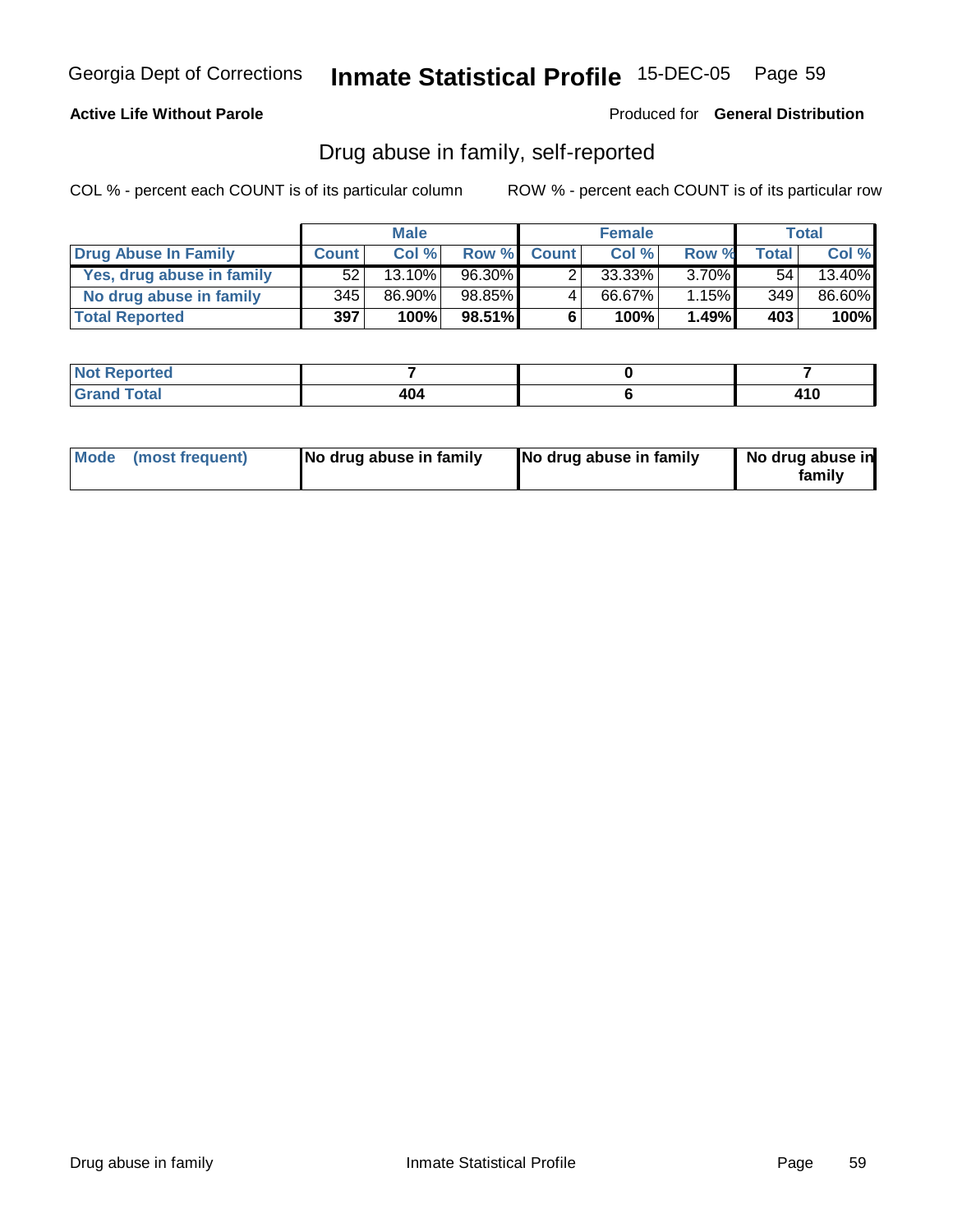### **Active Life Without Parole**

#### Produced for **General Distribution**

### Subjected to frequent beatings, self-reported

|                            |              | <b>Male</b> |        |              | <b>Female</b> |          |              | <b>Total</b> |
|----------------------------|--------------|-------------|--------|--------------|---------------|----------|--------------|--------------|
| <b>Frequent beatings</b>   | <b>Count</b> | Col%        | Row %  | <b>Count</b> | Col%          | Row %    | <b>Total</b> | Col %        |
| Yes, subjected to frequent | 25           | $6.30\%$    | 96.15% |              | 16.67%        | $3.85\%$ | 26           | 6.45%        |
| beatings                   |              |             |        |              |               |          |              |              |
| Not subjected to frequent  | 372          | 93.70%      | 98.67% | 5            | 83.33%        | $1.33\%$ | 377          | 93.55%       |
| beatings                   |              |             |        |              |               |          |              |              |
| <b>Total Reported</b>      | 397          | 100%        | 98.51% | 6            | 100%          | 1.49%    | 403          | 100%         |

| Not Reported<br>$\mathbf{r}$ |     |      |
|------------------------------|-----|------|
| <b>Grand Total</b><br>Caror  | 404 | 14 A |

| Mode | (most frequent) | Not subjected to frequent<br>beatings | Not subjected to frequent   Not subjected to  <br>beatings | <b>frequent beatings</b> |
|------|-----------------|---------------------------------------|------------------------------------------------------------|--------------------------|
|------|-----------------|---------------------------------------|------------------------------------------------------------|--------------------------|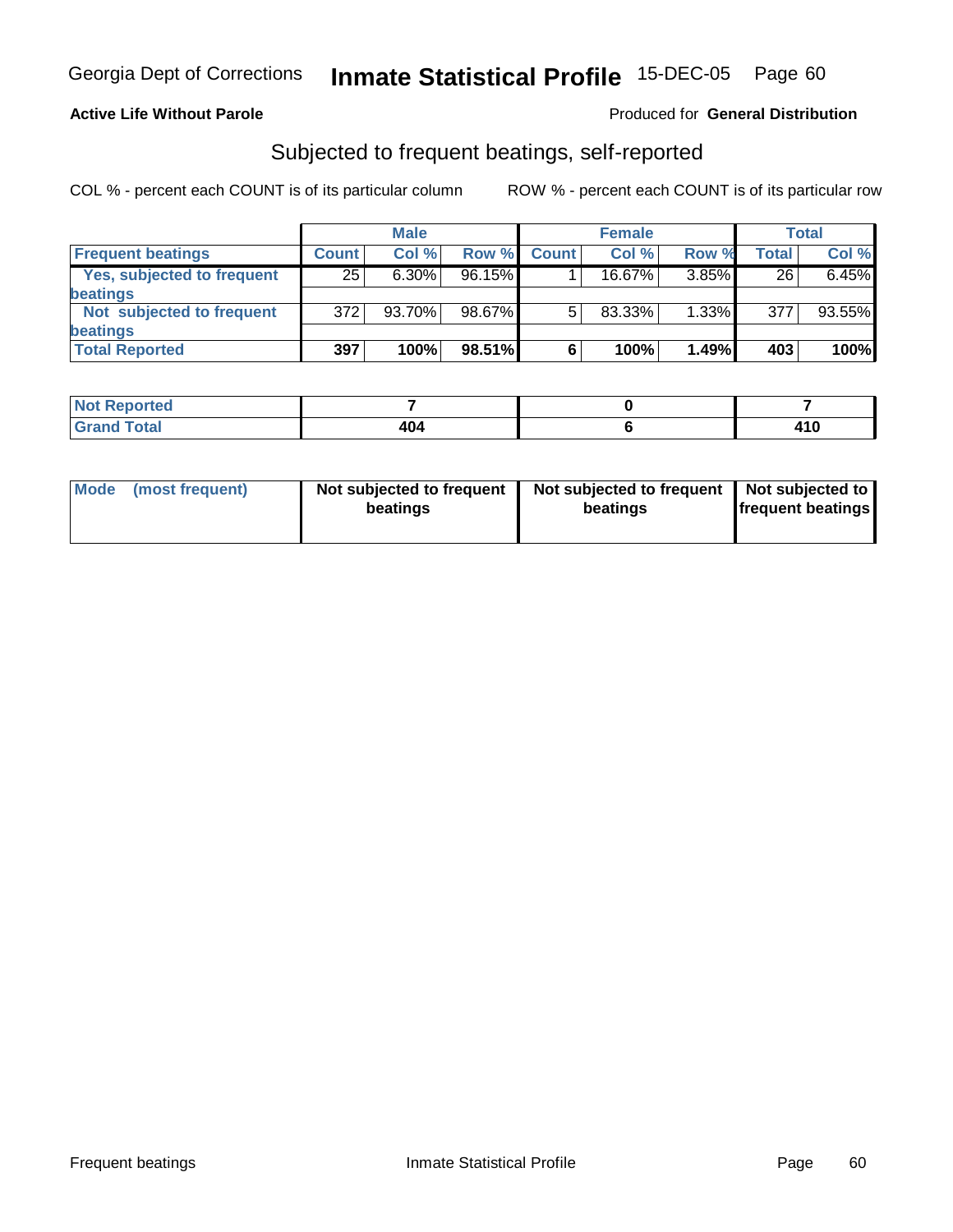### **Active Life Without Parole**

#### Produced for **General Distribution**

### Father absent during inmate's childhood

|                           |              | <b>Male</b> |        |             | <b>Female</b> |          |              | <b>Total</b> |
|---------------------------|--------------|-------------|--------|-------------|---------------|----------|--------------|--------------|
| <b>Father Absent</b>      | <b>Count</b> | Col %       |        | Row % Count | Col %         | Row %    | <b>Total</b> | Col %        |
| Yes, father was absent    | 204          | 51.39%      | 99.03% | 2           | 33.33%        | $0.97\%$ | 206          | 51.12%       |
| No, father was not absent | 193          | 48.61%      | 97.97% |             | 66.67%        | 2.03%    | 197          | 48.88%       |
| <b>Total Reported</b>     | 397          | 100%        | 98.51% | 6           | 100%          | 1.49%    | 403          | 100%         |

| <b>Not Reported</b> |     |       |
|---------------------|-----|-------|
| <b>Grand Total</b>  | 404 | / I V |

| Yes, father was absent<br>Mode (most frequent) | No, father was not absent | Yes, father was<br>absent |
|------------------------------------------------|---------------------------|---------------------------|
|------------------------------------------------|---------------------------|---------------------------|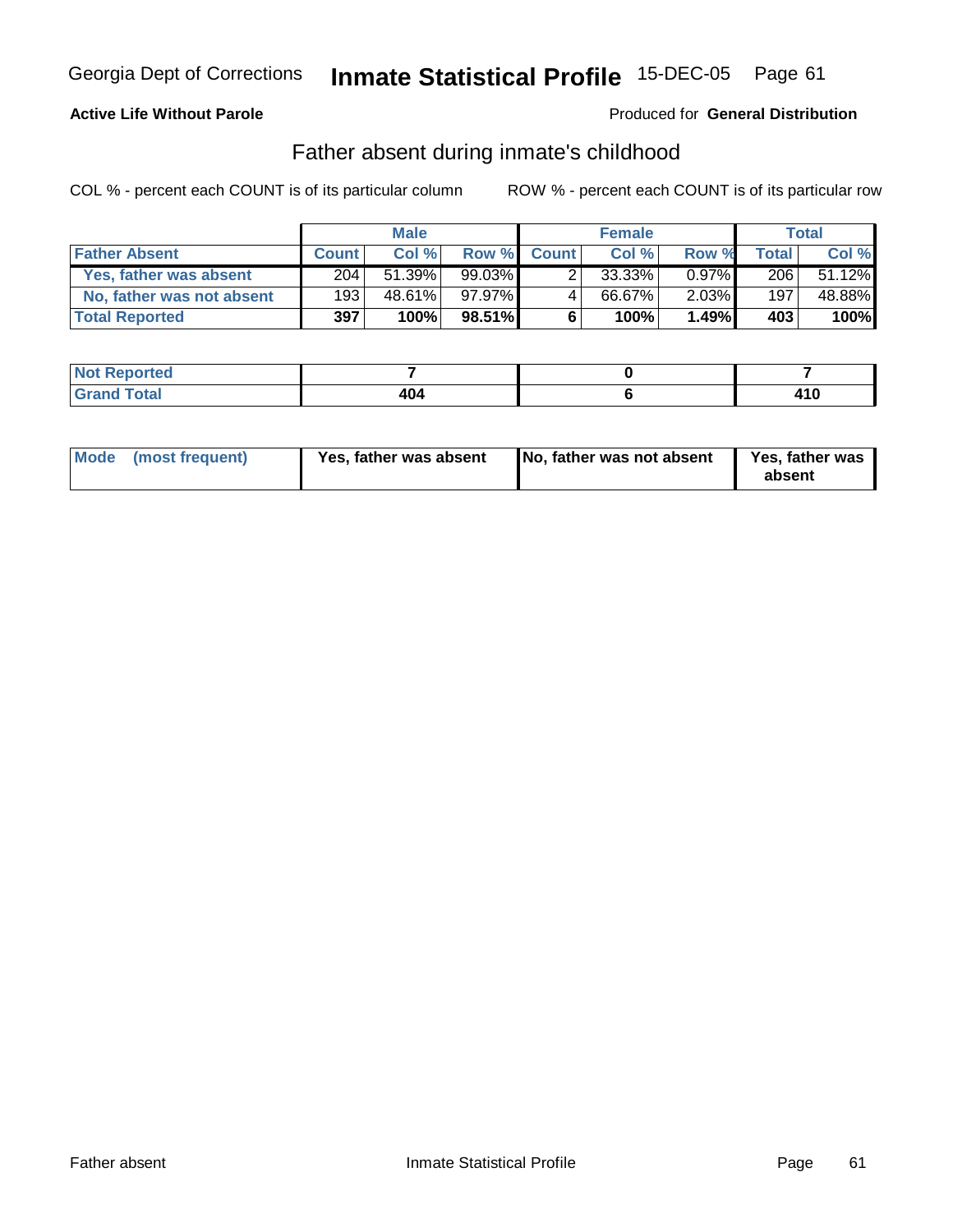### **Active Life Without Parole**

#### Produced for **General Distribution**

### Mother absent during inmate's childhood

|                           |              | <b>Male</b> |           |             | <b>Female</b> |       |                 | Total  |
|---------------------------|--------------|-------------|-----------|-------------|---------------|-------|-----------------|--------|
| <b>Mother Absent</b>      | <b>Count</b> | Col %       |           | Row % Count | Col %         | Row % | <b>Total</b>    | Col %  |
| Yes, mother was absent    | 55           | 13.85%      | 98.21%    |             | 16.67%।       | 1.79% | 56 <sup>1</sup> | 13.90% |
| No, mother was not absent | 342          | 86.15%      | 98.56%    | 5           | 83.33%        | 1.44% | 347             | 86.10% |
| <b>Total Reported</b>     | 397          | 100%        | $98.51\%$ | 6           | 100%          | 1.49% | 403             | 100%   |

| <b>Not Reported</b> |     |       |
|---------------------|-----|-------|
| <b>Total</b>        | 101 | 44 C  |
| 'Grand              | ___ | 4 I V |

| Mode (most frequent) | No, mother was not absent   No, mother was not absent   No, mother was |            |
|----------------------|------------------------------------------------------------------------|------------|
|                      |                                                                        | not absent |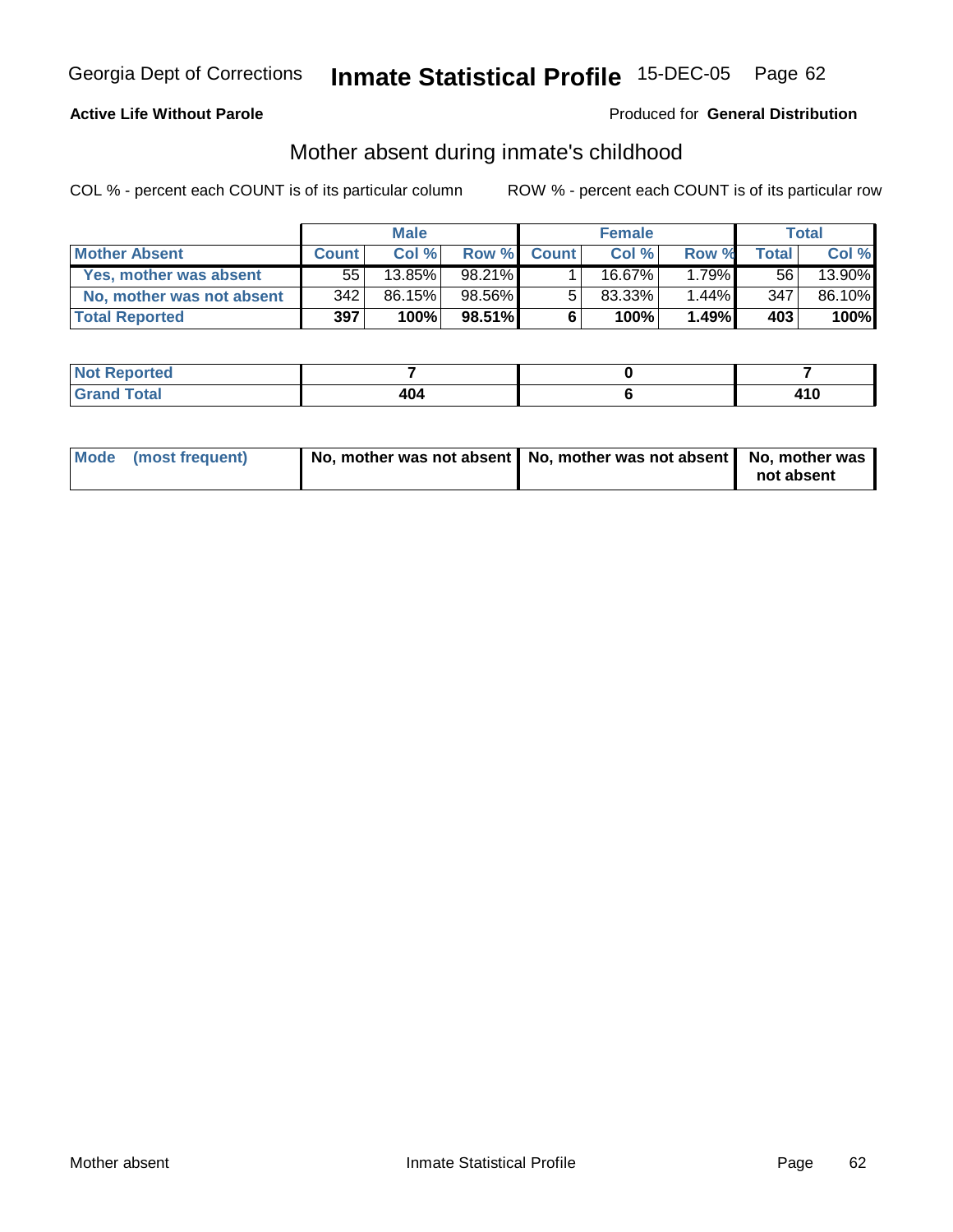### **Active Life Without Parole**

### Produced for **General Distribution**

### Inmate diagnosed as manipulative

|                          |              | <b>Male</b> |           |              | <b>Female</b> |          |       | Total  |
|--------------------------|--------------|-------------|-----------|--------------|---------------|----------|-------|--------|
| <b>Manipulative</b>      | <b>Count</b> | Col %       | Row %     | <b>Count</b> | Col %         | Row %    | Total | Col %  |
| <b>Yes, manipulative</b> | 89           | 22.42%      | 98.89%    |              | 16.67%        | $1.11\%$ | 90    | 22.33% |
| No, not manipulative     | 308          | 77.58%      | 98.40%    | 5            | 83.33%        | .60%     | 313   | 77.67% |
| <b>Total Reported</b>    | 397          | 100%        | $98.51\%$ | 6            | 100%          | 1.49%    | 403   | 100%   |

| ported<br><b>NOT</b>   |     |                                                        |  |
|------------------------|-----|--------------------------------------------------------|--|
| Total<br>Gran<br>----- | 404 | <b>A</b><br>T I W<br>and the control of the control of |  |

| <b>Mode</b><br>(most frequent)<br>  No. not manipulative | No, not manipulative | No, not<br><b>Imanipulative</b> |
|----------------------------------------------------------|----------------------|---------------------------------|
|----------------------------------------------------------|----------------------|---------------------------------|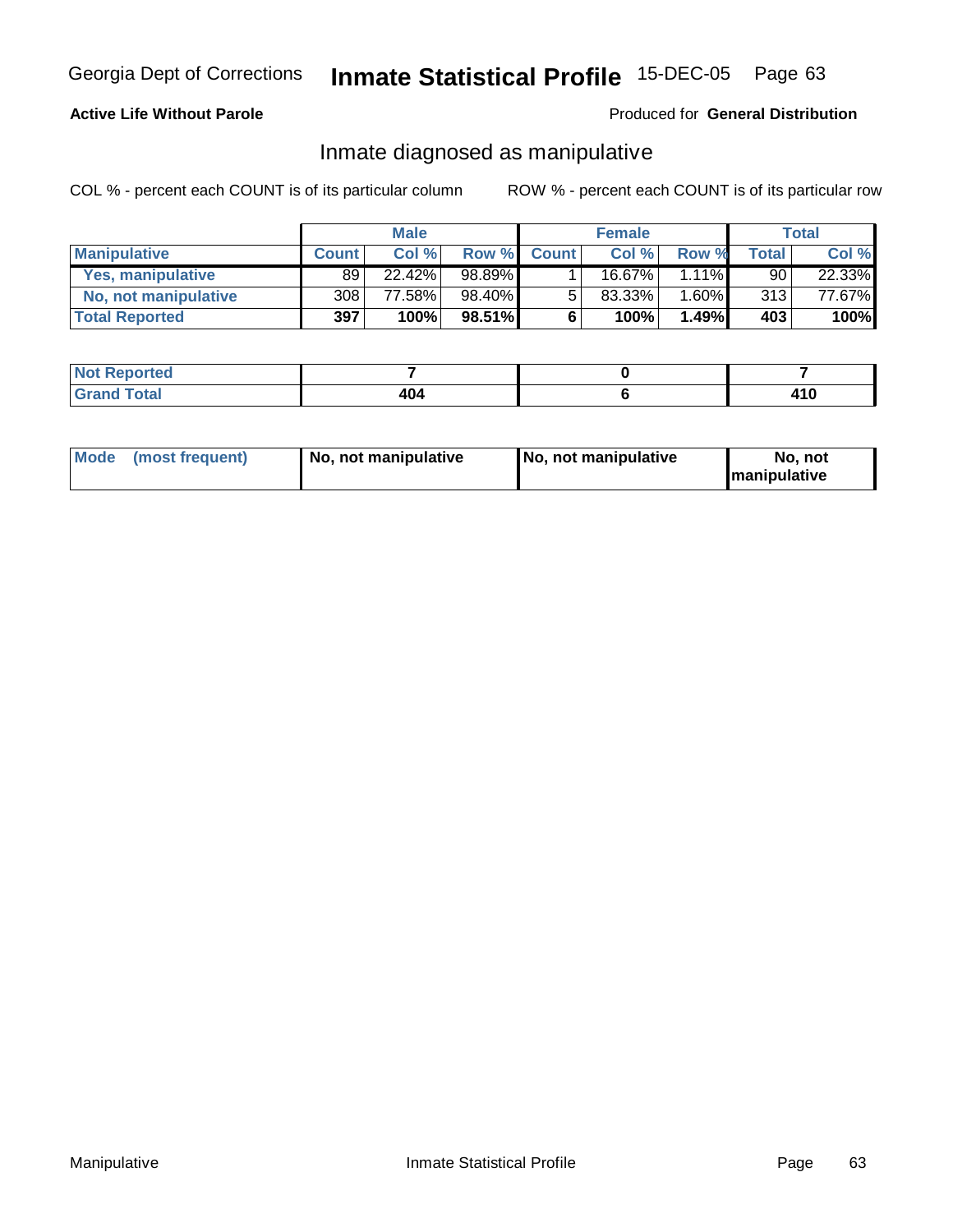### **Active Life Without Parole**

#### Produced for **General Distribution**

### Inmate diagnosed as assaultive

|                       |              | <b>Male</b> |              |              | <b>Female</b> |       |       | Total  |
|-----------------------|--------------|-------------|--------------|--------------|---------------|-------|-------|--------|
| <b>Assaultive</b>     | <b>Count</b> | Col %       | <b>Row %</b> | <b>Count</b> | Col %         | Row % | Total | Col %  |
| Yes, assaultive       | 320          | 80.60%      | 98.16%       | 6            | 100.00%       | 1.84% | 326   | 80.89% |
| No, not assaultive    | 77           | 19.40%      | 100.00%      |              |               |       | 77.   | 19.11% |
| <b>Total Reported</b> | 397          | 100%        | 98.51%       | 6            | 100%          | 1.49% | 403   | 100%   |

| <b>Not Reported</b> |     |            |
|---------------------|-----|------------|
| <b>Total</b>        | 404 | .<br>4 I V |

| <b>Mode</b><br><b>Yes, assaultive</b><br>(most frequent) | Yes, assaultive | Yes, assaultive |
|----------------------------------------------------------|-----------------|-----------------|
|----------------------------------------------------------|-----------------|-----------------|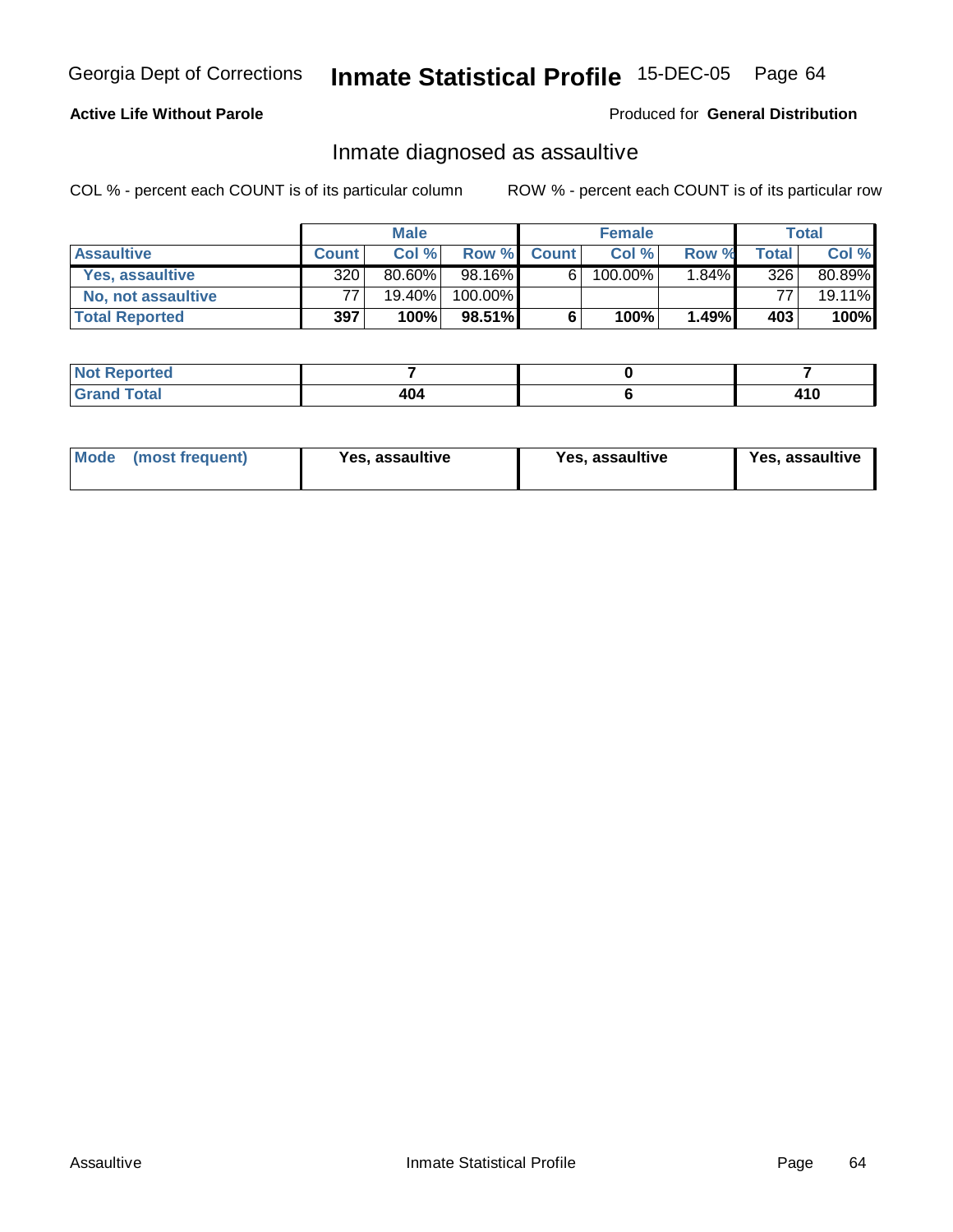#### **Active Life Without Parole**

#### Produced for **General Distribution**

### Number of prior Georgia incarcerations

|                                       |              | <b>Male</b> |             |   | <b>Female</b> |       |       | <b>Total</b> |
|---------------------------------------|--------------|-------------|-------------|---|---------------|-------|-------|--------------|
| <b>Num of Prior GA Incarcerations</b> | <b>Count</b> | Col %       | Row % Count |   | Col %         | Row % | Total | Col %        |
|                                       | 199          | 49.26%      | 97.07%      | 6 | 100.00%       | 2.93% | 205   | 50.00%       |
|                                       | 82           | 20.30%      | 100.00%     |   |               |       | 82    | 20.00%       |
|                                       | 45           | 11.14%      | 100.00%     |   |               |       | 45    | 10.98%       |
|                                       | 38           | 9.41%       | 100.00%     |   |               |       | 38    | 9.27%        |
|                                       | 22           | 5.45%       | 100.00%     |   |               |       | 22    | 5.37%        |
|                                       | 11           | 2.72%       | 100.00%     |   |               |       | 11    | 2.68%        |
| <b>More Than 5</b>                    | 7            | 1.73%       | 100.00%     |   |               |       |       | 1.71%        |
| <b>Total Reported</b>                 | 404          | 100%        | 98.54%      | 6 | 100%          | 1.46% | 410   | 100.0%       |

| N<br>тес. |    |                      |
|-----------|----|----------------------|
| int       | __ | 1 I V<br>-<br>$\sim$ |

| Mean (average)         | l.18 | 117 |
|------------------------|------|-----|
| <b>Median (middle)</b> |      |     |
| Mode (most frequent)   |      |     |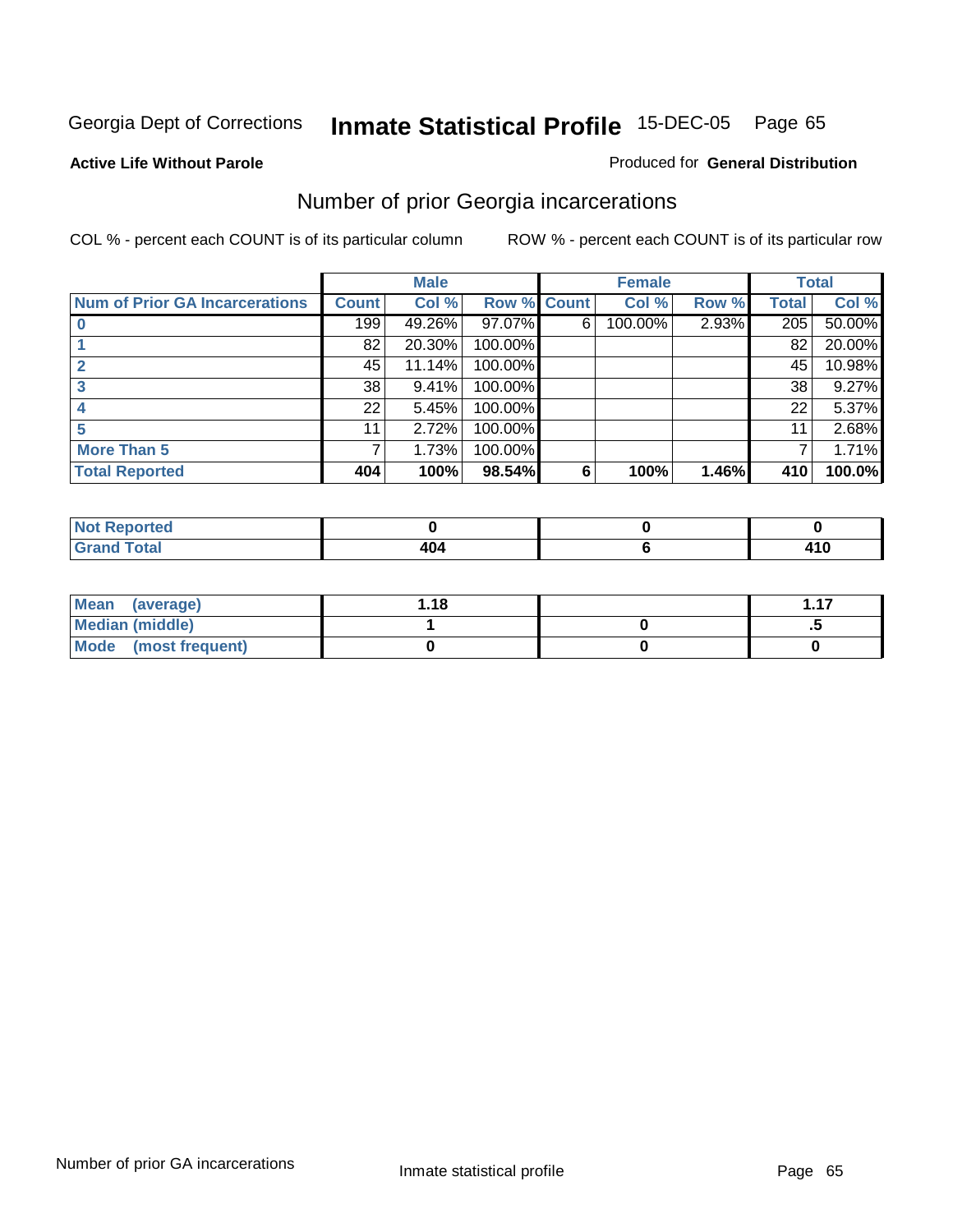**Active Life Without Parole** 

Produced for **General Distribution**

### Prison sentence in years

COL % - percent each COUNT is of its particular column ROW % - percent each COUNT is of its particular row

|                                 | Male         |         |                    | <b>Female</b> |            |       | $\tau$ otal |         |
|---------------------------------|--------------|---------|--------------------|---------------|------------|-------|-------------|---------|
| <b>Prison Sentence In Years</b> | <b>Count</b> | Col %   | <b>Row % Count</b> |               | Col %      | Row % | $\tau$ otal | Col %   |
| Life Without Parole             | 404          | 100.00% | $98.54\%$          |               | $100.00\%$ | .46%  | 410.        | 100.00% |
| <b>Total Reported</b>           | 404          | 100%    | 98.54%             |               | 100%       | 1.46% | 410         | 100%    |

| ാrted<br>w       |    |       |
|------------------|----|-------|
| <b>Total</b>     | .  | 1 A C |
| $\mathbf{v}$ and | 4U | - 195 |

#### **Determinate (numeric) sentences only**

| <b>Mean</b> | (average) |  |  |
|-------------|-----------|--|--|
|             |           |  |  |

**All sentences (including determinate), with life, life without parole, and death sentences figured at 45 years**

| ' Mea<br>апо      | ᠇ᡂ     |        | т.     |
|-------------------|--------|--------|--------|
| --- <i>--</i> --- | $\sim$ | $\sim$ | $\sim$ |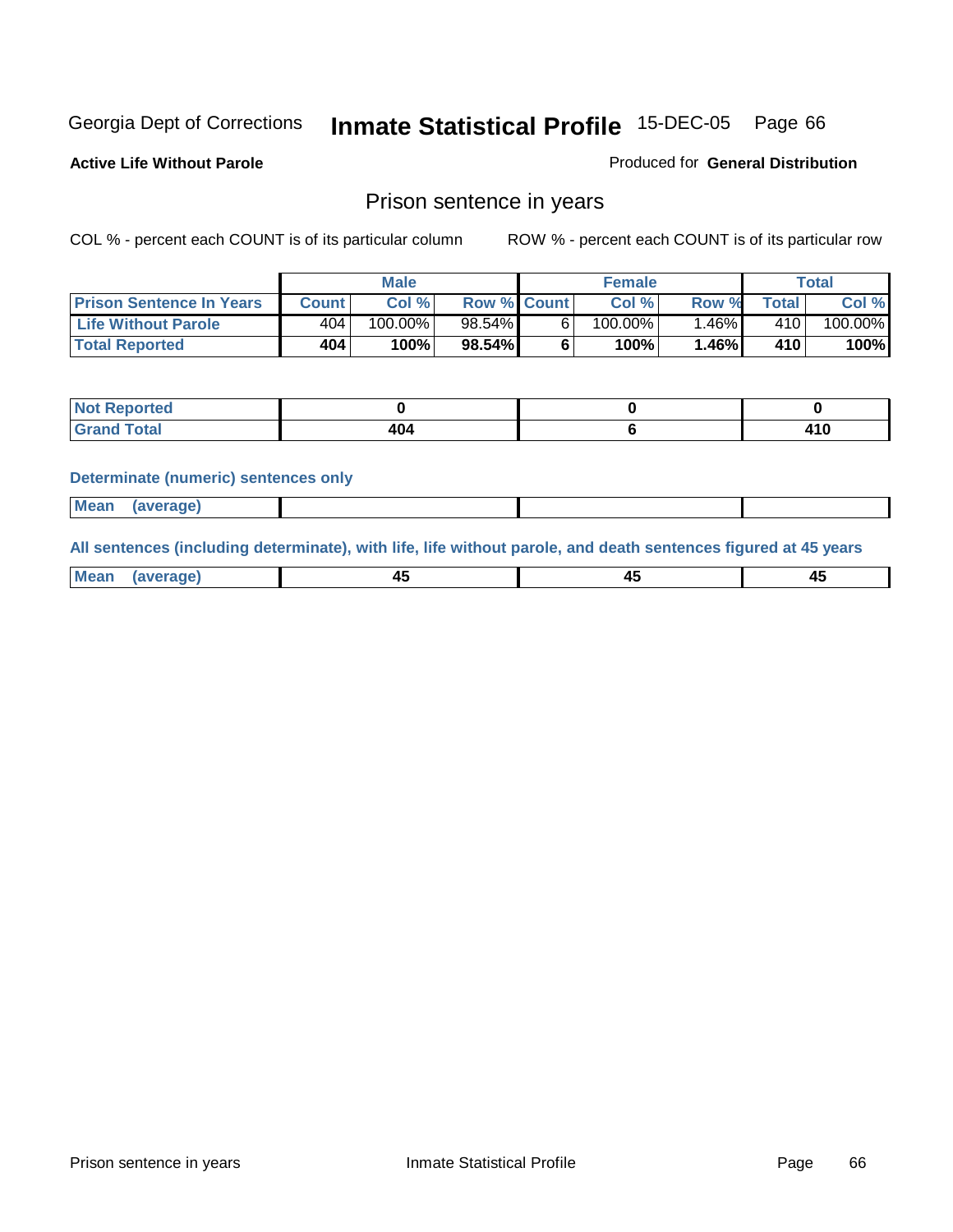#### **Active Life Without Parole**

# Primary offense, broken out into felonies vs misdemeanors

COL % - percent each COUNT is of its particular column ROW % - percent each COUNT is of its particular row

Produced for **General Distribution**

|                                  | <b>Male</b>  |          |                    | <b>Female</b> |            |         | Total        |             |
|----------------------------------|--------------|----------|--------------------|---------------|------------|---------|--------------|-------------|
| <b>Felonies and Misdemeanors</b> | <b>Count</b> | Col%     | <b>Row % Count</b> |               | Col%       | Row %   | <b>Total</b> | Col %       |
| <b>Felonies</b>                  | 404          | 100.00%」 | $98.54\%$          |               | $100.00\%$ | .46%    | 410          | 100.00%     |
| <b>Total Reported</b>            | 404          | 100%     | 98.54%             |               | 100%       | $.46\%$ | 410          | <b>100%</b> |

| <b>Not</b><br><b>Reported</b><br> |     |       |     |
|-----------------------------------|-----|-------|-----|
| fotal                             | .   | 1 N A | 410 |
| Grand                             | 4V5 | 4V5   |     |

| <b>Mo</b><br>requent)<br>onies<br>.<br>____ | nies.<br>חי<br>____ | <b>onies</b><br>. |
|---------------------------------------------|---------------------|-------------------|
|---------------------------------------------|---------------------|-------------------|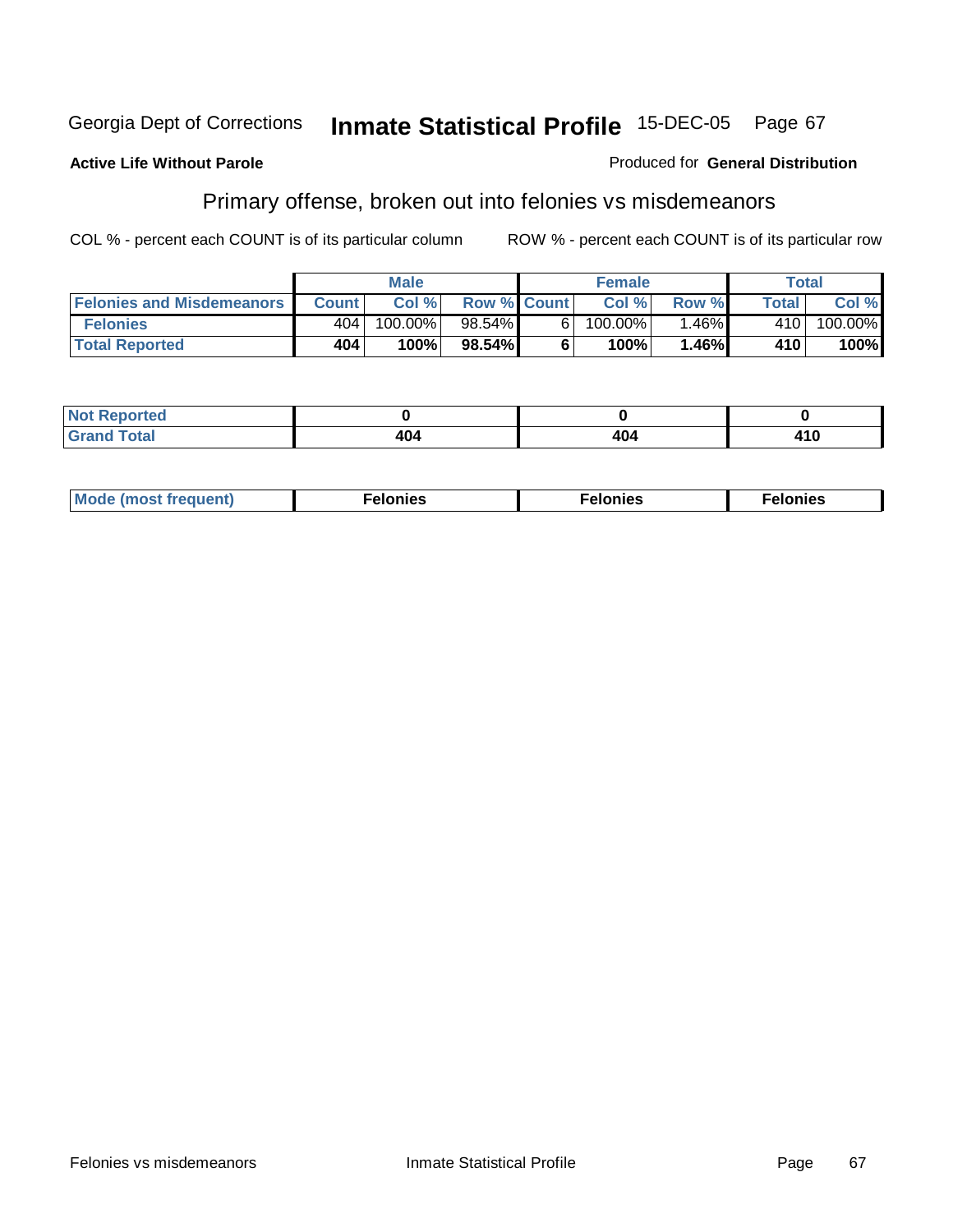#### **Active Life Without Parole**

#### Produced for **General Distribution**

### Primary offense, broken out into four broad crime categories

|                         | <b>Male</b>  |        |             | <b>Female</b> |            |          | <b>Total</b> |        |
|-------------------------|--------------|--------|-------------|---------------|------------|----------|--------------|--------|
| <b>Crime Categories</b> | <b>Count</b> | Col %  | Row % Count |               | Col %      | Row %    | Total        | Col %  |
| <b>Violent/Sex</b>      | 393          | 97.28% | 98.50%      | 6             | $100.00\%$ | $1.50\%$ | 399          | 97.32% |
| <b>Property</b>         | ົ            | .50%   | 100.00%     |               | .00%       |          |              | .49%   |
| Drua                    | 9            | 2.23%  | 100.00%     |               | .00%       |          | 9            | 2.20%  |
| <b>Total Reported</b>   | 404          | 100%   | 98.54%      | 6             | 100%       | 1.46%    | 410          | 100%   |

| Mode<br>(most frequent) | Violent/Sex | <b>Violent/Sex</b> | Violent/Sex |
|-------------------------|-------------|--------------------|-------------|
|                         |             |                    |             |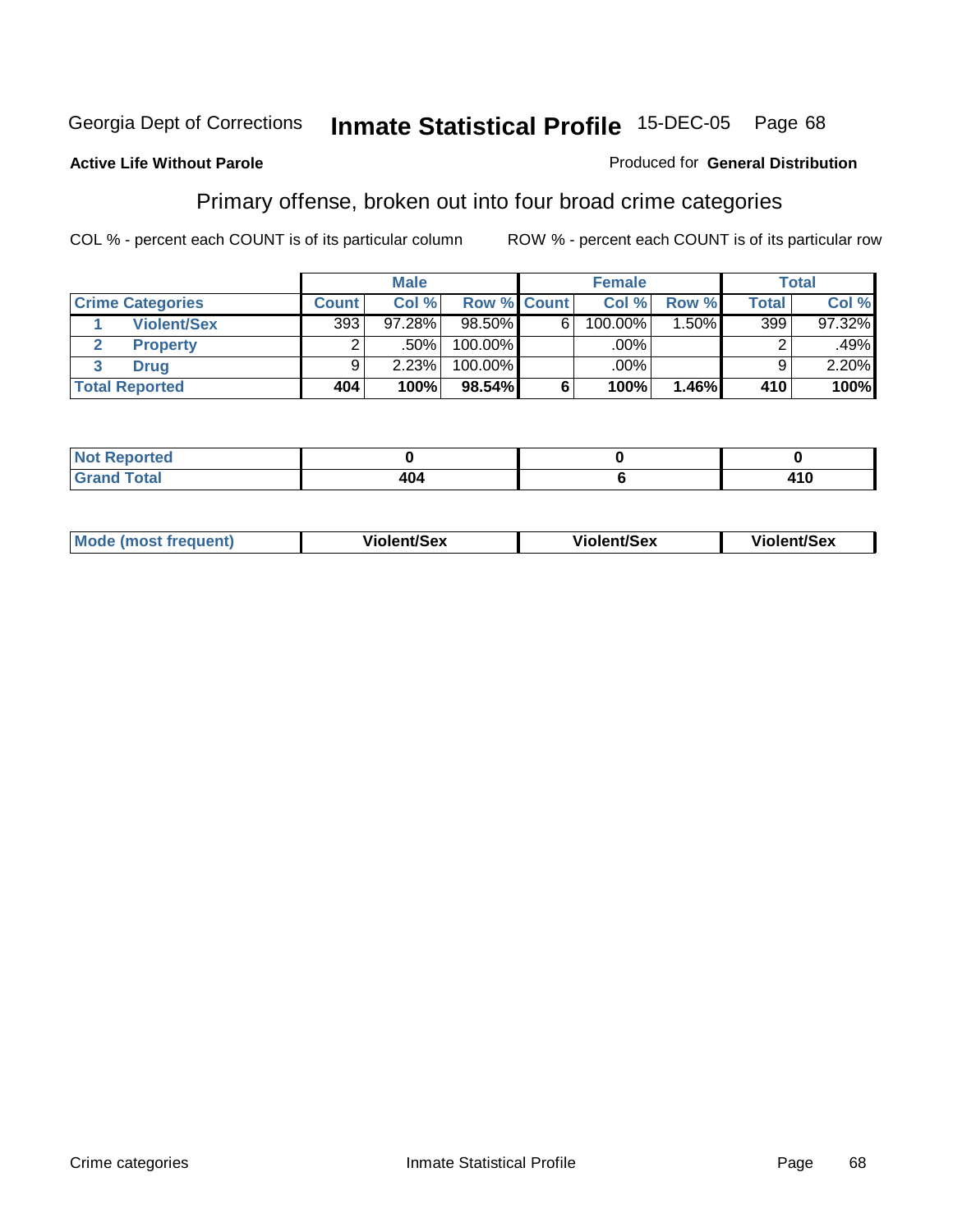#### **Active Life Without Parole**

### Produced for **General Distribution**

# Primary offense, detailed offense code

|      |                                |              | <b>Male</b> |         |             | <b>Female</b> |       |                | <b>Total</b> |
|------|--------------------------------|--------------|-------------|---------|-------------|---------------|-------|----------------|--------------|
|      | <b>Primary Offense</b>         | <b>Count</b> | Col %       |         | Row % Count | Col %         | Row % | <b>Total</b>   | Col %        |
| 1101 | <b>Murder</b>                  | 241          | 59.65%      | 97.57%  | 6           | 100.00%       | 2.43% | 247            | 60.24%       |
| 1311 | <b>Kidnapping</b>              | 41           | 10.15%      | 100.00% |             |               |       | 41             | 10.00%       |
| 1601 | <b>Burglary</b>                | 2            | .50%        | 100.00% |             |               |       | 2              | .49%         |
| 1902 | <b>Armed Robbery</b>           | 56           | 13.86%      | 100.00% |             |               |       | 56             | 13.66%       |
| 1911 | <b>Hijacking Motor Vehicle</b> |              | .25%        | 100.00% |             |               |       |                | .24%         |
| 2001 | Rape                           | 43           | 10.64%      | 100.00% |             |               |       | 43             | 10.49%       |
| 2003 | <b>Aggrav Sodomy</b>           |              | .25%        | 100.00% |             |               |       |                | .24%         |
| 2009 | <b>Aggrav Sexual Battery</b>   | 2            | .50%        | 100.00% |             |               |       | $\overline{2}$ | .49%         |
| 2019 | <b>Child Molestation</b>       | 2            | .50%        | 100.00% |             |               |       | 2              | .49%         |
| 2021 | <b>Aggrav Child</b>            | 6            | 1.49%       | 100.00% |             |               |       | 6              | 1.46%        |
|      | <b>Molestation</b>             |              |             |         |             |               |       |                |              |
| 4012 | <b>Viol Ga Cntrl Sbst Act</b>  |              | .25%        | 100.00% |             |               |       |                | .24%         |
| 4018 | <b>S/D Cont Sub School</b>     |              | .25%        | 100.00% |             |               |       |                | .24%         |
| 4021 | <b>S/D Cocaine</b>             | 3            | .74%        | 100.00% |             |               |       | 3              | .73%         |
| 4022 | <b>Poss Of Cocaine</b>         | 3            | .74%        | 100.00% |             |               |       | 3              | .73%         |
| 4134 | <b>Att/Consprcy Commt</b>      |              | .25%        | 100.00% |             |               |       |                | .24%         |
|      | C/S/Of                         |              |             |         |             |               |       |                |              |
|      | <b>Total Rported</b>           | 404          | 100%        | 98.54%  | 6           | 100%          | 1.46% | 410            | 100%         |

| Reported    |                 |       |
|-------------|-----------------|-------|
| <b>otal</b> | <b>A</b> $\sim$ | 1 A C |
| $- \cdot$   | 404             | ιu    |

| <b>Mode (most frequent)</b> | 1101 Murder | 1101 Murder | 1101 Murder |
|-----------------------------|-------------|-------------|-------------|
|-----------------------------|-------------|-------------|-------------|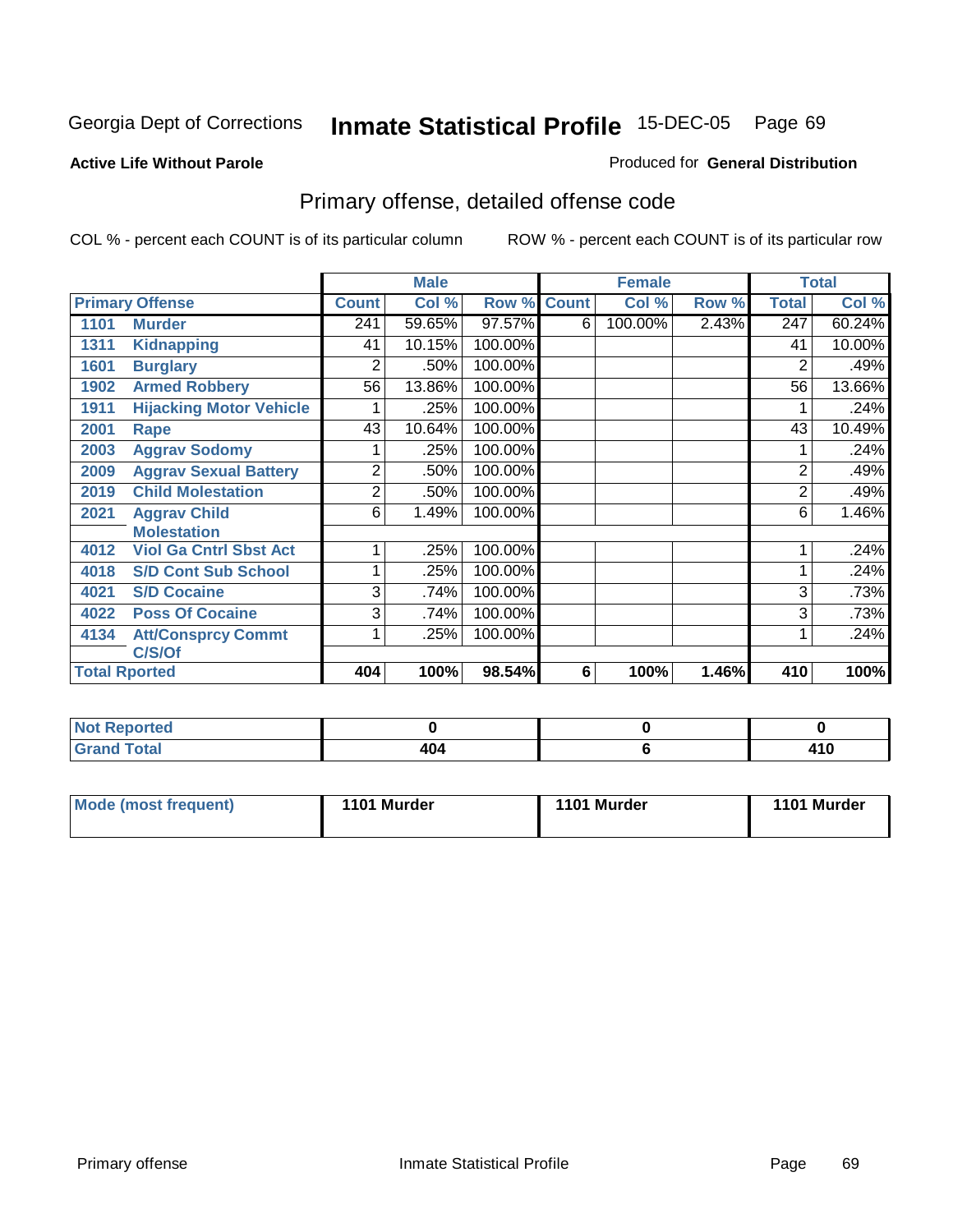#### **Active Life Without Parole**

#### Produced for **General Distribution**

# County of conviction of primary offense

|                |                             |                 | <b>Male</b> |         |              | <b>Female</b> |       |                 | <b>Total</b> |
|----------------|-----------------------------|-----------------|-------------|---------|--------------|---------------|-------|-----------------|--------------|
|                | <b>County of Conviction</b> | <b>Count</b>    | Col %       | Row %   | <b>Count</b> | Col %         | Row % | <b>Total</b>    | Col %        |
| 1              | <b>Appling</b>              | $\overline{2}$  | .50%        | 100.00% |              |               |       | $\overline{2}$  | .49%         |
| $\overline{2}$ | <b>Atkinson</b>             | 1               | .25%        | 100.00% |              |               |       | 1               | .24%         |
| 3              | <b>Bacon</b>                | 1               | .25%        | 100.00% |              |               |       | 1               | .24%         |
| 5              | <b>Baldwin</b>              | $\overline{5}$  | 1.24%       | 100.00% |              |               |       | $\overline{5}$  | 1.22%        |
| $6\phantom{a}$ | <b>Banks</b>                | 1               | .25%        | 100.00% |              |               |       | 1               | .24%         |
| $\overline{7}$ | <b>Barrow</b>               | 3               | .74%        | 100.00% |              |               |       | $\overline{3}$  | .73%         |
| 8              | <b>Bartow</b>               | $\overline{2}$  | .50%        | 100.00% |              |               |       | $\overline{2}$  | .49%         |
| 9              | <b>Ben Hill</b>             | $\overline{2}$  | .50%        | 100.00% |              |               |       | $\overline{2}$  | .49%         |
| 10             | <b>Berrien</b>              | 1               | .25%        | 100.00% |              |               |       | 1               | .24%         |
| 11             | <b>Bibb</b>                 | $\overline{15}$ | 3.71%       | 100.00% |              |               |       | $\overline{15}$ | 3.66%        |
| 12             | <b>Bleckley</b>             | 1               | .25%        | 100.00% |              |               |       | 1               | .24%         |
| 13             | <b>Brantley</b>             | 1               | .25%        | 100.00% |              |               |       | 1               | .24%         |
| 14             | <b>Brooks</b>               | 1               | .25%        | 100.00% |              |               |       | 1               | .24%         |
| 16             | <b>Bulloch</b>              | 1               | .25%        | 100.00% |              |               |       | 1               | .24%         |
| 17             | <b>Burke</b>                | $\overline{5}$  | 1.24%       | 100.00% |              |               |       | $\overline{5}$  | 1.22%        |
| 18             | <b>Butts</b>                | $\overline{3}$  | .74%        | 100.00% |              |               |       | $\overline{3}$  | .73%         |
| 20             | <b>Camden</b>               | $\overline{2}$  | .50%        | 100.00% |              |               |       | $\overline{2}$  | .49%         |
| 22             | <b>Carroll</b>              | $\overline{2}$  | .50%        | 100.00% |              |               |       | $\overline{2}$  | .49%         |
| 23             | <b>Catoosa</b>              | 1               | .25%        | 100.00% |              |               |       | 1               | .24%         |
| 24             | <b>Charlton</b>             | $\mathbf 1$     | .25%        | 100.00% |              |               |       | $\mathbf{1}$    | .24%         |
| 25             | <b>Chatham</b>              | $\overline{15}$ | 3.71%       | 100.00% |              |               |       | $\overline{15}$ | 3.66%        |
| 28             | <b>Cherokee</b>             | $\overline{2}$  | .50%        | 100.00% |              |               |       | $\overline{2}$  | .49%         |
| 29             | <b>Clarke</b>               | $\overline{11}$ | 2.72%       | 100.00% |              |               |       | $\overline{11}$ | 2.68%        |
| 31             | <b>Clayton</b>              | 14              | 3.47%       | 100.00% |              |               |       | $\overline{14}$ | 3.41%        |
| 33             | <b>Cobb</b>                 | 13              | 3.22%       | 100.00% |              |               |       | $\overline{13}$ | 3.17%        |
| 34             | <b>Coffee</b>               | $\overline{2}$  | .50%        | 100.00% |              |               |       | $\overline{2}$  | .49%         |
| 35             | <b>Colquitt</b>             | $\overline{3}$  | .74%        | 100.00% |              |               |       | $\overline{3}$  | .73%         |
| 36             | <b>Columbia</b>             | 4               | .99%        | 100.00% |              |               |       | $\overline{4}$  | .98%         |
| 37             | <b>Cook</b>                 | 3               | .74%        | 100.00% |              |               |       | $\overline{3}$  | .73%         |
| 38             | <b>Coweta</b>               | $\overline{2}$  | .50%        | 100.00% |              |               |       | $\overline{2}$  | .49%         |
| 40             | <b>Crisp</b>                | 1               | .25%        | 100.00% |              |               |       | 1               | .24%         |
| 41             | <b>Dade</b>                 | 1               | .25%        | 100.00% |              |               |       | 1               | .24%         |
| 43             | <b>Decatur</b>              | 1               | .25%        | 100.00% |              |               |       | 1               | .24%         |
| 44             | <b>Dekalb</b>               | $\overline{31}$ | 7.67%       | 96.88%  | 1            | 16.67%        | 3.13% | $\overline{32}$ | 7.80%        |
| 45             | <b>Dodge</b>                | $\mathbf 1$     | .25%        | 100.00% |              |               |       | 1               | .24%         |
| 47             | <b>Dougherty</b>            | $\overline{12}$ | 2.97%       | 100.00% |              |               |       | $\overline{12}$ | 2.93%        |
| 48             | <b>Douglas</b>              | $\overline{13}$ | 3.22%       | 92.86%  | 1            | 16.67%        | 7.14% | $\overline{14}$ | 3.41%        |
| 49             | <b>Early</b>                | $\overline{1}$  | .25%        | 100.00% |              |               |       | 1               | .24%         |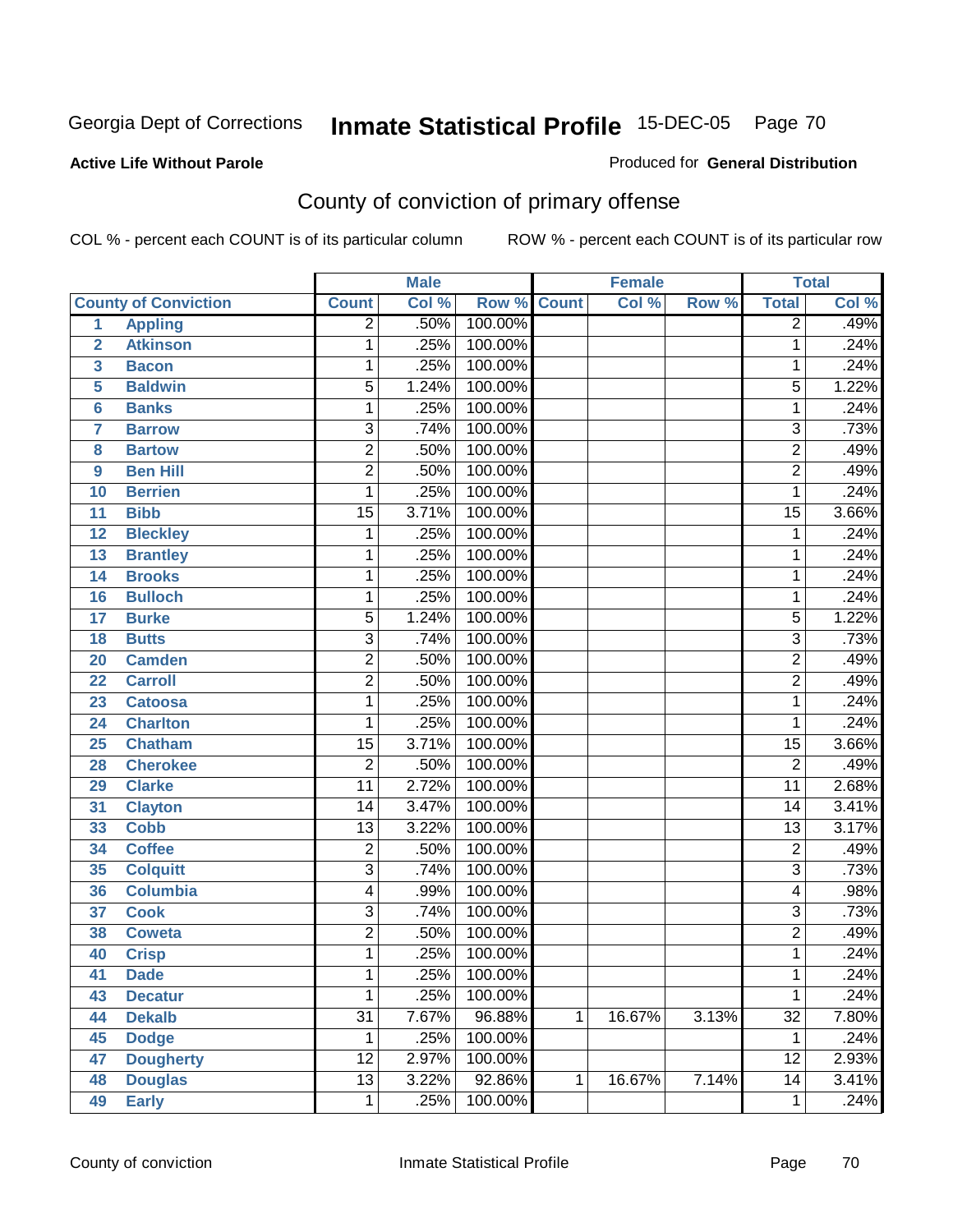#### **Active Life Without Parole**

#### Produced for **General Distribution**

# County of conviction of primary offense

|     |                             | <b>Male</b>     |       | <b>Female</b> |              |        | <b>Total</b> |                         |       |
|-----|-----------------------------|-----------------|-------|---------------|--------------|--------|--------------|-------------------------|-------|
|     | <b>County of Conviction</b> | <b>Count</b>    | Col % | Row %         | <b>Count</b> | Col %  | Row %        | <b>Total</b>            | Col % |
| 51  | <b>Effingham</b>            | 1               | .25%  | 100.00%       |              |        |              | 1                       | .24%  |
| 52  | <b>Elbert</b>               | $\overline{2}$  | .50%  | 100.00%       |              |        |              | $\overline{2}$          | .49%  |
| 53  | <b>Emanuel</b>              | 1               | .25%  | 100.00%       |              |        |              | 1                       | .24%  |
| 56  | <b>Fayette</b>              | $\overline{3}$  | .74%  | 100.00%       |              |        |              | $\overline{3}$          | .73%  |
| 57  | <b>Floyd</b>                | 4               | .99%  | 100.00%       |              |        |              | $\overline{\mathbf{4}}$ | .98%  |
| 58  | <b>Forsyth</b>              | 1               | .25%  | 100.00%       |              |        |              | 1                       | .24%  |
| 59  | <b>Franklin</b>             | 1               | .25%  | 100.00%       |              |        |              | 1                       | .24%  |
| 60  | <b>Fulton</b>               | $\overline{39}$ | 9.65% | 100.00%       |              |        |              | $\overline{39}$         | 9.51% |
| 61  | <b>Gilmer</b>               | 1               | .25%  | 100.00%       |              |        |              | 1                       | .24%  |
| 63  | <b>Glynn</b>                | $\overline{11}$ | 2.72% | 100.00%       |              |        |              | $\overline{11}$         | 2.68% |
| 64  | <b>Gordon</b>               | 1               | .25%  | 100.00%       |              |        |              | 1                       | .24%  |
| 66  | <b>Greene</b>               | 1               | .25%  | 100.00%       |              |        |              | $\mathbf{1}$            | .24%  |
| 67  | <b>Gwinnett</b>             | $\overline{6}$  | 1.49% | 100.00%       |              |        |              | $\overline{6}$          | 1.46% |
| 68  | <b>Habersham</b>            | 1               | .25%  | 100.00%       |              |        |              | 1                       | .24%  |
| 69  | <b>Hall</b>                 | 6               | 1.49% | 100.00%       |              |        |              | 6                       | 1.46% |
| 72  | <b>Harris</b>               | 1               | .25%  | 100.00%       |              |        |              | 1                       | .24%  |
| 73  | <b>Hart</b>                 | 4               | .99%  | 100.00%       |              |        |              | 4                       | .98%  |
| 75  | <b>Henry</b>                | $\overline{8}$  | 1.98% | 100.00%       |              |        |              | 8                       | 1.95% |
| 76  | <b>Houston</b>              | $\overline{6}$  | 1.49% | 100.00%       |              |        |              | 6                       | 1.46% |
| 78  | <b>Jackson</b>              | 6               | 1.49% | 100.00%       |              |        |              | 6                       | 1.46% |
| 79  | <b>Jasper</b>               | 1               | .25%  | 100.00%       |              |        |              | 1                       | .24%  |
| 80  | <b>Jeff Davis</b>           | 1               | .25%  | 100.00%       |              |        |              | 1                       | .24%  |
| 84  | <b>Jones</b>                | 1               | .25%  | 100.00%       |              |        |              | 1                       | .24%  |
| 87  | <b>Laurens</b>              | $\overline{2}$  | .50%  | 100.00%       |              |        |              | $\overline{2}$          | .49%  |
| 88  | <b>Lee</b>                  | 1               | .25%  | 100.00%       |              |        |              | 1                       | .24%  |
| 89  | <b>Liberty</b>              | $\overline{5}$  | 1.24% | 100.00%       |              |        |              | $\overline{5}$          | 1.22% |
| 91  | Long                        | $\overline{3}$  | .74%  | 100.00%       |              |        |              | $\overline{3}$          | .73%  |
| 92  | <b>Lowndes</b>              | $\overline{3}$  | .74%  | 100.00%       |              |        |              | $\overline{3}$          | .73%  |
| 95  | <b>Madison</b>              | 1               | .25%  | 100.00%       |              |        |              | 1                       | .24%  |
| 96  | <b>Marion</b>               | 1               | .25%  | 100.00%       |              |        |              | 1                       | .24%  |
| 98  | <b>Mcintosh</b>             | 1               | .25%  | 100.00%       |              |        |              | 1                       | .24%  |
| 100 | <b>Miller</b>               | 1               | .25%  | 100.00%       |              |        |              | 1                       | .24%  |
| 102 | <b>Monroe</b>               | $\overline{2}$  | .50%  | 100.00%       |              |        |              | $\overline{2}$          | .49%  |
| 106 | <b>Muscogee</b>             | $\overline{15}$ | 3.71% | 100.00%       |              |        |              | $\overline{15}$         | 3.66% |
| 107 | <b>Newton</b>               | $\overline{3}$  | .74%  | 75.00%        | 1            | 16.67% | 25.00%       | $\overline{\mathbf{4}}$ | .98%  |
| 109 | <b>Oglethorpe</b>           | 1               | .25%  | 100.00%       |              |        |              | 1                       | .24%  |
| 110 | <b>Paulding</b>             | 1               | .25%  | 100.00%       |              |        |              | 1                       | .24%  |
| 113 | <b>Pierce</b>               | $\overline{3}$  | .74%  | 100.00%       |              |        |              | $\overline{3}$          | .73%  |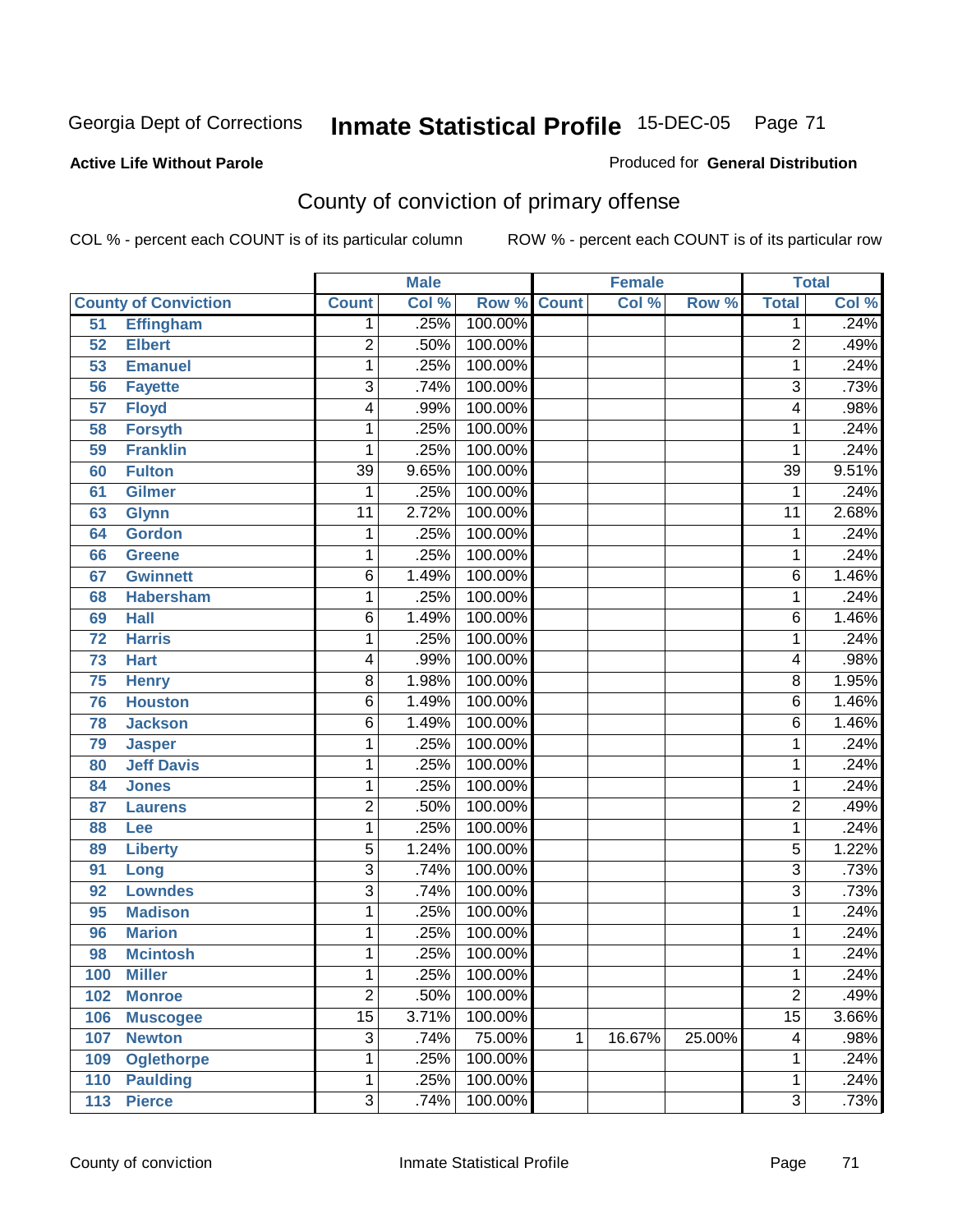#### **Active Life Without Parole**

#### Produced for **General Distribution**

# County of conviction of primary offense

|                             | <b>Male</b>     |       |         | <b>Female</b> |        |        | <b>Total</b>    |                            |
|-----------------------------|-----------------|-------|---------|---------------|--------|--------|-----------------|----------------------------|
| <b>County of Conviction</b> | <b>Count</b>    | Col % | Row %   | <b>Count</b>  | Col %  | Row %  | <b>Total</b>    | $\overline{\text{Col }^9}$ |
| <b>Pike</b><br>114          | 3               | .74%  | 75.00%  | $\mathbf 1$   | 16.67% | 25.00% | 4               | .98%                       |
| <b>Polk</b><br>115          | 1               | .25%  | 100.00% |               |        |        | 1               | .24%                       |
| <b>Pulaski</b><br>116       | 1               | .25%  | 100.00% |               |        |        | 1               | .24%                       |
| 117<br><b>Putnam</b>        | 4               | .99%  | 100.00% |               |        |        | 4               | .98%                       |
| <b>Rabun</b><br>119         | 1               | .25%  | 100.00% |               |        |        | 1               | .24%                       |
| <b>Randolph</b><br>120      | 1               | .25%  | 100.00% |               |        |        | 1               | .24%                       |
| <b>Richmond</b><br>121      | $\overline{17}$ | 4.21% | 94.44%  | $\mathbf 1$   | 16.67% | 5.56%  | $\overline{18}$ | 4.39%                      |
| <b>Rockdale</b><br>122      | 4               | .99%  | 100.00% |               |        |        | 4               | .98%                       |
| 126<br><b>Spalding</b>      | $\overline{5}$  | 1.24% | 100.00% |               |        |        | $\overline{5}$  | 1.22%                      |
| <b>Stephens</b><br>127      | $\overline{2}$  | .50%  | 100.00% |               |        |        | $\overline{2}$  | .49%                       |
| <b>Sumter</b><br>129        | 1               | .25%  | 100.00% |               |        |        | 1               | .24%                       |
| 135<br><b>Terrell</b>       | 1               | .25%  | 100.00% |               |        |        | 1               | .24%                       |
| 136<br><b>Thomas</b>        | $\overline{2}$  | .50%  | 100.00% |               |        |        | $\overline{2}$  | .49%                       |
| <b>Tift</b><br>137          | $\overline{2}$  | .50%  | 100.00% |               |        |        | $\overline{2}$  | .49%                       |
| <b>Toombs</b><br>138        | $\overline{3}$  | .74%  | 100.00% |               |        |        | $\overline{3}$  | .73%                       |
| <b>Towns</b><br>139         | 1               | .25%  | 100.00% |               |        |        | 1               | .24%                       |
| 141<br><b>Troup</b>         | 1               | .25%  | 100.00% |               |        |        | 1               | .24%                       |
| <b>Union</b><br>144         | 1               | .25%  | 100.00% |               |        |        | 1               | .24%                       |
| 145<br><b>Upson</b>         | 1               | .25%  | 100.00% |               |        |        | 1               | .24%                       |
| <b>Walker</b><br>146        | $\overline{2}$  | .50%  | 66.67%  | 1             | 16.67% | 33.33% | $\overline{3}$  | .73%                       |
| 147<br><b>Walton</b>        | $\overline{2}$  | .50%  | 100.00% |               |        |        | $\overline{2}$  | .49%                       |
| <b>Ware</b><br>148          | 7               | 1.73% | 100.00% |               |        |        | 7               | 1.71%                      |
| <b>Washington</b><br>150    | $\overline{2}$  | .50%  | 100.00% |               |        |        | $\overline{2}$  | .49%                       |
| 151<br><b>Wayne</b>         | $\overline{2}$  | .50%  | 100.00% |               |        |        | $\overline{2}$  | .49%                       |
| <b>Whitfield</b><br>155     | 5               | 1.24% | 100.00% |               |        |        | 5               | 1.22%                      |
| 157<br><b>Wilkes</b>        | 1               | .25%  | 100.00% |               |        |        | 1               | .24%                       |
| <b>Total Rported</b>        | 404             | 100%  | 98.54%  | 6             | 100%   | 1.46%  | 410             | 100%                       |

| المستقلة والمستحدث<br>ortea<br>$\cdots$ |                  |              |
|-----------------------------------------|------------------|--------------|
| $C = 4 - 7$                             | 101<br>4υ<br>___ | .<br>.<br>__ |

| <b>Mode</b><br><b>auent)</b> | ulton | Dekalb<br>____ | <sup>-</sup> ulton |
|------------------------------|-------|----------------|--------------------|
|                              |       |                |                    |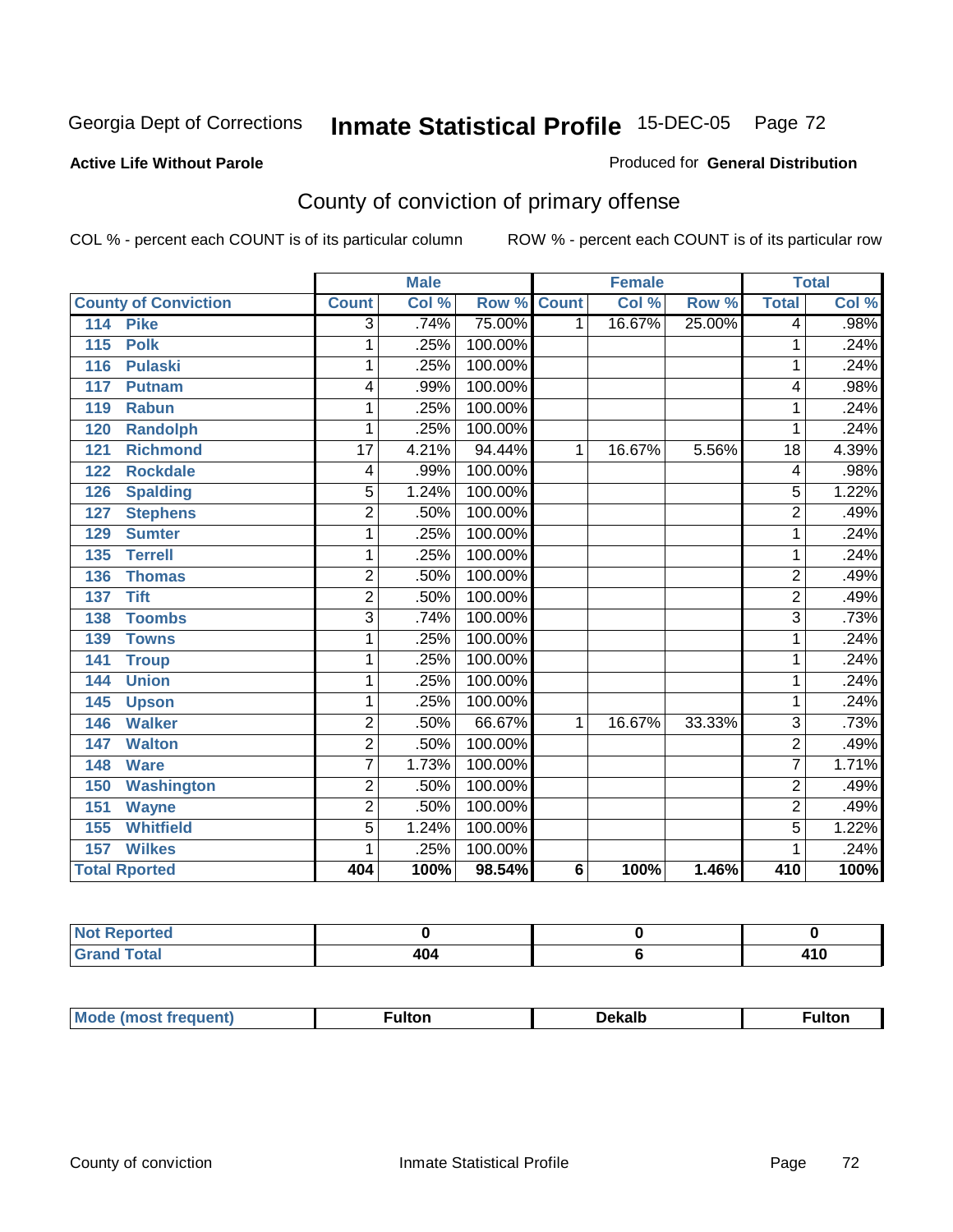#### **Active Life Without Parole**

#### Produced for **General Distribution**

# Circuit of conviction of primary offense

|                         |                               | <b>Male</b>     |       | Female  |              |        | <b>Total</b> |                 |       |
|-------------------------|-------------------------------|-----------------|-------|---------|--------------|--------|--------------|-----------------|-------|
|                         | <b>Circuit of Conviction</b>  | <b>Count</b>    | Col % | Row %   | <b>Count</b> | Col %  | Row %        | <b>Total</b>    | Col % |
| 1                       | <b>Alapaha Circuit</b>        | 5               | 1.24% | 100.00% |              |        |              | 5               | 1.22% |
| $\overline{2}$          | <b>Alcovy Circuit</b>         | 5               | 1.24% | 83.33%  | $\mathbf{1}$ | 16.67% | 16.67%       | $\overline{6}$  | 1.46% |
| $\overline{\mathbf{3}}$ | <b>Atlanta Circuit</b>        | $\overline{39}$ | 9.65% | 100.00% |              |        |              | $\overline{39}$ | 9.51% |
| 4                       | <b>Atlantic Circuit</b>       | 9               | 2.23% | 100.00% |              |        |              | $\overline{9}$  | 2.20% |
| 5                       | <b>Augusta Circuit</b>        | $\overline{26}$ | 6.44% | 96.30%  | 1            | 16.67% | 3.70%        | $\overline{27}$ | 6.59% |
| $6\phantom{a}6$         | <b>Blue Ridge Circuit</b>     | $\overline{2}$  | .50%  | 100.00% |              |        |              | $\overline{2}$  | .49%  |
| 7                       | <b>Brunswick Circuit</b>      | $\overline{18}$ | 4.46% | 100.00% |              |        |              | $\overline{18}$ | 4.39% |
| 8                       | <b>Chattahoochee Circuit</b>  | $\overline{17}$ | 4.21% | 100.00% |              |        |              | $\overline{17}$ | 4.15% |
| 9                       | <b>Cherokee Circuit</b>       | 3               | .74%  | 100.00% |              |        |              | $\overline{3}$  | .73%  |
| 10                      | <b>Clayton Circuit</b>        | $\overline{14}$ | 3.47% | 100.00% |              |        |              | 14              | 3.41% |
| 11                      | <b>Cobb Circuit</b>           | 13              | 3.22% | 100.00% |              |        |              | 13              | 3.17% |
| 12                      | <b>Conasauga Circuit</b>      | 5               | 1.24% | 100.00% |              |        |              | $\overline{5}$  | 1.22% |
| 13                      | <b>Cordele Circuit</b>        | 3               | .74%  | 100.00% |              |        |              | $\overline{3}$  | .73%  |
| 14                      | <b>Coweta Circuit</b>         | $\overline{5}$  | 1.24% | 100.00% |              |        |              | $\overline{5}$  | 1.22% |
| 15                      | <b>Dougherty Circuit</b>      | $\overline{12}$ | 2.97% | 100.00% |              |        |              | $\overline{12}$ | 2.93% |
| 16                      | <b>Dublin Circuit</b>         | $\overline{2}$  | .50%  | 100.00% |              |        |              | $\overline{2}$  | .49%  |
| 17                      | <b>Eastern Circuit</b>        | $\overline{15}$ | 3.71% | 100.00% |              |        |              | 15              | 3.66% |
| 18                      | <b>Flint Circuit</b>          | 8               | 1.98% | 100.00% |              |        |              | 8               | 1.95% |
| 19                      | <b>Griffin Circuit</b>        | $\overline{12}$ | 2.97% | 92.31%  | 1            | 16.67% | 7.69%        | $\overline{13}$ | 3.17% |
| 20                      | <b>Gwinnett Circuit</b>       | 6               | 1.49% | 100.00% |              |        |              | $\overline{6}$  | 1.46% |
| 21                      | <b>Houston Circuit</b>        | 6               | 1.49% | 100.00% |              |        |              | $\overline{6}$  | 1.46% |
| 22                      | <b>Lookout Mountain</b>       | 4               | .99%  | 80.00%  | $\mathbf{1}$ | 16.67% | 20.00%       | $\overline{5}$  | 1.22% |
|                         | <b>Circuit</b>                |                 |       |         |              |        |              |                 |       |
| 23                      | <b>Macon Circuit</b>          | 15              | 3.71% | 100.00% |              |        |              | 15              | 3.66% |
| 24                      | <b>Middle Circuit</b>         | $\overline{6}$  | 1.49% | 100.00% |              |        |              | $\overline{6}$  | 1.46% |
| 25                      | <b>Mountain Circuit</b>       | 4               | .99%  | 100.00% |              |        |              | 4               | .98%  |
| 26                      | <b>Northeastern Circuit</b>   | 6               | 1.49% | 100.00% |              |        |              | 6               | 1.46% |
| 27                      | <b>Northern Circuit</b>       | 9               | 2.23% | 100.00% |              |        |              | 9               | 2.20% |
| 28                      | <b>Ocmulgee Circuit</b>       | $\overline{12}$ | 2.97% | 100.00% |              |        |              | $\overline{12}$ | 2.93% |
| 29                      | <b>Oconee Circuit</b>         | $\overline{3}$  | .74%  | 100.00% |              |        |              | $\overline{3}$  | .73%  |
| 30                      | <b>Ogeechee Circuit</b>       | $\overline{2}$  | .50%  | 100.00% |              |        |              | $\overline{2}$  | .49%  |
| $\overline{31}$         | <b>Pataula Circuit</b>        | 4               | .99%  | 100.00% |              |        |              | 4               | .98%  |
| 32                      | <b>Piedmont Circuit</b>       | 10              | 2.48% | 100.00% |              |        |              | 10              | 2.44% |
| 33                      | <b>Rome Circuit</b>           | 4               | .99%  | 100.00% |              |        |              | 4               | .98%  |
| 34                      | <b>South Georgia Circuit</b>  | 1               | .25%  | 100.00% |              |        |              | $\mathbf{1}$    | .24%  |
| 35                      | <b>Southern Circuit</b>       | $\overline{9}$  | 2.23% | 100.00% |              |        |              | $\overline{9}$  | 2.20% |
| 36                      | <b>Southwestern Circuit</b>   | $\overline{2}$  | .50%  | 100.00% |              |        |              | $\overline{2}$  | .49%  |
| 37                      | <b>Stone Mountain Circuit</b> | $\overline{31}$ | 7.67% | 96.88%  | $\mathbf{1}$ | 16.67% | 3.13%        | $\overline{32}$ | 7.80% |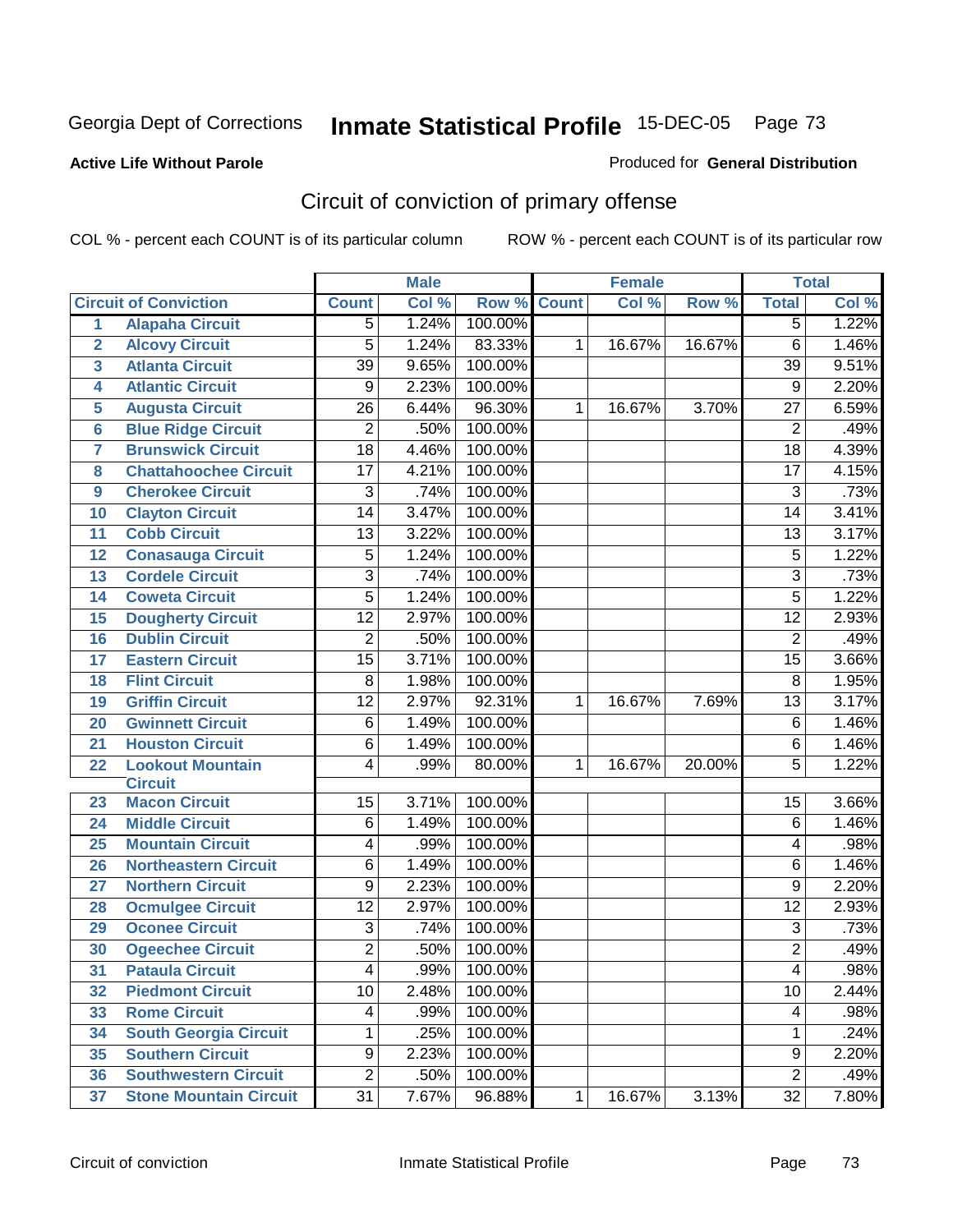Produced for **General Distribution**

### **Active Life Without Parole**

# Circuit of conviction of primary offense

|    |                              |                | <b>Male</b> |                    |   | <b>Female</b> |       |              | <b>Total</b> |
|----|------------------------------|----------------|-------------|--------------------|---|---------------|-------|--------------|--------------|
|    | <b>Circuit of Conviction</b> | <b>Count</b>   | Col %       | <b>Row % Count</b> |   | Col %         | Row % | <b>Total</b> | Col %        |
| 38 | <b>Tallapoosa Circuit</b>    |                | .25%        | 100.00%            |   |               |       |              | .24%         |
| 39 | <b>Tifton Circuit</b>        | 2              | .50%        | 100.00%            |   |               |       | 2            | .49%         |
| 40 | <b>Toombs Circuit</b>        |                | .25%        | 100.00%            |   |               |       |              | .24%         |
| 41 | <b>Waycross Circuit</b>      | 15             | 3.71%       | 100.00%            |   |               |       | 15           | 3.66%        |
| 42 | <b>Western Circuit</b>       | 11             | 2.72%       | 100.00%            |   |               |       | 11           | 2.68%        |
| 43 | <b>Rockdale Circuit</b>      | 4              | .99%        | 100.00%            |   |               |       | 4            | .98%         |
| 44 | <b>Douglas Circuit</b>       | 13             | $3.22\%$    | 92.86%             |   | 16.67%        | 7.14% | 14           | 3.41%        |
| 45 | <b>Appalachian Circuit</b>   |                | .25%        | 100.00%            |   |               |       |              | .24%         |
| 46 | <b>Enotah Circuit</b>        | $\overline{2}$ | .50%        | 100.00%            |   |               |       | 2            | .49%         |
| 47 | <b>Bell-Forsyth Circuit</b>  |                | .25%        | 100.00%            |   |               |       |              | .24%         |
| 48 | <b>Towaliga Circuit</b>      | 5              | 1.24%       | 100.00%            |   |               |       | 5            | 1.22%        |
| 49 | <b>Paulding Circuit</b>      |                | .25%        | 100.00%            |   |               |       | 4            | .24%         |
|    | <b>Total Rported</b>         | 404            | 100%        | 98.54%             | 6 | 100%          | 1.46% | 410          | 100%         |

| <b>Not Reported</b> |     |     |
|---------------------|-----|-----|
| $T0$ in $T0$        | 404 | - 1 |

| Mο<br> | Atlanta | Alcovv<br>$ -$ | `nta<br>- --------- |
|--------|---------|----------------|---------------------|
|        |         |                |                     |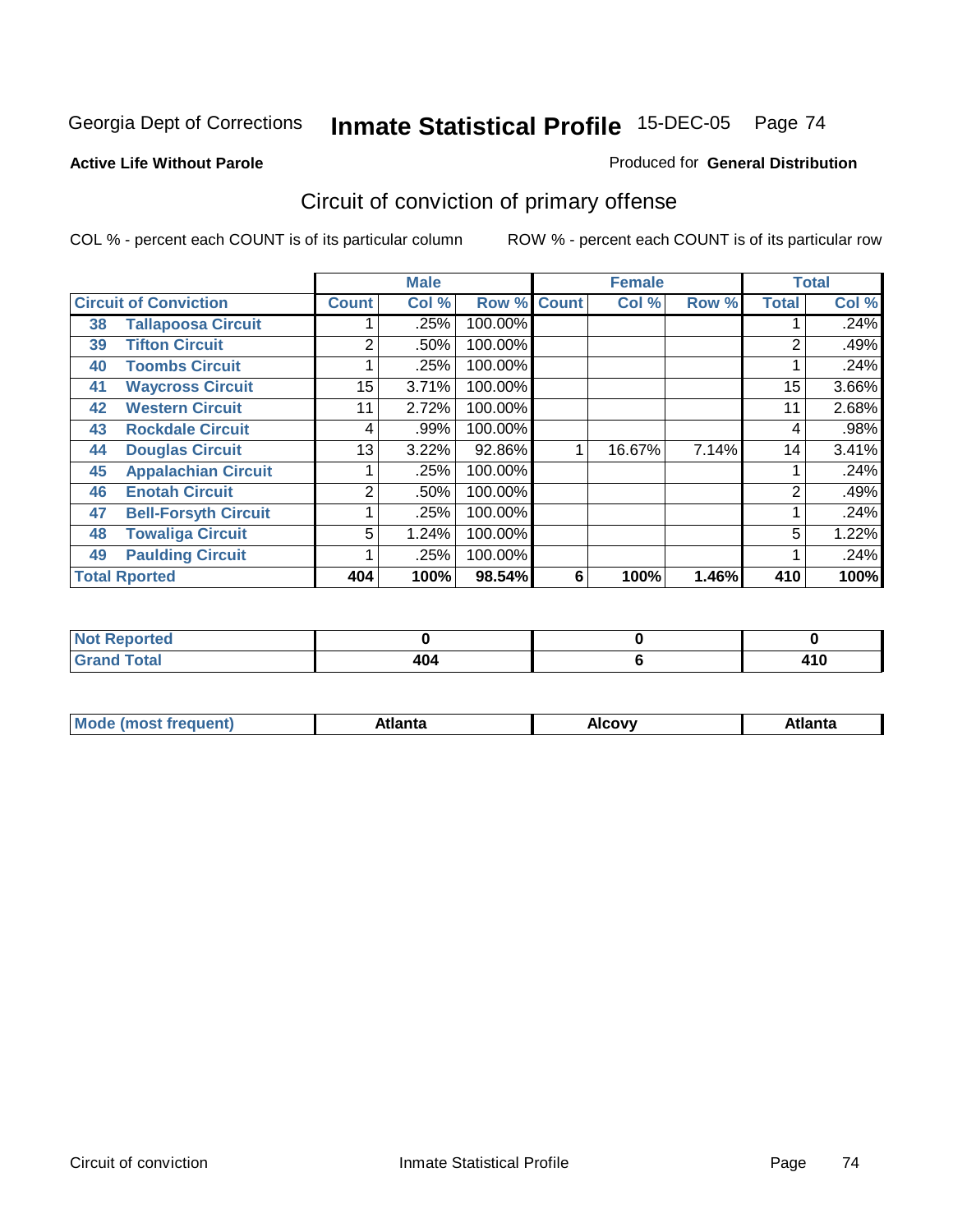### **Active Life Without Parole**

#### Produced for **General Distribution**

## Years served (jail + prison) in this incarceration

|                       |                 | <b>Male</b> |         |                | <b>Female</b> |       |                 | <b>Total</b> |
|-----------------------|-----------------|-------------|---------|----------------|---------------|-------|-----------------|--------------|
| <b>Years Served</b>   | <b>Count</b>    | Col %       | Row %   | <b>Count</b>   | Col %         | Row % | <b>Total</b>    | Col %        |
| Less than one year    | $\overline{2}$  | 0.50%       | 100.00% |                |               |       | $\overline{2}$  | 0.49%        |
| 1 to 1.99 years       | $\overline{13}$ | 3.24%       | 100.00% |                |               |       | $\overline{13}$ | 3.19%        |
| 2 to 2.99 years       | $\overline{24}$ | 5.99%       | 96.00%  | 1              | 16.67%        | 4.00% | 25              | 6.14%        |
| 3 to 3.99 years       | $\overline{37}$ | 9.23%       | 92.50%  | $\overline{3}$ | 50.00%        | 7.50% | 40              | 9.83%        |
| 4 to 4.99 years       | 42              | 10.47%      | 100.00% |                |               |       | 42              | 10.32%       |
| 5 to 5.99 years       | 46              | 11.47%      | 100.00% |                |               |       | 46              | 11.30%       |
| 6 to 6.99 years       | $\overline{32}$ | 7.98%       | 100.00% |                |               |       | $\overline{32}$ | 7.86%        |
| 7 to 7.99 years       | 40              | 9.98%       | 97.56%  | 1              | 16.67%        | 2.44% | 41              | 10.07%       |
| 8 to 8.99 years       | 44              | 10.97%      | 97.78%  | 1              | 16.67%        | 2.22% | 45              | 11.06%       |
| 9 to 9.99 years       | 41              | 10.22%      | 100.00% |                |               |       | 41              | 10.07%       |
| 10 to 10.99 years     | 21              | 5.24%       | 100.00% |                |               |       | 21              | 5.16%        |
| 11 to 11.99 years     | 23              | 5.74%       | 100.00% |                |               |       | 23              | 5.65%        |
| 12 to 12.99 years     | 13              | 3.24%       | 100.00% |                |               |       | 13              | 3.19%        |
| 13 to 13.99 years     | $\overline{3}$  | 0.75%       | 100.00% |                |               |       | $\overline{3}$  | 0.74%        |
| 14 to 14.99 years     | $\overline{5}$  | 1.25%       | 100.00% |                |               |       | $\overline{5}$  | 1.23%        |
| 15 to 15.99 years     | 1               | 0.25%       | 100.00% |                |               |       | $\overline{1}$  | 0.25%        |
| 16 to 16.99 years     | 4               | 1.00%       | 100.00% |                |               |       | 4               | 0.98%        |
| 17 to 17.99 years     | 1               | 0.25%       | 100.00% |                |               |       | $\mathbf{1}$    | 0.25%        |
| 18 to 18.99 years     | $\overline{2}$  | 0.50%       | 100.00% |                |               |       | $\overline{2}$  | 0.49%        |
| 19 to 19.99 years     | 1               | 0.25%       | 100.00% |                |               |       | 1               | 0.25%        |
| 21 to 21.99 years     | 1               | 0.25%       | 100.00% |                |               |       | 1               | 0.25%        |
| 25 to 25.99 years     | 1               | 0.25%       | 100.00% |                |               |       | $\mathbf{1}$    | 0.25%        |
| 27 to 27.99 years     | 1               | 0.25%       | 100.00% |                |               |       | $\mathbf{1}$    | 0.25%        |
| 28 to 28.99 years     | $\overline{3}$  | 0.75%       | 100.00% |                |               |       | $\overline{3}$  | 0.74%        |
| <b>Total Reported</b> | 401             | 100%        | 98.53%  | 6              | 100%          | 1.47% | 407             | 100.0%       |

| the state of the<br>тес. |            |                   |
|--------------------------|------------|-------------------|
| $T \wedge f \wedge f$    | 404<br>___ | 4 A C<br>.<br>___ |

| <b>Mean</b><br>(average)       | 7.49            | 4.74            | 7.45              |
|--------------------------------|-----------------|-----------------|-------------------|
| Median (middle)                |                 | 3.395           | 7.09              |
| <b>Mode</b><br>(most frequent) | 2 to 2.99 years | 2 to 2.99 years | $3$ to 3.99 years |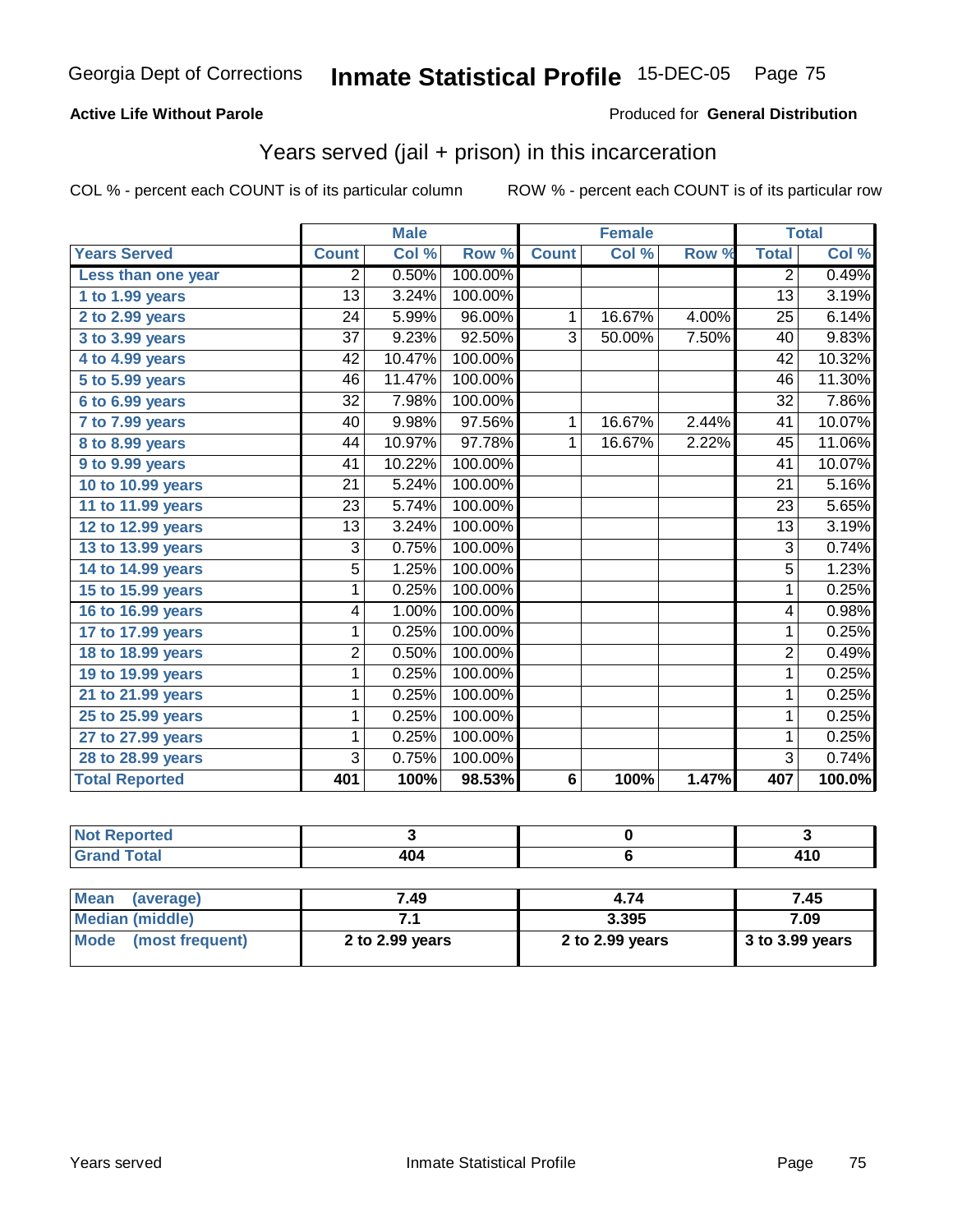### **Active Life Without Parole**

Produced for **General Distribution**

### Results of most recent HIV tests

|                         |              | <b>Male</b> |        |              | <b>Female</b> |          |       | Total       |
|-------------------------|--------------|-------------|--------|--------------|---------------|----------|-------|-------------|
| <b>HIV Test Results</b> | <b>Count</b> | Col %       | Row %  | <b>Count</b> | Col %         | Row %    | Total | Col %       |
| <b>Positive</b>         |              | $.00\%$     | 80.00% |              | 16.67%        | 20.00%   |       | 1.23%       |
| <b>Negative</b>         | 398          | $99.00\%$   | 98.76% |              | $83.33\%$     | 1.24%    | 403   | 98.77%      |
| <b>Total Reported</b>   | 402          | 100%        | 98.53% |              | 100%          | $1.47\%$ | 408   | <b>100%</b> |

| <b>Not Reported</b> |           |                      |
|---------------------|-----------|----------------------|
| <b>Fotal</b>        | 104<br>__ | - -<br>i I U<br>$ -$ |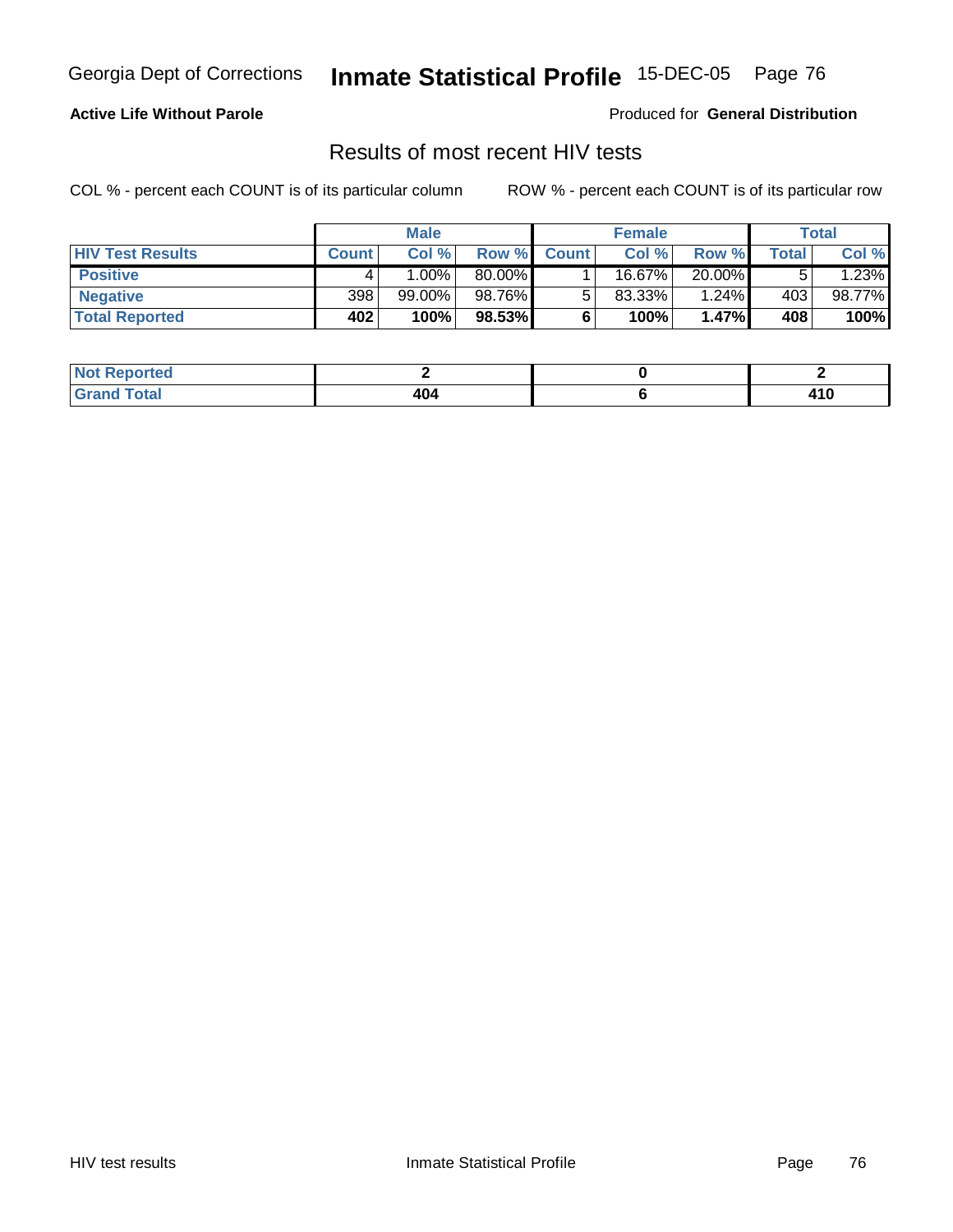### **Active Life Without Parole**

#### Produced for **General Distribution**

## Results of most recent tuberculosis test

|                                  |              | <b>Male</b> |         |              | <b>Female</b> |       |       | Total    |
|----------------------------------|--------------|-------------|---------|--------------|---------------|-------|-------|----------|
| <b>Tuberculosis Test Results</b> | <b>Count</b> | Col%        | Row %   | <b>Count</b> | Col%          | Row % | Total | Col %    |
| <b>Positive on current test</b>  | 23           | $5.76\%$    | 100.00% |              |               |       | 23    | $5.68\%$ |
| <b>Positive on previous test</b> | 64           | 16.04%      | 100.00% |              |               |       | 64    | 15.80%   |
| <b>Negative</b>                  | 312          | 78.20%      | 98.11%  | 6.           | 100.00%       | 1.89% | 318   | 78.52%   |
| <b>Total Reported</b>            | 399          | 100%        | 98.52%  |              | 100%          | 1.48% | 405   | $100\%$  |

| <b>Not Reported</b> |     |       |
|---------------------|-----|-------|
| <b>Total</b>        | 404 | 84 C  |
| _____               | ___ | 4 I V |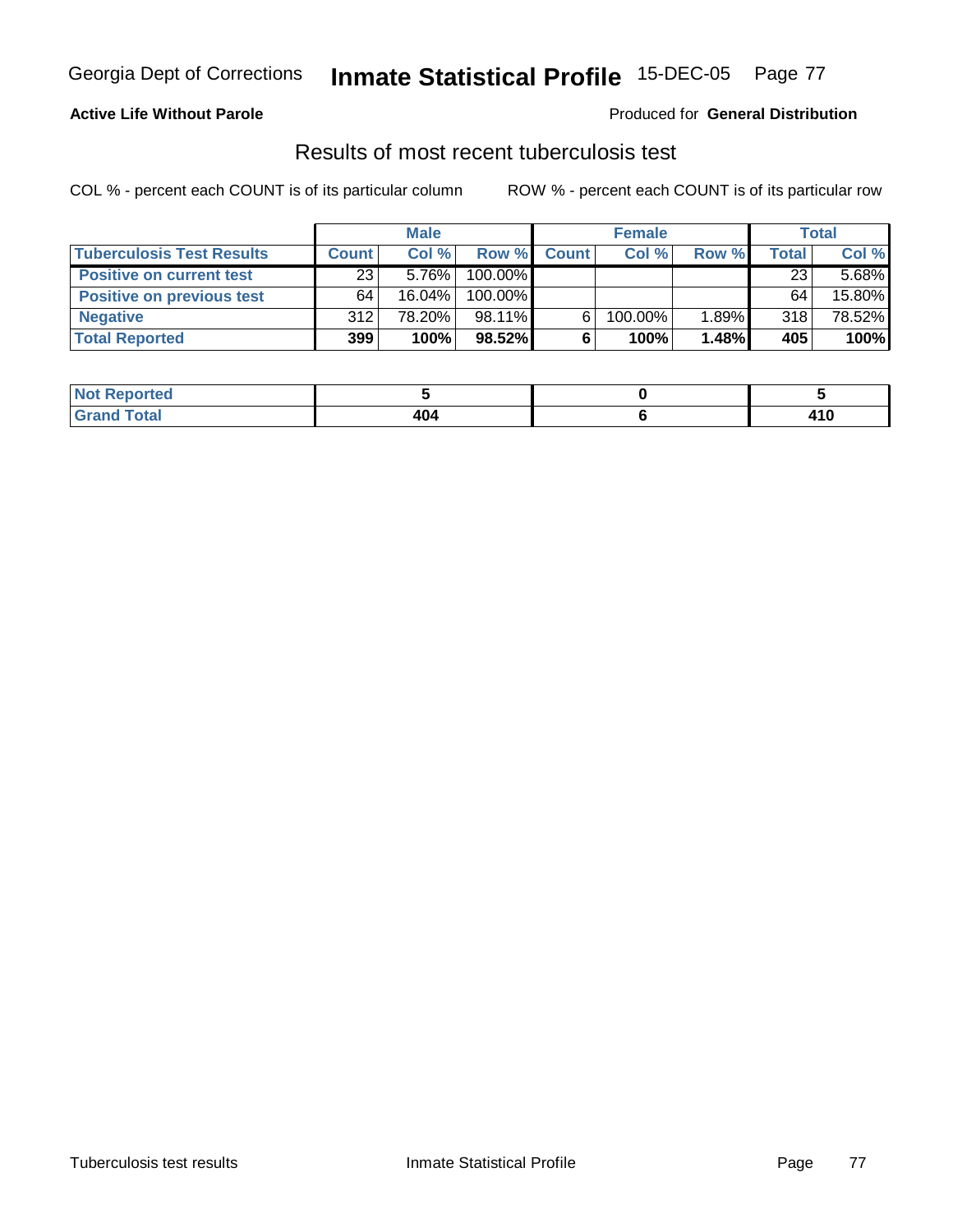#### **Active Life Without Parole**

#### Produced for **General Distribution**

## Results of most recent syphilis test

|                                 |              | <b>Male</b> |           |             | <b>Female</b> |          |       | Total     |
|---------------------------------|--------------|-------------|-----------|-------------|---------------|----------|-------|-----------|
| <b>Syphilis Test Results</b>    | <b>Count</b> | Col%        |           | Row % Count | Col%          | Row %    | Total | Col %     |
| <b>Positive on current test</b> |              | $2.77\%$    | 100.00%   |             |               |          | 11    | $2.73\%$  |
| <b>Negative</b>                 | 386          | $97.23\%$   | 98.47%    |             | 100.00%       | $1.53\%$ | 392   | $97.27\%$ |
| <b>Total Reported</b>           | 397          | 100%        | $98.51\%$ |             | 100%          | 1.49%    | 403   | 100%      |

| <b>Not Reported</b> |           |           |
|---------------------|-----------|-----------|
| <b>Fotal</b>        | 404<br>__ | <br>4 I V |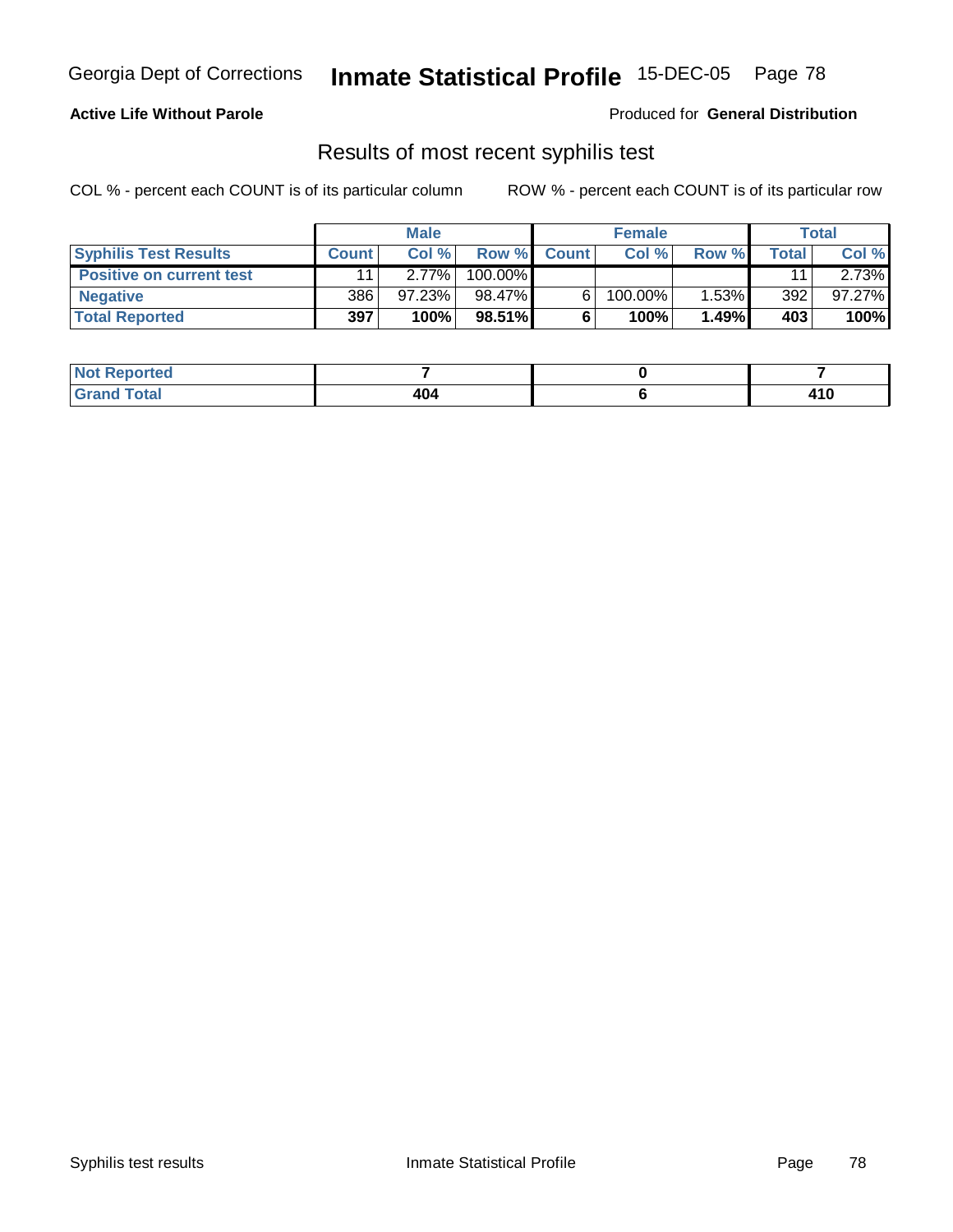### **Active Life Without Parole**

Produced for **General Distribution**

## Results of most recent Hepatitis-C test

|                                 | <b>Male</b> |           | <b>Female</b> |             |       | Total    |              |        |
|---------------------------------|-------------|-----------|---------------|-------------|-------|----------|--------------|--------|
| <b>Hepatitis-C Test Results</b> | Count       | Col%      |               | Row % Count | Col % | Row %    | <b>Total</b> | Col %  |
| <b>Positive on current test</b> |             | $33.33\%$ | 100.00%       |             |       |          |              | 33.33% |
| <b>Negative</b>                 |             | 66.67%    | 100.00%       |             |       |          |              | 66.67% |
| <b>Total Reported</b>           |             | 100%      | 100.00%l      |             | %     | $0.00\%$ |              | 100%   |

| Not R<br>Reported        | 401          | 407 |
|--------------------------|--------------|-----|
| Total<br>. Gr $\epsilon$ | 404<br>$  -$ | 410 |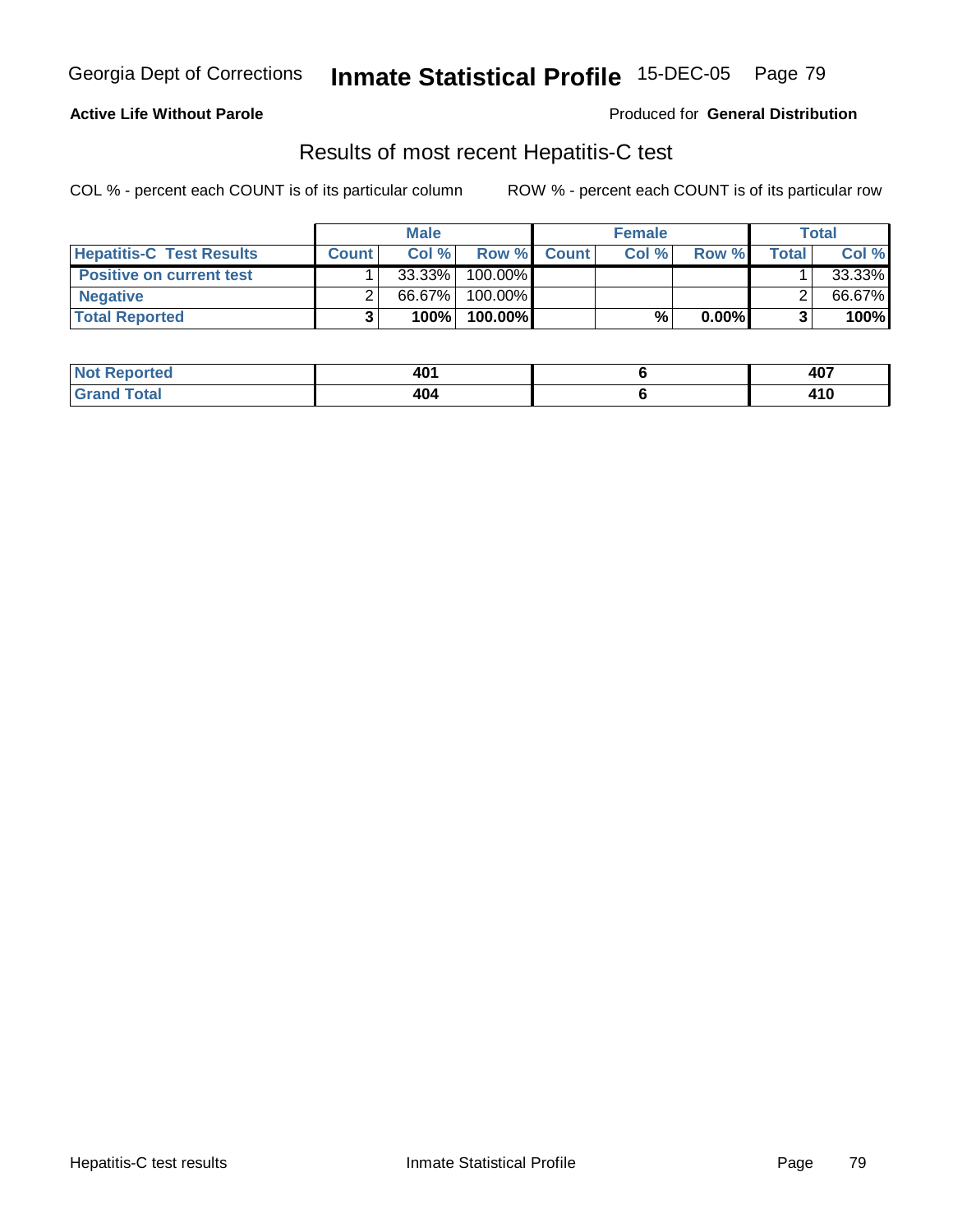### **Active Life Without Parole**

Produced for **General Distribution**

### Results of most recent pregnancy test

|                               | <b>Male</b>  |       |          | <b>Female</b> |            |            | Total        |         |
|-------------------------------|--------------|-------|----------|---------------|------------|------------|--------------|---------|
| <b>Pregnancy Test Results</b> | <b>Count</b> | Col % |          | Row % Count   | Col %      | Row %      | <b>Total</b> | Col %   |
| <b>Negative</b>               |              |       |          |               | $100.00\%$ | $100.00\%$ |              | 100.00% |
| <b>Total Reported</b>         |              | %     | $0.00\%$ |               | 100%       | 100.00%    |              | 100%    |

| :ported<br>NOT | 10<br>707                              | 404                     |
|----------------|----------------------------------------|-------------------------|
| íota!<br>_____ | $\overline{\phantom{a}}$<br>705<br>___ | $\overline{A}$<br>4 I V |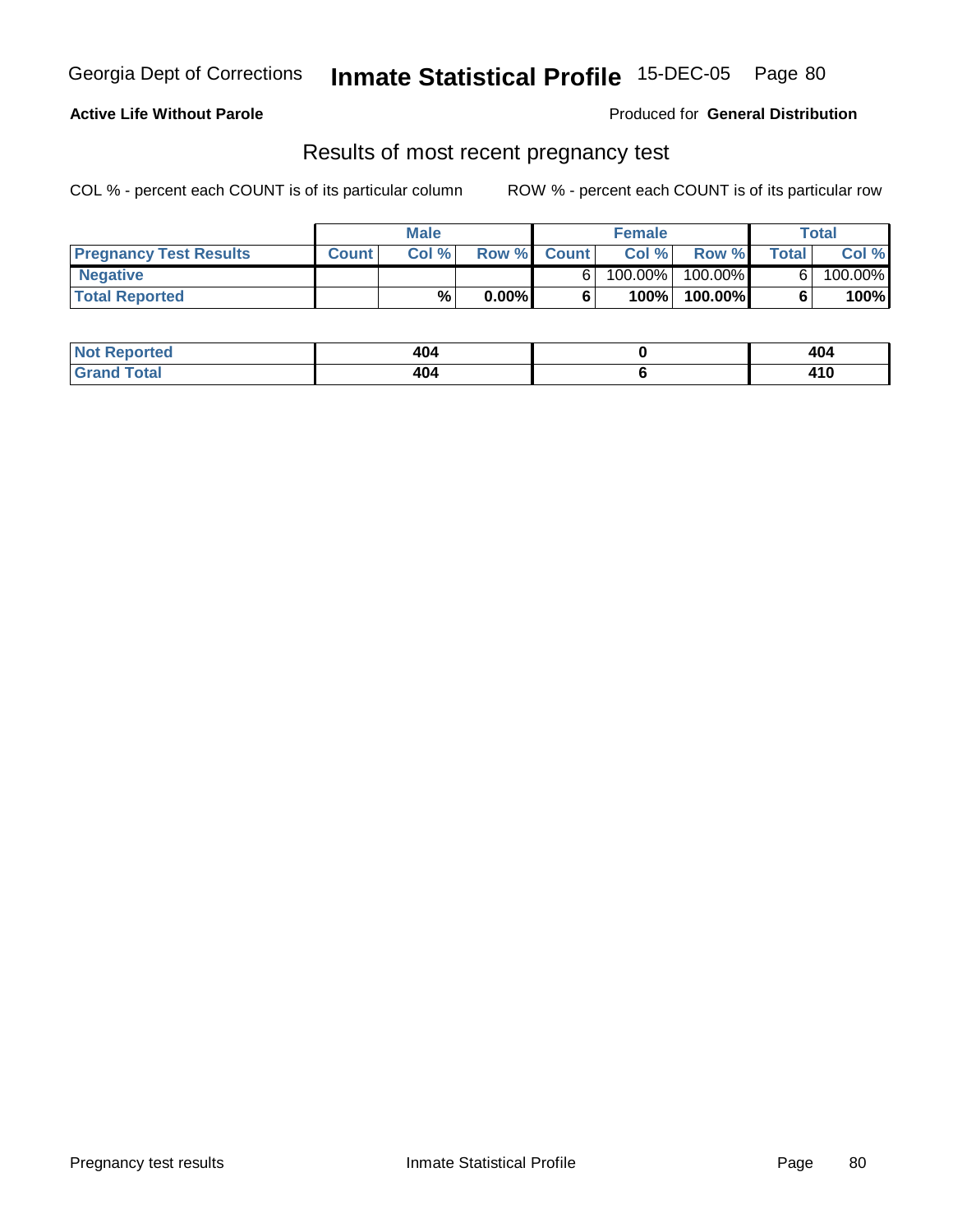### **Active Life Without Parole**

#### Produced for **General Distribution**

## Results of most recent diabetes test

|                                 |       | <b>Male</b> |                    | <b>Female</b> |          |         | Total   |
|---------------------------------|-------|-------------|--------------------|---------------|----------|---------|---------|
| Diabetes Test Results           | Count | Col %       | <b>Row % Count</b> | Col %         | Row %    | Total l | Col %   |
| <b>Positive on current test</b> |       | $100.00\%$  | 100.00% I          |               |          |         | 100.00% |
| <b>Total Reported</b>           |       | 100%        | 100.00%            | %             | $0.00\%$ |         | 100%    |

| eported<br><b>NOT</b> | 402              | 408                     |
|-----------------------|------------------|-------------------------|
| <i>i</i> otal<br>____ | лr<br>404<br>___ | $\overline{A}$<br>4 I V |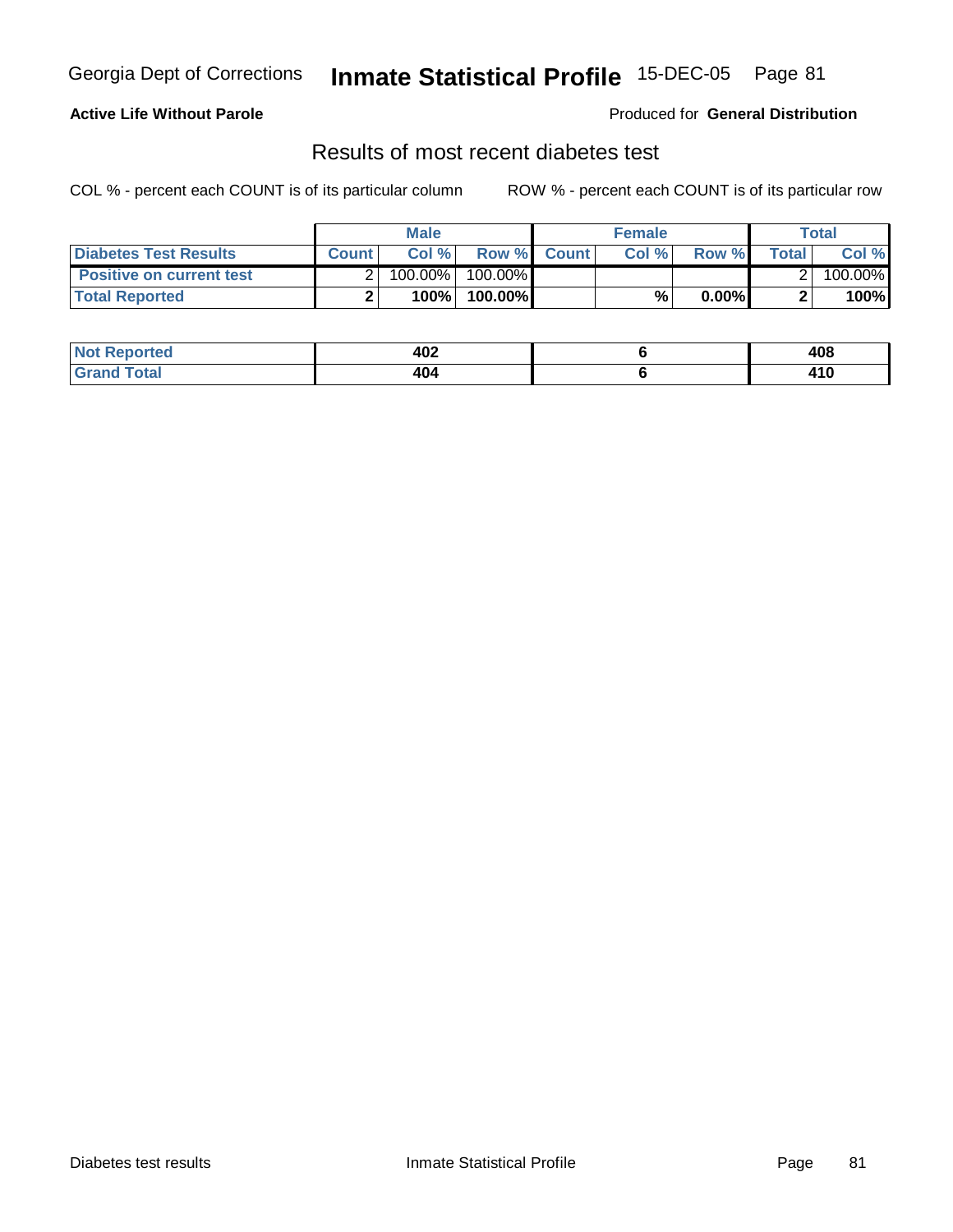### **Active Life Without Parole**

#### Produced for **General Distribution**

### Results of most recent hypertension test

|                                  |              | <b>Male</b> |           |             | <b>Female</b> |          |       | Total   |
|----------------------------------|--------------|-------------|-----------|-------------|---------------|----------|-------|---------|
| <b>Hypertension Test Results</b> | <b>Count</b> | Col %       |           | Row % Count | Col%          | Row %    | Total | Col %   |
| <b>Positive on current test</b>  |              | 100.00%     | 100.00% I |             |               |          |       | 100.00% |
| <b>Total Reported</b>            |              | 100%        | 100.00%   |             | %             | $0.00\%$ |       | 100%    |

| eported<br>NOT        | 398              | 404                     |
|-----------------------|------------------|-------------------------|
| <i>i</i> otal<br>____ | 1C<br>404<br>___ | $\overline{A}$<br>4 I V |